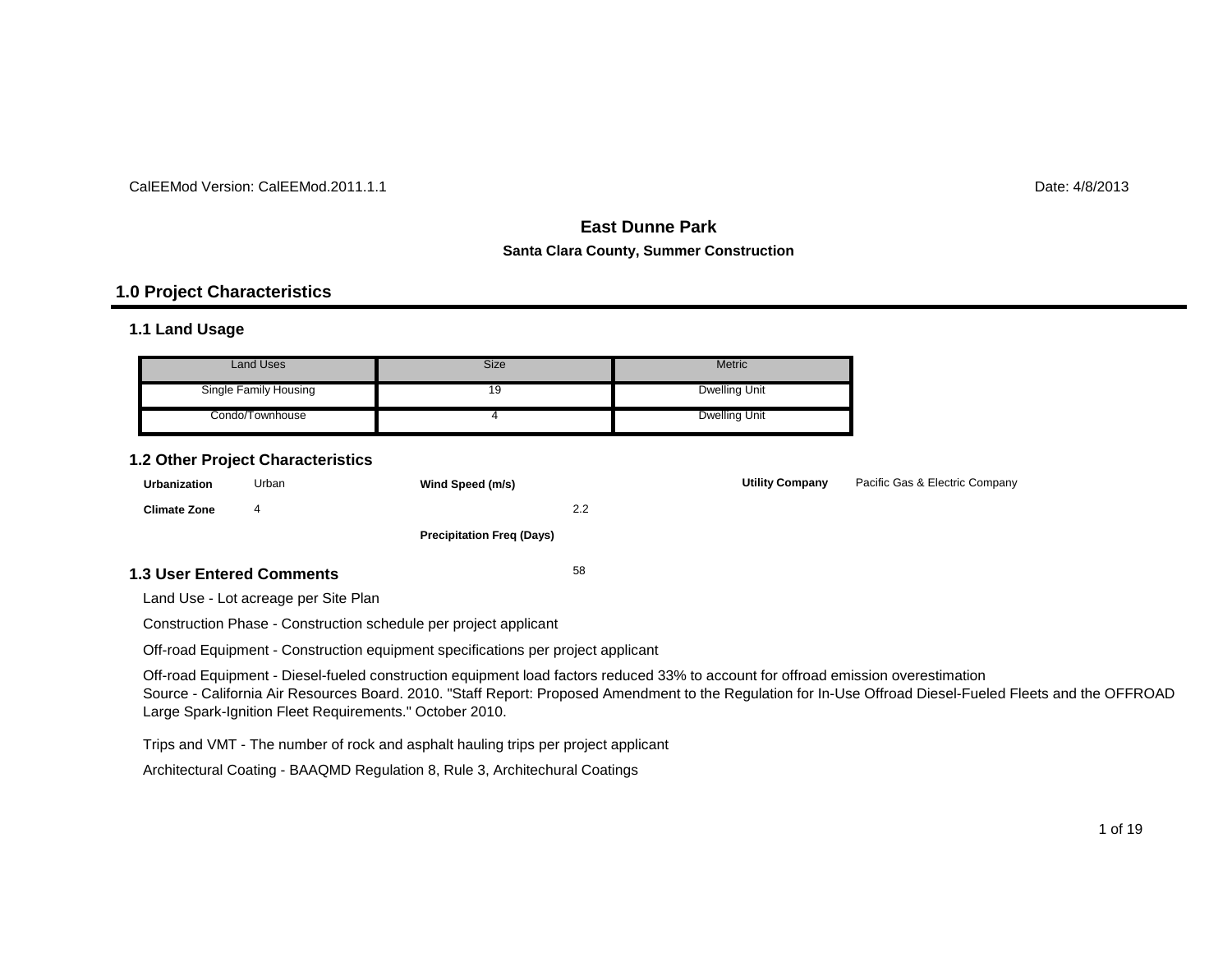# **2.0 Emissions Summary**

# **2.1 Overall Construction (Maximum Daily Emission)**

#### **Unmitigated Construction**

|       | <b>ROG</b> | <b>NO<sub>x</sub></b> | CO    | <b>SO2</b> | Fugitive<br><b>PM10</b> | Exhaust<br><b>PM10</b> | PM <sub>10</sub> Total | Fugitive<br><b>PM2.5</b> | Exhaust<br><b>PM2.5</b> | <b>PM2.5</b><br>Total |           | Bio-CO2 NBio-CO2 Total CO2 |        | CH4       | <b>N2O</b> | CO <sub>2</sub> e |
|-------|------------|-----------------------|-------|------------|-------------------------|------------------------|------------------------|--------------------------|-------------------------|-----------------------|-----------|----------------------------|--------|-----------|------------|-------------------|
| Year  |            |                       |       |            |                         | lb/day                 |                        |                          |                         |                       |           |                            | lb/day |           |            |                   |
| 2014  | 33.30      | 51.25                 | 25.23 | 0.07       | 1.50                    | 2.02                   | 2.64                   | 0.02                     | 2.02                    | 2.02                  | 0.00      | 7,278.81                   | 0.00   | 0.57      | 0.00       | 7,290.78          |
| Total | <b>NA</b>  | <b>NA</b>             | ΝA    | ΝA         | <b>NA</b>               | <b>NA</b>              | <b>NA</b>              | NA                       | <b>NA</b>               | ΝA                    | <b>NA</b> | NA                         | ΝA     | <b>NA</b> | <b>NA</b>  | <b>NA</b>         |

#### **Mitigated Construction**

|       | <b>ROG</b> | <b>NO<sub>x</sub></b> | CO        | SO2       | Fugitive<br><b>PM10</b> | Exhaust<br><b>PM10</b> | PM <sub>10</sub> Total | Fugitive<br><b>PM2.5</b> | Exhaust<br><b>PM2.5</b> | <b>PM2.5</b><br>Total |           | Bio- CO2 NBio- CO2 Total CO2 |           | CH <sub>4</sub> | <b>N2O</b> | CO <sub>2e</sub> |
|-------|------------|-----------------------|-----------|-----------|-------------------------|------------------------|------------------------|--------------------------|-------------------------|-----------------------|-----------|------------------------------|-----------|-----------------|------------|------------------|
| Year  |            |                       |           |           |                         | lb/day                 |                        |                          |                         |                       |           |                              | lb/day    |                 |            |                  |
| 2014  | 33.30      | 51.25                 | 25.23     | 0.07      | 1.27                    | 2.02                   | 2.59                   | 0.02                     | 2.02                    | 2.02                  | 0.00      | 7,278.81                     | 0.00      | 0.57            | 0.00       | 7,290.78         |
| Total | <b>NA</b>  | <b>NA</b>             | <b>NA</b> | <b>NA</b> | <b>NA</b>               | <b>NA</b>              | <b>NA</b>              | <b>NA</b>                | <b>NA</b>               | <b>NA</b>             | <b>NA</b> | <b>NA</b>                    | <b>NA</b> | <b>NA</b>       | <b>NA</b>  | <b>NA</b>        |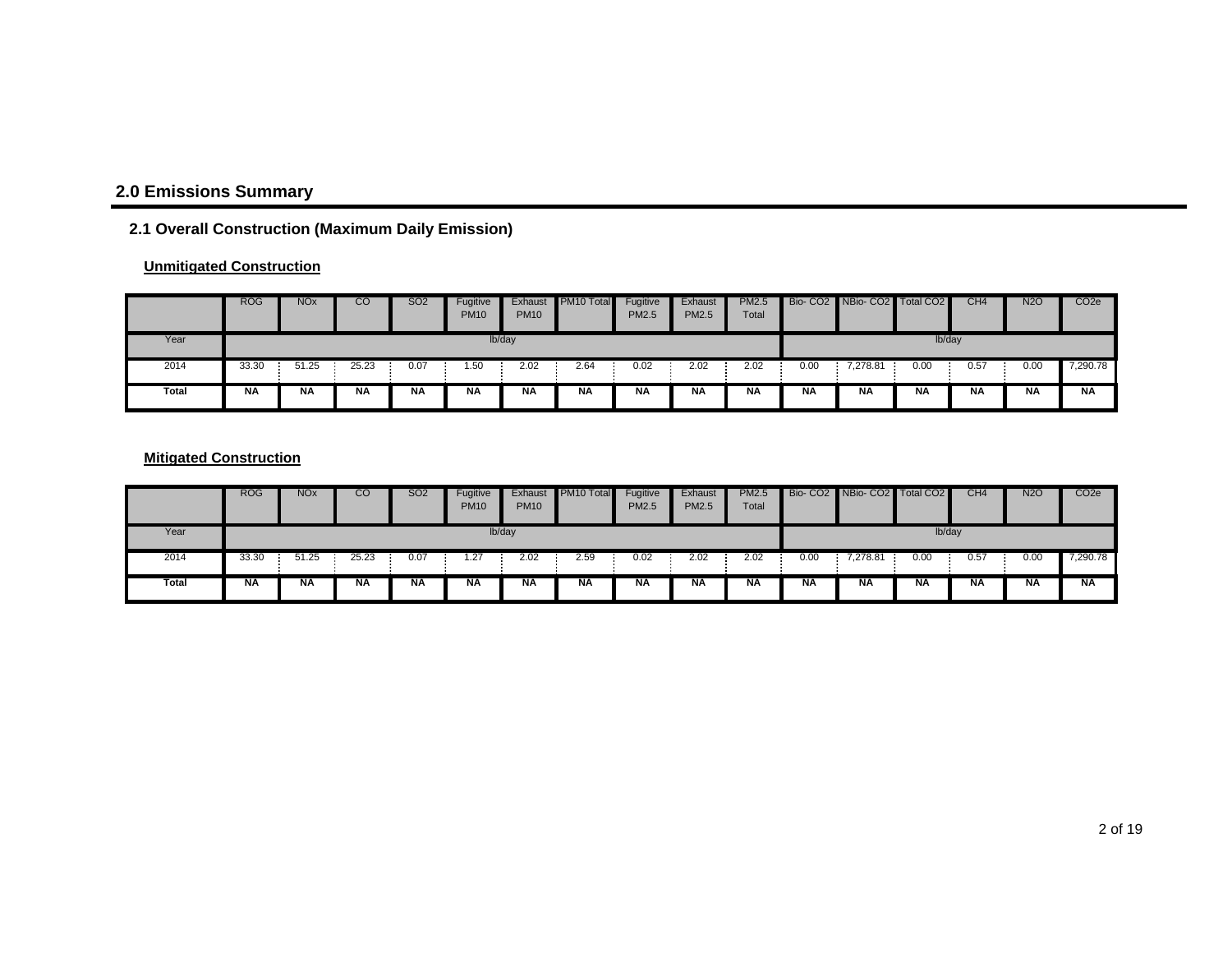# **3.0 Construction Detail**

#### **3.1 Mitigation Measures Construction**

Water Exposed Area

Reduce Vehicle Speed on Unpaved Roads

#### **3.2 Demolition - 2014**

#### **Unmitigated Construction On-Site**

|                      | <b>ROG</b> | <b>NO<sub>x</sub></b> | CO    | SO <sub>2</sub> | Fugitive<br><b>PM10</b> | Exhaust<br><b>PM10</b> | PM10 Total | Fugitive<br><b>PM2.5</b> | Exhaust<br>PM2.5 | <b>PM2.5</b><br>Total | Bio- CO2 NBio- CO2 Total CO2 |        | CH <sub>4</sub> | <b>N2O</b> | CO <sub>2</sub> e |
|----------------------|------------|-----------------------|-------|-----------------|-------------------------|------------------------|------------|--------------------------|------------------|-----------------------|------------------------------|--------|-----------------|------------|-------------------|
| Category             |            |                       |       |                 |                         | lb/day                 |            |                          |                  |                       |                              | lb/day |                 |            |                   |
| <b>Fugitive Dust</b> |            |                       |       |                 | 0.41                    | 0.00                   | 0.41       | 0.00                     | 0.00             | 0.00                  |                              |        |                 |            | 0.00              |
| Off-Road             | <br>3.50   | 26.52                 | 13.98 | 0.04            |                         | 1.12                   | 1.12       |                          | l.12             | 1.12                  | 4,202.23                     |        | 0.31            |            | 4,208.72          |
| Total                | 3.50       | 26.52                 | 13.98 | 0.04            | 0.41                    | 1.12                   | 1.53       | 0.00                     | 1.12             | 1.12                  | 4.202.23                     |        | 0.31            |            | 4,208.72          |

|          | <b>ROG</b> | <b>NO<sub>x</sub></b> | <sub>CO</sub> | SO <sub>2</sub> | Fugitive<br><b>PM10</b> | Exhaust<br><b>PM10</b> | PM <sub>10</sub> Total | Fugitive<br><b>PM2.5</b> | Exhaust<br><b>PM2.5</b> | <b>PM2.5</b><br>Total |                 | Bio- CO2 NBio- CO2 Total CO2 |        | CH <sub>4</sub> | <b>N2O</b> | CO <sub>2</sub> e |
|----------|------------|-----------------------|---------------|-----------------|-------------------------|------------------------|------------------------|--------------------------|-------------------------|-----------------------|-----------------|------------------------------|--------|-----------------|------------|-------------------|
| Category |            |                       |               |                 |                         | lb/day                 |                        |                          |                         |                       |                 |                              | lb/day |                 |            |                   |
| Hauling  | 0.08<br>   | 0.84<br>              | 0.45          | 0.00            | 0.94<br>.               | 0.03                   | 0.96                   | 0.01                     | 0.03                    | 0.03                  |                 | 156.39<br>                   |        | 0.00            |            | 156.47            |
| Vendor   | 0.00       | 0.00                  | 0.00<br>      | 0.00            | 0.00                    | 0.00                   | 0.00                   | 0.00                     | 0.00<br>                | 0.00                  | --------------- | 0.00<br>                     |        | 0.00            |            | 0.00              |
| Worker   | 0.08       | 0.07                  | 0.80          | 0.00            | 0.15                    | 0.00                   | 0.15                   | 0.01                     | 0.00                    | 0.01                  |                 | 120.65                       |        | 0.01            |            | 120.81            |
| Total    | 0.16       | 0.91                  | 1.25          | 0.00            | 1.09                    | 0.03                   | 1.11                   | 0.02                     | 0.03                    | 0.04                  |                 | 277.04                       |        | 0.01            |            | 277.28            |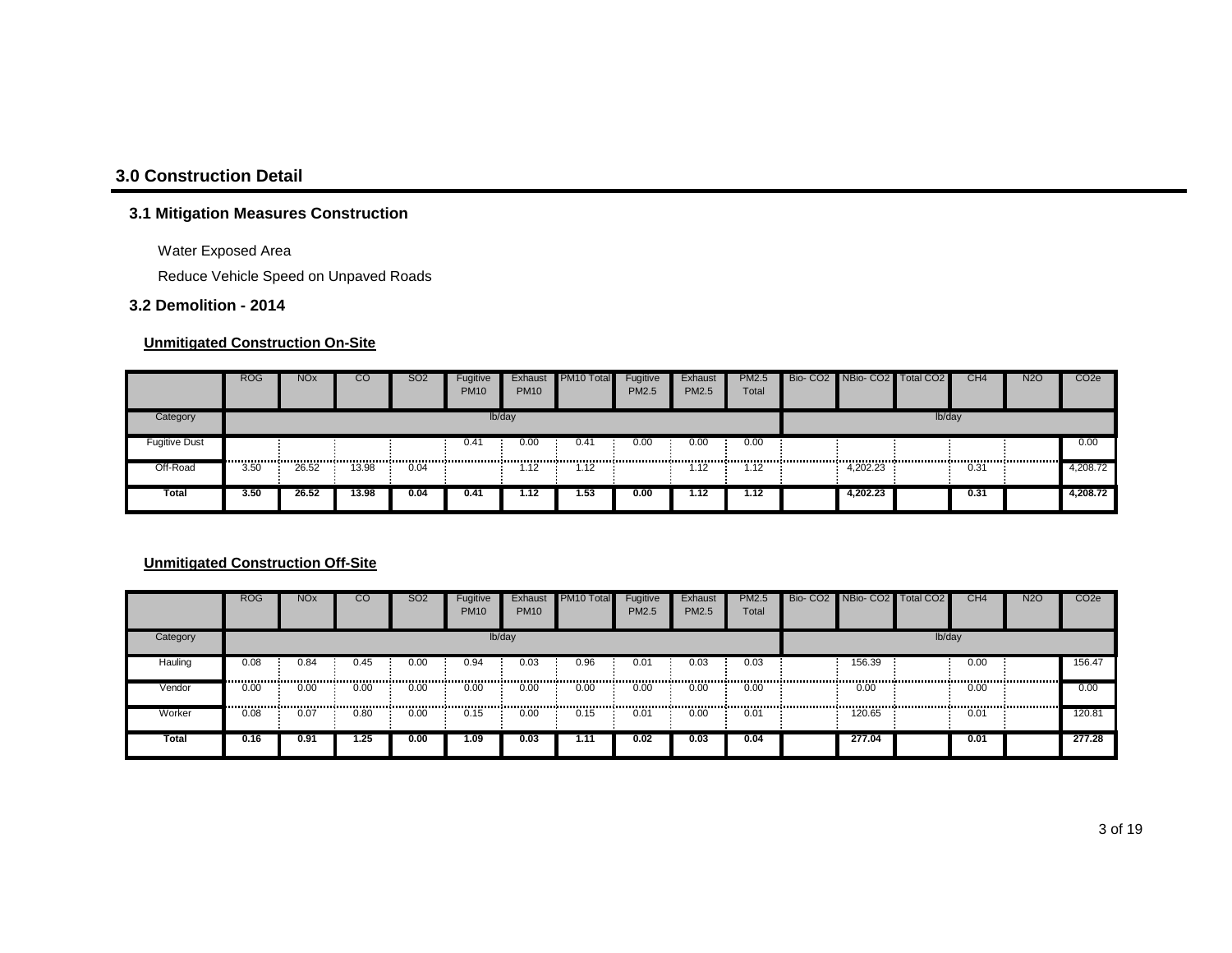#### **Mitigated Construction On-Site**

|                      | <b>ROG</b> | <b>NO<sub>x</sub></b> | CO    | S <sub>O2</sub> | Fugitive<br><b>PM10</b> | Exhaust<br><b>PM10</b> | PM <sub>10</sub> Total | Fugitive<br><b>PM2.5</b> | Exhaust<br>PM2.5 | PM2.5<br>Total |      | Bio- CO2 NBio- CO2 Total CO2 |        | CH4  | <b>N2O</b> | CO <sub>2e</sub> |
|----------------------|------------|-----------------------|-------|-----------------|-------------------------|------------------------|------------------------|--------------------------|------------------|----------------|------|------------------------------|--------|------|------------|------------------|
| Category             |            |                       |       |                 |                         | lb/day                 |                        |                          |                  |                |      |                              | lb/day |      |            |                  |
| <b>Fugitive Dust</b> |            |                       |       |                 | 0.18                    | 0.00                   | 0.18                   | 0.00                     | 0.00             | 0.00           |      |                              |        |      |            | 0.00             |
| Off-Road             | 3.50       | 26.52                 | 13.98 | 0.04            |                         | 1.12                   | 1.12                   |                          | 1.12             | 1.12           | 0.00 | 4.202.23                     |        | 0.31 |            | 4,208.72         |
| Total                | 3.50       | 26.52                 | 13.98 | 0.04            | 0.18                    | 1.12                   | 1.30                   | 0.00                     | 1.12             | 1.12           | 0.00 | 1.202.23                     |        | 0.31 |            | 4,208.72         |

#### **Mitigated Construction Off-Site**

|          | <b>ROG</b> | <b>NO<sub>x</sub></b> | CO   | <b>SO2</b> | Fugitive<br><b>PM10</b> | Exhaust<br><b>PM10</b> | <b>PM10 Total</b> | Fugitive<br>PM2.5 | Exhaust<br><b>PM2.5</b> | PM2.5<br>Total |   | Bio- CO2 NBio- CO2 Total CO2 |        | CH <sub>4</sub> | <b>N2O</b> | CO <sub>2</sub> e |
|----------|------------|-----------------------|------|------------|-------------------------|------------------------|-------------------|-------------------|-------------------------|----------------|---|------------------------------|--------|-----------------|------------|-------------------|
| Category |            |                       |      |            |                         | lb/day                 |                   |                   |                         |                |   |                              | lb/day |                 |            |                   |
| Hauling  | 0.08       | 0.84                  | 0.45 | 0.00<br>   | 0.94                    | 0.03                   | 0.96              | 0.01              | 0.03                    | 0.03<br>       | . | 156.39                       |        | 0.00            |            | 156.47            |
| Vendor   | 0.00       | 0.00<br>              | 0.00 | 0.00       | 0.00                    | 0.00                   | 0.00<br>.         | 0.00              | 0.00                    | 0.00           |   | 0.00                         |        | 0.00            |            | 0.00              |
| Worker   | 0.08       | 0.07                  | 0.80 | 0.00       | 0.15                    | 0.00                   | 0.15              | 0.01              | 0.00                    | 0.01           |   | 120.65                       |        | 0.01            |            | 120.81            |
| Total    | 0.16       | 0.91                  | .25  | 0.00       | 1.09                    | 0.03                   | $1.1^{\circ}$     | 0.02              | 0.03                    | 0.04           |   | 277.04                       |        | 0.01            |            | 277.28            |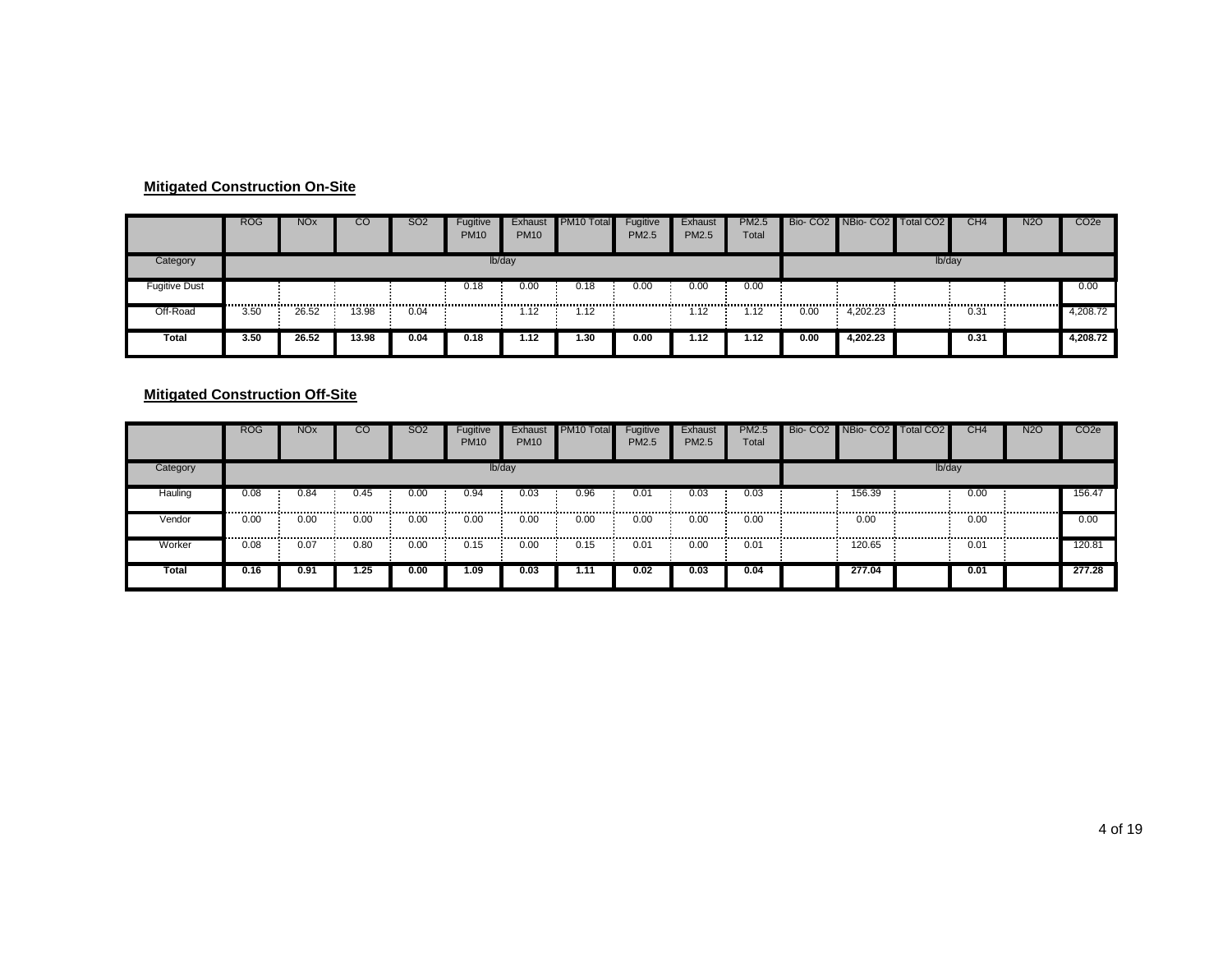# **3.3 Grading - 2014**

#### **Unmitigated Construction On-Site**

|                      | <b>ROG</b> | <b>NO<sub>x</sub></b> | CO    | SO <sub>2</sub> | Fugitive<br><b>PM10</b> | Exhaust<br><b>PM10</b> | PM10 Total | Fugitive<br><b>PM2.5</b> | Exhaust<br>PM2.5 | <b>PM2.5</b><br>Total | Bio-CO2 NBio-CO2 Total CO2 |        | CH <sub>4</sub> | <b>N2O</b> | CO <sub>2e</sub> |
|----------------------|------------|-----------------------|-------|-----------------|-------------------------|------------------------|------------|--------------------------|------------------|-----------------------|----------------------------|--------|-----------------|------------|------------------|
| Category             |            |                       |       |                 |                         | lb/day                 |            |                          |                  |                       |                            | lb/day |                 |            |                  |
| <b>Fugitive Dust</b> |            |                       |       |                 | 0.26                    | 0.00                   | 0.26       | 0.00                     | 0.00             | 0.00                  |                            |        |                 |            | 0.00             |
| Off-Road             | 6.27       | 51.14                 | 22.93 | 0.06            |                         | 2.01                   | 2.01       |                          | 2.01             | $2.0^{\circ}$         | 7,097.84                   |        | 0.56            |            | ,109.57          |
| Total                | 6.27       | 51.14                 | 22.93 | 0.06            | 0.26                    | 2.01                   | 2.27       | 0.00                     | 2.01             | 2.01                  | 7.097.84                   |        | 0.56            |            | 7,109.57         |

|          | <b>ROG</b> | <b>NO<sub>x</sub></b> | <sub>co</sub> | <b>SO2</b> | Fugitive<br><b>PM10</b> | Exhaust<br><b>PM10</b> | PM <sub>10</sub> Total | Fugitive<br>PM2.5 | Exhaust<br><b>PM2.5</b> | <b>PM2.5</b><br>Total | Bio- CO2 NBio- CO2 Total CO2 |        | CH <sub>4</sub> | <b>N2O</b> | CO <sub>2e</sub> |
|----------|------------|-----------------------|---------------|------------|-------------------------|------------------------|------------------------|-------------------|-------------------------|-----------------------|------------------------------|--------|-----------------|------------|------------------|
| Category |            |                       |               |            |                         | lb/day                 |                        |                   |                         |                       |                              | lb/day |                 |            |                  |
| Hauling  | 0.00       | 0.00                  | 0.00          | 0.00       | 0.00                    | 0.00                   | 0.00                   | 0.00              | 0.00                    | 0.00                  | 0.00                         |        | 0.00            |            | 0.00             |
| Vendor   | 0.00       | 0.00                  | 0.00          | 0.00<br>   | 0.00                    | 0.00                   | 0.00<br>               | 0.00              | 0.00                    | 0.00                  | 0.00                         |        | 0.00            |            | 0.00             |
| Worker   | 0.12       | $0.1^{\circ}$         | .21           | 0.00       | 0.22                    | 0.01                   | 0.23                   | 0.01              | 0.01                    | 0.02                  | 180.97                       |        | 0.01            |            | 181.21           |
| Total    | 0.12       | 0.11                  | 1.21          | 0.00       | 0.22                    | 0.01                   | 0.23                   | 0.01              | 0.01                    | 0.02                  | 180.97                       |        | 0.01            |            | 181.21           |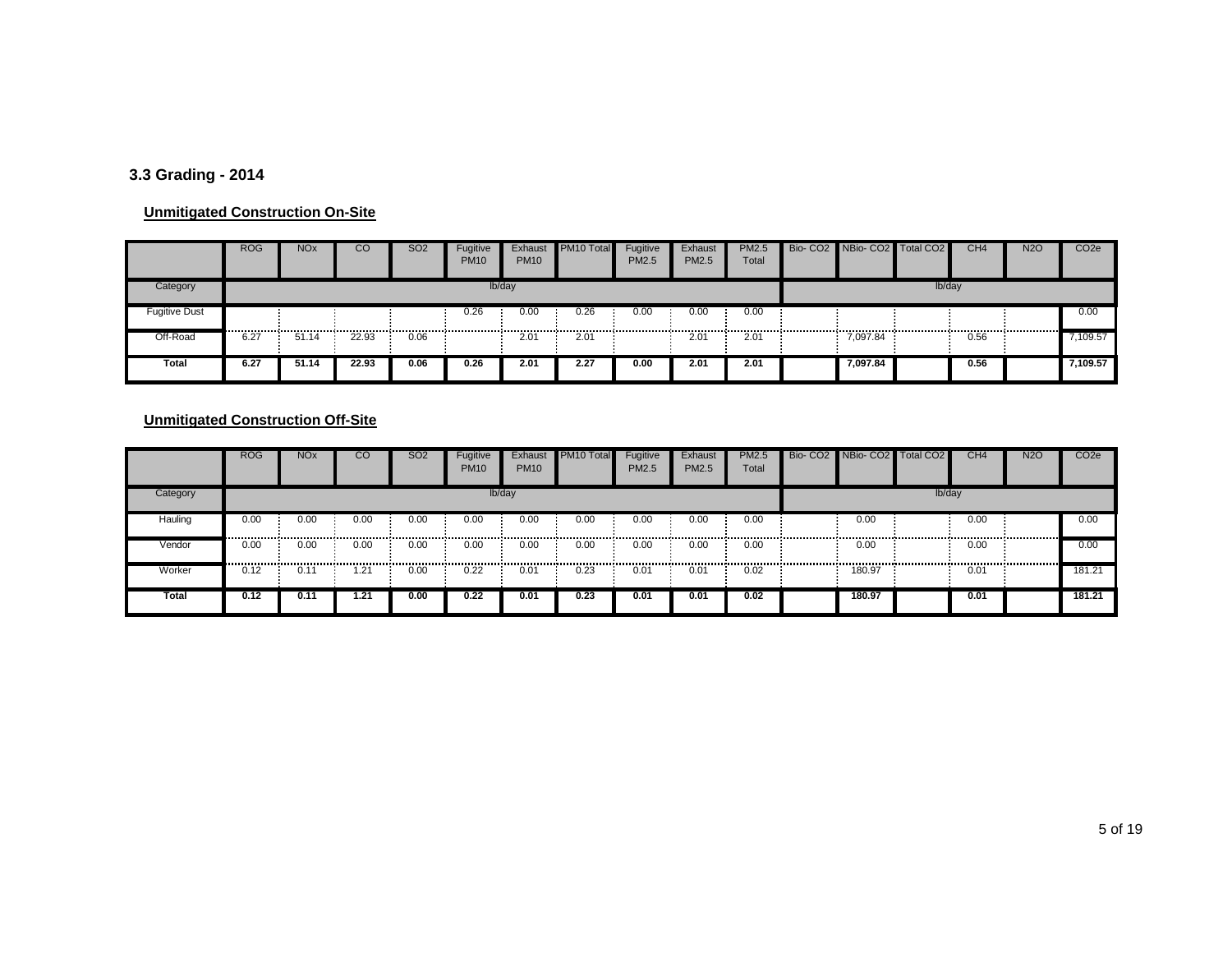#### **Mitigated Construction On-Site**

|                      | <b>ROG</b> | <b>NO<sub>x</sub></b> | CO    | <b>SO2</b> | Fugitive<br><b>PM10</b> | Exhaust<br><b>PM10</b> | PM <sub>10</sub> Total | Fugitive<br><b>PM2.5</b> | Exhaust<br>PM2.5 | <b>PM2.5</b><br>Total |      | Bio- CO2 NBio- CO2 Total CO2 |        | CH <sub>4</sub> | <b>N2O</b> | CO <sub>2</sub> e |
|----------------------|------------|-----------------------|-------|------------|-------------------------|------------------------|------------------------|--------------------------|------------------|-----------------------|------|------------------------------|--------|-----------------|------------|-------------------|
| Category             |            |                       |       |            |                         | lb/day                 |                        |                          |                  |                       |      |                              | lb/day |                 |            |                   |
| <b>Fugitive Dust</b> |            |                       |       |            | 0.12                    | 0.00                   | 0.12                   | 0.00                     | 0.00             | 0.00                  |      |                              |        |                 |            | 0.00              |
| Off-Road             | 6.27       | 51.14                 | 22.93 | 0.06       |                         | 2.01                   | 2.01                   |                          | 2.01             | 2.01                  | 0.00 | 7.097.84                     |        | 0.56            |            | 7,109.57          |
| Total                | 6.27       | 51.14                 | 22.93 | 0.06       | 0.12                    | 2.01                   | 2.13                   | 0.00                     | 2.01             | 2.01                  | 0.00 | 7.097.84                     |        | 0.56            |            | 7,109.57          |

#### **Mitigated Construction Off-Site**

|              | <b>ROG</b> | <b>NO<sub>x</sub></b> | $\overline{CO}$ | <b>SO2</b> | Fugitive<br><b>PM10</b> | Exhaust<br><b>PM10</b> | PM <sub>10</sub> Total | Fugitive<br><b>PM2.5</b> | Exhaust<br><b>PM2.5</b> | PM2.5<br>Total | Bio- CO2 NBio- CO2 Total CO2 |        | CH4  | <b>N2O</b> | CO <sub>2</sub> e |
|--------------|------------|-----------------------|-----------------|------------|-------------------------|------------------------|------------------------|--------------------------|-------------------------|----------------|------------------------------|--------|------|------------|-------------------|
| Category     |            |                       |                 |            |                         | lb/day                 |                        |                          |                         |                |                              | lb/day |      |            |                   |
| Hauling      | 0.00<br>   | 0.00<br>              | 0.00            | 0.00<br>'  | 0.00                    | 0.00                   | 0.00                   | 0.00                     | 0.00                    | 0.00           | 0.00                         |        | 0.00 |            | 0.00              |
| Vendor       | 0.00<br>   | 0.00                  | 0.00            | 0.00       | 0.00                    | 0.00<br>               | 0.00<br>.              | 0.00                     | 0.00                    | 0.00           | 0.00                         |        | 0.00 |            | 0.00              |
| Worker       | 0.12       | 0.11                  | .21             | 0.00       | 0.22                    | 0.01                   | 0.23                   | 0.01                     | 0.01                    | 0.02           | 180.97                       |        | 0.01 |            | 181.21            |
| <b>Total</b> | 0.12       | 0.11                  | .21             | 0.00       | 0.22                    | 0.01                   | 0.23                   | 0.01                     | 0.01                    | 0.02           | 180.97                       |        | 0.01 |            | 181.21            |

**3.4 Wet Utility Installation - 2014**

|          | <b>ROG</b> | <b>NOx</b> | CO    | <b>SO2</b> | Fugitive<br><b>PM10</b> | Exhaust<br><b>PM10</b> | PM <sub>10</sub> Total | Fugitive<br><b>PM2.5</b> | Exhaust<br><b>PM2.5</b> | <b>PM2.5</b><br>Total | Bio- CO2 NBio- CO2 Total CO2 |        | CH <sub>4</sub> | <b>N2O</b> | CO <sub>2e</sub> |
|----------|------------|------------|-------|------------|-------------------------|------------------------|------------------------|--------------------------|-------------------------|-----------------------|------------------------------|--------|-----------------|------------|------------------|
| Category |            |            |       |            |                         | lb/day                 |                        |                          |                         |                       |                              | lb/day |                 |            |                  |
| Off-Road | 5.14       | 37.92      | 23.26 | 0.05       |                         | 91. ،                  | 1.91                   |                          | 1.91                    | 1.91                  | 5,649.03                     |        | 0.46            |            | 5,658.59         |
| Total    | 5.14       | 37.92      | 23.26 | 0.05       |                         | 1.91                   | 1.91                   |                          | 1.91                    | 1.91                  | 5,649.03                     |        | 0.46            |            | 5,658.59         |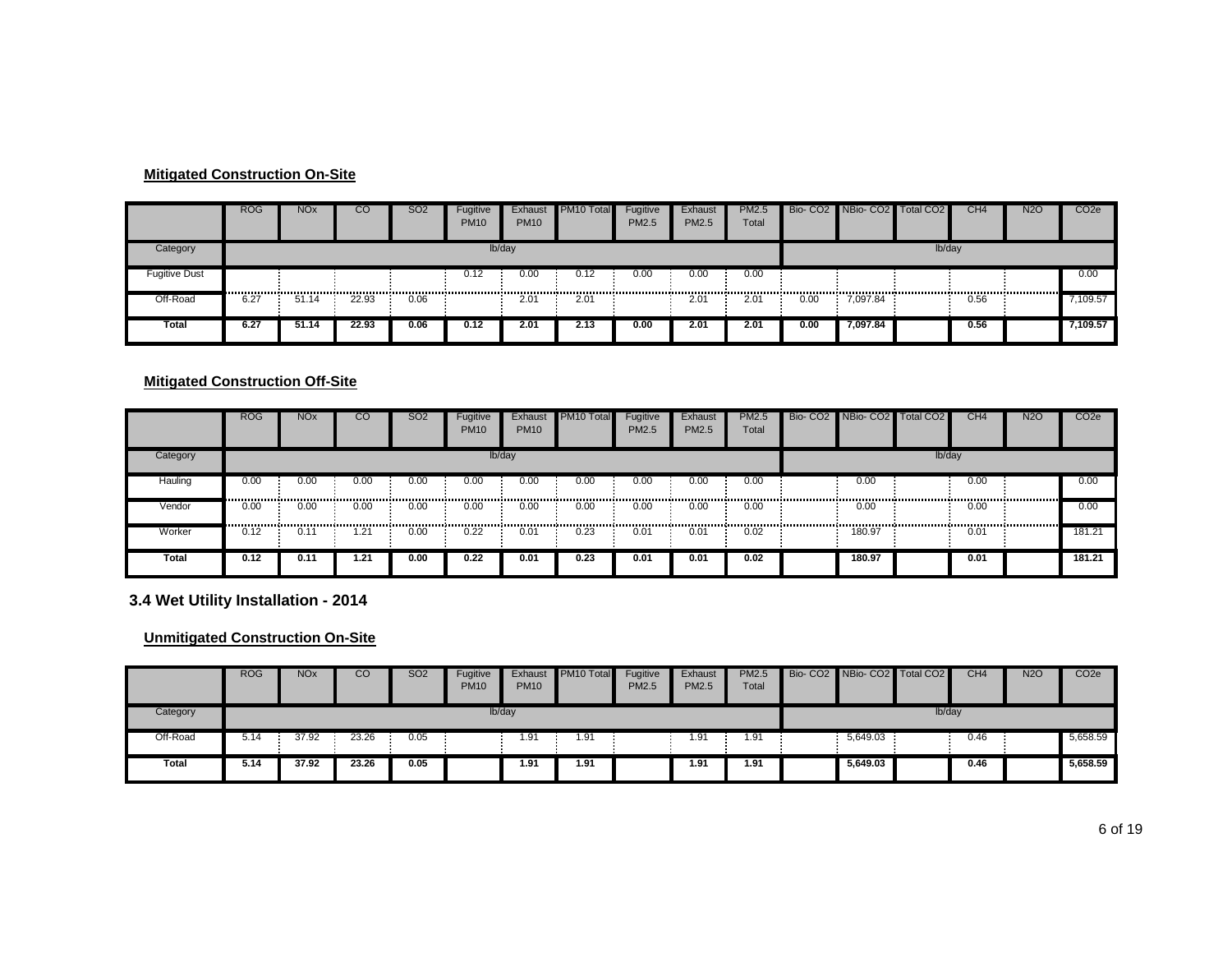|          | <b>ROG</b> | <b>NO<sub>x</sub></b> | CO   | <b>SO2</b> | Fugitive<br><b>PM10</b> | Exhaust<br><b>PM10</b> | PM10 Total | Fugitive<br><b>PM2.5</b> | Exhaust<br>PM2.5 | <b>PM2.5</b><br>Total | Bio- CO2 NBio- CO2 Total CO2 |        | CH4  | <b>N2O</b> | CO <sub>2e</sub> |
|----------|------------|-----------------------|------|------------|-------------------------|------------------------|------------|--------------------------|------------------|-----------------------|------------------------------|--------|------|------------|------------------|
| Category |            |                       |      |            |                         | lb/day                 |            |                          |                  |                       |                              | lb/day |      |            |                  |
| Hauling  | 0.00       | 0.00                  | 0.00 | 0.00       | 0.00<br>------------    | 0.00                   | 0.00       | 0.00                     | 0.00<br>         | 0.00                  | 0.00                         |        | 0.00 |            | 0.00             |
| Vendor   | 0.05<br>   | 0.56                  | 0.36 | 0.00       | 0.07                    | 0.02                   | 0.09       | 0.00                     | 0.02             | 0.02                  | 108.02                       |        | 0.00 |            | 108.07           |
| Worker   | 0.16       | 0.14                  | 61.، | 0.00       | 0.59                    | 0.01                   | 0.60       | 0.01                     | 0.01             | 0.02                  | 241.29                       |        | 0.02 |            | 241.62           |
| Total    | 0.21       | 0.70                  | 1.97 | 0.00       | 0.66                    | 0.03                   | 0.69       | 0.01                     | 0.03             | 0.04                  | 349.31                       |        | 0.02 |            | 349.69           |

|          | <b>ROG</b> | <b>NO<sub>x</sub></b> | CO    | <b>SO2</b> | Fugitive<br><b>PM10</b> | Exhaust<br><b>PM10</b> | PM10 Total | Fugitive<br><b>PM2.5</b> | Exhaust<br>PM2.5 | <b>PM2.5</b><br>Total |      | Bio- CO2 NBio- CO2 Total CO2 |        | CH <sub>4</sub> | <b>N2O</b> | CO <sub>2e</sub> |
|----------|------------|-----------------------|-------|------------|-------------------------|------------------------|------------|--------------------------|------------------|-----------------------|------|------------------------------|--------|-----------------|------------|------------------|
| Category |            |                       |       |            |                         | lb/day                 |            |                          |                  |                       |      |                              | lb/day |                 |            |                  |
| Off-Road | 5.14       | 37.92                 | 23.26 | 0.05       |                         | 1.91                   | 1.91       |                          | 1.91             | 1.91                  | 0.00 | 5,649.03                     |        | 0.46            |            | 5,658.59         |
| Total    | 5.14       | 37.92                 | 23.26 | 0.05       |                         | 1.91                   | 1.91       |                          | 1.91             | 1.91                  | 0.00 | 5,649.03                     |        | 0.46            |            | 5,658.59         |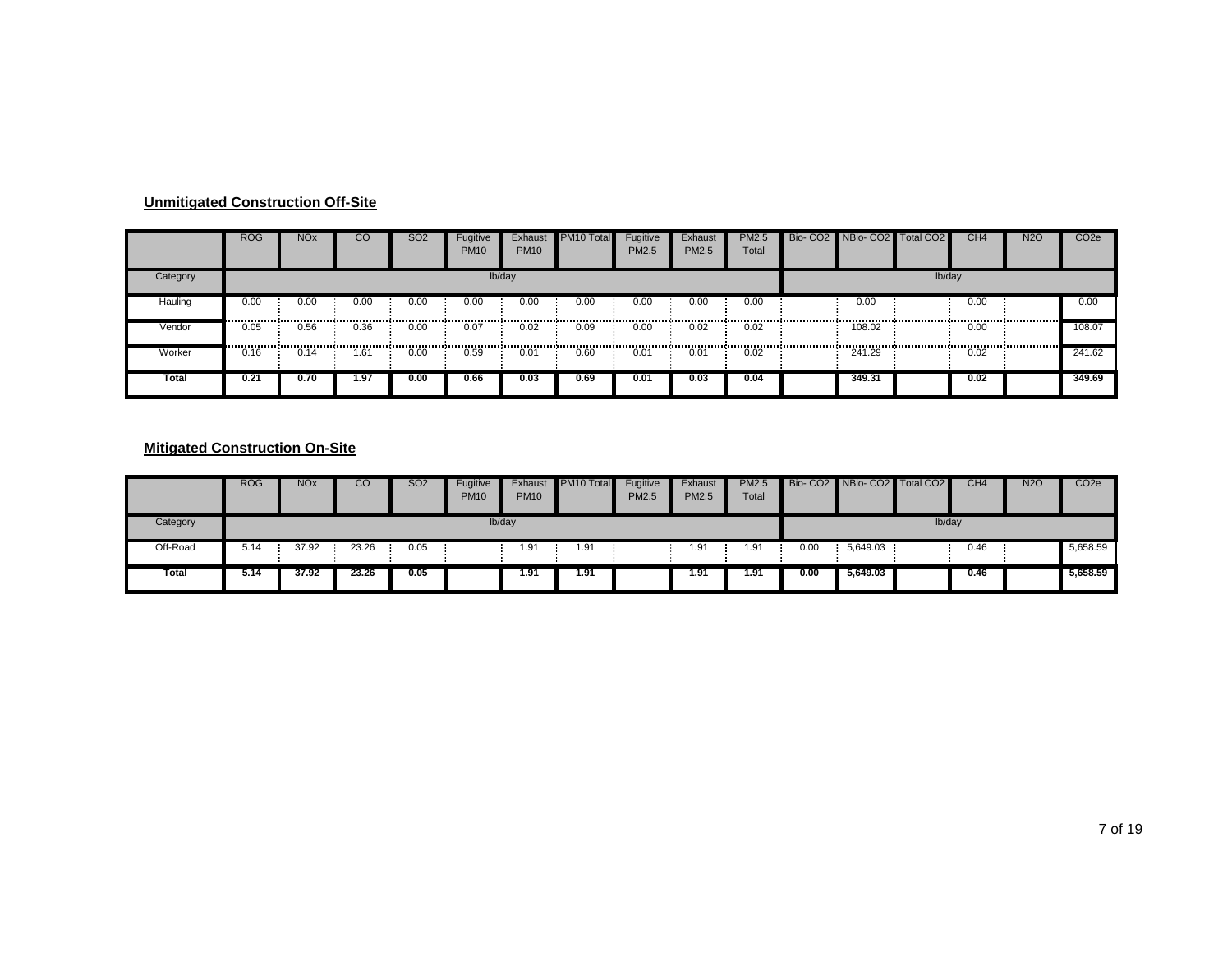|          | <b>ROG</b> | <b>NO<sub>x</sub></b> | CO        | <b>SO2</b> | Fugitive<br><b>PM10</b> | Exhaust<br><b>PM10</b> | PM <sub>10</sub> Total | Fugitive<br>PM2.5 | Exhaust<br>PM2.5 | <b>PM2.5</b><br>Total |   | Bio- CO2 NBio- CO2 Total CO2 |        | CH <sub>4</sub> | <b>N2O</b> | CO <sub>2e</sub> |
|----------|------------|-----------------------|-----------|------------|-------------------------|------------------------|------------------------|-------------------|------------------|-----------------------|---|------------------------------|--------|-----------------|------------|------------------|
| Category |            |                       |           |            |                         | lb/day                 |                        |                   |                  |                       |   |                              | lb/day |                 |            |                  |
| Hauling  | 0.00       | 0.00<br>              | 0.00      | 0.00       | 0.00                    | 0.00                   | 0.00                   | 0.00              | 0.00             | 0.00                  |   | 0.00                         |        | 0.00            |            | 0.00             |
| Vendor   | 0.05<br>   | 0.56<br>              | 0.36<br>. | 0.00<br>   | 0.07                    | 0.02                   | 0.09                   | 0.00              | 0.02             | 0.02<br>              | . | 108.02                       |        | 0.00            |            | 108.07           |
| Worker   | 0.16       | 0.14                  | .61       | 0.00       | 0.59                    | 0.01                   | 0.60                   | 0.01              | 0.01             | 0.02                  |   | 241.29                       |        | 0.02            |            | 241.62           |
| Total    | 0.21       | 0.70                  | 1.97      | 0.00       | 0.66                    | 0.03                   | 0.69                   | 0.01              | 0.03             | 0.04                  |   | 349.31                       |        | 0.02            |            | 349.69           |

# **3.5 Dry Utility Intstallation - 2014**

|          | <b>ROG</b> | <b>NO<sub>x</sub></b> | CО    | <b>SO2</b> | Fugitive<br><b>PM10</b> | Exhaust<br><b>PM10</b> | PM10 Total | Fugitive<br><b>PM2.5</b> | Exhaust<br><b>PM2.5</b> | <b>PM2.5</b><br>Total | Bio- CO2 NBio- CO2 Total CO2 |        | CH4  | <b>N2O</b> | CO <sub>2</sub> e |
|----------|------------|-----------------------|-------|------------|-------------------------|------------------------|------------|--------------------------|-------------------------|-----------------------|------------------------------|--------|------|------------|-------------------|
| Category |            |                       |       |            |                         | lb/day                 |            |                          |                         |                       |                              | lb/day |      |            |                   |
| Off-Road | 4.59       | 32.4                  | 7.39  | 0.04       |                         | 1.84                   | 84. ا      |                          | .84                     | l.84                  | 4,514.36                     |        | 0.41 |            | 4,522.92          |
| Total    | 4.59       | 32.41                 | 17.39 | 0.04       |                         | 1.84                   | 1.84       |                          | 1.84                    | 1.84                  | 4,514.36                     |        | 0.41 |            | 4,522.92          |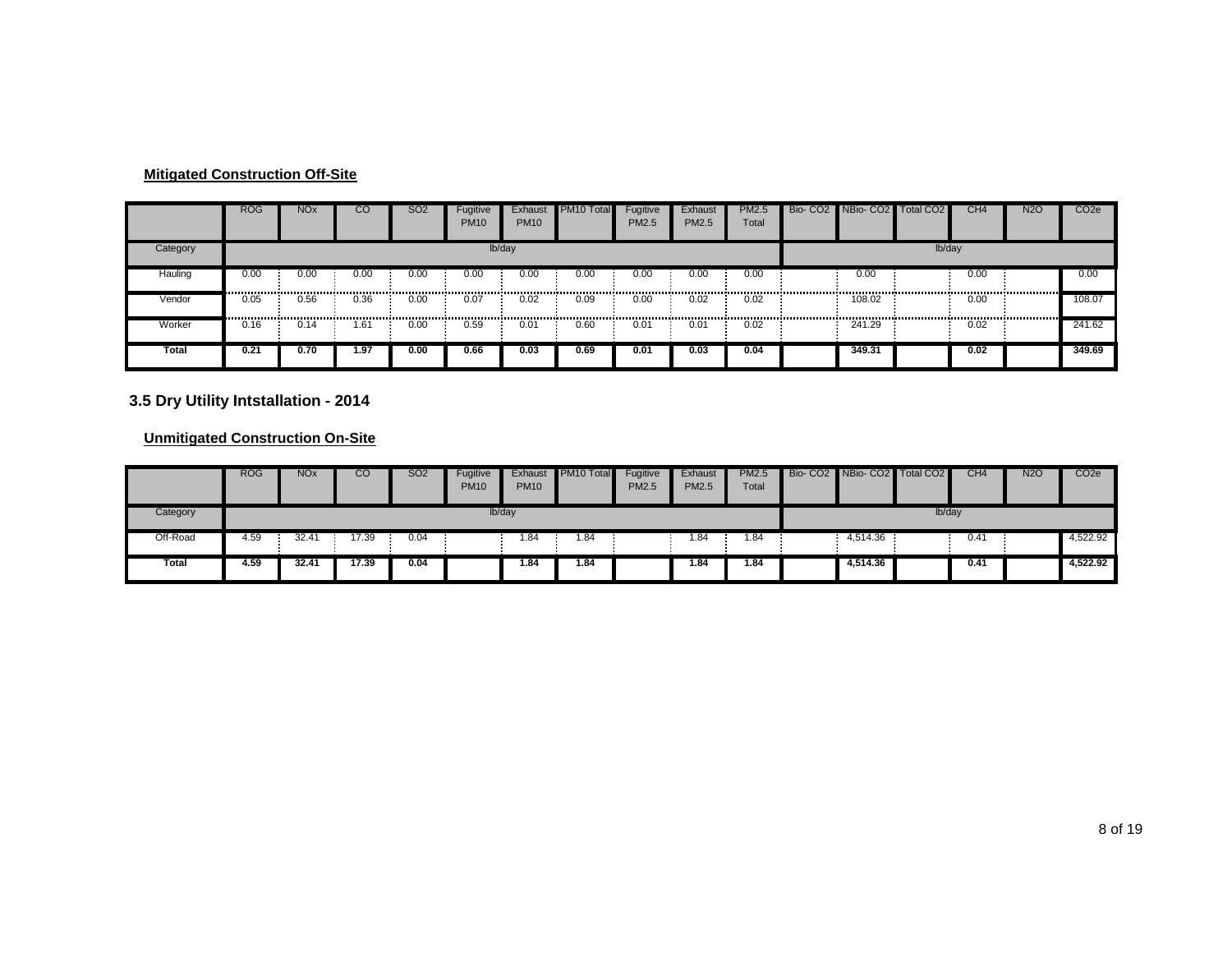|          | <b>ROG</b> | <b>NO<sub>x</sub></b> | CO        | SO <sub>2</sub> | Fugitive<br><b>PM10</b> | Exhaust<br><b>PM10</b> | PM <sub>10</sub> Total | Fugitive<br>PM2.5 | Exhaust<br><b>PM2.5</b> | <b>PM2.5</b><br>Total | Bio-CO <sub>2</sub> | NBio-CO <sub>2</sub> | <b>Total CO2</b> | CH <sub>4</sub> | <b>N2O</b> | CO <sub>2</sub> e |
|----------|------------|-----------------------|-----------|-----------------|-------------------------|------------------------|------------------------|-------------------|-------------------------|-----------------------|---------------------|----------------------|------------------|-----------------|------------|-------------------|
| Category |            |                       |           |                 |                         | lb/day                 |                        |                   |                         |                       |                     |                      | lb/day           |                 |            |                   |
| Hauling  | 0.00       | 0.00                  | 0.00      | 0.00            | 0.00                    | 0.00                   | 0.00                   | 0.00              | 0.00                    | 0.00                  |                     | 0.00                 |                  | 0.00            |            | 0.00              |
| Vendor   | <br>0.03   | . <b>.</b> .<br>0.28  | 0.18<br>. | 0.00            | 0.02                    | 0.01                   | 0.03                   | 0.00              | <br>0.01                | 0.01                  |                     | 54.01                |                  | 0.00            |            | 54.04             |
| Worker   | <br>0.08   | -------------<br>0.07 | 0.80      | <br>0.00        | 0.15                    | 0.00                   | 0.15                   | 0.01              | .<br>0.00               | 0.01                  |                     | 120.65               |                  | 0.01            |            | 120.81            |
| Total    | 0.11       | 0.35                  | 0.98      | 0.00            | 0.17                    | 0.01                   | 0.18                   | 0.01              | 0.01                    | 0.02                  |                     | 174.66               |                  | 0.01            |            | 174.85            |

#### **Mitigated Construction On-Site**

|          | <b>ROG</b> | <b>NO<sub>x</sub></b> | CO    | SO2  | Fugitive<br><b>PM10</b> | Exhaust<br><b>PM10</b> | PM10 Total | Fugitive<br><b>PM2.5</b> | Exhaust<br><b>PM2.5</b> | <b>PM2.5</b><br>Total |      | Bio- CO2 NBio- CO2 | Total CO <sub>2</sub> | CH <sub>4</sub> | <b>N2O</b> | CO <sub>2</sub> e |
|----------|------------|-----------------------|-------|------|-------------------------|------------------------|------------|--------------------------|-------------------------|-----------------------|------|--------------------|-----------------------|-----------------|------------|-------------------|
| Category |            |                       |       |      | lb/day                  |                        |            |                          |                         |                       |      |                    | lb/day                |                 |            |                   |
| Off-Road | 4.59       | 32.4'                 | 17.39 | 0.04 |                         | . 84                   | 1.84       |                          | 1.84                    | 1.84                  | 0.00 | 4,514.36           |                       | 0.41            |            | 4,522.92          |
| Total    | 4.59       | 32.41                 | 17.39 | 0.04 |                         | 84.،                   | 1.84       |                          | 84.،                    | 1.84                  | 0.00 | 4,514.36           |                       | 0.41            |            | 4,522.92          |

# **Mitigated Construction Off-Site**

|          | <b>ROG</b> | <b>NO<sub>x</sub></b> | $_{\rm CO}$ | SO <sub>2</sub> | Fugitive<br><b>PM10</b> | Exhaust<br><b>PM10</b> | PM <sub>10</sub> Total | Fugitive<br>PM2.5 | Exhaust<br>PM2.5 | <b>PM2.5</b><br>Total | Bio- CO2 NBio- CO2 Total CO2 |        | CH <sub>4</sub> | <b>N2O</b> | CO <sub>2e</sub> |
|----------|------------|-----------------------|-------------|-----------------|-------------------------|------------------------|------------------------|-------------------|------------------|-----------------------|------------------------------|--------|-----------------|------------|------------------|
| Category |            |                       |             |                 |                         | lb/day                 |                        |                   |                  |                       |                              | lb/day |                 |            |                  |
| Hauling  | 0.00<br>   | 0.00<br>              | 0.00        | 0.00            | 0.00                    | 0.00                   | 0.00<br>               | 0.00              | 0.00             | 0.00                  | 0.00<br>                     |        | 0.00            |            | 0.00             |
| Vendor   | 0.03       | 0.28                  | 0.18        | 0.00<br>.       | 0.02                    | 0.01                   | 0.03<br>               | 0.00              | 0.01             | 0.01                  | <br>54.01                    |        | 0.00            |            | 54.04            |
| Worker   | 0.08       | 0.07                  | 0.80        | 0.00            | 0.15                    | 0.00                   | 0.15                   | 0.01              | 0.00             | 0.01                  | 120.65                       |        | 0.01            |            | 120.81           |
| Total    | 0.11       | 0.35                  | 0.98        | 0.00            | 0.17                    | 0.01                   | 0.18                   | 0.01              | 0.01             | 0.02                  | 174.66                       |        | 0.01            |            | 174.85           |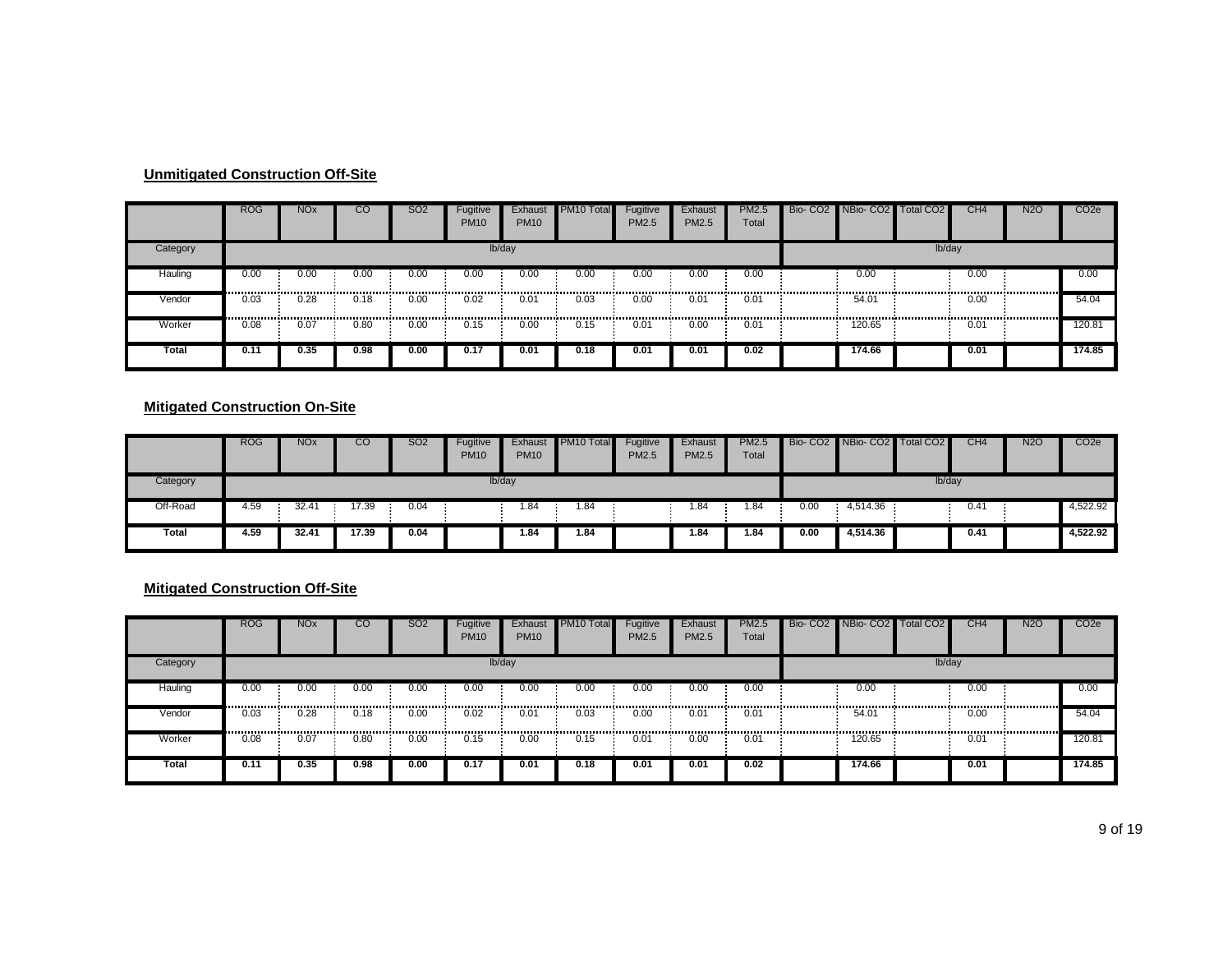#### **3.6 Building Construction - 2014**

#### **Unmitigated Construction On-Site**

|          | <b>ROG</b> | <b>NOx</b> | CO    | <b>SO2</b> | Fugitive<br><b>PM10</b> | Exhaust<br><b>PM10</b> | PM <sub>10</sub> Total | Fugitive<br><b>PM2.5</b> | Exhaust<br><b>PM2.5</b> | <b>PM2.5</b><br>Total | Bio- CO2 NBio- CO2 Total CO2 |        | CH4  | <b>N2O</b> | CO <sub>2</sub> e |
|----------|------------|------------|-------|------------|-------------------------|------------------------|------------------------|--------------------------|-------------------------|-----------------------|------------------------------|--------|------|------------|-------------------|
| Category |            |            |       |            |                         | lb/day                 |                        |                          |                         |                       |                              | lb/day |      |            |                   |
| Off-Road | 3.82       | 25.25      | 18.90 | 0.03       |                         | 1.59                   | 1.59                   |                          | . 59                    | 1.59                  | 3,228.71                     |        | 0.34 |            | 3,235.90          |
| Total    | 3.82       | 25.25      | 18.90 | 0.03       |                         | 1.59                   | 1.59                   |                          | 1.59                    | 1.59                  | 3,228.71                     |        | 0.34 |            | 3,235.90          |

**Unmitigated Construction Off-Site**

|          | <b>ROG</b>                              | <b>NO<sub>x</sub></b> | CO        | <b>SO2</b> | Fugitive<br><b>PM10</b> | Exhaust<br><b>PM10</b> | <b>PM10 Total</b> | Fugitive<br>PM2.5 | Exhaust<br><b>PM2.5</b> | PM2.5<br>Total | Bio- CO2 NBio- CO2 Total CO2 |        | CH <sub>4</sub> | <b>N2O</b> | CO <sub>2</sub> e |
|----------|-----------------------------------------|-----------------------|-----------|------------|-------------------------|------------------------|-------------------|-------------------|-------------------------|----------------|------------------------------|--------|-----------------|------------|-------------------|
| Category |                                         |                       |           |            |                         | lb/day                 |                   |                   |                         |                |                              | lb/day |                 |            |                   |
| Hauling  | 0.00<br>,,,,,,,,,,,,,,,,,,,,,,,,,,,,,,, | 0.00                  | 0.00<br>. | 0.00<br>   | 0.00                    | 0.00                   | 0.00              | 0.00              | 0.00                    | 0.00<br>       | 0.00<br>                     |        | 0.00            |            | 0.00              |
| Vendor   | 0.03                                    | 0.28                  | 0.18      | 0.00       | 0.02                    | 0.01                   | 0.03              | 0.00              | 0.01                    | $0.0^{\circ}$  | 54.01                        |        | 0.00            |            | 54.04             |
| Worker   | 0.08                                    | 0.07                  | 0.80      | 0.00       | 0.15                    | 0.00                   | <br>0.15          | 0.01              | 0.00                    | $0.0^{\circ}$  | 120.65                       |        | 0.01            |            | 120.81            |
| Total    | 0.11                                    | 0.35                  | 0.98      | 0.00       | 0.17                    | 0.01                   | 0.18              | 0.01              | 0.01                    | 0.02           | 174.66                       |        | 0.01            |            | 174.85            |

|          | <b>ROG</b> | <b>NO<sub>x</sub></b> | CO    | SO2  | Fugitive<br><b>PM10</b> | Exhaust<br><b>PM10</b> | PM <sub>10</sub> Total | Fugitive<br><b>PM2.5</b> | Exhaust<br>PM2.5 | <b>PM2.5</b><br>Total |      | Bio- CO2 NBio- CO2 Total CO2 |        | CH <sub>4</sub> | <b>N2O</b> | CO <sub>2e</sub> |
|----------|------------|-----------------------|-------|------|-------------------------|------------------------|------------------------|--------------------------|------------------|-----------------------|------|------------------------------|--------|-----------------|------------|------------------|
| Category |            |                       |       |      |                         | lb/day                 |                        |                          |                  |                       |      |                              | lb/day |                 |            |                  |
| Off-Road | 3.82       | 25.25                 | 18.90 | 0.03 |                         | 1.59                   | 1.59                   |                          | 1.59             | 1.59                  | 0.00 | 3,228.71                     |        | 0.34            |            | 3,235.90         |
| Total    | 3.82       | 25.25                 | 18.90 | 0.03 |                         | 1.59                   | 1.59                   |                          | 59ء ا            | 1.59                  | 0.00 | 3,228.71                     |        | 0.34            |            | 3,235.90         |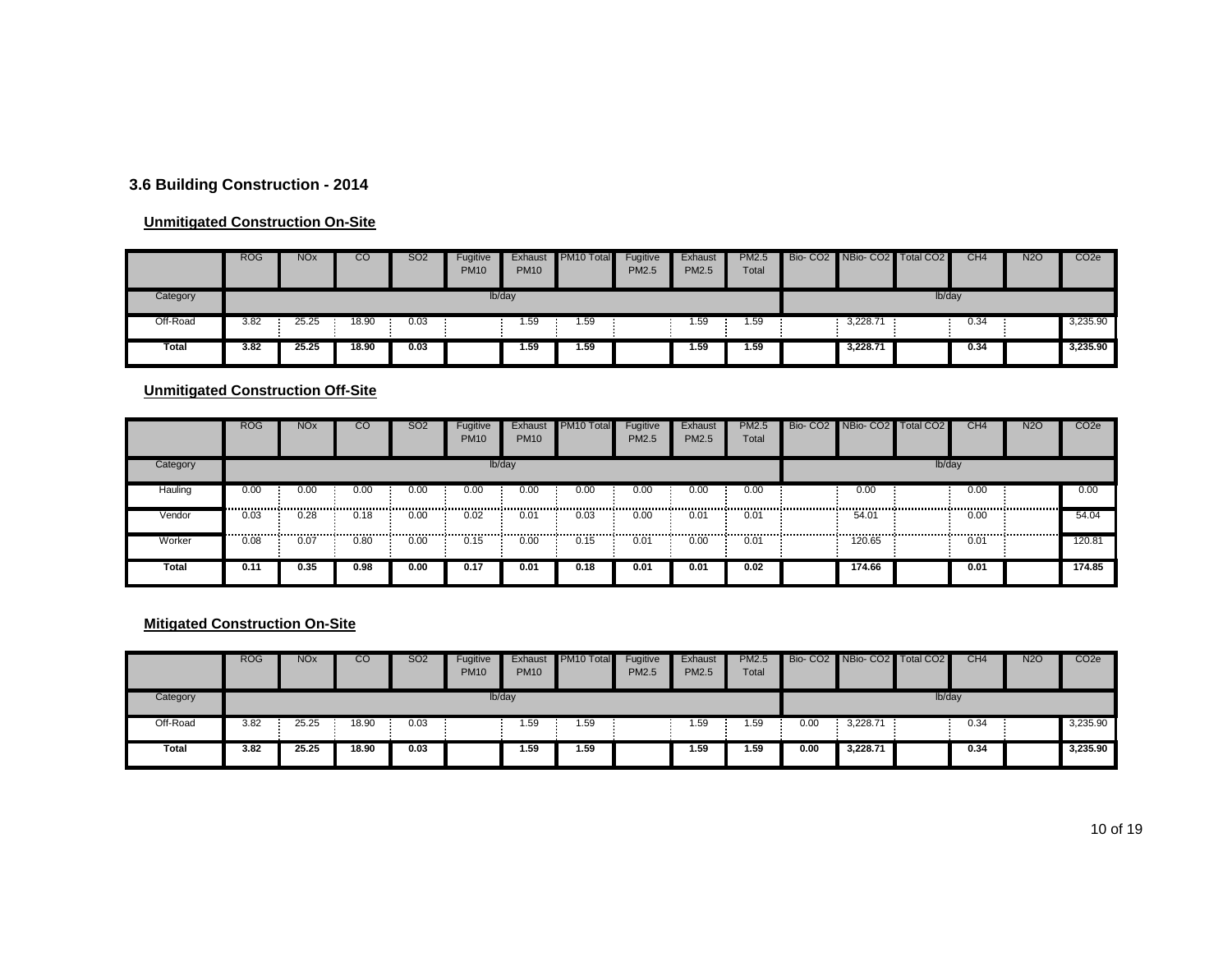|          | <b>ROG</b> | <b>NO<sub>x</sub></b> | <sub>CO</sub> | <b>SO2</b> | Fugitive<br><b>PM10</b> | Exhaust<br><b>PM10</b> | PM <sub>10</sub> Total | Fugitive<br>PM2.5 | Exhaust<br><b>PM2.5</b> | <b>PM2.5</b><br>Total | Bio- CO2 NBio- CO2 Total CO2 |        | CH <sub>4</sub> | <b>N2O</b> | CO <sub>2e</sub> |
|----------|------------|-----------------------|---------------|------------|-------------------------|------------------------|------------------------|-------------------|-------------------------|-----------------------|------------------------------|--------|-----------------|------------|------------------|
| Category |            |                       |               |            |                         | lb/day                 |                        |                   |                         |                       |                              | lb/day |                 |            |                  |
| Hauling  | 0.00       | 0.00                  | 0.00          | 0.00       | $\overline{0.00}$<br>   | 0.00                   | 0.00                   | 0.00              | 0.00                    | 0.00                  | 0.00                         |        | 0.00            |            | 0.00             |
| Vendor   | 0.03       | 0.28<br>              | 0.18          | 0.00<br>   | 0.02<br>                | 0.01                   | 0.03<br>               | 0.00              | 0.01<br>                | 0.01<br>              | 54.01                        |        | 0.00            |            | 54.04            |
| Worker   | 0.08       | 0.07                  | 0.80          | 0.00       | 0.15                    | 0.00                   | 0.15                   | 0.01              | 0.00                    | 0.01                  | 120.65                       |        | 0.01            |            | 120.81           |
| Total    | 0.11       | 0.35                  | 0.98          | 0.00       | 0.17                    | 0.01                   | 0.18                   | 0.01              | 0.01                    | 0.02                  | 174.66                       |        | 0.01            |            | 174.85           |

#### **3.7 Rock Installation - 2014**

|              | <b>ROG</b> | <b>NOx</b> | CO   | <b>SO2</b> | Fugitive<br><b>PM10</b> | Exhaust<br><b>PM10</b> | PM <sub>10</sub> Total | Fugitive<br><b>PM2.5</b> | Exhaust<br><b>PM2.5</b> | <b>PM2.5</b><br>Total | Bio- CO2 NBio- CO2 | Total CO <sub>2</sub> | CH <sub>4</sub> | <b>N2O</b> | CO <sub>2e</sub> |
|--------------|------------|------------|------|------------|-------------------------|------------------------|------------------------|--------------------------|-------------------------|-----------------------|--------------------|-----------------------|-----------------|------------|------------------|
| Category     |            |            |      |            |                         | lb/day                 |                        |                          |                         |                       |                    | lb/day                |                 |            |                  |
| Off-Road     | 0.40       | 2.53       | 2.09 | 0.00       |                         | 0.1 <sup>4</sup>       | 0.11                   |                          | 0.11                    | 0.11                  | 342.47             |                       | 0.04            |            | 343.23           |
| Paving       | 0.00       |            |      |            |                         | 0.00                   | 0.00                   |                          | 0.00                    | 0.00                  |                    |                       |                 |            | 0.00             |
| <b>Total</b> | 0.40       | 2.53       | 2.09 | 0.00       |                         | 0.11                   | 0.11                   |                          | 0.11                    | 0.11                  | 342.47             |                       | 0.04            |            | 343.23           |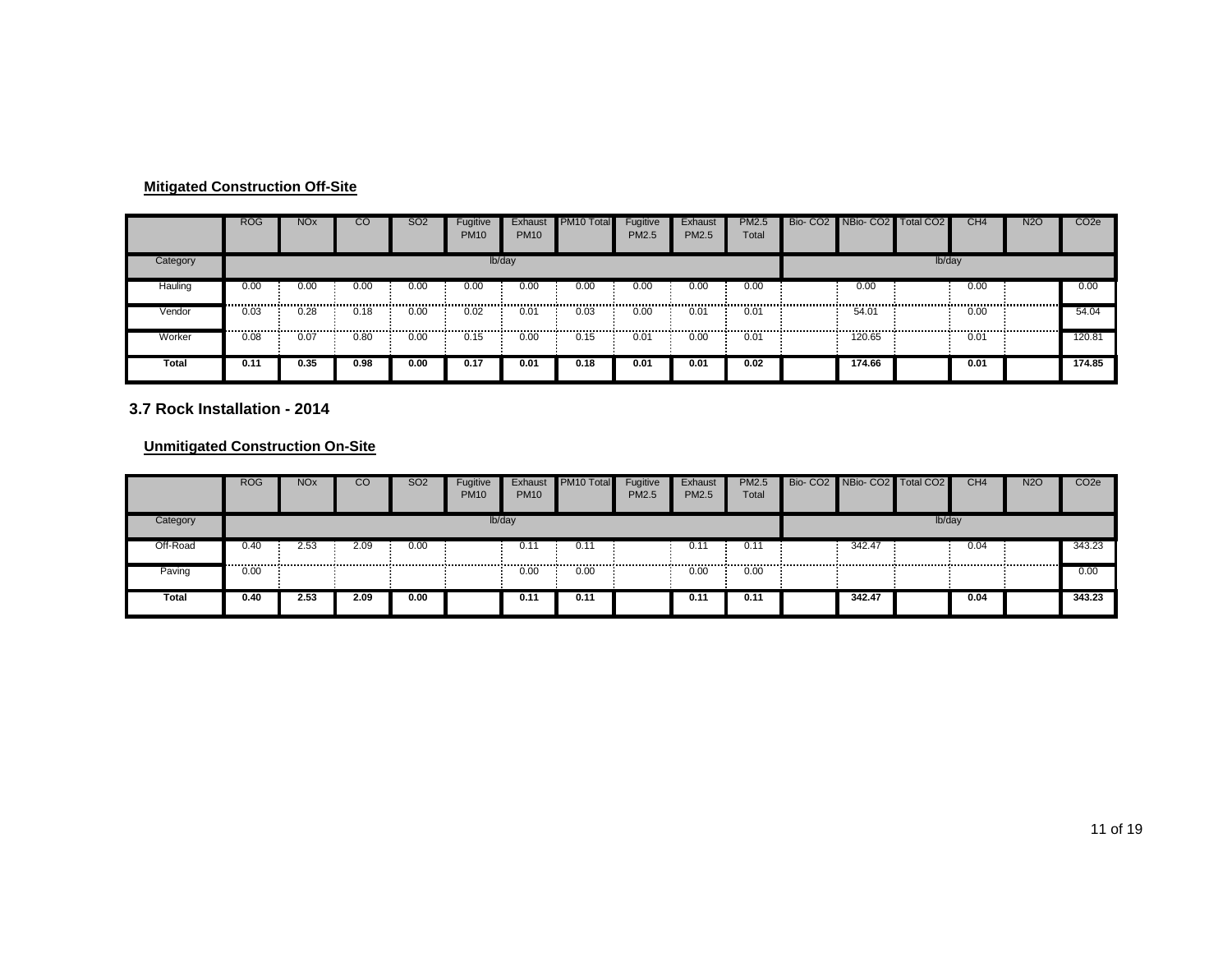|          | <b>ROG</b> | <b>NO<sub>x</sub></b> | $_{\rm CO}$ | <b>SO2</b> | Fugitive<br><b>PM10</b> | Exhaust<br><b>PM10</b> | PM <sub>10</sub> Total | Fugitive<br>PM2.5 | Exhaust<br>PM2.5 | <b>PM2.5</b><br>Total                     | Bio- CO2 NBio- CO2 Total CO2 |        | CH <sub>4</sub> | <b>N2O</b> | CO <sub>2e</sub> |
|----------|------------|-----------------------|-------------|------------|-------------------------|------------------------|------------------------|-------------------|------------------|-------------------------------------------|------------------------------|--------|-----------------|------------|------------------|
| Category |            |                       |             |            |                         | lb/day                 |                        |                   |                  |                                           |                              | lb/day |                 |            |                  |
| Hauling  | 0.06       | 0.63<br>              | 0.33        | 0.00       | 0.24                    | 0.02                   | 0.26                   | 0.00              | 0.02             | 0.02                                      | 117.29                       |        | 0.00            |            | 117.35           |
| Vendor   | 0.00<br>   | 0.00<br>------------- | 0.00<br>.   | 0.00<br>   | 0.00<br>.               | 0.00                   | 0.00                   | 0.00              | 0.00<br>.        | 0.00<br>,,,,,,,,,,,,,,,,,,,,,,,,,,,,,,,,, | 0.00<br>                     |        | 0.00            |            | 0.00             |
| Worker   | 0.20       | 0.18                  | 2.01        | 0.00       | 0.37                    | 0.01                   | 0.39                   | 0.01              | 0.01             | 0.03                                      | 301.62                       |        | 0.02            |            | 302.02           |
| Total    | 0.26       | 0.81                  | 2.34        | 0.00       | 0.61                    | 0.03                   | 0.65                   | 0.01              | 0.03             | 0.05                                      | 418.91                       |        | 0.02            |            | 419.37           |

#### **Mitigated Construction On-Site**

|          | <b>ROG</b> | <b>NO<sub>x</sub></b> | UG.  | <b>SO2</b> | Fugitive<br><b>PM10</b> | Exhaust<br><b>PM10</b> | PM <sub>10</sub> Total | Fugitive<br><b>PM2.5</b> | Exhaust<br><b>PM2.5</b> | PM2.5<br>Total |      | Bio- CO2 NBio- CO2 Total CO2 |        | CH <sub>4</sub> | <b>N2O</b> | CO <sub>2</sub> e |
|----------|------------|-----------------------|------|------------|-------------------------|------------------------|------------------------|--------------------------|-------------------------|----------------|------|------------------------------|--------|-----------------|------------|-------------------|
| Category |            |                       |      |            |                         | lb/day                 |                        |                          |                         |                |      |                              | lb/day |                 |            |                   |
| Off-Road | 0.40       | 2.53                  | 2.09 | 0.00       |                         | 0.11                   | 0.1                    |                          | 0.1                     | $0.1^{\circ}$  | 0.00 | 342.47                       |        | 0.04            |            | 343.23            |
| Paving   | 0.00       |                       |      |            |                         | 0.00                   | 0.00                   |                          | 0.00                    | 0.00           |      |                              |        |                 |            | 0.00              |
| Total    | 0.40       | 2.53                  | 2.09 | 0.00       |                         | 0.11                   | 0.11                   |                          | 0.11                    | 0.11           | 0.00 | 342.47                       |        | 0.04            |            | 343.23            |

**Mitigated Construction Off-Site**

|          | <b>ROG</b> | <b>NO<sub>x</sub></b> | CО   | <b>SO2</b> | Fugitive<br><b>PM10</b> | Exhaust<br><b>PM10</b> | PM10 Total | Fugitive<br><b>PM2.5</b> | Exhaust<br><b>PM2.5</b> | <b>PM2.5</b><br>Total | Bio-CO <sub>2</sub> | NBio-CO <sub>2</sub> | Total CO <sub>2</sub> | CH <sub>4</sub> | <b>N2O</b> | CO <sub>2</sub> e |
|----------|------------|-----------------------|------|------------|-------------------------|------------------------|------------|--------------------------|-------------------------|-----------------------|---------------------|----------------------|-----------------------|-----------------|------------|-------------------|
| Category |            |                       |      |            |                         | lb/day                 |            |                          |                         |                       |                     |                      | lb/day                |                 |            |                   |
| Hauling  | 0.06       | 0.63                  | 0.33 | 0.00       | 0.24                    | 0.02                   | 0.26       | 0.00                     | 0.02                    | 0.02                  |                     | 117.29               |                       | 0.00            |            | 117.35            |
| Vendor   | 0.00       | 0.00                  | 0.00 | 0.00       | 0.00                    | 0.00                   | 0.00       | 0.00                     | 0.00                    | 0.00                  |                     | 0.00                 |                       | 0.00            |            | 0.00              |
| Worker   | 0.20       | 0.18                  | 2.01 | 0.00       | 0.37                    | 0.01                   | 0.39       | 0.01                     | 0.01                    | 0.03                  |                     | 301.62               |                       | 0.02            |            | 302.02            |
| Total    | 0.26       | 0.81                  | 2.34 | 0.00       | 0.61                    | 0.03                   | 0.65       | 0.01                     | 0.03                    | 0.05                  |                     | 418.91               |                       | 0.02            |            | 419.37            |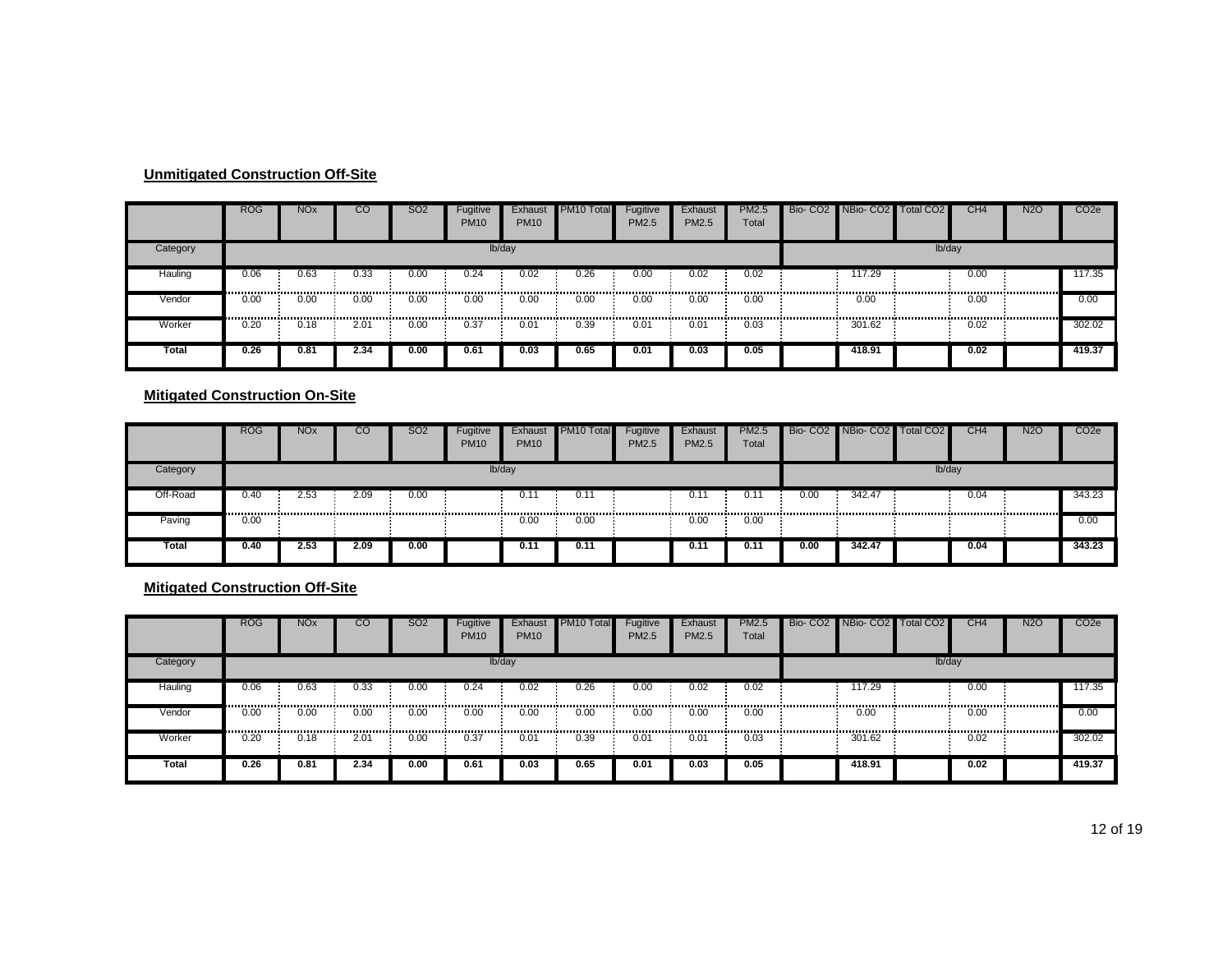#### **3.8 Paving & Street Installation - 2014**

#### **Unmitigated Construction On-Site**

|          | <b>ROG</b> | <b>NO<sub>x</sub></b> | CO    | <b>SO2</b> | Fugitive<br><b>PM10</b> | Exhaust<br><b>PM10</b> | PM <sub>10</sub> Total | Fugitive<br>PM2.5 | Exhaust<br>PM2.5 | PM2.5<br>Total | Bio- CO2 NBio- CO2 Total CO2 |        | CH4  | <b>N2O</b> | CO <sub>2e</sub> |
|----------|------------|-----------------------|-------|------------|-------------------------|------------------------|------------------------|-------------------|------------------|----------------|------------------------------|--------|------|------------|------------------|
| Category |            |                       |       |            |                         | lb/day                 |                        |                   |                  |                |                              | lb/day |      |            |                  |
| Off-Road | 4.97       | 39.87                 | 20.39 | 0.04       |                         | 1.92                   | 1.92                   |                   | 1.92             | 1.92           | 4,726.75                     |        | 0.45 |            | 4,736.12         |
| Paving   | 0.00       |                       |       |            |                         | 0.00                   | 0.00                   |                   | 0.00             | 0.00           |                              |        |      |            | 0.00             |
| Total    | 4.97       | 39.87                 | 20.39 | 0.04       |                         | 1.92                   | 1.92                   |                   | 1.92             | 1.92           | 4,726.75                     |        | 0.45 |            | 4,736.12         |

|          | <b>ROG</b> | <b>NO<sub>x</sub></b> | cυ   | <b>SO2</b> | Fugitive<br><b>PM10</b> | Exhaust<br><b>PM10</b> | PM <sub>10</sub> Total | Fugitive<br><b>PM2.5</b> | Exhaust<br>PM2.5 | PM2.5<br>Total | Bio- CO2 NBio- CO2 Total CO2 |        | CH4  | <b>N2O</b> | CO <sub>2e</sub> |
|----------|------------|-----------------------|------|------------|-------------------------|------------------------|------------------------|--------------------------|------------------|----------------|------------------------------|--------|------|------------|------------------|
| Category |            |                       |      |            |                         | lb/day                 |                        |                          |                  |                |                              | lb/day |      |            |                  |
| Hauling  | 0.00       | 0.00                  | 0.00 | 0.00       | 0.00                    | 0.00                   | 0.00                   | 0.00                     | 0.00             | 0.00           | 0.00                         |        | 0.00 |            | 0.00             |
| Vendor   | 0.00       | 0.00                  | 0.00 | 0.00       | 0.00                    | 0.00                   | 0.00                   | 0.00                     | 0.00             | 0.00           | <br>0.00                     |        | 0.00 |            | 0.00             |
| Worker   | 0.10       | 0.09                  | 1.05 | <br>0.00   | --------------<br>0.19  | 0.01                   | 0.20                   | 0.01                     | 0.01             | 0.01           | <br>156.84                   |        | 0.01 |            | 157.05           |
| Total    | 0.10       | 0.09                  | 1.05 | 0.00       | 0.19                    | 0.01                   | 0.20                   | 0.01                     | 0.01             | 0.01           | 156.84                       |        | 0.01 |            | 157.05           |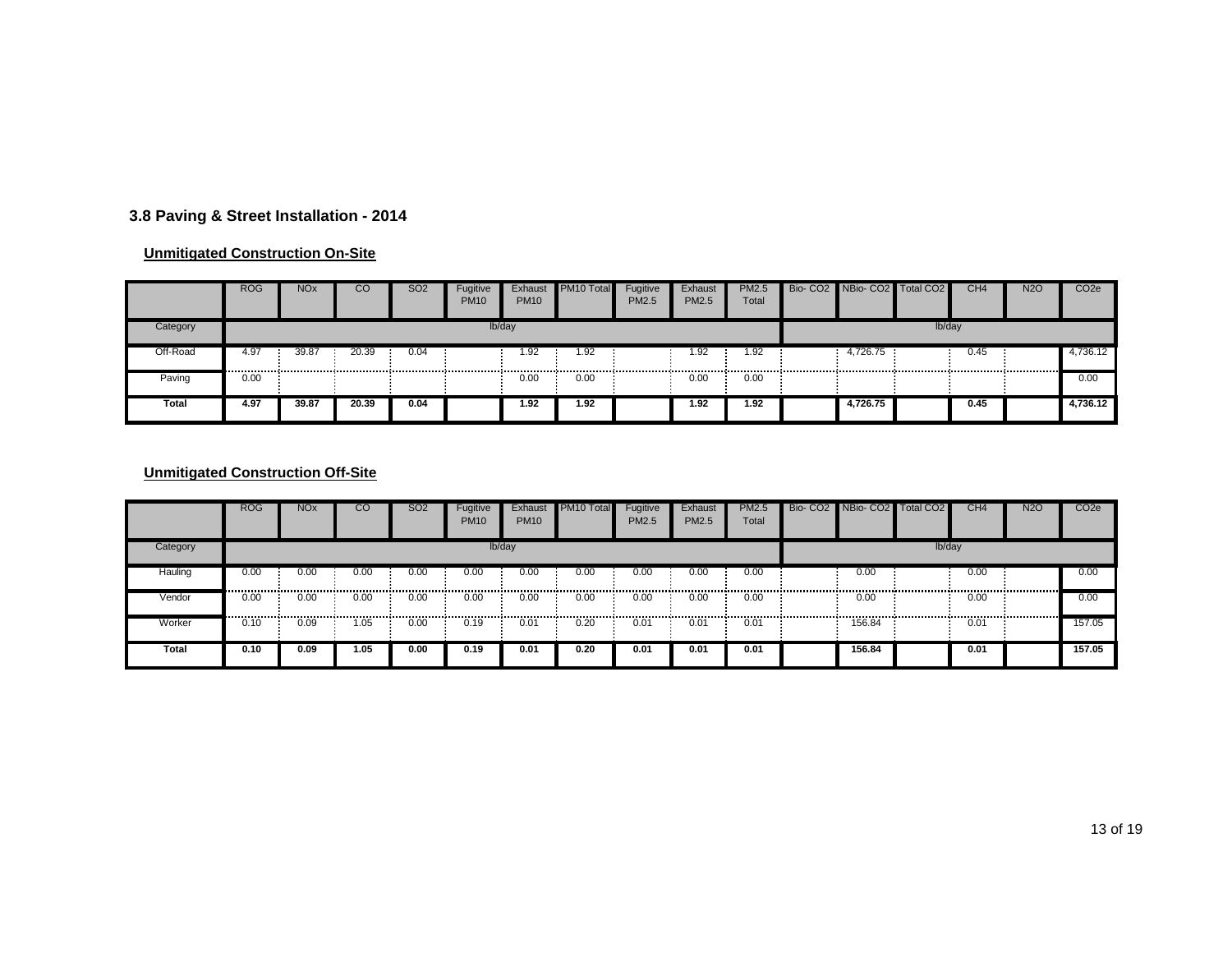#### **Mitigated Construction On-Site**

|          | <b>ROG</b> | <b>NO<sub>x</sub></b> | CO    | <b>SO2</b> | Fugitive<br><b>PM10</b> | Exhaust<br><b>PM10</b> | <b>PM10 Total</b> | Fugitive<br><b>PM2.5</b> | Exhaust<br><b>PM2.5</b> | <b>PM2.5</b><br>Total |      | Bio- CO2 NBio- CO2 Total CO2 |        | CH <sub>4</sub> | <b>N2O</b> | CO <sub>2e</sub> |
|----------|------------|-----------------------|-------|------------|-------------------------|------------------------|-------------------|--------------------------|-------------------------|-----------------------|------|------------------------------|--------|-----------------|------------|------------------|
| Category |            |                       |       |            |                         | lb/day                 |                   |                          |                         |                       |      |                              | lb/day |                 |            |                  |
| Off-Road | 4.97       | 39.87                 | 20.39 | 0.04       |                         | 1.92                   | 1.92              |                          | 1.92                    | 1.92                  | 0.00 | 4,726.75 :                   |        | 0.45            |            | 4,736.12         |
| Paving   | 0.00       |                       |       |            |                         | 0.00                   | 0.00              |                          | 0.00                    | 0.00                  |      |                              |        |                 |            | 0.00             |
| Total    | 4.97       | 39.87                 | 20.39 | 0.04       |                         | 1.92                   | 1.92              |                          | 1.92                    | 1.92                  | 0.00 | 4.726.75                     |        | 0.45            |            | 4,736.12         |

#### **Mitigated Construction Off-Site**

|          | <b>ROG</b> | <b>NO<sub>x</sub></b> | CO   | <b>SO2</b> | Fugitive<br><b>PM10</b> | Exhaust<br><b>PM10</b> | PM <sub>10</sub> Total | Fugitive<br>PM2.5 | Exhaust<br><b>PM2.5</b> | <b>PM2.5</b><br>Total | Bio- CO2 NBio- CO2 Total CO2 |        | CH <sub>4</sub> | <b>N2O</b> | CO <sub>2</sub> e |
|----------|------------|-----------------------|------|------------|-------------------------|------------------------|------------------------|-------------------|-------------------------|-----------------------|------------------------------|--------|-----------------|------------|-------------------|
| Category |            |                       |      |            |                         | lb/day                 |                        |                   |                         |                       |                              | lb/day |                 |            |                   |
| Hauling  | 0.00<br>   | 0.00<br>              | 0.00 | 0.00<br>   | 0.00                    | 0.00                   | 0.00                   | 0.00              | 0.00                    | 0.00<br>              | 0.00                         |        | 0.00            | .          | 0.00              |
| Vendor   | 0.00       | 0.00<br>              | 0.00 | 0.00       | 0.00                    | 0.00                   | 0.00                   | 0.00<br>          | 0.00                    | 0.00                  | 0.00                         |        | 0.00            |            | 0.00              |
| Worker   | 0.10       | ን.09                  | 1.05 | 0.00       | 0.19                    | 0.01                   | 0.20                   | 0.01              | 0.01                    | 0.01                  | 156.84                       |        | 0.01            |            | 157.05            |
| Total    | 0.10       | 0.09                  | 1.05 | 0.00       | 0.19                    | 0.01                   | 0.20                   | 0.01              | 0.01                    | 0.01                  | 156.84                       |        | 0.01            |            | 157.05            |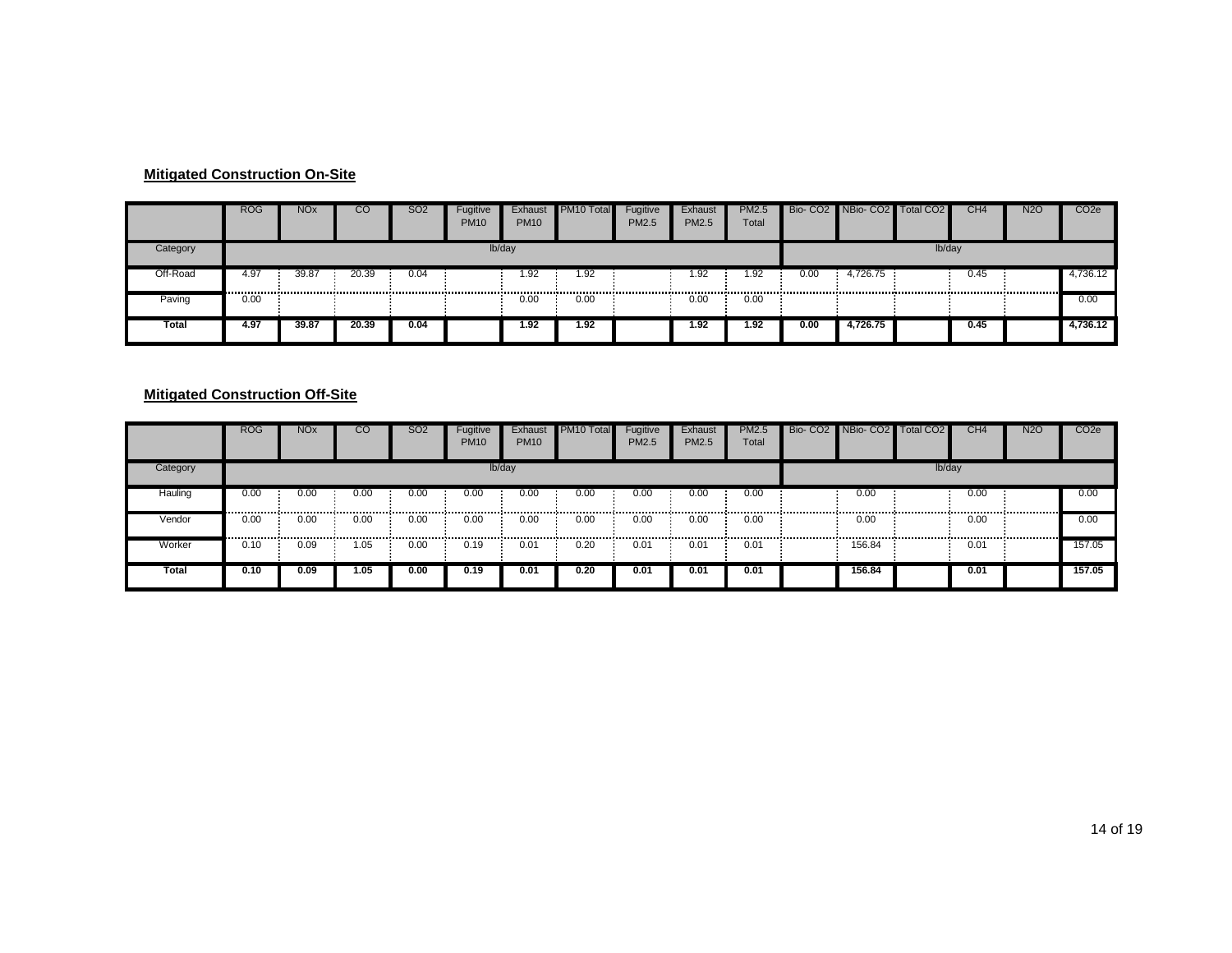# **3.9 Paving Finalization - 2014**

#### **Unmitigated Construction On-Site**

|          | <b>ROG</b> | <b>NO<sub>x</sub></b> | CО    | <b>SO2</b> | Fugitive<br><b>PM10</b> | Exhaust<br><b>PM10</b> | PM10 Total | Fugitive<br><b>PM2.5</b> | Exhaust<br>PM2.5 | <b>PM2.5</b><br>Total | Bio- CO2 NBio- CO2 Total CO2 |        | CH <sub>4</sub> | <b>N2O</b> | CO <sub>2</sub> e |
|----------|------------|-----------------------|-------|------------|-------------------------|------------------------|------------|--------------------------|------------------|-----------------------|------------------------------|--------|-----------------|------------|-------------------|
| Category |            |                       |       |            |                         | lb/day                 |            |                          |                  |                       |                              | lb/day |                 |            |                   |
| Off-Road | 3.53       | 21.7                  | 14.04 | 0.02       |                         | 1.86                   | 86. ا      |                          | 86،              | 1.86                  | 1,979.15                     |        | 0.32            |            | 1,985.82          |
| Paving   | 0.00       |                       |       |            |                         | 0.00                   | 0.00       |                          | 0.00             | 0.00                  |                              |        |                 |            | 0.00              |
| Total    | 3.53       | 21.77                 | 14.04 | 0.02       |                         | 1.86                   | 1.86       |                          | .86              | 1.86                  | 1.979.15                     |        | 0.32            |            | 1,985.82          |

|          | <b>ROG</b> | <b>NO<sub>x</sub></b> | CO   | <b>SO2</b> | Fugitive<br><b>PM10</b> | Exhaust<br><b>PM10</b> | PM10 Total | Fugitive<br>PM2.5 | Exhaust<br><b>PM2.5</b> | <b>PM2.5</b><br>Total | Bio-CO <sub>2</sub> | NBio-CO <sub>2</sub> | Total CO <sub>2</sub> | CH <sub>4</sub> | <b>N2O</b> | CO <sub>2</sub> e |
|----------|------------|-----------------------|------|------------|-------------------------|------------------------|------------|-------------------|-------------------------|-----------------------|---------------------|----------------------|-----------------------|-----------------|------------|-------------------|
| Category |            |                       |      |            |                         | lb/day                 |            |                   |                         |                       |                     |                      | lb/day                |                 |            |                   |
| Hauling  | 0.13       | l.47<br>              | บ.78 | 0.00       | $\sqrt{0.24}$           | 0.05                   | 0.29       | 0.01              | 0.05                    | 0.06                  |                     | 273.69               |                       | 0.01            |            | 273.82            |
| Vendor   | 0.00       | 0.00                  | 0.00 | 0.00       | 0.00                    | 0.00                   | 0.00       | 0.00              | 0.00                    | 0.00                  |                     | 0.00                 |                       | 0.00            |            | 0.00              |
| Worker   | 0.12       | 0.1                   | .21  | 0.00       | 0.22                    | 0.01                   | 0.23       | 0.01              | 0.01                    | 0.02                  |                     | 180.97               |                       | 0.01            |            | 181.21            |
| Total    | 0.25       | 1.58                  | 1.99 | 0.00       | 0.46                    | 0.06                   | 0.52       | 0.02              | 0.06                    | 0.08                  |                     | 454.66               |                       | 0.02            |            | 455.03            |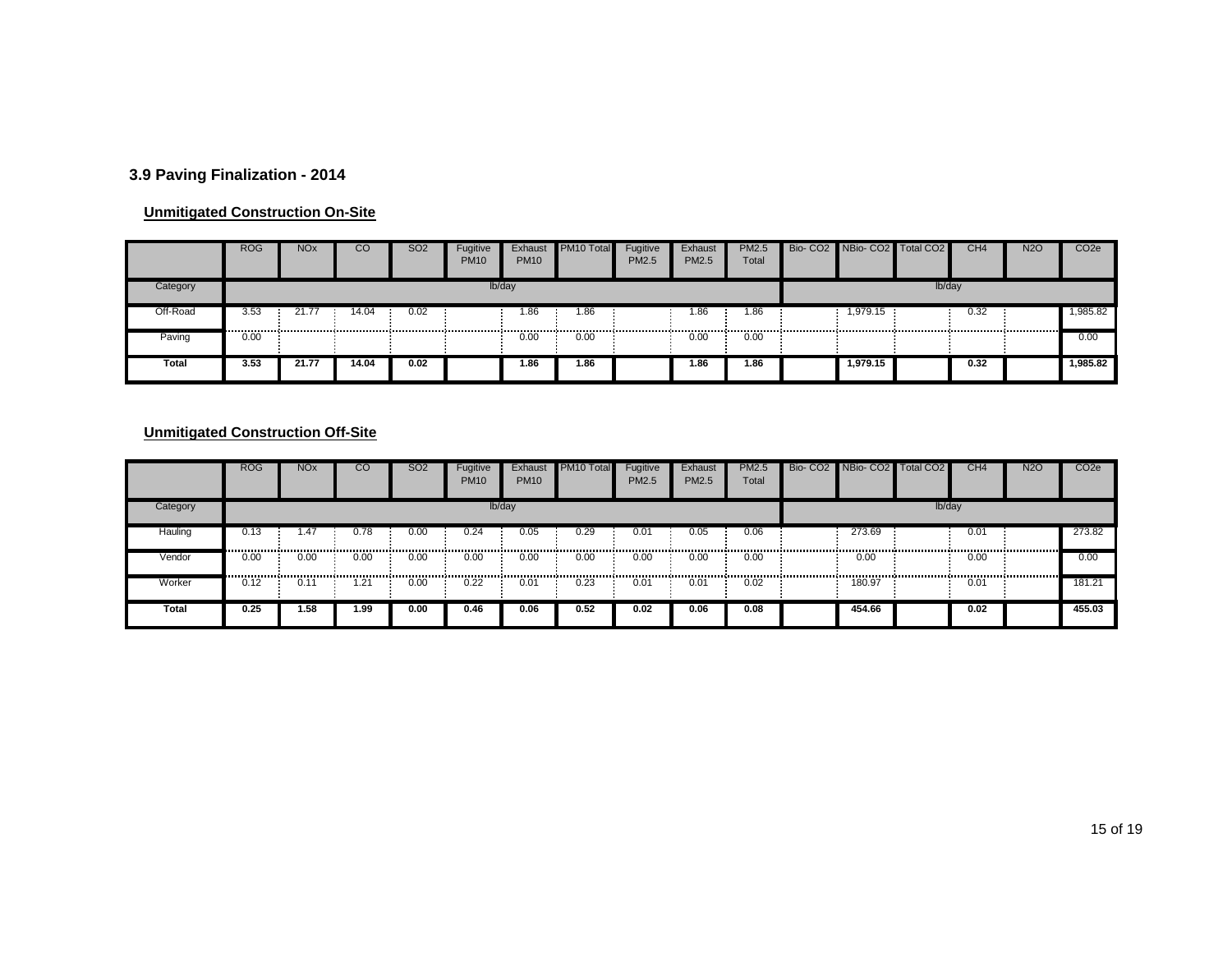#### **Mitigated Construction On-Site**

|          | <b>ROG</b> | <b>NO<sub>x</sub></b> | CO    | SO <sub>2</sub> | Fugitive<br><b>PM10</b> | Exhaust<br><b>PM10</b> | <b>PM10 Total</b> | Fugitive<br>PM2.5 | Exhaust<br>PM2.5 | <b>PM2.5</b><br>Total |      | Bio- CO2 NBio- CO2 Total CO2 |        | CH <sub>4</sub> | <b>N2O</b> | CO <sub>2</sub> e |
|----------|------------|-----------------------|-------|-----------------|-------------------------|------------------------|-------------------|-------------------|------------------|-----------------------|------|------------------------------|--------|-----------------|------------|-------------------|
| Category |            |                       |       |                 |                         | lb/day                 |                   |                   |                  |                       |      |                              | lb/day |                 |            |                   |
| Off-Road | 3.53       | 21.77                 | 14.04 | 0.02            |                         | 1.86                   | 1.86              |                   | 1.86             | 1.86                  | 0.00 | 1,979.15                     |        | 0.32            |            | 1,985.82          |
| Paving   | 0.00       |                       |       |                 |                         | 0.00                   | 0.00              |                   | 0.00             | 0.00                  |      |                              |        |                 |            | 0.00              |
| Total    | 3.53       | 21.77                 | 14.04 | 0.02            |                         | 1.86                   | 1.86              |                   | 1.86             | 1.86                  | 0.00 | 1.979.15                     |        | 0.32            |            | 1,985.82          |

#### **Mitigated Construction Off-Site**

|          | <b>ROG</b> | <b>NOx</b>    | CO   | S <sub>O</sub> 2 | Fugitive<br><b>PM10</b> | Exhaust<br><b>PM10</b> | <b>PM10 Total</b>                       | Fugitive<br>PM2.5 | Exhaust<br>PM2.5       | <b>PM2.5</b><br>Total | Bio- CO2 NBio- CO2 Total CO2 |        | CH <sub>4</sub> | <b>N2O</b> | CO <sub>2</sub> e |
|----------|------------|---------------|------|------------------|-------------------------|------------------------|-----------------------------------------|-------------------|------------------------|-----------------------|------------------------------|--------|-----------------|------------|-------------------|
| Category |            |               |      |                  |                         | lb/day                 |                                         |                   |                        |                       |                              | lb/day |                 |            |                   |
| Hauling  | 0.13<br>   | .47<br>       | 0.78 | 0.00<br>         | 0.24<br>-------------   | 0.05                   | 0.29<br>------------------------------- | 0.01              | 0.05<br>-------------- | 0.06<br>              | 273.69<br>---------------    |        | 0.01            | ,          | 273.82            |
| Vendor   | 0.00       | 0.00<br>      | 0.00 | 0.00             | 0.00                    | 0.00                   | 0.00                                    | 0.00<br>          | 0.00                   | 0.00                  | 0.00                         |        | 0.00            |            | 0.00              |
| Worker   | 0.12       | $0.1^{\circ}$ | .21  | 0.00             | 0.22                    | 0.01                   | 0.23                                    | 0.01              | 0.01                   | 0.02                  | 180.97                       |        | 0.01            |            | 181.21            |
| Total    | 0.25       | 1.58          | 1.99 | 0.00             | 0.46                    | 0.06                   | 0.52                                    | 0.02              | 0.06                   | 0.08                  | 454.66                       |        | 0.02            |            | 455.03            |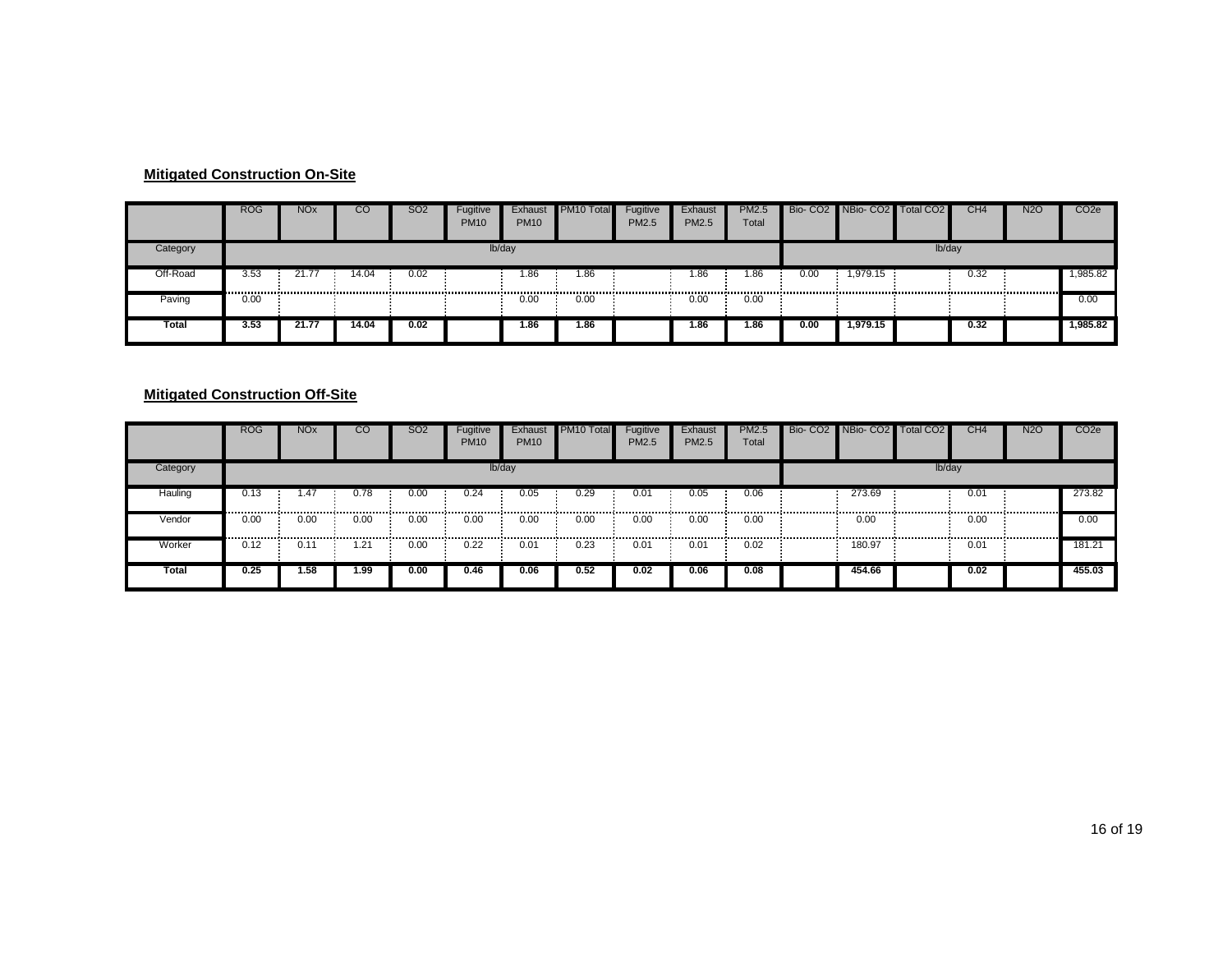# **3.10 Painting - 2014**

#### **Unmitigated Construction On-Site**

|                 | <b>ROG</b> | <b>NO<sub>x</sub></b> | CО   | <b>SO2</b> | Fugitive<br><b>PM10</b> | Exhaust<br><b>PM10</b> | PM10 Total | Fugitive<br><b>PM2.5</b> | Exhaust<br><b>PM2.5</b> | <b>PM2.5</b><br>Total | Bio- CO2 NBio- CO2 Total CO2 |        | CH4  | <b>N2O</b> | CO <sub>2</sub> e |
|-----------------|------------|-----------------------|------|------------|-------------------------|------------------------|------------|--------------------------|-------------------------|-----------------------|------------------------------|--------|------|------------|-------------------|
| Category        |            |                       |      |            |                         | lb/day                 |            |                          |                         |                       |                              | lb/day |      |            |                   |
| Archit. Coating | 32.84      |                       |      |            |                         | 0.00                   | 0.00       |                          | 0.00                    | 0.00                  |                              |        |      |            | 0.00              |
| Off-Road        | 0.45       | 2.77                  | 1.92 | 0.00       |                         | 0.24                   | 0.24       |                          | 0.24                    | 0.24                  | 281.19                       |        | 0.04 |            | 282.03            |
| Total           | 33.29      | 2.77                  | 1.92 | 0.00       |                         | 0.24                   | 0.24       |                          | 0.24                    | 0.24                  | 281.19                       |        | 0.04 |            | 282.03            |

|          | <b>ROG</b> | <b>NO<sub>x</sub></b> | <b>CO</b> | <b>SO2</b> | Fugitive<br><b>PM10</b> | Exhaust<br><b>PM10</b> | PM10 Total | Fugitive<br><b>PM2.5</b> | Exhaust<br><b>PM2.5</b> | <b>PM2.5</b><br>Total | Bio-CO <sub>2</sub> | NBio-CO <sub>2</sub> | Total CO <sub>2</sub> | CH <sub>4</sub> | <b>N2O</b> | CO <sub>2</sub> e |
|----------|------------|-----------------------|-----------|------------|-------------------------|------------------------|------------|--------------------------|-------------------------|-----------------------|---------------------|----------------------|-----------------------|-----------------|------------|-------------------|
| Category |            |                       |           |            |                         | lb/day                 |            |                          |                         |                       |                     |                      | lb/day                |                 |            |                   |
| Hauling  | 0.00       | 0.00                  | 0.00      | 0.00       | 0.00                    | 0.00                   | 0.00       | 0.00                     | 0.00                    | 0.00                  |                     | 0.00                 |                       | 0.00            |            | 0.00              |
| Vendor   | 0.00       | 0.00                  | 0.00      | 0.00       | 0.00                    | 0.00                   | 0.00       | 0.00                     | 0.00                    | 0.00                  |                     | 0.00                 |                       | 0.00            |            | 0.00              |
| Worker   | 0.02       | 0.01                  | 0.16      | 0.00       | 0.03                    | 0.00                   | 0.03       | 0.00                     | 0.00                    | 0.00                  |                     | 24.13                |                       | 0.00            |            | 24.16             |
| Total    | 0.02       | 0.01                  | 0.16      | 0.00       | 0.03                    | 0.00                   | 0.03       | 0.00                     | 0.00                    | 0.00                  |                     | 24.13                |                       | 0.00            |            | 24.16             |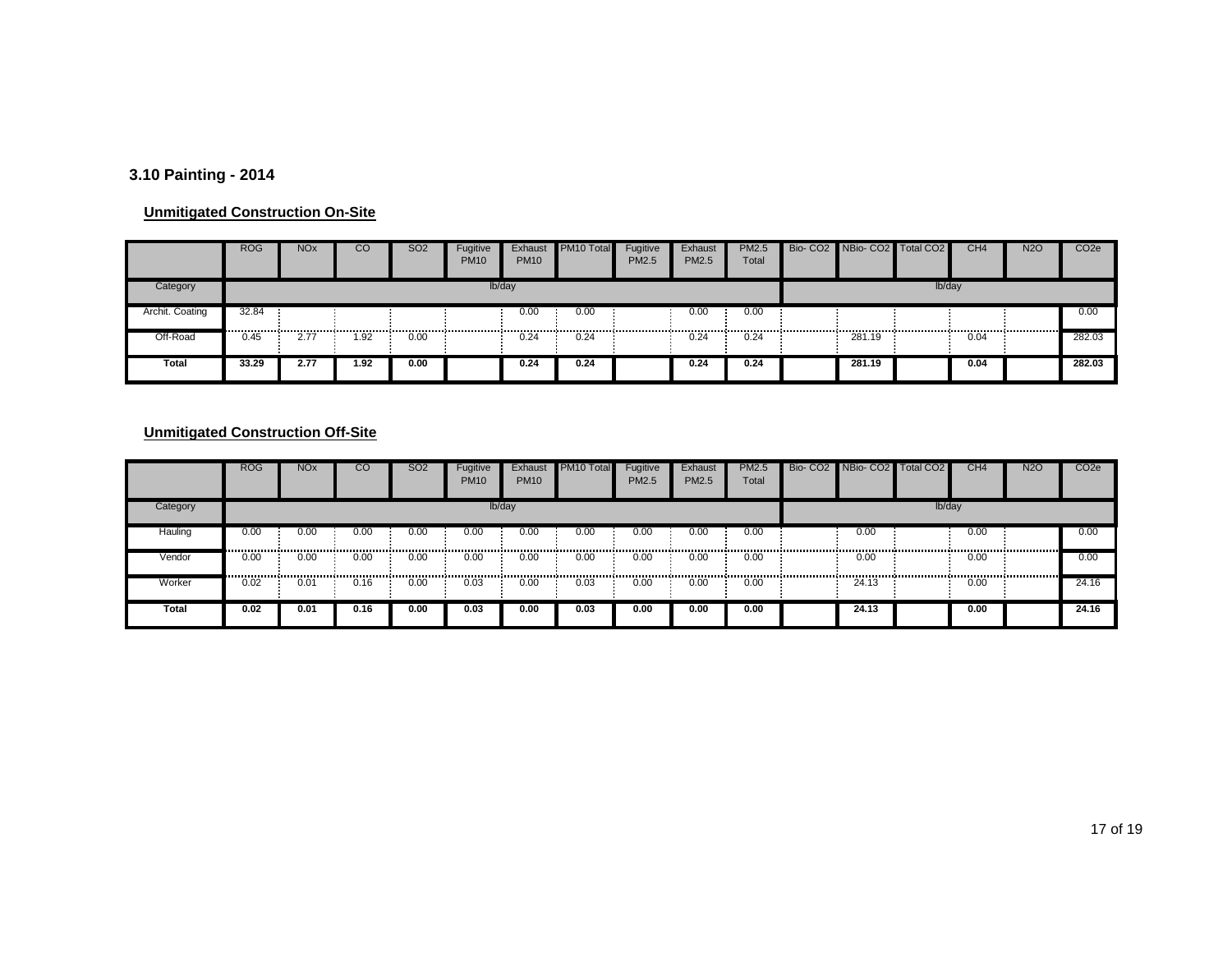#### **Mitigated Construction On-Site**

|                 | <b>ROG</b> | <b>NO<sub>x</sub></b> | CO   | SO <sub>2</sub> | Fugitive<br><b>PM10</b> | Exhaust<br><b>PM10</b> | <b>PM10 Total</b> | Fugitive<br><b>PM2.5</b> | Exhaust<br><b>PM2.5</b> | <b>PM2.5</b><br>Total |      | Bio- CO2 NBio- CO2 Total CO2 |        | CH <sub>4</sub> | <b>N2O</b> | CO <sub>2</sub> e |
|-----------------|------------|-----------------------|------|-----------------|-------------------------|------------------------|-------------------|--------------------------|-------------------------|-----------------------|------|------------------------------|--------|-----------------|------------|-------------------|
| Category        |            |                       |      |                 |                         | lb/day                 |                   |                          |                         |                       |      |                              | lb/day |                 |            |                   |
| Archit. Coating | 32.84      |                       |      |                 |                         | 0.00                   | 0.00              |                          | 0.00                    | 0.00                  |      |                              |        |                 |            | 0.00              |
| Off-Road        | 0.45       | 2.77                  | 1.92 | 0.00            |                         | 0.24                   | 0.24              |                          | 0.24                    | 0.24                  | 0.00 | 281.19                       |        | 0.04            |            | 282.03            |
| Total           | 33.29      | 2.77                  | 1.92 | 0.00            |                         | 0.24                   | 0.24              |                          | 0.24                    | 0.24                  | 0.00 | 281.19                       |        | 0.04            |            | 282.03            |

#### **Mitigated Construction Off-Site**

|          | <b>ROG</b> | <b>NO<sub>x</sub></b> | .co  | <b>SO2</b> | Fugitive<br><b>PM10</b> | Exhaust<br><b>PM10</b> | PM <sub>10</sub> Total | Fugitive<br>PM2.5 | Exhaust<br><b>PM2.5</b> | <b>PM2.5</b><br>Total | Bio- CO2 NBio- CO2 Total CO2 |        | CH <sub>4</sub> | <b>N2O</b> | CO <sub>2e</sub> |
|----------|------------|-----------------------|------|------------|-------------------------|------------------------|------------------------|-------------------|-------------------------|-----------------------|------------------------------|--------|-----------------|------------|------------------|
| Category |            |                       |      |            |                         | lb/day                 |                        |                   |                         |                       |                              | lb/day |                 |            |                  |
| Hauling  | 0.00<br>   | 0.00<br>              | 0.00 | 0.00<br>   | 0.00                    | 0.00                   | 0.00                   | 0.00<br>          | 0.00<br>.               | 0.00<br>              | 0.00                         |        | 0.00            | .          | 0.00             |
| Vendor   | 0.00       | 0.00<br>              | 0.00 | 0.00       | 0.00                    | 0.00                   | 0.00                   | 0.00<br>          | 0.00                    | 0.00                  | 0.00                         |        | 0.00            |            | 0.00             |
| Worker   | 0.02       | 0.01                  | 0.16 | 0.00       | 0.03                    | 0.00                   | 0.03                   | 0.00              | 0.00                    | 0.00                  | 24.13                        |        | 0.00            |            | 24.16            |
| Total    | 0.02       | 0.01                  | 0.16 | 0.00       | 0.03                    | 0.00                   | 0.03                   | 0.00              | 0.00                    | 0.00                  | 24.13                        |        | 0.00            |            | 24.16            |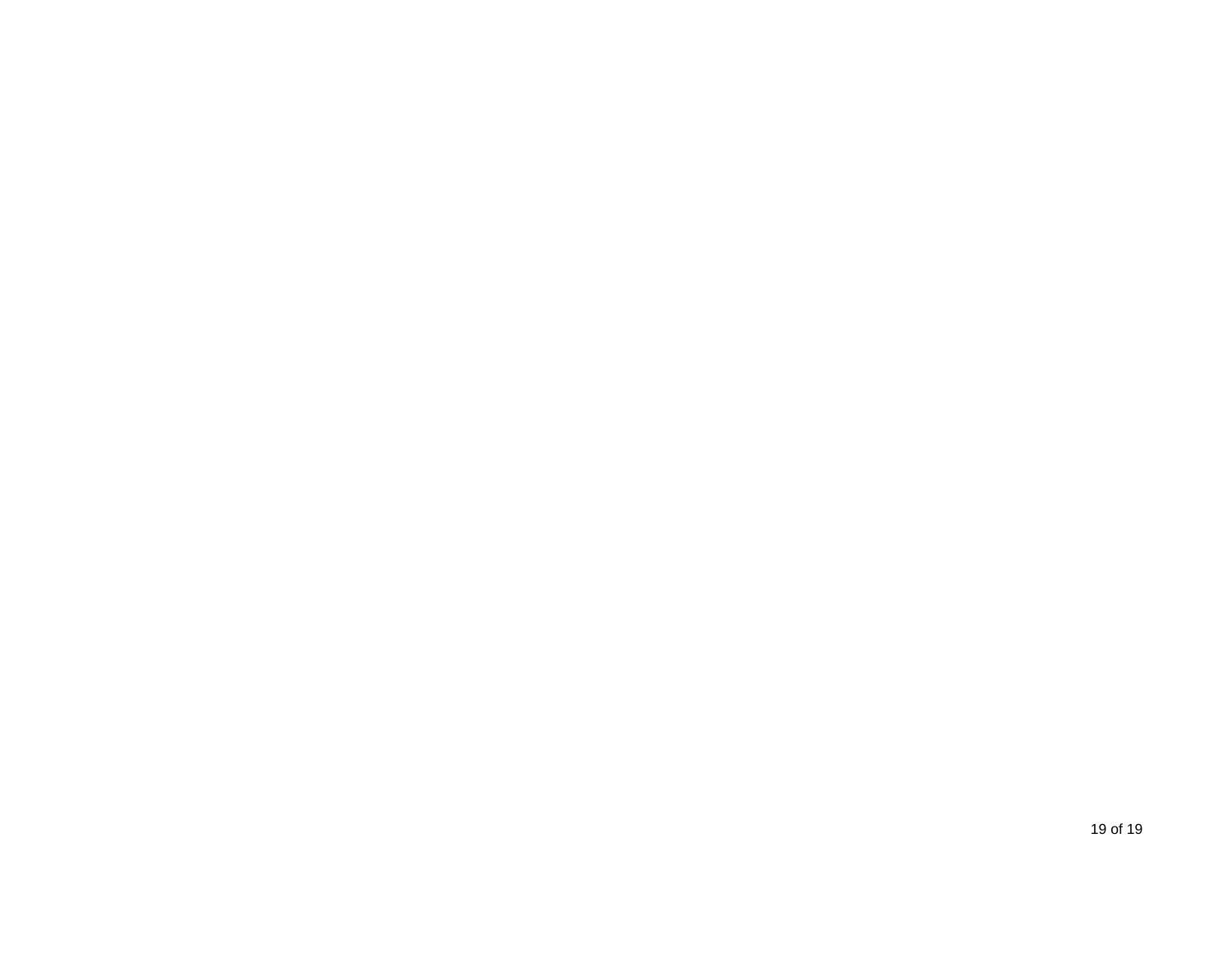#### CalEEMod Version: CalEEMod.2011.1.1

# $\blacksquare$  determines the contract of the contract of the contract of the contract of the contract of the contract of the contract of the contract of the contract of the contract of the contract of the contract of the contrac

# **East Dunne ParkSanta Clara County, Winter Construction Emissions**

#### **1.0 Project Characteristics**

#### **1.1 Land Usage**

| Land Uses             | Size | <b>Metric</b> |
|-----------------------|------|---------------|
| Single Family Housing | 19   | Dwelling Unit |
| Condo/Townhouse       |      | Dwelling Unit |

#### **1.2 Other Project Characteristics**

| <b>Urbanization</b>              | Urban | Wind Speed (m/s)                 |     | <b>Utility Company</b> | Pacific Gas & Electric Company |
|----------------------------------|-------|----------------------------------|-----|------------------------|--------------------------------|
| <b>Climate Zone</b>              | 4     |                                  | 2.2 |                        |                                |
|                                  |       | <b>Precipitation Freg (Days)</b> |     |                        |                                |
| <b>1.3 User Entered Comments</b> |       |                                  | 58  |                        |                                |

Land Use - Lot acreage per Site Plan

Construction Phase - Construction schedule per project applicant

Off-road Equipment - Construction equipment specifications per project applicant

Off-road Equipment - Diesel-fueled construction equipment load factors reduced 33% to account for offroad emission overestimation Source - California Air Resources Board. 2010. "Staff Report: Proposed Amendment to the Regulation for IN-Use Offroad Diesel-Fueled Fleets and the OFFROAD Large Spark-Ignition Fleet Requirements." October 2010.

Trips and VMT - The number of rock and asphalt hauling trips per project applicant

Architectural Coating - BAAQMD Regulation 8, Rule 3, Architechural Coatings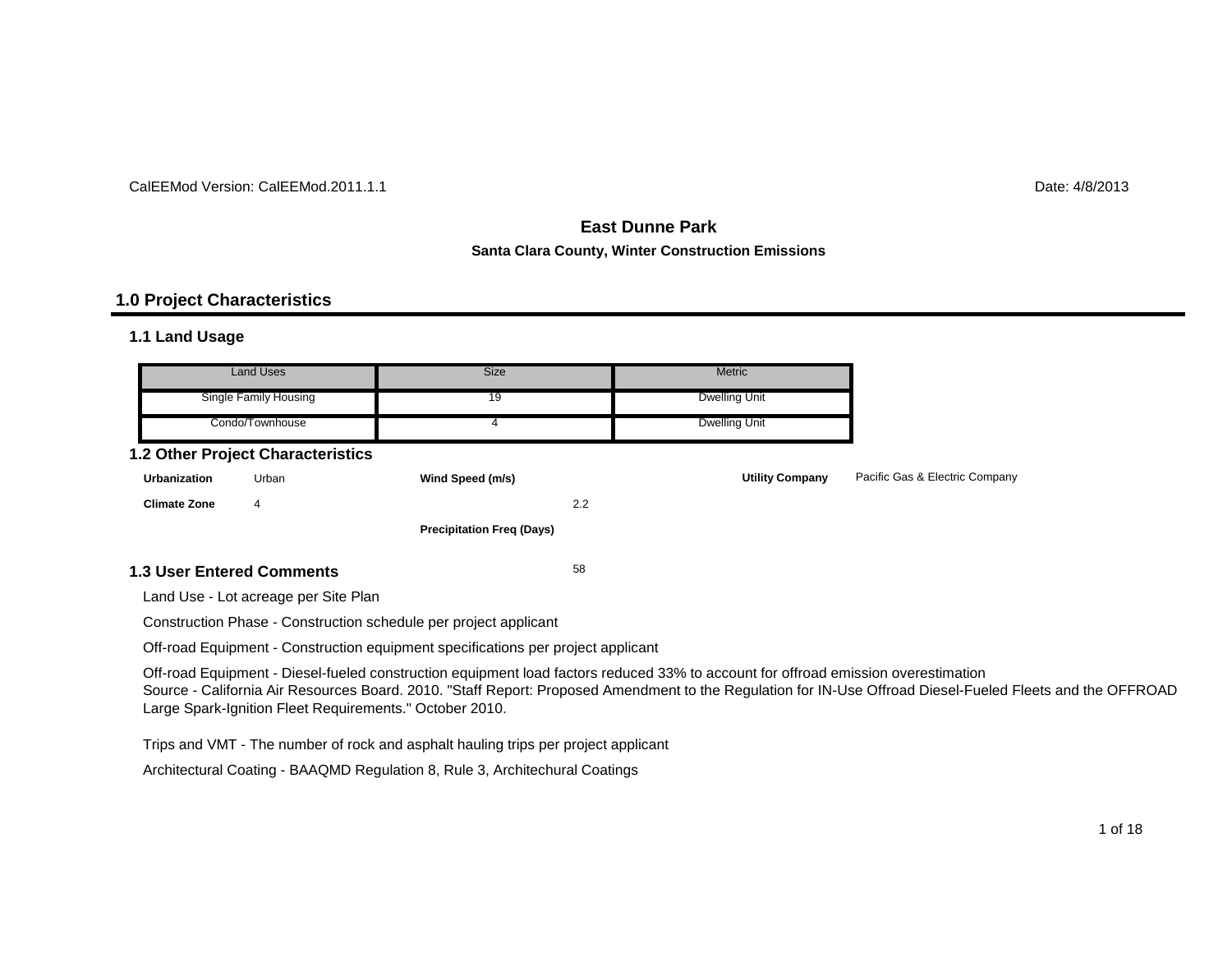# **2.0 Emissions Summary**

# **2.1 Overall Construction (Maximum Daily Emission)**

#### **Unmitigated Construction**

|       | <b>ROG</b> | <b>NO<sub>x</sub></b> | CO    | <b>SO2</b> | Fugitive<br><b>PM10</b> | Exhaust<br><b>PM10</b> | PM <sub>10</sub> Total | Fugitive<br><b>PM2.5</b> | Exhaust<br><b>PM2.5</b> | <b>PM2.5</b><br>Total |           | Bio- CO2 NBio- CO2 Total CO2 |        | CH4       | <b>N2O</b> | CO <sub>2</sub> e |
|-------|------------|-----------------------|-------|------------|-------------------------|------------------------|------------------------|--------------------------|-------------------------|-----------------------|-----------|------------------------------|--------|-----------|------------|-------------------|
| Year  |            |                       |       |            |                         | lb/day                 |                        |                          |                         |                       |           |                              | lb/day |           |            |                   |
| 2014  | 33.30      | 51.26                 | 25.19 | 0.07       | 1.50                    | 2.02                   | 2.64                   | 0.02                     | 2.02                    | 2.02                  | 0.00      | 7,260.38                     | 0.00   | 0.57      | 0.00       | 7,272.34          |
| Total | <b>NA</b>  | <b>NA</b>             | ΝA    | ΝA         | <b>NA</b>               | <b>NA</b>              | <b>NA</b>              | ΝA                       | <b>NA</b>               | ΝA                    | <b>NA</b> | ΝA                           | NΑ     | <b>NA</b> | <b>NA</b>  | <b>NA</b>         |

#### **Mitigated Construction**

|       | <b>ROG</b> | <b>NO<sub>x</sub></b> | CO        | SO2       | Fugitive<br><b>PM10</b> | Exhaust<br><b>PM10</b> | PM <sub>10</sub> Total | Fugitive<br><b>PM2.5</b> | Exhaust<br><b>PM2.5</b> | <b>PM2.5</b><br>Total |           | Bio- CO2 NBio- CO2 Total CO2 |           | CH <sub>4</sub> | <b>N2O</b> | CO <sub>2e</sub> |
|-------|------------|-----------------------|-----------|-----------|-------------------------|------------------------|------------------------|--------------------------|-------------------------|-----------------------|-----------|------------------------------|-----------|-----------------|------------|------------------|
| Year  |            |                       |           |           |                         | lb/day                 |                        |                          |                         |                       |           |                              | lb/day    |                 |            |                  |
| 2014  | 33.30      | 51.26                 | 25.19     | 0.07      | 1.27                    | 2.02                   | 2.59                   | 0.02                     | 2.02                    | 2.02                  | 0.00      | 4,260.38                     | 0.00      | 0.57            | 0.00       | 7,272.34         |
| Total | <b>NA</b>  | <b>NA</b>             | <b>NA</b> | <b>NA</b> | <b>NA</b>               | <b>NA</b>              | <b>NA</b>              | <b>NA</b>                | <b>NA</b>               | <b>NA</b>             | <b>NA</b> | <b>NA</b>                    | <b>NA</b> | <b>NA</b>       | <b>NA</b>  | <b>NA</b>        |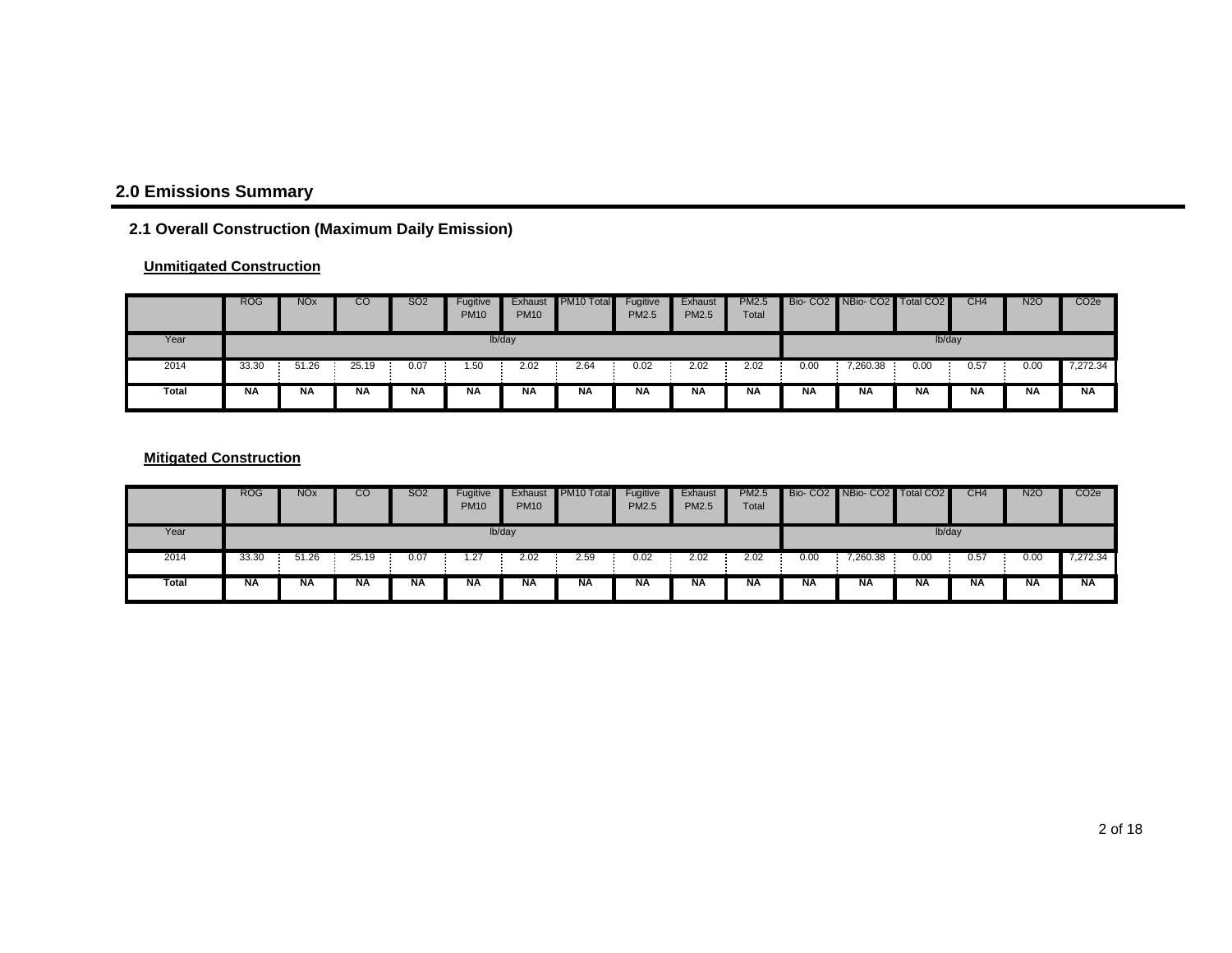# **3.0 Construction Detail**

# **3.1 Mitigation Measures Construction**

Water Exposed Area

Reduce Vehicle Speed on Unpaved Roads

#### **3.2 Demolition - 2014**

#### **Unmitigated Construction On-Site**

|                      | <b>ROG</b> | <b>NO<sub>x</sub></b> | CO    | SO <sub>2</sub> | Fugitive<br><b>PM10</b> | Exhaust<br><b>PM10</b> | PM10 Total | Fugitive<br><b>PM2.5</b> | <b>Exhaust</b><br>PM2.5 | <b>PM2.5</b><br>Total | Bio- CO2 NBio- CO2 Total CO2 |        | CH <sub>4</sub> | <b>N2O</b> | CO <sub>2</sub> e |
|----------------------|------------|-----------------------|-------|-----------------|-------------------------|------------------------|------------|--------------------------|-------------------------|-----------------------|------------------------------|--------|-----------------|------------|-------------------|
| Category             |            |                       |       |                 |                         | lb/day                 |            |                          |                         |                       |                              | lb/day |                 |            |                   |
| <b>Fugitive Dust</b> |            |                       |       |                 | 0.4 <sup>4</sup>        | 0.00                   | 0.41       | 0.00                     | 0.00                    | 0.00                  |                              |        |                 |            | 0.00              |
| Off-Road             | 3.50       | 26.52                 | 13.98 | 0.04            |                         | 1.12                   | 1.12       |                          | l.12                    | 1.12                  | 4.202.23                     |        | 0.31            |            | 4,208.72          |
| Total                | 3.50       | 26.52                 | 13.98 | 0.04            | 0.41                    | 1.12                   | 1.53       | 0.00                     | 1.12                    | 1.12                  | 4.202.23                     |        | 0.31            |            | 4,208.72          |

|          | <b>ROG</b> | <b>NO<sub>x</sub></b> | <sub>CO</sub> | SO <sub>2</sub> | Fugitive<br><b>PM10</b> | Exhaust<br><b>PM10</b> | PM <sub>10</sub> Total | Fugitive<br><b>PM2.5</b> | Exhaust<br><b>PM2.5</b> | <b>PM2.5</b><br>Total |                 | Bio- CO2 NBio- CO2 Total CO2 |        | CH <sub>4</sub> | <b>N2O</b> | CO <sub>2</sub> e |
|----------|------------|-----------------------|---------------|-----------------|-------------------------|------------------------|------------------------|--------------------------|-------------------------|-----------------------|-----------------|------------------------------|--------|-----------------|------------|-------------------|
| Category |            |                       |               |                 |                         | lb/day                 |                        |                          |                         |                       |                 |                              | lb/day |                 |            |                   |
| Hauling  | 0.08<br>   | 0.84<br>              | 0.51          | 0.00            | 0.94<br>.               | 0.03                   | 0.96                   | 0.01                     | 0.03                    | 0.03                  |                 | 155.65<br>                   |        | 0.00            |            | 155.73            |
| Vendor   | 0.00<br>   | 0.00                  | 0.00<br>      | 0.00            | 0.00                    | 0.00                   | 0.00                   | 0.00                     | 0.00<br>                | 0.00                  | --------------- | 0.00<br>                     |        | 0.00            |            | 0.00              |
| Worker   | 0.09       | 0.08                  | 0.75          | 0.00            | 0.15                    | 0.00                   | 0.15                   | 0.01                     | 0.00                    | 0.01                  |                 | 108.36                       |        | 0.01            |            | 108.51            |
| Total    | 0.17       | 0.92                  | 36.،          | 0.00            | 1.09                    | 0.03                   | 1.11                   | 0.02                     | 0.03                    | 0.04                  |                 | 264.01                       |        | 0.01            |            | 264.24            |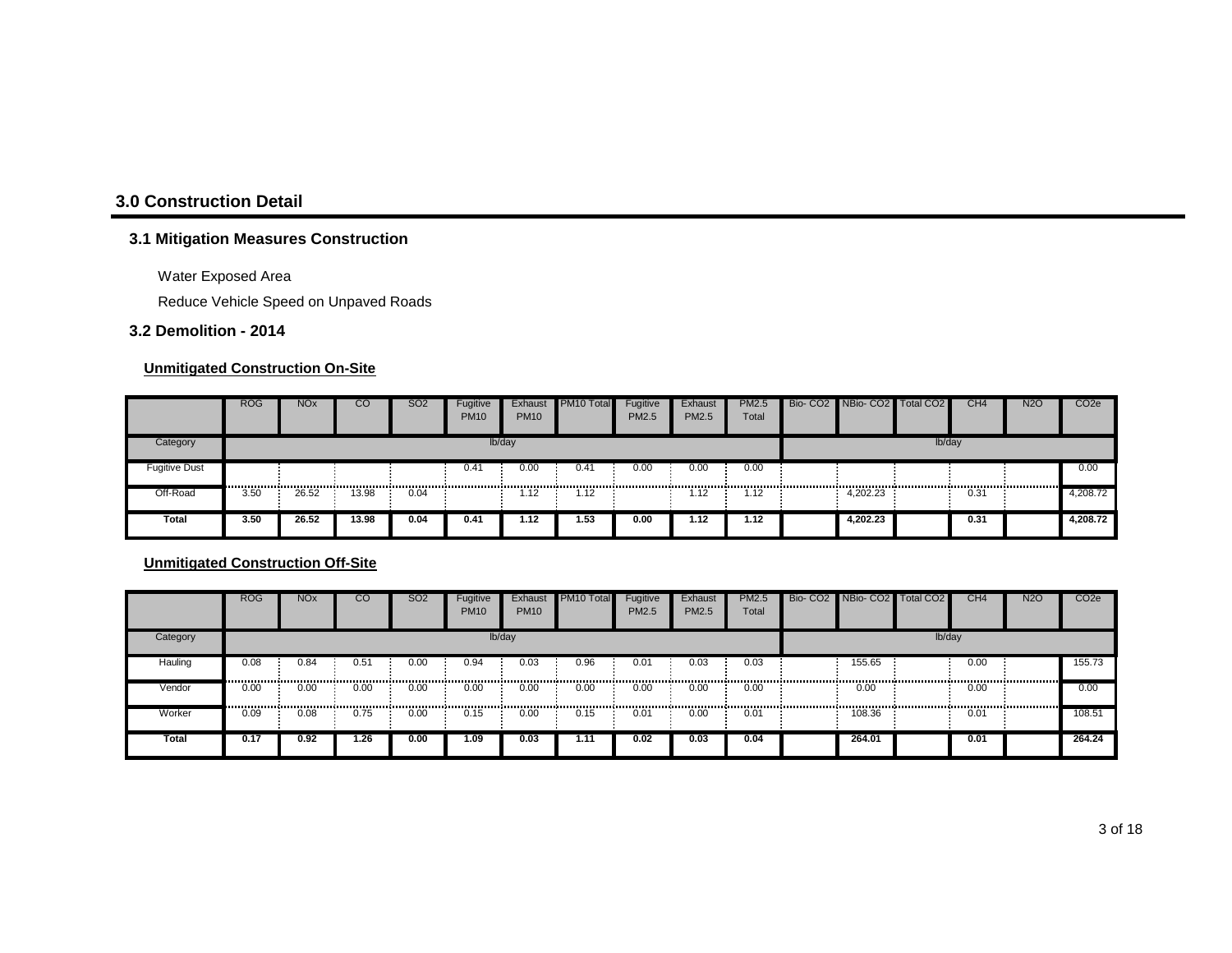#### **Mitigated Construction On-Site**

|                      | <b>ROG</b> | <b>NOx</b> | CO    | SO <sub>2</sub> | Fugitive<br><b>PM10</b> | Exhaust<br><b>PM10</b> | <b>PM10 Total</b> | Fugitive<br><b>PM2.5</b> | Exhaust<br><b>PM2.5</b> | <b>PM2.5</b><br>Total |      | Bio- CO2 NBio- CO2 | Total CO <sub>2</sub> | CH <sub>4</sub> | <b>N2O</b> | CO <sub>2e</sub> |
|----------------------|------------|------------|-------|-----------------|-------------------------|------------------------|-------------------|--------------------------|-------------------------|-----------------------|------|--------------------|-----------------------|-----------------|------------|------------------|
| Category             |            |            |       |                 |                         | lb/day                 |                   |                          |                         |                       |      |                    | lb/day                |                 |            |                  |
| <b>Fugitive Dust</b> |            |            |       |                 | 0.18                    | 0.00                   | 0.18              | 0.00                     | 0.00                    | 0.00                  |      |                    |                       |                 |            | 0.00             |
| Off-Road             | 3.50       | 26.52      | 13.98 | 0.04            |                         | 1.12                   | 1.12              |                          | 1.12                    | 1.12                  | 0.00 | 4.202.23           |                       | 0.31            |            | 4,208.72         |
| Total                | 3.50       | 26.52      | 13.98 | 0.04            | 0.18                    | 1.12                   | 1.30              | 0.00                     | 1.12                    | 1.12                  | 0.00 | 1.202.23           |                       | 0.31            |            | 4,208.72         |

#### **Mitigated Construction Off-Site**

|          | <b>ROG</b> | <b>NOx</b> | <sub>CO</sub> | S <sub>O</sub> 2 | Fugitive<br><b>PM10</b> | Exhaust<br><b>PM10</b> | <b>PM10 Total</b> | Fugitive<br><b>PM2.5</b> | Exhaust<br><b>PM2.5</b> | <b>PM2.5</b><br>Total | Bio- CO2 NBio- CO2 Total CO2 |        | CH <sub>4</sub> | <b>N2O</b> | CO <sub>2</sub> e |
|----------|------------|------------|---------------|------------------|-------------------------|------------------------|-------------------|--------------------------|-------------------------|-----------------------|------------------------------|--------|-----------------|------------|-------------------|
| Category |            |            |               |                  |                         | lb/day                 |                   |                          |                         |                       |                              | lb/day |                 |            |                   |
| Hauling  | 0.08       | 0.84       | 0.51          | 0.00             | 0.94                    | 0.03                   | 0.96              | 0.01                     | 0.03                    | 0.03                  | 155.65                       |        | 0.00            |            | 155.73            |
| Vendor   | 0.00       | 0.00<br>   | 0.00          | 0.00             | 0.00                    | 0.00                   | 0.00              | 0.00<br>                 | 0.00                    | 0.00                  | <br>0.00                     |        | 0.00            |            | 0.00              |
| Worker   | 0.09       | 0.08       | 0.75          | 0.00             | 0.15                    | 0.00                   | 0.15              | 0.01                     | 0.00                    | 0.01                  | 108.36                       |        | 0.01            |            | 108.51            |
| Total    | 0.17       | 0.92       | 1.26          | 0.00             | 1.09                    | 0.03                   | 1.11              | 0.02                     | 0.03                    | 0.04                  | 264.01                       |        | 0.01            |            | 264.24            |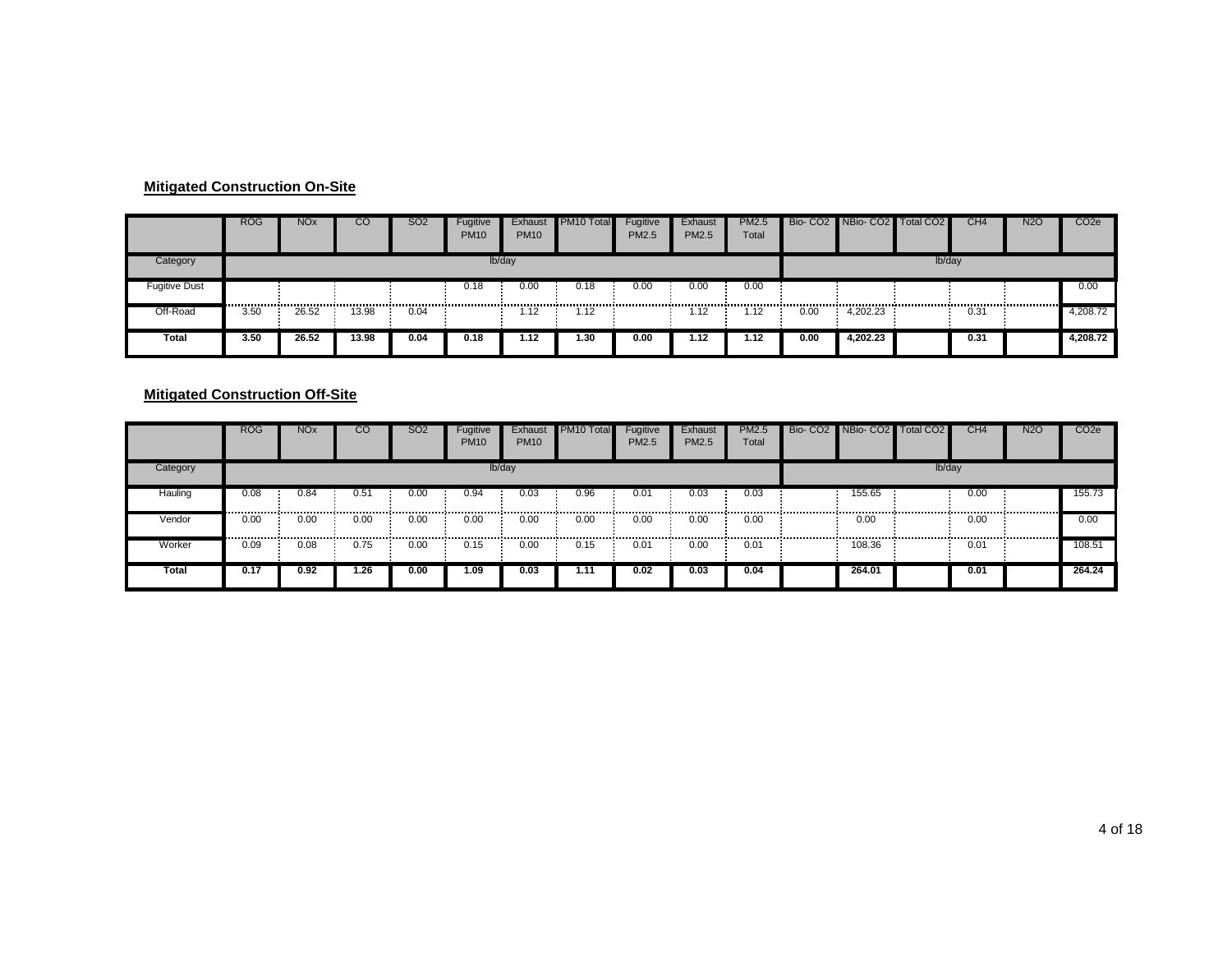# **3.3 Grading - 2014**

#### **Unmitigated Construction On-Site**

|               | <b>ROG</b> | <b>NO<sub>x</sub></b> | CО    | <b>SO2</b> | Fugitive<br><b>PM10</b> | Exhaust<br><b>PM10</b> | PM10 Total | Fugitive<br>PM2.5 | Exhaust<br><b>PM2.5</b> | <b>PM2.5</b><br>Total | Bio- CO2 NBio- CO2 | Total CO <sub>2</sub> | CH4  | <b>N2O</b> | CO <sub>2</sub> e |
|---------------|------------|-----------------------|-------|------------|-------------------------|------------------------|------------|-------------------|-------------------------|-----------------------|--------------------|-----------------------|------|------------|-------------------|
| Category      |            |                       |       |            |                         | lb/day                 |            |                   |                         |                       |                    | lb/day                |      |            |                   |
| Fugitive Dust | .          |                       |       |            | 0.26                    | 0.00                   | 0.26       | 0.00              | 0.00                    | 0.00                  |                    |                       |      |            | 0.00              |
| Off-Road      | 6.27       | 51.14                 | 22.93 | 0.06       |                         | 2.01                   | 2.01       |                   | 2.01                    | 2.01                  | 7,097.84           |                       | 0.56 |            | ,109.57           |
| Total         | 6.27       | 51.14                 | 22.93 | 0.06       | 0.26                    | 2.01                   | 2.27       | 0.00              | 2.01                    | 2.01                  | 7.097.84           |                       | 0.56 |            | 7,109.57          |

|              | <b>ROG</b> | <b>NO<sub>x</sub></b> | <sub>co</sub> | <b>SO2</b> | Fugitive<br><b>PM10</b> | Exhaust<br><b>PM10</b>   | PM <sub>10</sub> Total | Fugitive<br>PM2.5 | Exhaust<br>PM2.5 | <b>PM2.5</b><br>Total | Bio- CO2 NBio- CO2 Total CO2 |        | CH <sub>4</sub> | <b>N2O</b> | CO <sub>2e</sub> |
|--------------|------------|-----------------------|---------------|------------|-------------------------|--------------------------|------------------------|-------------------|------------------|-----------------------|------------------------------|--------|-----------------|------------|------------------|
| Category     |            |                       |               |            |                         | lb/day                   |                        |                   |                  |                       |                              | lb/day |                 |            |                  |
| Hauling      | 0.00       | 0.00                  | 0.00          | 0.00       | 0.00                    | 0.00                     | 0.00                   | 0.00              | 0.00             | 0.00                  | 0.00                         |        | 0.00            |            | 0.00             |
| Vendor       | 0.00<br>   | 0.00                  | 0.00          | 0.00       | 0.00<br>                | 0.00<br>---------------- | 0.00                   | 0.00              | 0.00             | 0.00                  | 0.00                         |        | 0.00            |            | 0.00             |
| Worker       | 0.13       | 0.12                  | 1.12          | 0.00       | 0.22                    | 0.01                     | 0.23                   | 0.01              | 0.01             | 0.02                  | 162.54                       |        | 0.01            |            | 162.77           |
| <b>Total</b> | 0.13       | 0.12                  | 1.12          | 0.00       | 0.22                    | 0.01                     | 0.23                   | 0.01              | 0.01             | 0.02                  | 162.54                       |        | 0.01            |            | 162.77           |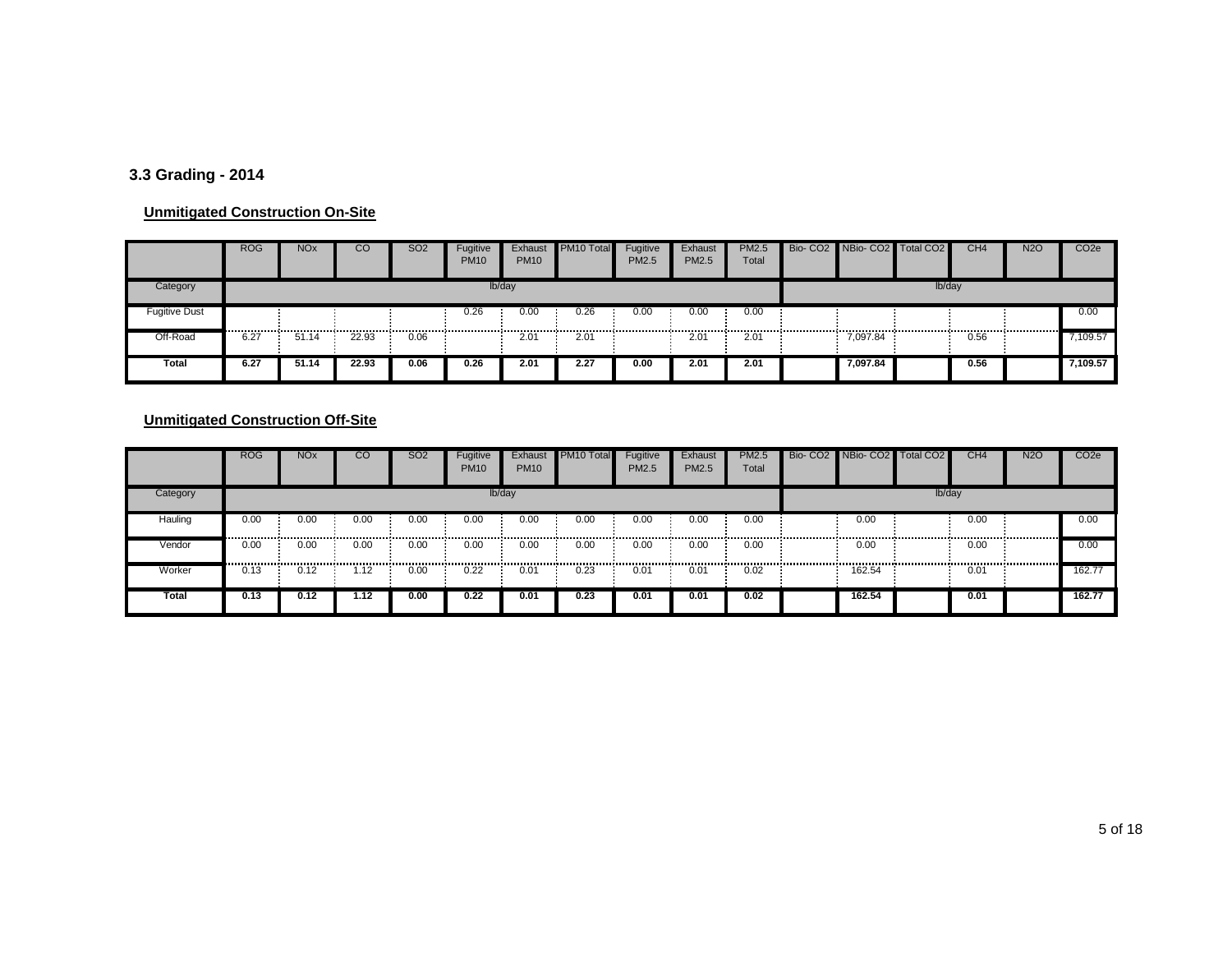#### **Mitigated Construction On-Site**

|                      | <b>ROG</b> | <b>NOx</b> | CO    | <b>SO2</b> | Fugitive<br><b>PM10</b> | Exhaust<br><b>PM10</b> | PM <sub>10</sub> Total | Fugitive<br><b>PM2.5</b> | Exhaust<br>PM2.5 | <b>PM2.5</b><br>Total |           | Bio- CO2 NBio- CO2 Total CO2 |        | CH <sub>4</sub> | <b>N2O</b> | CO <sub>2</sub> e |
|----------------------|------------|------------|-------|------------|-------------------------|------------------------|------------------------|--------------------------|------------------|-----------------------|-----------|------------------------------|--------|-----------------|------------|-------------------|
| Category             |            |            |       |            |                         | lb/day                 |                        |                          |                  |                       |           |                              | lb/day |                 |            |                   |
| <b>Fugitive Dust</b> |            |            |       | .          | 0.12<br>                | 0.00                   | 0.12                   | 0.00                     | 0.00             | 0.00                  | --------- |                              |        |                 |            | 0.00              |
| Off-Road             | 6.27       | 51.14      | 22.93 | 0.06       |                         | 2.01                   | 2.01                   |                          | 2.01             | 2.01                  | 0.00      | 7,097.84                     |        | 0.56            |            | 7,109.57          |
| <b>Total</b>         | 6.27       | 51.14      | 22.93 | 0.06       | 0.12                    | 2.01                   | 2.13                   | 0.00                     | 2.01             | 2.01                  | 0.00      | 7.097.84                     |        | 0.56            |            | 7,109.57          |

#### **Mitigated Construction Off-Site**

|              | <b>ROG</b> | <b>NO<sub>x</sub></b> | <b>CO</b> | SO <sub>2</sub> | Fugitive<br><b>PM10</b> | Exhaust<br><b>PM10</b> | PM10 Total | Fugitive<br>PM2.5 | Exhaust<br><b>PM2.5</b> | <b>PM2.5</b><br>Total | Bio- CO2 NBio- CO2 Total CO2 |        | CH <sub>4</sub> | <b>N2O</b> | CO <sub>2e</sub> |
|--------------|------------|-----------------------|-----------|-----------------|-------------------------|------------------------|------------|-------------------|-------------------------|-----------------------|------------------------------|--------|-----------------|------------|------------------|
| Category     |            |                       |           |                 |                         | lb/day                 |            |                   |                         |                       |                              | lb/day |                 |            |                  |
| Hauling      | 0.00       | 0.00                  | 0.00      | 0.00            | 0.00                    | 0.00                   | 0.00       | 0.00              | 0.00                    | 0.00                  | 0.00                         |        | 0.00            |            | 0.00             |
| Vendor       | <br>0.00   | 0.00                  | 0.00      | 0.00            | 0.00                    | 0.00                   | 0.00       | 0.00              | 0.00                    | 0.00                  | 0.00                         |        | 0.00            |            | 0.00             |
| Worker       | <br>0.13   | 0.12                  | l.12      | 0.00            | 0.22                    | 0.01                   | 0.23       | 0.01              | 0.01                    | 0.02                  | 162.54                       |        | 0.01            |            | 162.77           |
| <b>Total</b> | 0.13       | 0.12                  | 1.12      | 0.00            | 0.22                    | 0.01                   | 0.23       | 0.01              | 0.01                    | 0.02                  | 162.54                       |        | 0.01            |            | 162.77           |

**3.4 Wet Utility Installation - 2014**

|              | <b>ROG</b> | <b>NO<sub>x</sub></b> | CO    | SO2  | Fugitive<br><b>PM10</b> | Exhaust<br><b>PM10</b> | <b>PM10 Total</b> | Fugitive<br><b>PM2.5</b> | Exhaust<br>PM2.5 | <b>PM2.5</b><br>Total | Bio- CO2 NBio- CO2 Total CO2 |        | CH <sub>4</sub> | <b>N2O</b> | CO <sub>2e</sub> |
|--------------|------------|-----------------------|-------|------|-------------------------|------------------------|-------------------|--------------------------|------------------|-----------------------|------------------------------|--------|-----------------|------------|------------------|
| Category     |            |                       |       |      |                         | lb/day                 |                   |                          |                  |                       |                              | lb/day |                 |            |                  |
| Off-Road     | 5.14       | 37.92                 | 23.26 | 0.05 |                         | 1.91                   | 1.91              |                          | 1.91             | 1.91                  | 5,649.03                     |        | 0.46            |            | 5,658.59         |
| <b>Total</b> | 5.14       | 37.92                 | 23.26 | 0.05 |                         | 1.91                   | 1.91              |                          | 1.91             | 1.91                  | 5.649.03                     |        | 0.46            |            | 5,658.59         |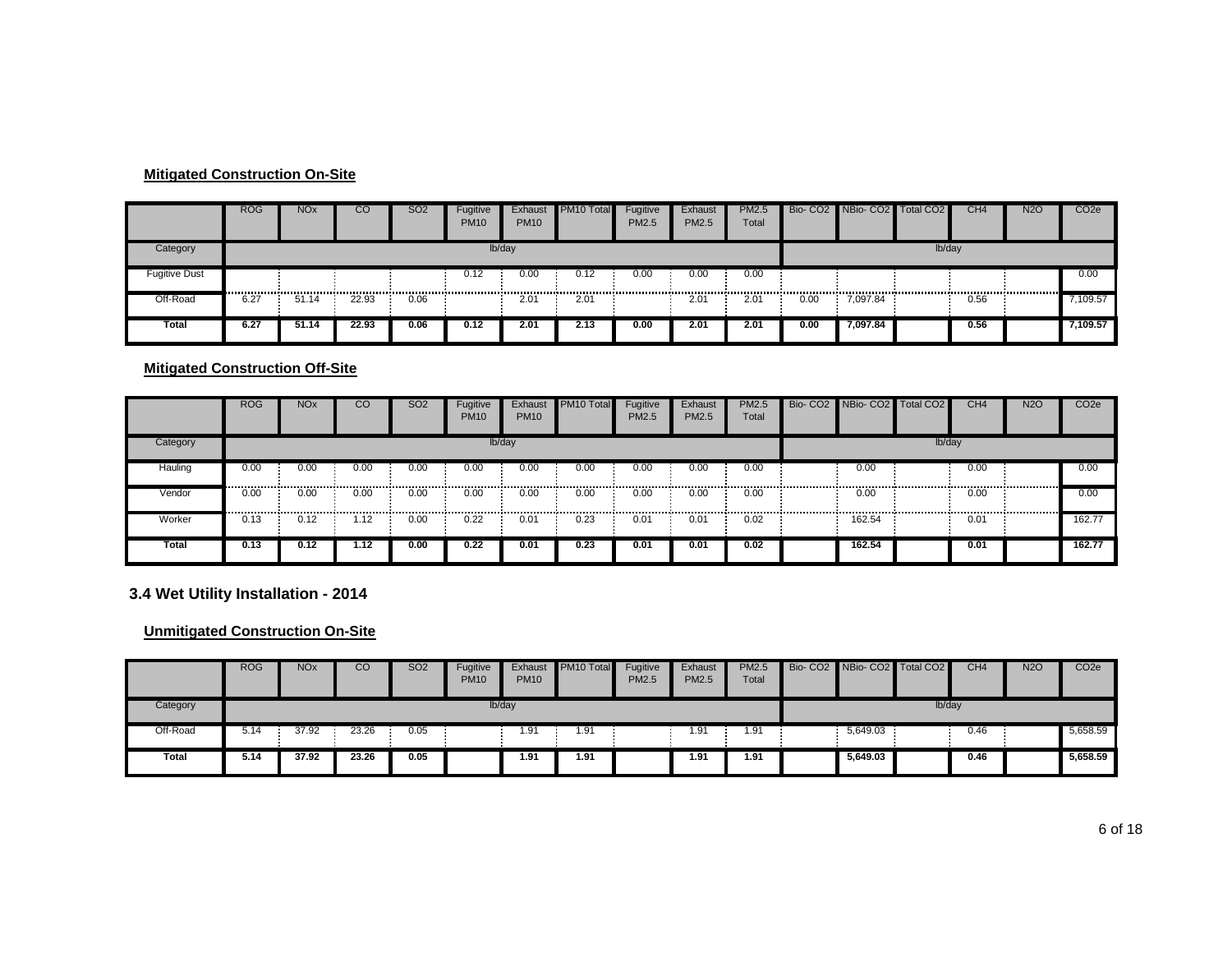|          | <b>ROG</b> | <b>NO<sub>x</sub></b> | CO   | <b>SO2</b> | Fugitive<br><b>PM10</b> | Exhaust<br><b>PM10</b> | PM <sub>10</sub> Total | Fugitive<br>PM2.5 | Exhaust<br>PM2.5   | <b>PM2.5</b><br>Total | Bio- CO2 NBio- CO2 Total CO2 |        | CH <sub>4</sub> | N2O | CO <sub>2e</sub> |
|----------|------------|-----------------------|------|------------|-------------------------|------------------------|------------------------|-------------------|--------------------|-----------------------|------------------------------|--------|-----------------|-----|------------------|
| Category |            |                       |      |            |                         | lb/day                 |                        |                   |                    |                       |                              | lb/day |                 |     |                  |
| Hauling  | 0.00       | 0.00                  | 0.00 | 0.00       | 0.00<br>                | 0.00                   | 0.00                   | 0.00              | 0.00<br>---------- | 0.00                  | 0.00                         |        | 0.00            |     | 0.00             |
| Vendor   | 0.06       | 0.56                  | 0.44 | 0.00       | 0.07<br>.               | 0.02                   | 0.09                   | 0.00              | 0.02               | 0.02                  | 107.24                       |        | 0.00            |     | 107.30           |
| Worker   | 0.17       | 0.16                  | 50،، | 0.00       | 0.59                    | 0.01                   | 0.60                   | 0.01              | 0.01               | 0.02                  | 216.72                       |        | 0.01            |     | 217.03           |
| Total    | 0.23       | 0.72                  | 1.94 | 0.00       | 0.66                    | 0.03                   | 0.69                   | 0.01              | 0.03               | 0.04                  | 323.96                       |        | 0.01            |     | 324.33           |

|              | <b>ROG</b> | <b>NO<sub>x</sub></b> | CO    | <b>SO2</b> | Fugitive<br><b>PM10</b> | Exhaust<br><b>PM10</b> | PM <sub>10</sub> Total | Fugitive<br><b>PM2.5</b> | Exhaust<br><b>PM2.5</b> | <b>PM2.5</b><br>Total |      | Bio- CO2 NBio- CO2 Total CO2 |        | CH <sub>4</sub> | <b>N2O</b> | CO <sub>2e</sub> |
|--------------|------------|-----------------------|-------|------------|-------------------------|------------------------|------------------------|--------------------------|-------------------------|-----------------------|------|------------------------------|--------|-----------------|------------|------------------|
| Category     |            |                       |       |            |                         | lb/day                 |                        |                          |                         |                       |      |                              | lb/day |                 |            |                  |
| Off-Road     | 5.14       | 37.92                 | 23.26 | 0.05       |                         | 1.91                   | 1.91                   |                          | 1.91                    | 1.91                  | 0.00 | 5,649.03                     |        | 0.46            |            | 5,658.59         |
| <b>Total</b> | 5.14       | 37.92                 | 23.26 | 0.05       |                         | 1.91                   | 1.91                   |                          | 1.91                    | 1.91                  | 0.00 | 5,649.03                     |        | 0.46            |            | 5,658.59         |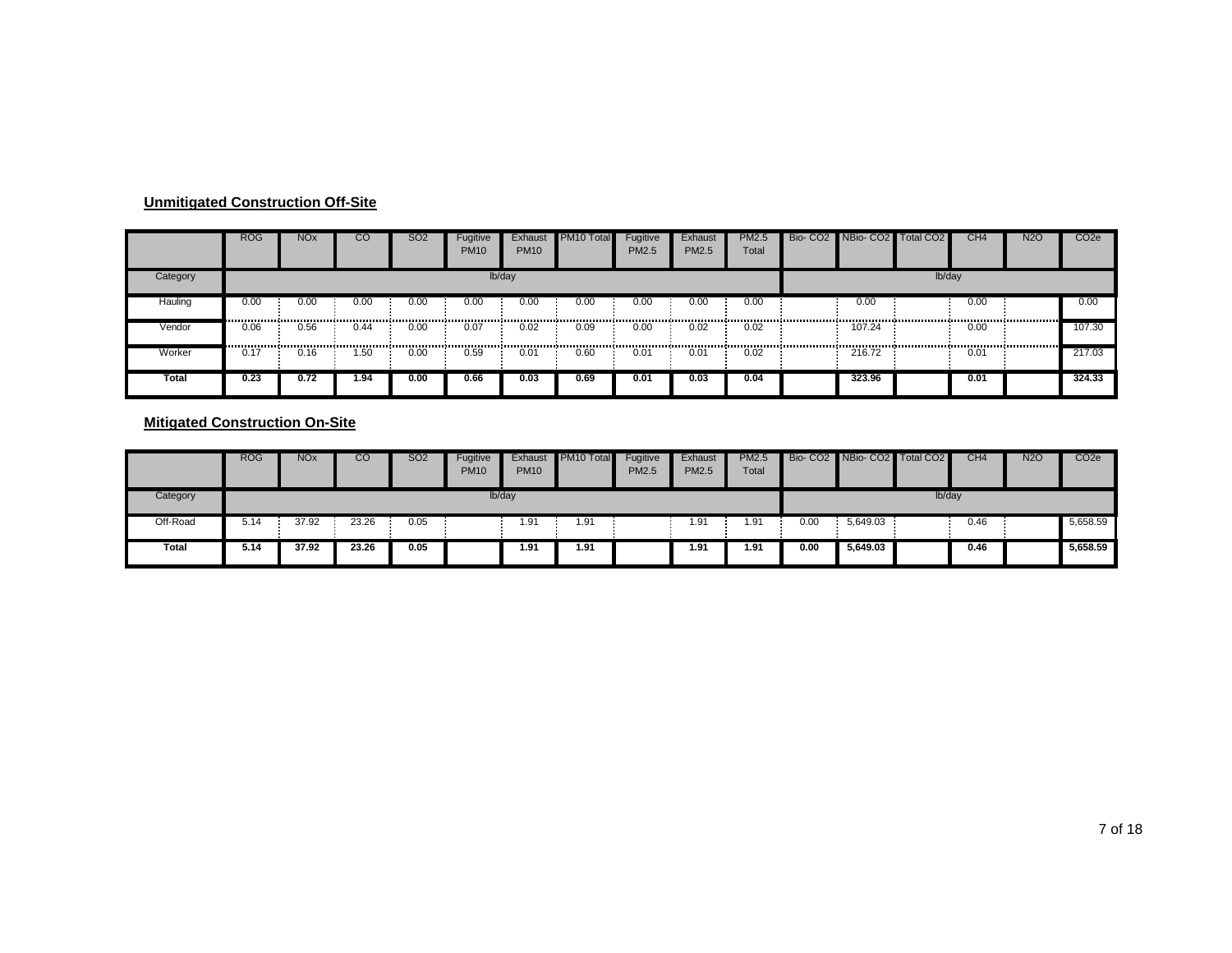|          | <b>ROG</b> | <b>NO<sub>x</sub></b> | CO        | SO <sub>2</sub> | Fugitive<br><b>PM10</b> | Exhaust<br><b>PM10</b> | PM <sub>10</sub> Total | Fugitive<br>PM2.5 | Exhaust<br>PM2.5 | <b>PM2.5</b><br>Total | Bio- CO2 NBio- CO2 Total CO2 |        | CH <sub>4</sub>        | <b>N2O</b> | CO <sub>2e</sub> |
|----------|------------|-----------------------|-----------|-----------------|-------------------------|------------------------|------------------------|-------------------|------------------|-----------------------|------------------------------|--------|------------------------|------------|------------------|
| Category |            |                       |           |                 |                         | lb/day                 |                        |                   |                  |                       |                              | lb/day |                        |            |                  |
| Hauling  | 0.00<br>   | 0.00                  | 0.00      | 0.00            | 0.00                    | 0.00                   | 0.00                   | 0.00              | 0.00             | 0.00                  | 0.00                         |        | 0.00                   |            | 0.00             |
| Vendor   | 0.06<br>   | 0.56<br>.             | 0.44<br>. | 0.00<br>        | 0.07                    | 0.02                   | 0.09                   | 0.00              | 0.02             | 0.02                  | <br>107.24<br>               |        | 0.00<br>-------------- |            | 107.30           |
| Worker   | 0.17       | 0.16                  | .50       | 0.00            | 0.59                    | 0.01                   | 0.60                   | 0.01              | 0.01             | 0.02                  | 216.72                       |        | 0.01                   |            | 217.03           |
| Total    | 0.23       | 0.72                  | I.94      | 0.00            | 0.66                    | 0.03                   | 0.69                   | 0.01              | 0.03             | 0.04                  | 323.96                       |        | 0.01                   |            | 324.33           |

**3.5 Dry Utility Intstallation - 2014**

|          | <b>ROG</b> | <b>NO<sub>x</sub></b> | CO    | <b>SO2</b> | Fugitive<br><b>PM10</b> | Exhaust<br><b>PM10</b> | PM10 Total | Fugitive<br><b>PM2.5</b> | Exhaust<br><b>PM2.5</b> | <b>PM2.5</b><br>Total | Bio- CO2 NBio- CO2 Total CO2 |        | CH <sub>4</sub> | <b>N2O</b> | CO <sub>2e</sub> |
|----------|------------|-----------------------|-------|------------|-------------------------|------------------------|------------|--------------------------|-------------------------|-----------------------|------------------------------|--------|-----------------|------------|------------------|
| Category |            |                       |       |            | lb/day                  |                        |            |                          |                         |                       |                              | lb/day |                 |            |                  |
| Off-Road | 4.59       | 32.41                 | 17.39 | 0.04       |                         | 1.84                   | 1.84       |                          | 1.84                    | 1.84                  | 4,514.36                     |        | 0.41            |            | 4,522.92         |
| Total    | 4.59       | 32.41                 | 17.39 | 0.04       |                         | 1.84                   | 1.84       |                          | 1.84                    | 1.84                  | 4,514.36                     |        | 0.41            |            | 4,522.92         |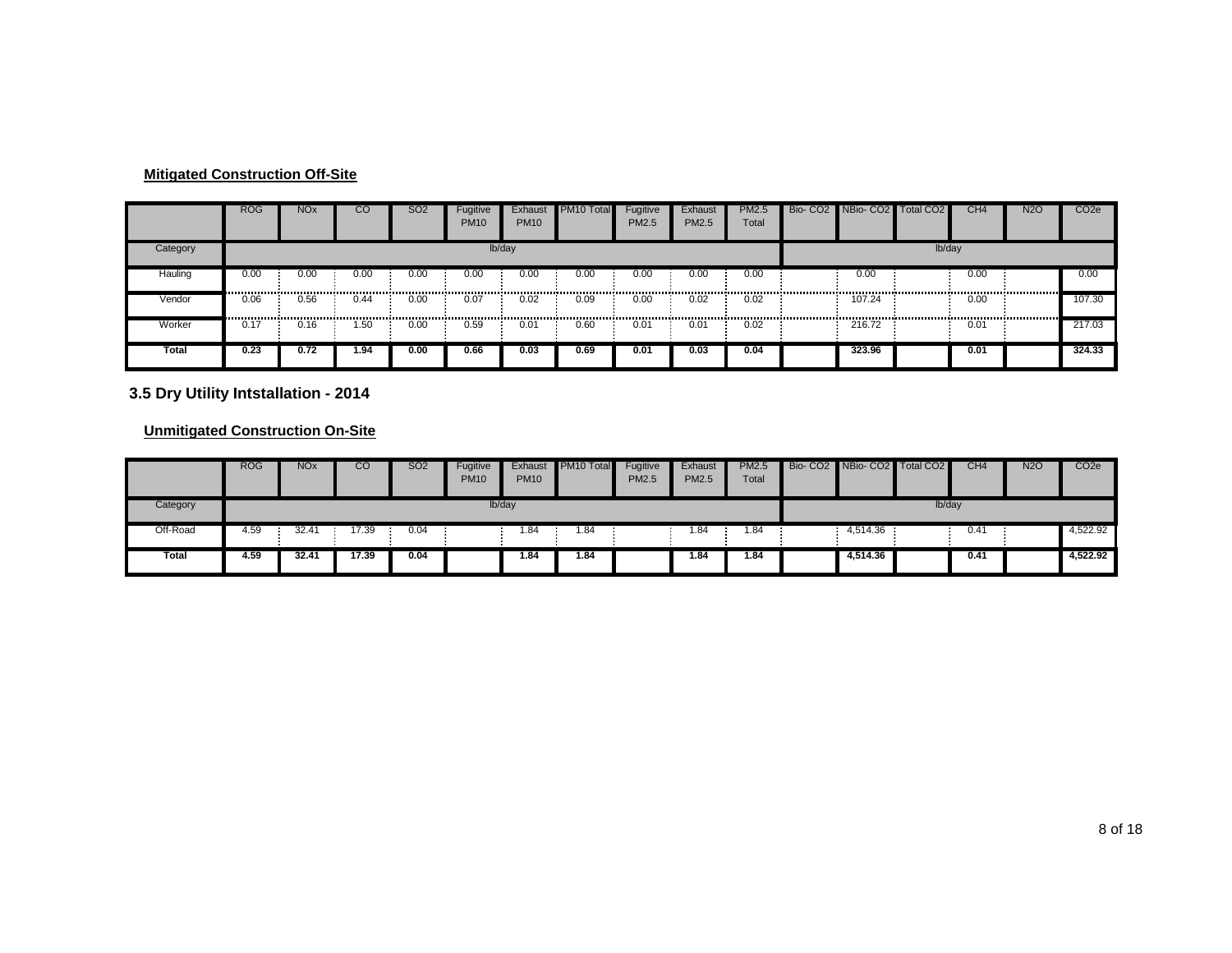|          | <b>ROG</b> | <b>NO<sub>x</sub></b> | $_{\rm CO}$ | <b>SO2</b> | Fugitive<br><b>PM10</b> | Exhaust<br><b>PM10</b> | PM <sub>10</sub> Total | Fugitive<br>PM2.5 | Exhaust<br>PM2.5 | <b>PM2.5</b><br>Total                     | Bio- CO2 NBio- CO2 Total CO2 |        | CH <sub>4</sub> | <b>N2O</b> | CO <sub>2e</sub> |
|----------|------------|-----------------------|-------------|------------|-------------------------|------------------------|------------------------|-------------------|------------------|-------------------------------------------|------------------------------|--------|-----------------|------------|------------------|
| Category |            |                       |             |            |                         | lb/day                 |                        |                   |                  |                                           |                              | lb/day |                 |            |                  |
| Hauling  | 0.00       | 0.00<br>              | 0.00        | 0.00       | 0.00                    | 0.00                   | 0.00                   | 0.00              | 0.00             | 0.00                                      | 0.00                         |        | 0.00            |            | 0.00             |
| Vendor   | 0.03<br>   | 0.28<br>------------- | 0.22<br>.   | 0.00<br>   | 0.02<br>.               | 0.01                   | 0.03                   | 0.00              | 0.01<br>.        | 0.01<br>,,,,,,,,,,,,,,,,,,,,,,,,,,,,,,,,, | 53.62<br>.                   |        | 0.00            |            | 53.65            |
| Worker   | 0.09       | 0.08                  | 0.75        | 0.00       | 0.15                    | 0.00                   | 0.15                   | 0.01              | 0.00             | 0.01                                      | 108.36                       |        | 0.01            |            | 108.51           |
| Total    | 0.12       | 0.36                  | 0.97        | 0.00       | 0.17                    | 0.01                   | 0.18                   | 0.01              | 0.01             | 0.02                                      | 161.98                       |        | 0.01            |            | 162.16           |

#### **Mitigated Construction On-Site**

|          | <b>ROG</b> | <b>NOx</b>     | CO    | <b>SO2</b> | Fugitive<br><b>PM10</b> | Exhaust<br><b>PM10</b> | <b>PM10 Total</b> | Fugitive<br><b>PM2.5</b> | Exhaust<br><b>PM2.5</b> | <b>PM2.5</b><br>Total |      | Bio- CO2 NBio- CO2 Total CO2 |        | CH <sub>4</sub> | <b>N2O</b> | CO <sub>2</sub> e |
|----------|------------|----------------|-------|------------|-------------------------|------------------------|-------------------|--------------------------|-------------------------|-----------------------|------|------------------------------|--------|-----------------|------------|-------------------|
| Category |            |                |       |            | lb/day                  |                        |                   |                          |                         |                       |      |                              | lb/day |                 |            |                   |
| Off-Road | 4.59       | 32.4'          | 17.39 | 0.04       |                         | 1.84                   | 1.84              |                          | .84،                    | 1.84                  | 0.00 | 4,514.36                     |        | 0.41            |            | 4,522.92          |
| Total    | 4.59       | $32.4^{\circ}$ | 17.39 | 0.04       |                         | 1.84                   | 1.84              |                          | i.84                    | 1.84                  | 0.00 | 4.514.36                     |        | 0.41            |            | 4,522.92          |

#### **Mitigated Construction Off-Site**

|          | <b>ROG</b> | <b>NO<sub>x</sub></b> | CO   | <b>SO2</b> | Fugitive<br><b>PM10</b>  | Exhaust<br><b>PM10</b> | PM <sub>10</sub> Total | Fugitive<br><b>PM2.5</b> | Exhaust<br><b>PM2.5</b> | <b>PM2.5</b><br>Total | Bio- CO2 NBio- CO2 Total CO2 |        | CH <sub>4</sub> | <b>N2O</b> | CO <sub>2e</sub> |
|----------|------------|-----------------------|------|------------|--------------------------|------------------------|------------------------|--------------------------|-------------------------|-----------------------|------------------------------|--------|-----------------|------------|------------------|
| Category |            |                       |      |            |                          | lb/day                 |                        |                          |                         |                       |                              | lb/day |                 |            |                  |
| Hauling  | 0.00       | 0.00                  | 0.00 | 0.00<br>.  | 0.00<br>---------------- | 0.00                   | 0.00                   | 0.00                     | 0.00                    | 0.00                  | 0.00                         |        | 0.00            |            | 0.00             |
| Vendor   | 0.03       | 0.28                  | 0.22 | 0.00       | 0.02                     | 0.01                   | 0.03                   | 0.00                     | 0.01                    | 0.01                  | 53.62                        |        | 0.00<br>        |            | 53.65            |
| Worker   | 0.09       | 0.08                  | 0.75 | 0.00       | 0.15                     | 0.00                   | 0.15                   | 0.01                     | 0.00                    | 0.01                  | 108.36                       |        | 0.01            |            | 108.51           |
| Total    | 0.12       | 0.36                  | 0.97 | 0.00       | 0.17                     | 0.01                   | 0.18                   | 0.01                     | 0.01                    | $0.\overline{02}$     | 161.98                       |        | 0.01            |            | 162.16           |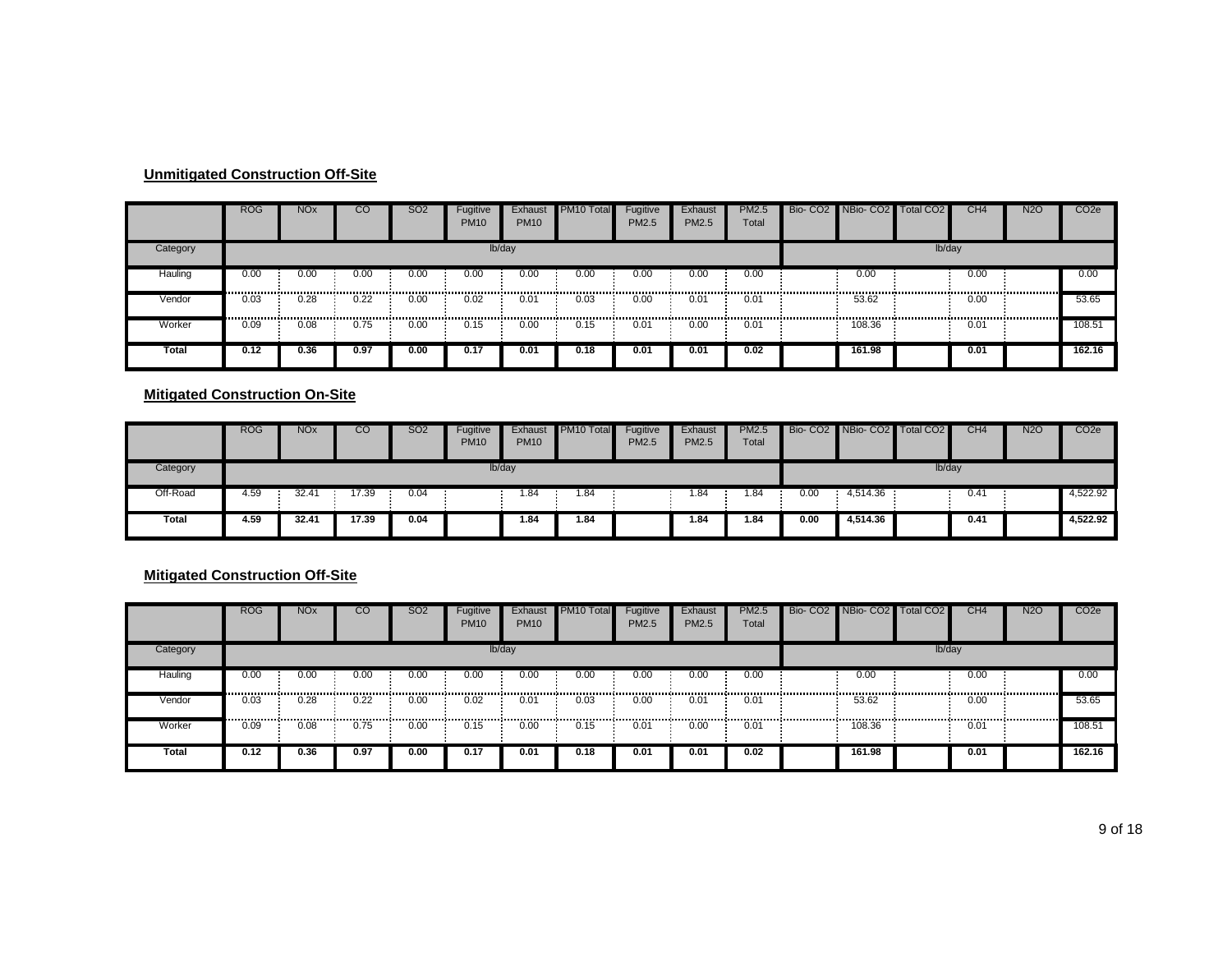#### **3.6 Building Construction - 2014**

#### **Unmitigated Construction On-Site**

|              | <b>ROG</b> | <b>NO<sub>x</sub></b> | CО    | <b>SO2</b> | Fugitive<br><b>PM10</b> | Exhaust<br><b>PM10</b> | PM10 Total | Fugitive<br><b>PM2.5</b> | Exhaust<br><b>PM2.5</b> | <b>PM2.5</b><br>Total | Bio- CO2 NBio- CO2 Total CO2 |        | CH <sub>4</sub> | <b>N2O</b> | CO <sub>2</sub> e |
|--------------|------------|-----------------------|-------|------------|-------------------------|------------------------|------------|--------------------------|-------------------------|-----------------------|------------------------------|--------|-----------------|------------|-------------------|
| Category     |            |                       |       |            | lb/day                  |                        |            |                          |                         |                       |                              | lb/day |                 |            |                   |
| Off-Road     | 3.82       | 25.25                 | 18.90 | 0.03       |                         | 1.59                   | 1.59       |                          | 1.59                    | .59                   | 3,228.71                     |        | 0.34            |            | 3,235.90          |
| <b>Total</b> | 3.82       | 25.25                 | 18.90 | 0.03       |                         | 1.59                   | 1.59       |                          | 59.،                    | 1.59                  | 3.228.71                     |        | 0.34            |            | 3,235.90          |

|              | <b>ROG</b> | <b>NO<sub>x</sub></b> | CО   | <b>SO2</b> | Fugitive<br><b>PM10</b> | Exhaust<br><b>PM10</b> | PM <sub>10</sub> Total | Fugitive<br>PM2.5 | Exhaust<br>PM2.5 | <b>PM2.5</b><br>Total | Bio- CO2 NBio- CO2 Total CO2 |          | CH <sub>4</sub> | <b>N2O</b> | CO <sub>2e</sub> |
|--------------|------------|-----------------------|------|------------|-------------------------|------------------------|------------------------|-------------------|------------------|-----------------------|------------------------------|----------|-----------------|------------|------------------|
| Category     |            |                       |      |            |                         | lb/day                 |                        |                   |                  |                       |                              | $lb$ day |                 |            |                  |
| Hauling      | 0.00<br>   | 0.00<br>              | 0.00 | 0.00       | 0.00                    | 0.00                   | 0.00                   | 0.00              | 0.00             | 0.00                  | 0.00                         |          | 0.00            |            | 0.00             |
| Vendor       | 0.03<br>   | 0.28<br>              | 0.22 | 0.00       | 0.02<br>                | 0.01                   | 0.03                   | 0.00              | 0.01             | 0.01                  | 53.62                        |          | 0.00            |            | 53.65            |
| Worker       | 0.09       | 0.08                  | 0.75 | 0.00       | 0.15                    | 0.00                   | 0.15                   | 0.01              | 0.00             | 0.01                  | 108.36                       |          | 0.01            |            | 108.51           |
| <b>Total</b> | 0.12       | 0.36                  | 0.97 | 0.00       | 0.17                    | 0.01                   | 0.18                   | 0.01              | 0.01             | 0.02                  | 161.98                       |          | 0.01            |            | 162.16           |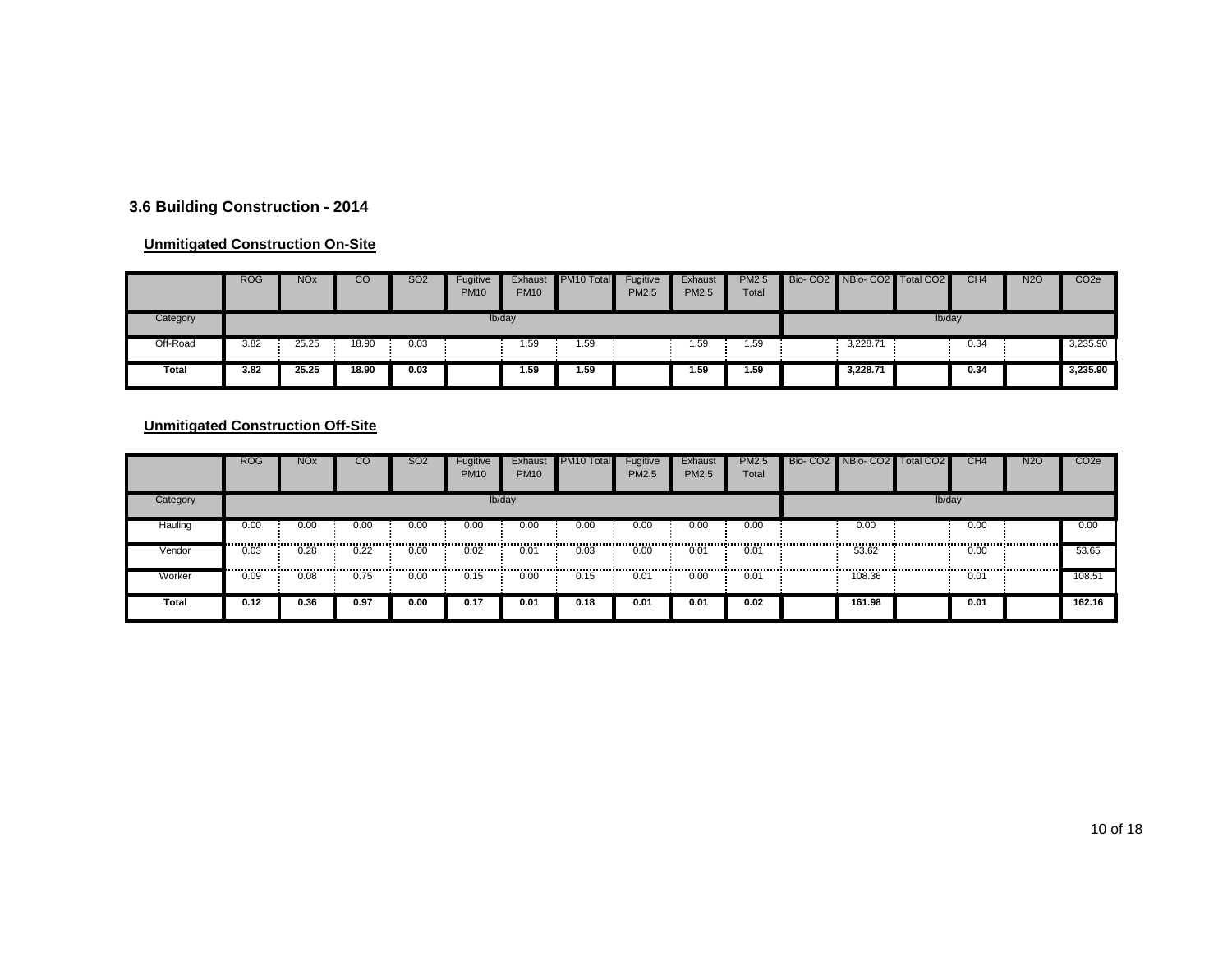#### **Mitigated Construction On-Site**

|              | <b>ROG</b> | <b>NOx</b> | CO    | <b>SO2</b> | Fugitive<br><b>PM10</b> | Exhaust<br><b>PM10</b> | PM <sub>10</sub> Total | Fugitive<br>PM2.5 | Exhaust<br><b>PM2.5</b> | <b>PM2.5</b><br>Total |      | Bio-CO2 NBio-CO2 | <b>Total CO2</b> | CH <sub>4</sub> | <b>N2O</b> | CO <sub>2</sub> e |
|--------------|------------|------------|-------|------------|-------------------------|------------------------|------------------------|-------------------|-------------------------|-----------------------|------|------------------|------------------|-----------------|------------|-------------------|
| Category     |            | lb/day     |       |            |                         |                        |                        |                   |                         |                       |      |                  | lb/day           |                 |            |                   |
| Off-Road     | 3.82       | 25.25      | 18.90 | 0.03       |                         | 1.59                   | 1.59                   |                   | 1.59                    | 59،،                  | 0.00 | 3,228.71         |                  | 0.34            |            | 3,235.90          |
| <b>Total</b> | 3.82       | 25.25      | 18.90 | 0.03       |                         | 1.59                   | 1.59                   |                   | 59.،                    | 1.59                  | 0.00 | 3.228.71         |                  | 0.34            |            | 3,235.90          |

#### **Mitigated Construction Off-Site**

|          | <b>ROG</b> | <b>NO<sub>x</sub></b> | CO   | <b>SO2</b> | Fugitive<br><b>PM10</b> | Exhaust<br><b>PM10</b> | <b>PM10 Total</b> | Fugitive<br><b>PM2.5</b> | Exhaust<br><b>PM2.5</b> | PM2.5<br>Total | Bio- CO2 NBio- CO2 Total CO2 |        | CH <sub>4</sub> | <b>N2O</b> | CO <sub>2</sub> e |
|----------|------------|-----------------------|------|------------|-------------------------|------------------------|-------------------|--------------------------|-------------------------|----------------|------------------------------|--------|-----------------|------------|-------------------|
| Category |            |                       |      |            |                         | lb/day                 |                   |                          |                         |                |                              | lb/day |                 |            |                   |
| Hauling  | 0.00<br>   | 0.00                  | 0.00 | 0.00       | 0.00                    | 0.00                   | 0.00              | 0.00                     | 0.00                    | 0.00           | 0.00                         |        | 0.00            |            | 0.00              |
| Vendor   | 0.03<br>   | 0.28<br>              | 0.22 | 0.00<br>   | 0.02                    | 0.01                   | 0.03              | 0.00                     | 0.01                    | 0.01           | 53.62                        |        | 0.00            |            | 53.65             |
| Worker   | 0.09       | 0.08                  | 0.75 | 0.00       | 0.15                    | 0.00                   | 0.15              | 0.01                     | 0.00                    | 0.01           | 108.36                       |        | 0.01            |            | 108.51            |
| Total    | 0.12       | 0.36                  | 0.97 | 0.00       | 0.17                    | 0.01                   | 0.18              | 0.01                     | 0.01                    | 0.02           | 161.98                       |        | 0.01            |            | 162.16            |

**3.7 Rock Installation - 2014**

|          | <b>ROG</b> | <b>NO<sub>x</sub></b> | CO   | <b>SO2</b> | Fugitive<br><b>PM10</b> | Exhaust<br><b>PM10</b> | PM <sub>10</sub> Total | Fugitive<br><b>PM2.5</b> | Exhaust<br><b>PM2.5</b> | <b>PM2.5</b><br>Total | Bio- CO2 NBio- CO2 Total CO2 |        | CH4  | <b>N2O</b> | CO <sub>2e</sub> |
|----------|------------|-----------------------|------|------------|-------------------------|------------------------|------------------------|--------------------------|-------------------------|-----------------------|------------------------------|--------|------|------------|------------------|
| Category |            |                       |      |            |                         | lb/day                 |                        |                          |                         |                       |                              | lb/day |      |            |                  |
| Off-Road | 0.40       | 2.53                  | 2.09 | 0.00       |                         | $0.1^{\circ}$          | 0.11                   |                          | 0.1                     | $0.1^{\circ}$         | 342.47                       |        | 0.04 |            | 343.23           |
| Paving   | 0.00       |                       |      |            |                         | 0.00                   | 0.00                   |                          | 0.00                    | 0.00                  |                              |        |      |            | 0.00             |
| Total    | 0.40       | 2.53                  | 2.09 | 0.00       |                         | 0.11                   | 0.11                   |                          | $0.1^{\circ}$           | 0.11                  | 342.47                       |        | 0.04 |            | 343.23           |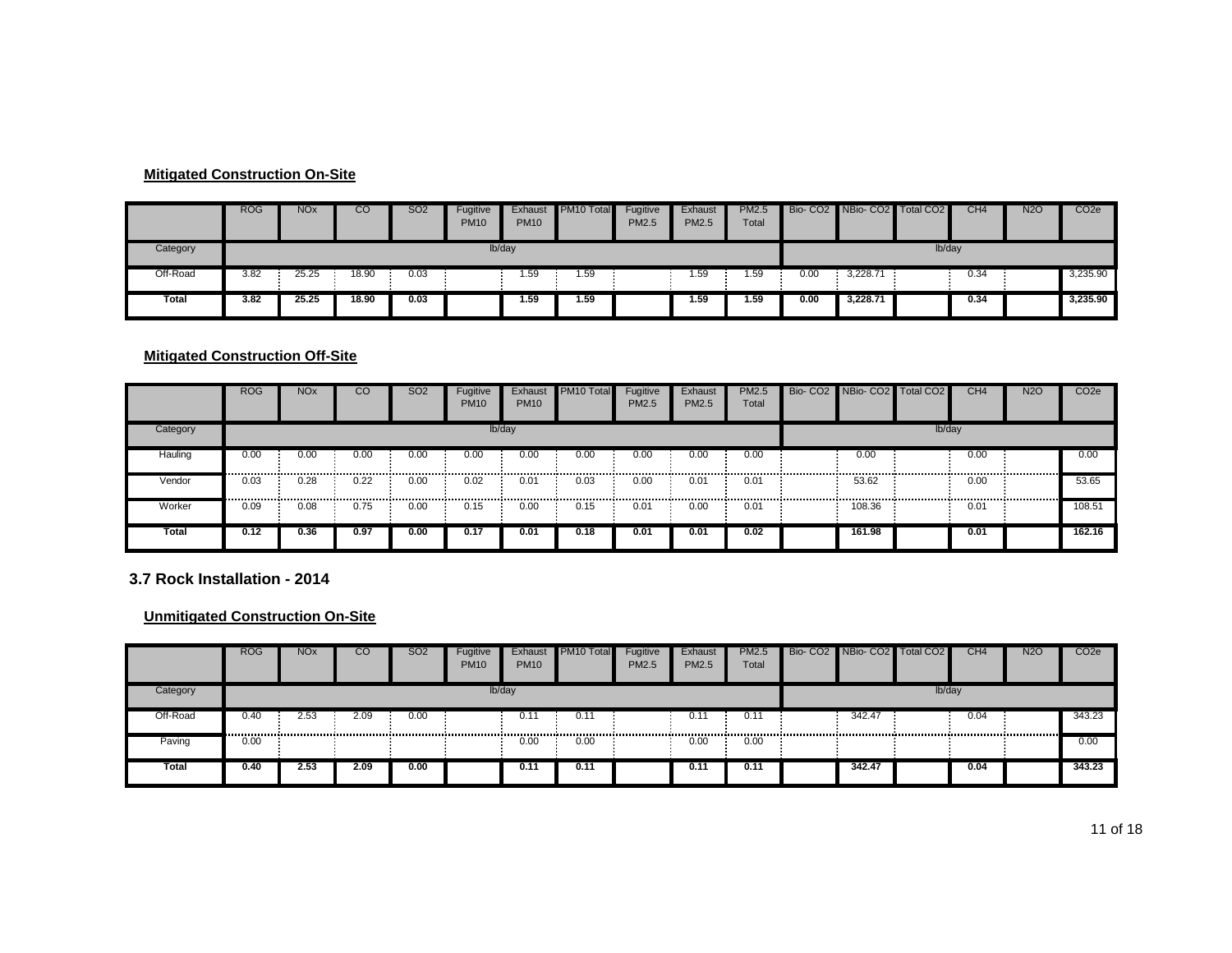|          | <b>ROG</b> | <b>NO<sub>x</sub></b> | CO   | <b>SO2</b> | Fugitive<br>PM10 | Exhaust<br><b>PM10</b> | PM10 Total | Fugitive<br>PM2.5 | Exhaust<br>PM2.5 | <b>PM2.5</b><br>Total | Bio- CO2 NBio- CO2 | Total CO <sub>2</sub> | CH <sub>4</sub> | <b>N2O</b> | CO <sub>2e</sub> |
|----------|------------|-----------------------|------|------------|------------------|------------------------|------------|-------------------|------------------|-----------------------|--------------------|-----------------------|-----------------|------------|------------------|
| Category |            |                       |      |            | lb/day           |                        |            |                   |                  |                       |                    | lb/day                |                 |            |                  |
| Hauling  | 0.06       | 0.63                  | 0.38 | 0.00       | 0.24             | 0.02                   | 0.26       | 0.00              | 0.02             | 0.02                  | 116.74             |                       | 0.00            |            | 116.80           |
| Vendor   | 0.00       | 0.00                  | 0.00 | 0.00       | 0.00             | 0.00                   | 0.00       | 0.00              | 0.00             | 0.00                  | 0.00               |                       | 0.00            |            | 0.00             |
| Worker   | 0.21       | 0.20                  | .87  | 0.00       | 0.37             | 0.01                   | 0.39       | 0.01              | 0.01             | 0.03                  | 270.91             |                       | 0.02            |            | 271.28           |
| Total    | 0.27       | 0.83                  | 2.25 | 0.00       | 0.61             | 0.03                   | 0.65       | 0.01              | 0.03             | 0.05                  | 387.65             |                       | 0.02            |            | 388.08           |

|          | <b>ROG</b> | <b>NOx</b> | CO   | <b>SO2</b> | <b>Fugitive</b><br><b>PM10</b> | Exhaust<br><b>PM10</b> | <b>PM10 Total</b> | Fugitive<br><b>PM2.5</b> | Exhaust<br>PM2.5 | <b>PM2.5</b><br>Total |      | Bio- CO2 NBio- CO2 Total CO2 |          | CH4  | <b>N2O</b> | CO <sub>2e</sub> |
|----------|------------|------------|------|------------|--------------------------------|------------------------|-------------------|--------------------------|------------------|-----------------------|------|------------------------------|----------|------|------------|------------------|
| Category |            |            |      |            |                                | lb/day                 |                   |                          |                  |                       |      |                              | $lb$ day |      |            |                  |
| Off-Road | 0.40       | 2.53       | 2.09 | 0.00       |                                | 0.1'                   | 0.11              |                          | 0.1              | 0.1                   | 0.00 | 342.47                       |          | 0.04 |            | 343.23           |
| Paving   | 0.00       |            |      |            |                                | 0.00                   | 0.00              |                          | 0.00             | 0.00                  |      |                              |          |      |            | 0.00             |
| Total    | 0.40       | 2.53       | 2.09 | 0.00       |                                | 0.11                   | 0.11              |                          | 0.11             | 0.11                  | 0.00 | 342.47                       |          | 0.04 |            | 343.23           |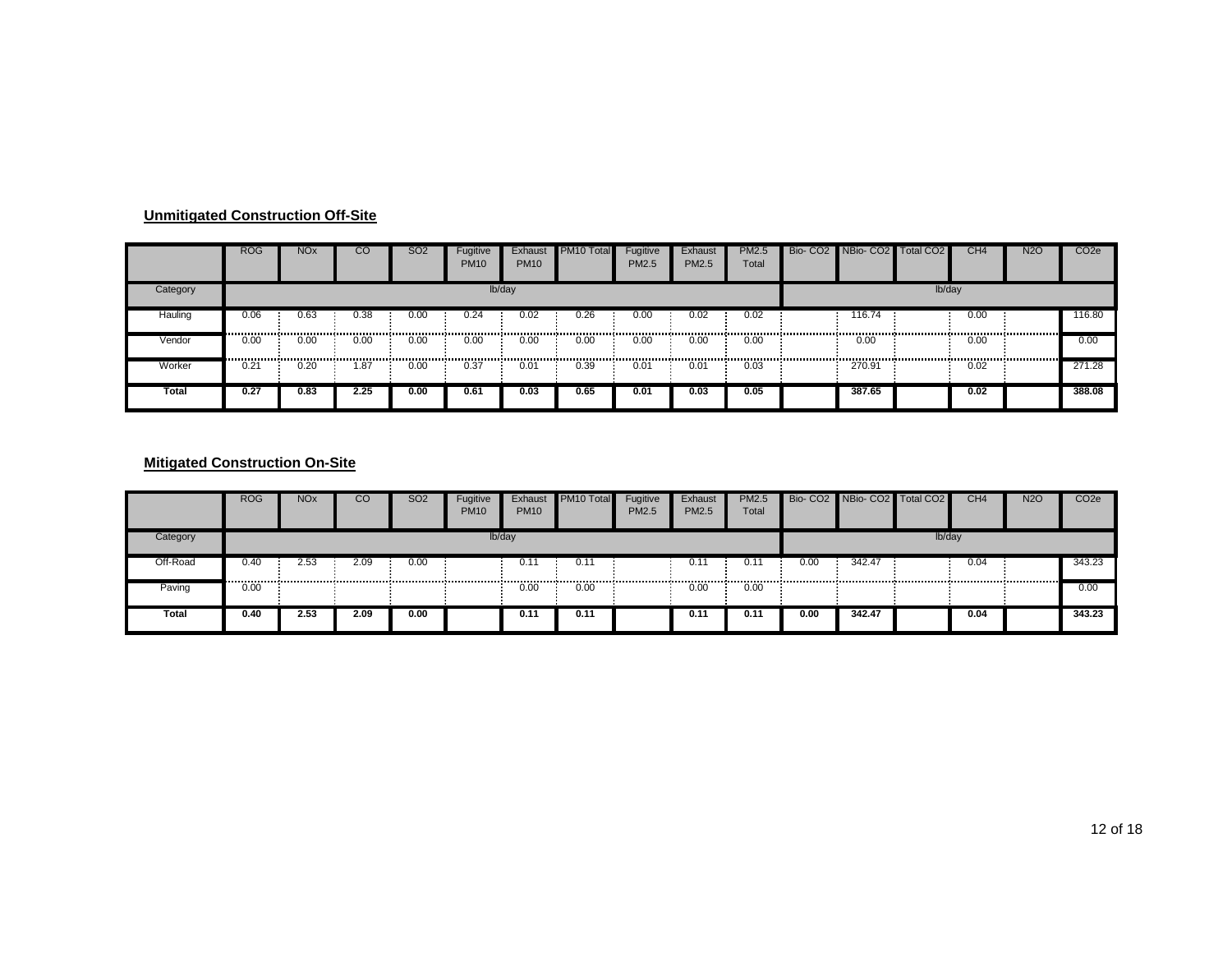|          | <b>ROG</b> | <b>NOx</b> | CО   | <b>SO2</b> | Fugitive<br><b>PM10</b> | Exhaust<br><b>PM10</b> | PM <sub>10</sub> Total | Fugitive<br>PM2.5 | Exhaust<br>PM2.5 | <b>PM2.5</b><br>Total                      | Bio- CO2 NBio- CO2 Total CO2 |        | CH <sub>4</sub> | <b>N2O</b> | CO <sub>2e</sub> |
|----------|------------|------------|------|------------|-------------------------|------------------------|------------------------|-------------------|------------------|--------------------------------------------|------------------------------|--------|-----------------|------------|------------------|
| Category |            |            |      |            |                         | lb/day                 |                        |                   |                  |                                            |                              | lb/day |                 |            |                  |
| Hauling  | 0.06<br>   | 0.63       | 0.38 | 0.00       | 0.24                    | 0.02                   | 0.26                   | 0.00              | 0.02             | 0.02<br>                                   | 116.74                       |        | 0.00            |            | 116.80           |
| Vendor   | 0.00<br>   | 0.00       | 0.00 | 0.00<br>   | 0.00                    | 0.00                   | 0.00                   | 0.00              | 0.00             | 0.00<br>,,,,,,,,,,,,,,,,,,,,,,,,,,,,,,,,,, | 0.00                         |        | 0.00            |            | 0.00             |
| Worker   | 0.21       | 0.20       | 1.87 | 0.00       | 0.37                    | 0.01                   | 0.39                   | 0.01              | 0.01             | 0.03                                       | 270.91                       |        | 0.02            |            | 271.28           |
| Total    | 0.27       | 0.83       | 2.25 | 0.00       | 0.61                    | 0.03                   | 0.65                   | 0.01              | 0.03             | 0.05                                       | 387.65                       |        | 0.02            |            | 388.08           |

#### **3.8 Paving & Street Installation - 2014**

|          | <b>ROG</b> | <b>NO<sub>x</sub></b> | CO    | <b>SO2</b> | Fugitive<br><b>PM10</b> | Exhaust<br><b>PM10</b> | PM10 Total | Fugitive<br><b>PM2.5</b> | Exhaust<br>PM2.5 | <b>PM2.5</b><br>Total | Bio-CO2 NBio-CO2 Total CO2 |        | CH <sub>4</sub> | <b>N2O</b> | CO <sub>2</sub> e |
|----------|------------|-----------------------|-------|------------|-------------------------|------------------------|------------|--------------------------|------------------|-----------------------|----------------------------|--------|-----------------|------------|-------------------|
| Category |            |                       |       |            |                         | lb/day                 |            |                          |                  |                       |                            | lb/day |                 |            |                   |
| Off-Road | 4.97       | 39.87                 | 20.39 | 0.04       |                         | 1.92                   | 1.92       |                          | .92              | 1.92                  | 4,726.75                   |        | 0.45            |            | 4,736.12          |
| Paving   | 0.00       |                       |       |            |                         | 0.00                   | 0.00       |                          | 0.00             | 0.00                  |                            |        |                 |            | 0.00              |
| Total    | 4.97       | 39.87                 | 20.39 | 0.04       |                         | 1.92                   | 1.92       |                          | 1.92             | 1.92                  | 4,726.75                   |        | 0.45            |            | 4,736.12          |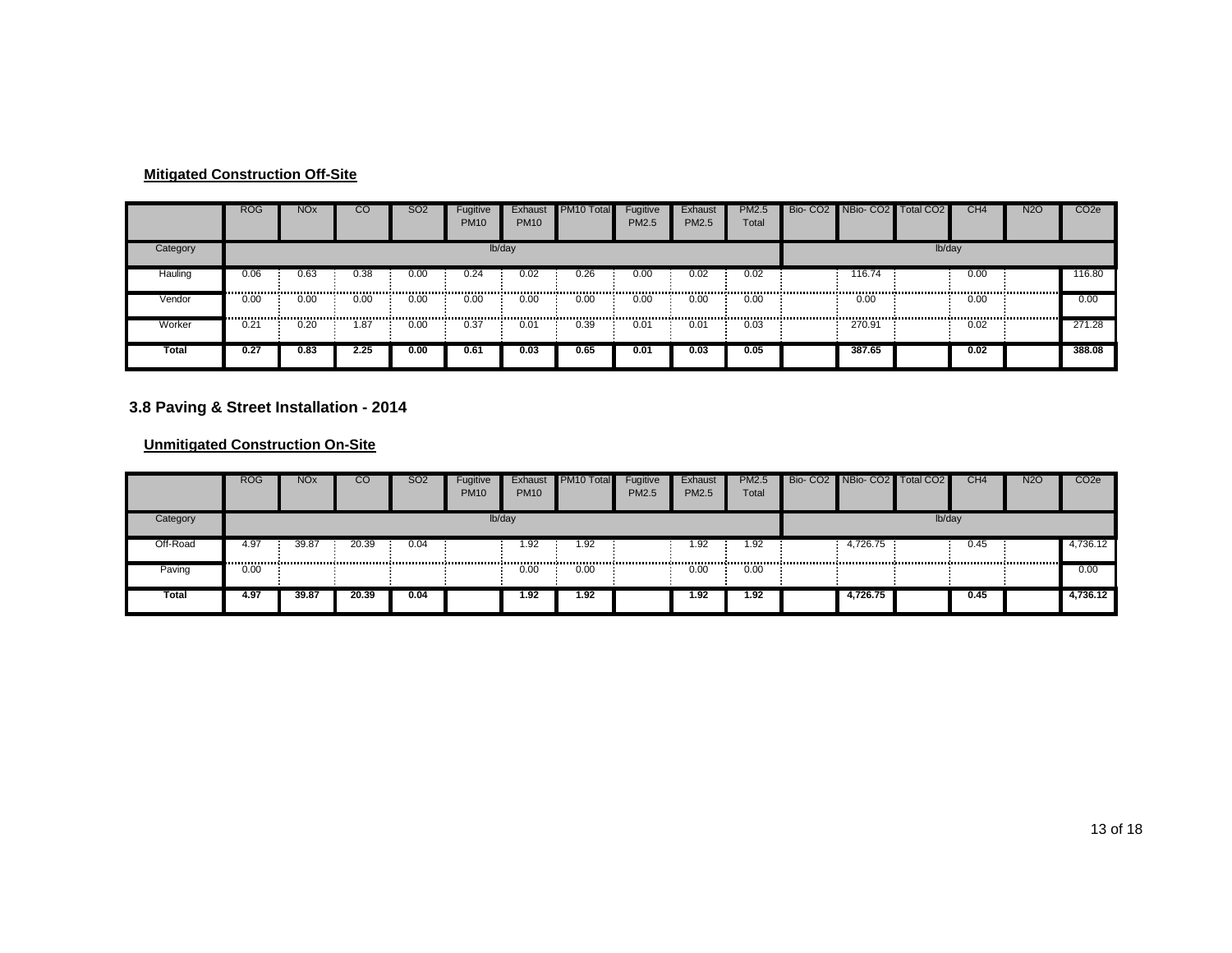|          | <b>ROG</b>    | <b>NOx</b>                                 | CО   | SO <sub>2</sub> | Fugitive<br><b>PM10</b> | Exhaust<br><b>PM10</b> | PM <sub>10</sub> Total | Fugitive<br>PM2.5 | Exhaust<br>PM2.5 | <b>PM2.5</b><br>Total                       | Bio- CO2 NBio- CO2 Total CO2 |        | CH <sub>4</sub> | <b>N2O</b> | CO <sub>2e</sub> |
|----------|---------------|--------------------------------------------|------|-----------------|-------------------------|------------------------|------------------------|-------------------|------------------|---------------------------------------------|------------------------------|--------|-----------------|------------|------------------|
| Category |               |                                            |      |                 |                         | lb/day                 |                        |                   |                  |                                             |                              | lb/day |                 |            |                  |
| Hauling  | 0.00<br>      | 0.00                                       | 0.00 | 0.00            | 0.00                    | 0.00                   | 0.00<br>               | 0.00              | 0.00             | 0.00<br>----------------------------------- | 0.00                         |        | 0.00            |            | 0.00             |
| Vendor   | 0.00<br>      | 0.00<br>,,,,,,,,,,,,,,,,,,,,,,,,,,,,,,,,,, | 0.00 | 0.00            | 0.00<br>                | 0.00                   | 0.00                   | 0.00              | 0.00             | 0.00                                        | 0.00                         |        | 0.00            |            | 0.00             |
| Worker   | $0.1^{\circ}$ | 0.10                                       | 0.97 | 0.00            | 0.19                    | 0.01                   | 0.20                   | 0.01              | 0.01             | 0.01                                        | 140.87                       |        | 0.01            |            | 141.07           |
| Total    | 0.11          | 0.10                                       | 0.97 | 0.00            | 0.19                    | 0.01                   | 0.20                   | 0.01              | 0.01             | 0.01                                        | 140.87                       |        | 0.01            |            | 141.07           |

|          | <b>ROG</b> | <b>NOx</b> | CO    | SO2  | Fugitive<br><b>PM10</b> | Exhaust<br><b>PM10</b> | PM <sub>10</sub> Total | Fugitive<br><b>PM2.5</b> | Exhaust<br><b>PM2.5</b> | <b>PM2.5</b><br>Total |      | Bio- CO2 NBio- CO2 Total CO2 |        | CH <sub>4</sub> | <b>N2O</b> | CO <sub>2</sub> e |
|----------|------------|------------|-------|------|-------------------------|------------------------|------------------------|--------------------------|-------------------------|-----------------------|------|------------------------------|--------|-----------------|------------|-------------------|
| Category |            |            |       |      |                         | lb/day                 |                        |                          |                         |                       |      |                              | lb/day |                 |            |                   |
| Off-Road | 4.97       | 39.87      | 20.39 | 0.04 |                         | 1.92                   | 1.92                   |                          | 1.92                    | 1.92                  | 0.00 | 4,726.75                     |        | 0.45            |            | 4,736.12          |
| Paving   | 0.00       |            |       |      |                         | 0.00                   | 0.00                   |                          | 0.00                    | 0.00                  |      |                              |        |                 |            | 0.00              |
| Total    | 4.97       | 39.87      | 20.39 | 0.04 |                         | 1.92                   | 1.92                   |                          | 1.92                    | 1.92                  | 0.00 | 4.726.75                     |        | 0.45            |            | 4,736.12          |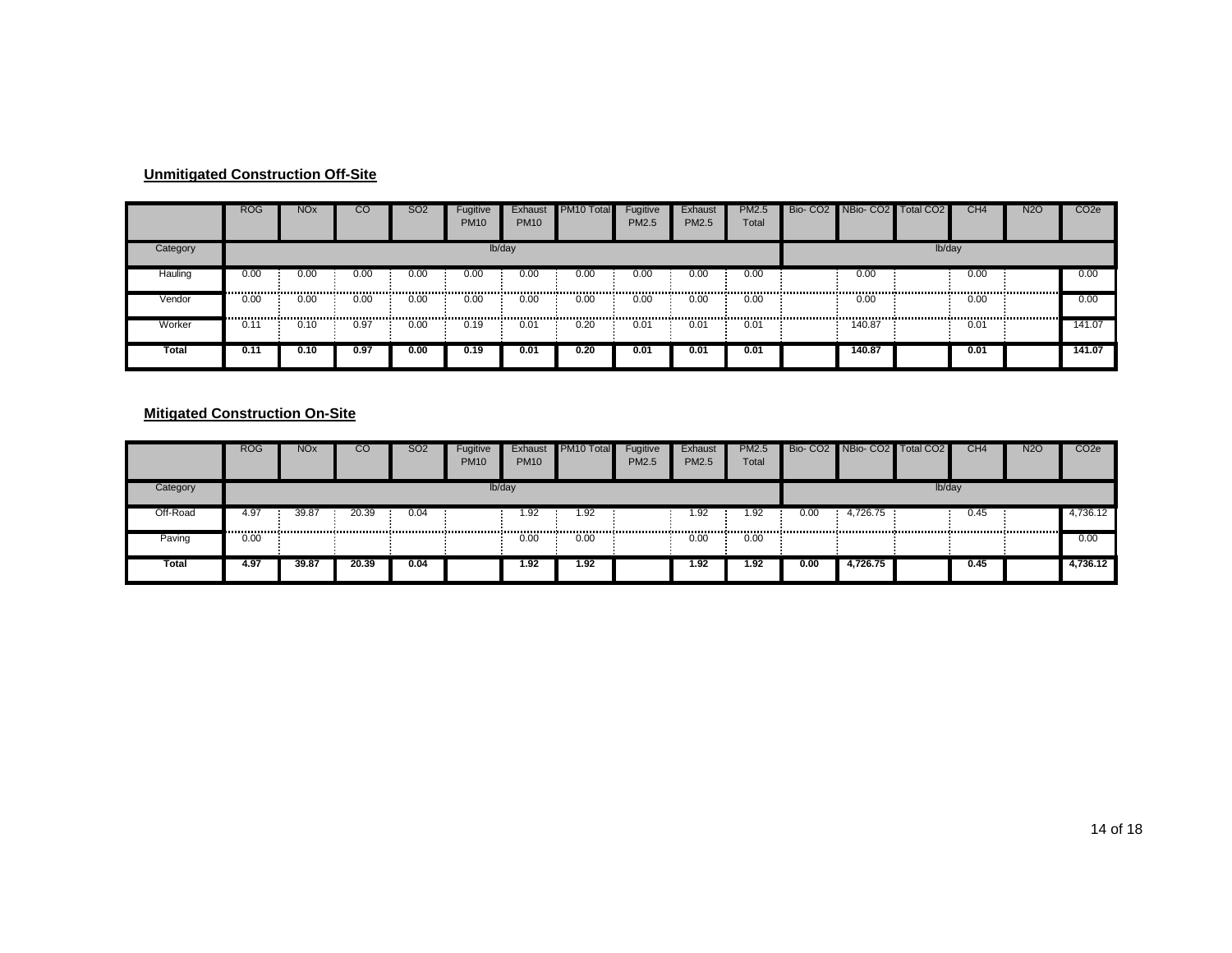|          | <b>ROG</b> | <b>NO<sub>x</sub></b>                     | <b>CC</b> | <b>SO2</b> | Fugitive<br><b>PM10</b> | Exhaust<br><b>PM10</b> | PM <sub>10</sub> Total | Fugitive<br>PM2.5 | Exhaust<br><b>PM2.5</b> | <b>PM2.5</b><br>Total                     | Bio- CO2 NBio- CO2 | Total CO <sub>2</sub> | CH <sub>4</sub> | <b>N2O</b> | CO <sub>2</sub> e |
|----------|------------|-------------------------------------------|-----------|------------|-------------------------|------------------------|------------------------|-------------------|-------------------------|-------------------------------------------|--------------------|-----------------------|-----------------|------------|-------------------|
| Category |            |                                           |           |            |                         | lb/day                 |                        |                   |                         |                                           |                    | lb/day                |                 |            |                   |
| Hauling  | 0.00       | 0.00                                      | 0.00      | 0.00       | 0.00                    | 0.00                   | 0.00                   | 0.00              | 0.00                    | 0.00                                      | 0.00               |                       | 0.00            |            | 0.00              |
| Vendor   | 0.00<br>   | 0.00<br>,,,,,,,,,,,,,,,,,,,,,,,,,,,,,,,,, | 0.00      | 0.00       | 0.00<br>                | 0.00                   | 0.00                   | 0.00              | 0.00                    | 0.00<br>,,,,,,,,,,,,,,,,,,,,,,,,,,,,,,,,, | 0.00<br>           |                       | 0.00<br>        | .          | 0.00              |
| Worker   | 0.11       | 0.10                                      | 0.97      | 0.00       | 0.19                    | 0.01                   | 0.20                   | 0.01              | 0.01                    | 0.01                                      | 140.87             |                       | 0.01            |            | 141.07            |
| Total    | 0.11       | 0.10                                      | 0.97      | 0.00       | 0.19                    | 0.01                   | 0.20                   | 0.01              | 0.01                    | 0.01                                      | 140.87             |                       | 0.01            |            | 141.07            |

**3.9 Paving Finalization - 2014**

|              | <b>ROG</b> | <b>NO<sub>x</sub></b> | CO    | SO <sub>2</sub> | Fugitive<br><b>PM10</b> | Exhaust<br><b>PM10</b> | PM10 Total | Fugitive<br><b>PM2.5</b> | Exhaust<br>PM2.5 | <b>PM2.5</b><br>Total | Bio- CO2 NBio- CO2 Total CO2 |        | CH <sub>4</sub> | <b>N2O</b> | CO <sub>2</sub> e |
|--------------|------------|-----------------------|-------|-----------------|-------------------------|------------------------|------------|--------------------------|------------------|-----------------------|------------------------------|--------|-----------------|------------|-------------------|
| Category     |            |                       |       |                 |                         | lb/day                 |            |                          |                  |                       |                              | lb/day |                 |            |                   |
| Off-Road     | 3.53       | 21.7                  | 14.04 | 0.02            |                         | 1.86                   | 1.86       |                          | .86              | .86                   | 1,979.15                     |        | 0.32            |            | 1,985.82          |
| Paving       | 0.00       |                       |       |                 |                         | 0.00                   | 0.00       |                          | 0.00             | 0.00                  |                              |        |                 |            | 0.00              |
| <b>Total</b> | 3.53       | 21.77                 | 14.04 | 0.02            |                         | 1.86                   | 1.86       |                          | 1.86             | 1.86                  | 1,979.15                     |        | 0.32            |            | 1,985.82          |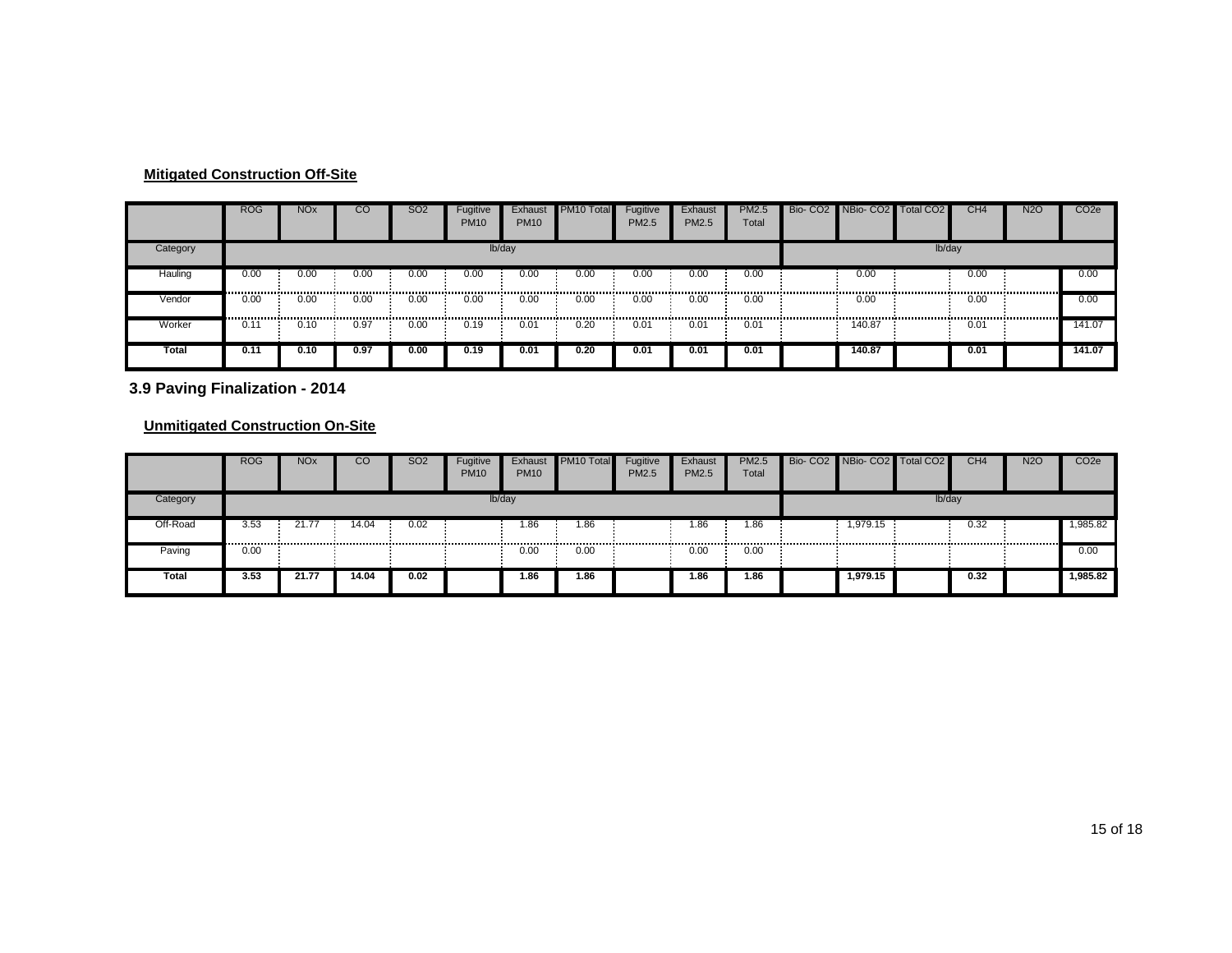|          | <b>ROG</b> | <b>NO<sub>x</sub></b> | $_{\rm CO}$ | SO <sub>2</sub> | Fugitive<br><b>PM10</b> | Exhaust<br><b>PM10</b> | PM <sub>10</sub> Total | Fugitive<br>PM2.5 | Exhaust<br>PM2.5 | <b>PM2.5</b><br>Total                      | Bio- CO2 NBio- CO2 Total CO2 |        | CH <sub>4</sub> | <b>N2O</b> | CO <sub>2e</sub> |
|----------|------------|-----------------------|-------------|-----------------|-------------------------|------------------------|------------------------|-------------------|------------------|--------------------------------------------|------------------------------|--------|-----------------|------------|------------------|
| Category |            |                       |             |                 |                         | lb/day                 |                        |                   |                  |                                            |                              | lb/day |                 |            |                  |
| Hauling  | 0.14       | 1.48<br>              | 0.88        | 0.00            | 0.24                    | 0.05                   | 0.29                   | 0.01              | 0.05             | 0.06                                       | 272.39                       |        | 0.01            |            | 272.53           |
| Vendor   | 0.00<br>   | 0.00<br>------------- | 0.00<br>.   | 0.00<br>        | 0.00<br>.               | 0.00                   | 0.00                   | 0.00              | 0.00<br>         | 0.00<br>,,,,,,,,,,,,,,,,,,,,,,,,,,,,,,,,,, | 0.00<br>                     |        | 0.00            |            | 0.00             |
| Worker   | 0.13       | 0.12                  | 1.12        | 0.00            | 0.22                    | 0.01                   | 0.23                   | 0.01              | 0.01             | 0.02                                       | 162.54                       |        | 0.01            |            | 162.77           |
| Total    | 0.27       | 1.60                  | 2.00        | 0.00            | 0.46                    | 0.06                   | 0.52                   | 0.02              | 0.06             | 0.08                                       | 434.93                       |        | 0.02            |            | 435.30           |

#### **Mitigated Construction On-Site**

|          | <b>ROG</b> | <b>NOx</b> | CO    | <b>SO2</b> | Fugitive<br><b>PM10</b> | Exhaust<br><b>PM10</b> | PM <sub>10</sub> Total | Fugitive<br><b>PM2.5</b> | Exhaust<br><b>PM2.5</b> | <b>PM2.5</b><br>Total |      | Bio- CO2 NBio- CO2 | Total CO <sub>2</sub> | CH <sub>4</sub> | <b>N2O</b> | CO <sub>2e</sub> |
|----------|------------|------------|-------|------------|-------------------------|------------------------|------------------------|--------------------------|-------------------------|-----------------------|------|--------------------|-----------------------|-----------------|------------|------------------|
| Category |            |            |       |            |                         | lb/day                 |                        |                          |                         |                       |      |                    | lb/day                |                 |            |                  |
| Off-Road | 3.53       | 21.7       | 14.04 | 0.02       |                         | 1.86                   | 1.86                   |                          | 1.86                    | 0.86                  | 0.00 | 1,979.15           |                       | 0.32            |            | 1,985.82         |
| Paving   | 0.00       |            |       |            |                         | 0.00                   | 0.00                   |                          | 0.00                    | 0.00                  |      |                    |                       |                 |            | 0.00             |
| Total    | 3.53       | 21.77      | 14.04 | 0.02       |                         | 1.86                   | 1.86                   |                          | 86.،                    | 1.86                  | 0.00 | 1.979.15           |                       | 0.32            |            | 1,985.82         |

#### **Mitigated Construction Off-Site**

|          | <b>ROG</b> | <b>NO<sub>x</sub></b> | CO   | <b>SO2</b> | Fugitive<br><b>PM10</b> | Exhaust<br><b>PM10</b> | PM <sub>10</sub> Total | Fugitive<br><b>PM2.5</b> | Exhaust<br>PM2.5 | <b>PM2.5</b><br>Total | Bio- CO2 NBio- CO2 Total CO2 |        | CH4  | <b>N2O</b> | CO <sub>2e</sub> |
|----------|------------|-----------------------|------|------------|-------------------------|------------------------|------------------------|--------------------------|------------------|-----------------------|------------------------------|--------|------|------------|------------------|
| Category |            |                       |      |            |                         | lb/day                 |                        |                          |                  |                       |                              | lb/day |      |            |                  |
| Hauling  | 0.14       | 1.48                  | 0.88 | 0.00       | 0.24                    | 0.05                   | 0.29                   | 0.01                     | 0.05             | 0.06                  | 272.39                       |        | 0.01 |            | 272.53           |
| Vendor   | 0.00       | 0.00                  | 0.00 | 0.00       | 0.00                    | <br>0.00               | 0.00                   | .<br>0.00                | 0.00             | <br>0.00              | 0.00                         |        | 0.00 |            | 0.00             |
| Worker   | <br>0.13   | 0.12                  | 1.12 | 0.00       | 0.22                    | <br>0.01               | 0.23                   | 0.01                     | 0.01             | <br>0.02              | 162.54                       |        | 0.01 |            | 162.77           |
| Total    | 0.27       | 1.60                  | 2.00 | 0.00       | 0.46                    | 0.06                   | 0.52                   | 0.02                     | 0.06             | 0.08                  | 434.93                       |        | 0.02 |            | 435.30           |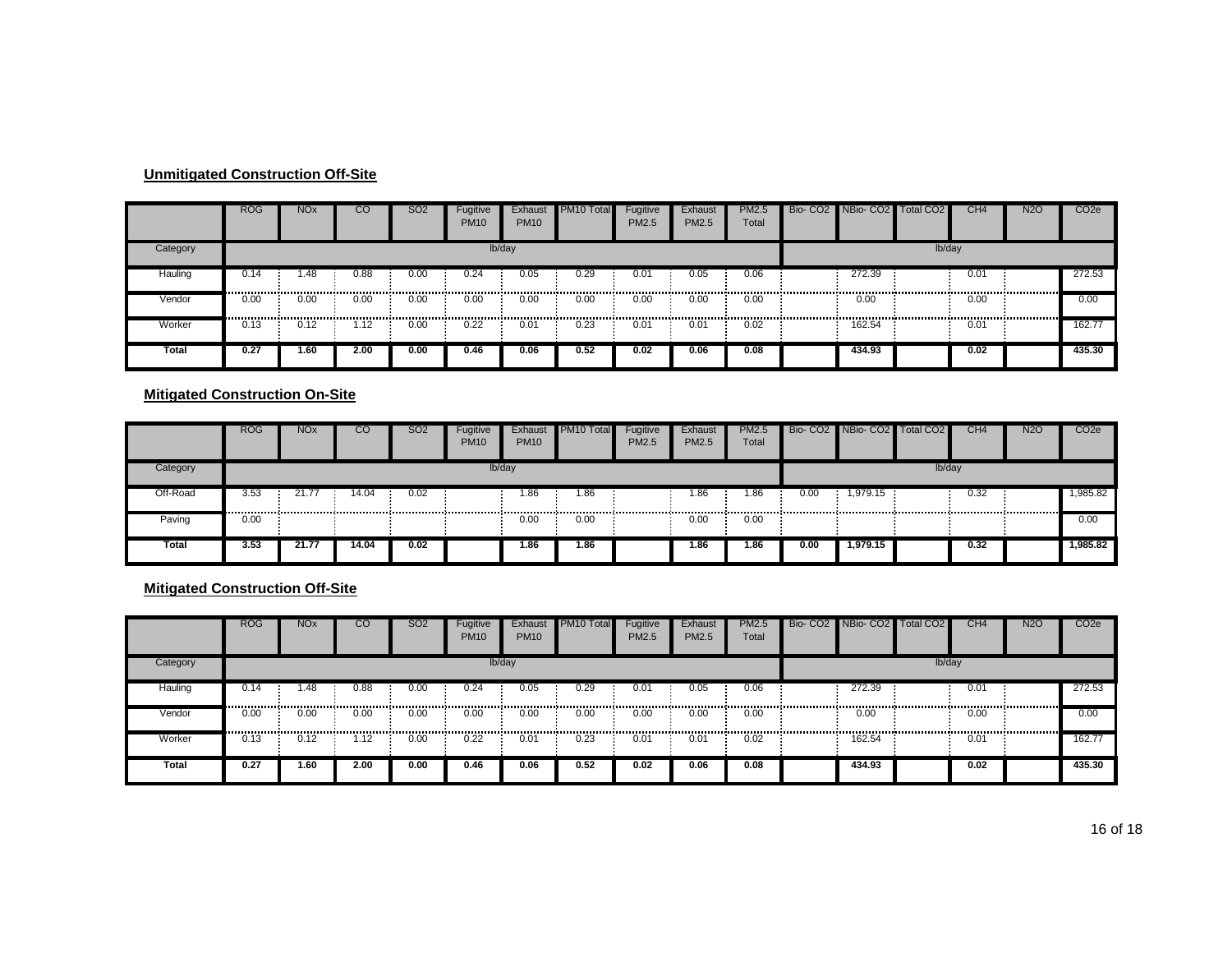# **3.10 Painting - 2014**

#### **Unmitigated Construction On-Site**

|                 | <b>ROG</b> | <b>NO<sub>x</sub></b> | CO   | SO <sub>2</sub> | Fugitive<br><b>PM10</b> | Exhaust<br><b>PM10</b> | PM10 Total | Fugitive<br><b>PM2.5</b> | Exhaust<br>PM2.5 | <b>PM2.5</b><br>Total | Bio- CO2 NBio- CO2 Total CO2 |        | CH <sub>4</sub> | <b>N2O</b> | CO <sub>2</sub> e |
|-----------------|------------|-----------------------|------|-----------------|-------------------------|------------------------|------------|--------------------------|------------------|-----------------------|------------------------------|--------|-----------------|------------|-------------------|
| Category        |            |                       |      |                 |                         | lb/day                 |            |                          |                  |                       |                              | lb/day |                 |            |                   |
| Archit. Coating | 32.84      |                       |      |                 |                         | 0.00                   | 0.00       |                          | 0.00             | 0.00                  |                              |        |                 |            | 0.00              |
| Off-Road        | 0.45       | 2.7                   | .92  | 0.00            |                         | 0.24                   | 0.24       |                          | 0.24             | 0.24                  | 281.19                       |        | 0.04            |            | 282.03            |
| Total           | 33.29      | 2.77                  | 1.92 | 0.00            |                         | 0.24                   | 0.24       |                          | 0.24             | 0.24                  | 281.19                       |        | 0.04            |            | 282.03            |

|          | <b>ROG</b> | <b>NO<sub>x</sub></b> | CO   | SO <sub>2</sub> | Fugitive<br><b>PM10</b> | Exhaust<br><b>PM10</b> | PM <sub>10</sub> Total | Fugitive<br>PM2.5 | Exhaust<br><b>PM2.5</b> | <b>PM2.5</b><br>Total | Bio- CO2 NBio- CO2 Total CO2 |        | CH <sub>4</sub> | <b>N2O</b> | CO <sub>2e</sub> |
|----------|------------|-----------------------|------|-----------------|-------------------------|------------------------|------------------------|-------------------|-------------------------|-----------------------|------------------------------|--------|-----------------|------------|------------------|
| Category |            |                       |      |                 |                         | lb/day                 |                        |                   |                         |                       |                              | lb/day |                 |            |                  |
| Hauling  | 0.00<br>   | 0.00                  | 0.00 | 0.00            | 0.00                    | 0.00                   | 0.00                   | 0.00              | 0.00                    | 0.00                  | 0.00                         |        | 0.00            |            | 0.00             |
| Vendor   | 0.00       | 0.00                  | 0.00 | 0.00            | 0.00                    | 0.00                   | 0.00                   | 0.00              | 0.00                    | 0.00                  | 0.00                         |        | 0.00            |            | 0.00             |
| Worker   | 0.02       | 0.02                  | 0.15 | 0.OC            | 0.03                    | 0.00                   | 0.03                   | 0.00              | 0.00                    | 0.00                  | 21.67                        |        | 0.00            |            | 21.70            |
| Total    | 0.02       | 0.02                  | 0.15 | 0.00            | 0.03                    | 0.00                   | 0.03                   | 0.00              | 0.00                    | 0.00                  | 21.67                        |        | 0.00            |            | 21.70            |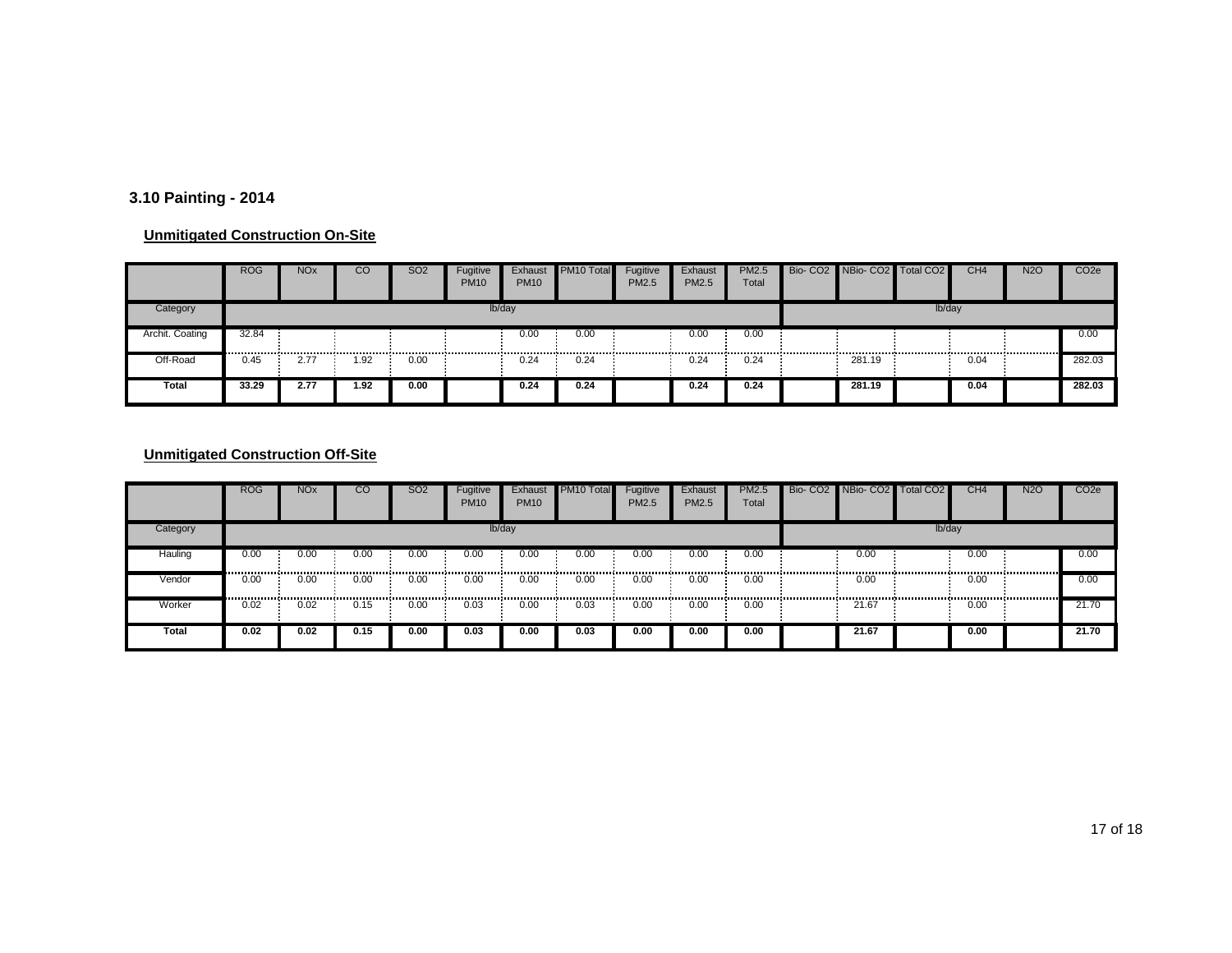#### **Mitigated Construction On-Site**

|                 | <b>ROG</b> | <b>NO<sub>x</sub></b> | CO   | SO <sub>2</sub> | Fugitive<br><b>PM10</b> | Exhaust<br><b>PM10</b> | PM <sub>10</sub> Total | Fugitive<br><b>PM2.5</b> | Exhaust<br>PM2.5 | <b>PM2.5</b><br>Total |      | Bio- CO2 NBio- CO2 Total CO2 |        | CH <sub>4</sub> | <b>N2O</b> | CO <sub>2</sub> e |
|-----------------|------------|-----------------------|------|-----------------|-------------------------|------------------------|------------------------|--------------------------|------------------|-----------------------|------|------------------------------|--------|-----------------|------------|-------------------|
| Category        |            |                       |      |                 |                         | lb/day                 |                        |                          |                  |                       |      |                              | lb/day |                 |            |                   |
| Archit. Coating | 32.84      |                       |      |                 |                         | 0.00                   | 0.00                   |                          | 0.00             | 0.00                  |      |                              |        |                 |            | 0.00              |
| Off-Road        | 0.45       | 2.7                   | 1.92 | 0.00            |                         | 0.24                   | <br>0.24               |                          | 0.24             | 0.24                  | 0.00 | 281.19                       |        | 0.04            |            | 282.03            |
| Total           | 33.29      | 2.77                  | 1.92 | 0.00            |                         | 0.24                   | 0.24                   |                          | 0.24             | 0.24                  | 0.00 | 281.19                       |        | 0.04            |            | 282.03            |

#### **Mitigated Construction Off-Site**

|          | <b>ROG</b> | <b>NO<sub>x</sub></b> | CO   | <b>SO2</b> | Fugitive<br><b>PM10</b> | Exhaust<br><b>PM10</b> | <b>PM10 Total</b> | Fugitive<br><b>PM2.5</b>                   | Exhaust<br>PM2.5 | <b>PM2.5</b><br>Total |                | Bio- CO2 NBio- CO2 Total CO2 |        | CH <sub>4</sub> | <b>N2O</b> | CO <sub>2</sub> e |
|----------|------------|-----------------------|------|------------|-------------------------|------------------------|-------------------|--------------------------------------------|------------------|-----------------------|----------------|------------------------------|--------|-----------------|------------|-------------------|
| Category |            |                       |      |            |                         | lb/day                 |                   |                                            |                  |                       |                |                              | lb/day |                 |            |                   |
| Hauling  | 0.00       | 0.00                  | 0.00 | 0.00       | 0.00                    | 0.00                   | 0.00              | 0.00                                       | 0.00             | 0.00                  |                | 0.00                         |        | 0.00            |            | 0.00              |
| Vendor   | 0.00<br>   | 0.00<br>              | 0.00 | 0.00       | 0.00<br>-------------   | 0.00<br>-------------- | 0.00              | 0.00<br>,,,,,,,,,,,,,,,,,,,,,,,,,,,,,,,,,, | 0.00             | 0.00<br>              | -------------- | 0.00<br>.                    |        | 0.00            |            | 0.00              |
| Worker   | 0.02       | 0.02                  | 0.15 | 0.00       | 0.03                    | 0.00                   | 0.03              | 0.00                                       | 0.00             | 0.00                  |                | 21.67                        |        | 0.00            |            | 21.70             |
| Total    | 0.02       | 0.02                  | 0.15 | 0.00       | 0.03                    | 0.00                   | 0.03              | 0.00                                       | 0.00             | 0.00                  |                | 21.67                        |        | 0.00            |            | 21.70             |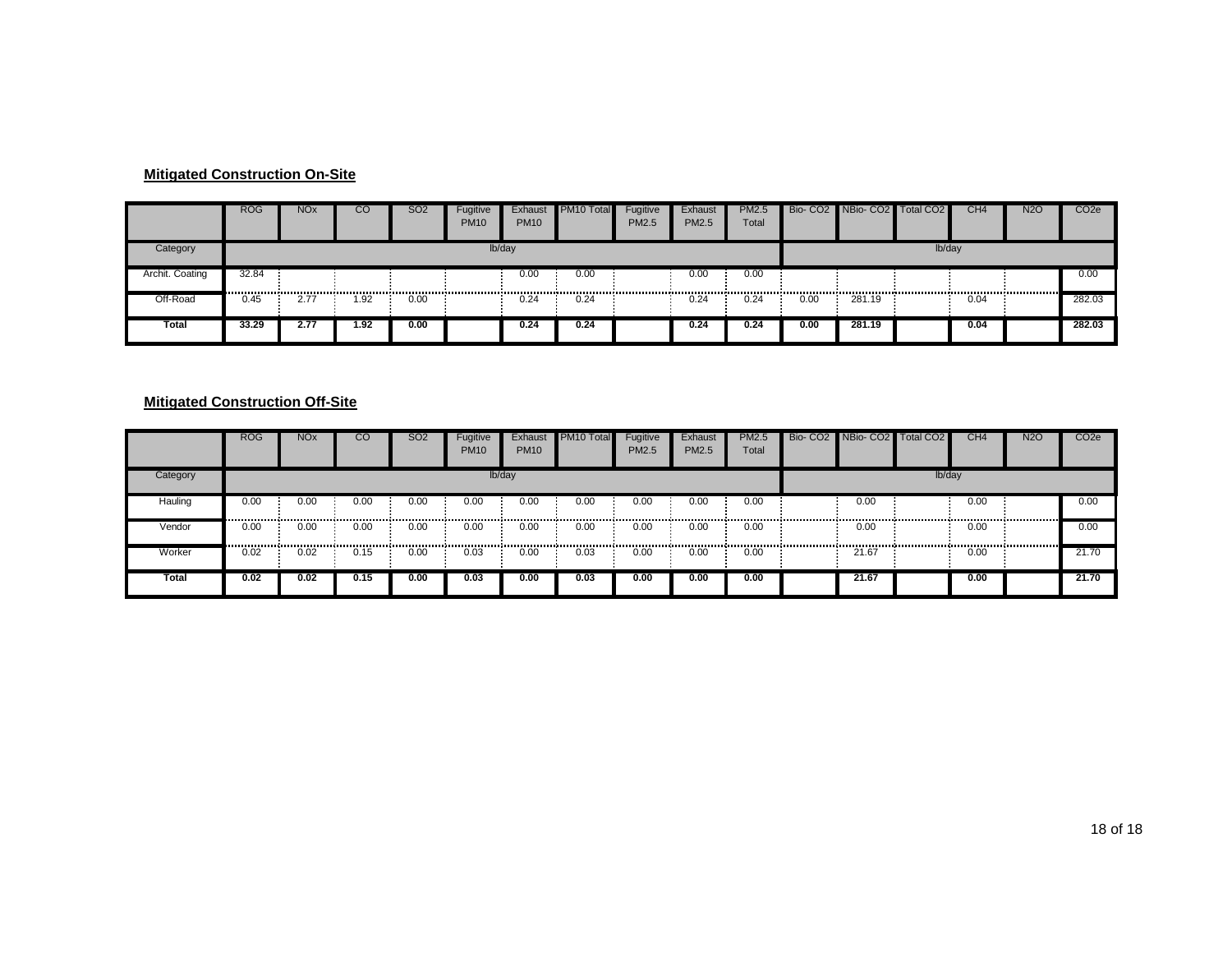#### CalEEMod Version: CalEEMod.2011.1.1

 $\blacksquare$  determines the contract of the contract of the contract of the contract of the contract of the contract of the contract of the contract of the contract of the contract of the contract of the contract of the contrac

# **East Dunne ParkSanta Clara County, Annual Construction**

#### **1.0 Project Characteristics**

#### **1.1 Land Usage**

| <b>Land Uses</b>      | Size | <b>Metric</b> |
|-----------------------|------|---------------|
| Single Family Housing | 19   | Dwelling Unit |
| Condo/Townhouse       |      | Dwelling Unit |

#### **1.2 Other Project Characteristics**

| <b>Urbanization</b>              | Urban | Wind Speed (m/s)                 |     | <b>Utility Company</b> | Pacific Gas & Electric Company |
|----------------------------------|-------|----------------------------------|-----|------------------------|--------------------------------|
| <b>Climate Zone</b>              | 4     |                                  | 2.2 |                        |                                |
|                                  |       | <b>Precipitation Freg (Days)</b> |     |                        |                                |
| <b>1.3 User Entered Comments</b> |       |                                  | 58  |                        |                                |

Land Use - Lot acreage per Site Plan

Construction Phase - Construction schedule per project applicant

Off-road Equipment - Construction equipment specifications per project applicant

Off-road Equipment - Diesel-fueled construction equipment load factors reduced 33% to account for offroad emission overestimation

 Source - California Air Resources Board. 2010. "Staff Report: Proposed Amendment to the Regulation for IN-Use Offroad Diesel-Fueled Fleets and the OFFROAD LArge Spark-Ignition Fleet Requirements." October 2010.

Trips and VMT - The number of rock and asphalt hauling trips per project applicant

Architectural Coating - BAAQMD Regulation 8, Rule 3, Architechural Coatings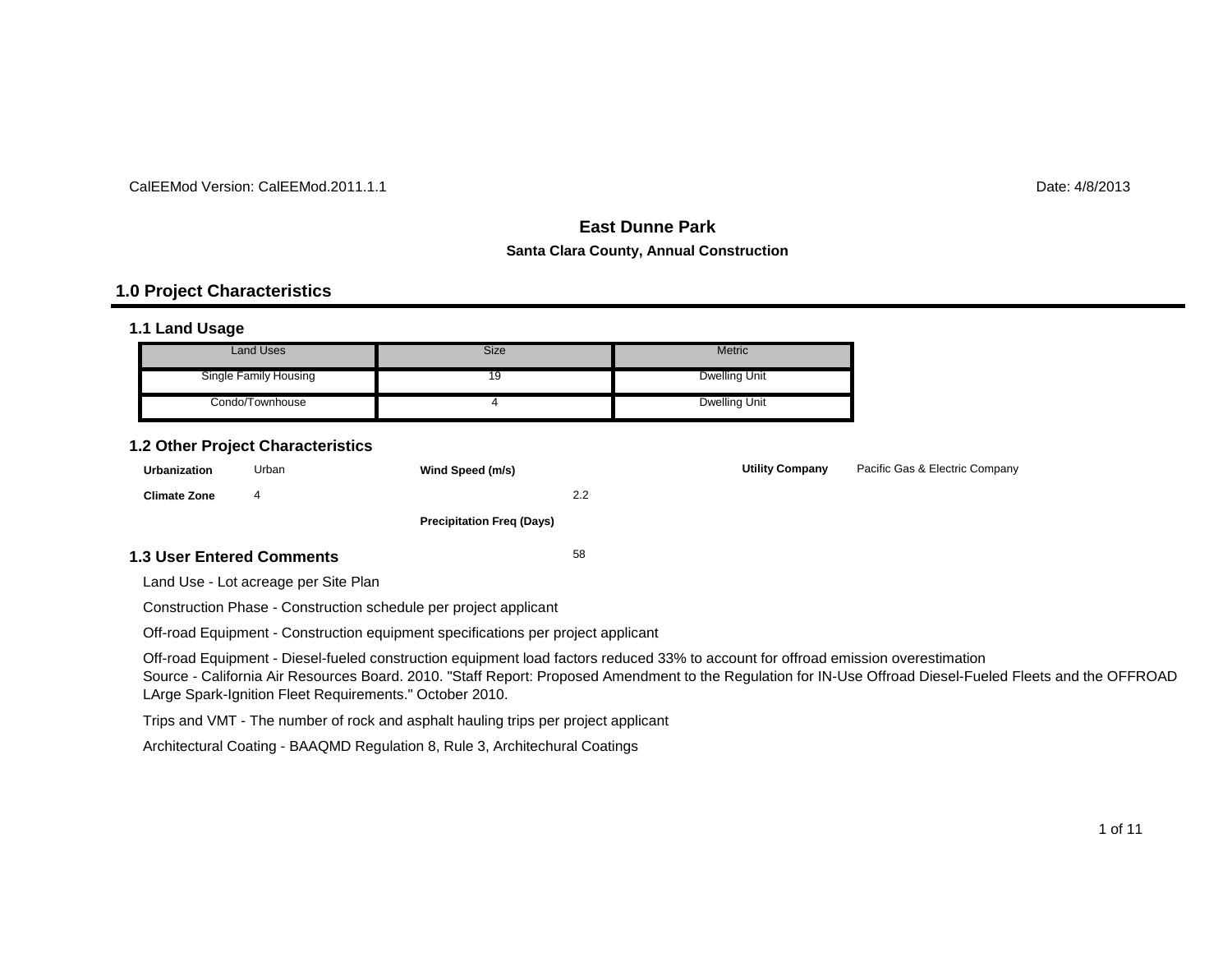# **2.0 Emissions Summary**

#### **2.1 Overall Construction**

#### **Unmitigated Construction**

|       | <b>ROG</b> | <b>NO<sub>x</sub></b> | CO  | SO <sub>2</sub> | Fugitive<br><b>PM10</b> | Exhaust<br><b>PM10</b> | PM <sub>10</sub> Total | Fugitive<br><b>PM2.5</b> | Exhaust<br><b>PM2.5</b> | <b>PM2.5</b><br>Total |      | Bio- CO2 NBio- CO2 Total CO2 |        | CH <sub>4</sub> | <b>N2O</b> | CO <sub>2e</sub> |
|-------|------------|-----------------------|-----|-----------------|-------------------------|------------------------|------------------------|--------------------------|-------------------------|-----------------------|------|------------------------------|--------|-----------------|------------|------------------|
| Year  |            |                       |     |                 |                         | tons/yr                |                        |                          |                         |                       |      |                              | MT/yr  |                 |            |                  |
| 2014  | 0.73       | 2.84                  | .81 | 0.00            | 0.03                    | 0.15                   | 0.18                   | 0.00                     | 0.15                    | 0.15                  | 0.00 | 360.75                       | 360.75 | 0.03            | 0.00       | 361.43           |
| Total | 0.73       | 2.84                  | .81 | 0.00            | 0.03                    | 0.15                   | 0.18                   | 0.00                     | 0.15                    | 0.15                  | 0.00 | 360.75                       | 360.75 | 0.03            | 0.00       | 361.43           |

#### **3.0 Construction Detail**

#### **3.1 Mitigation Measures Construction**

#### **3.2 Demolition - 2014**

|               | <b>ROG</b> | <b>NO<sub>x</sub></b> | CO   | <b>SO2</b> | Fugitive<br><b>PM10</b> | Exhaust<br><b>PM10</b> | PM10 Total | Fugitive<br><b>PM2.5</b> | Exhaust<br><b>PM2.5</b> | <b>PM2.5</b><br>Total |      | Bio- CO2 NBio- CO2 Total CO2 |       | CH <sub>4</sub> | <b>N2O</b> | CO <sub>2e</sub> |
|---------------|------------|-----------------------|------|------------|-------------------------|------------------------|------------|--------------------------|-------------------------|-----------------------|------|------------------------------|-------|-----------------|------------|------------------|
| Category      |            |                       |      |            |                         | tons/yr                |            |                          |                         |                       |      |                              | MT/yr |                 |            |                  |
| Fugitive Dust |            |                       |      |            | 0.00                    | 0.00                   | 0.00       | 0.00                     | 0.00                    | 0.00                  | 0.00 | 0.00                         | 0.00  | 0.00            | 0.00       | 0.00             |
| Off-Road      | 0.04       | 0.28                  | 0.15 | 0.00       |                         | 0.01                   | 0.01       |                          | 0.01                    | 0.01                  | 0.00 | 40.02                        | 40.02 | 0.00            | 0.00       | 40.08            |
| Total         | 0.04       | 0.28                  | 0.15 | 0.00       | 0.00                    | 0.01                   | 0.01       | 0.00                     | 0.01                    | 0.01                  | 0.00 | 40.02                        | 40.02 | 0.00            | 0.00       | 40.08            |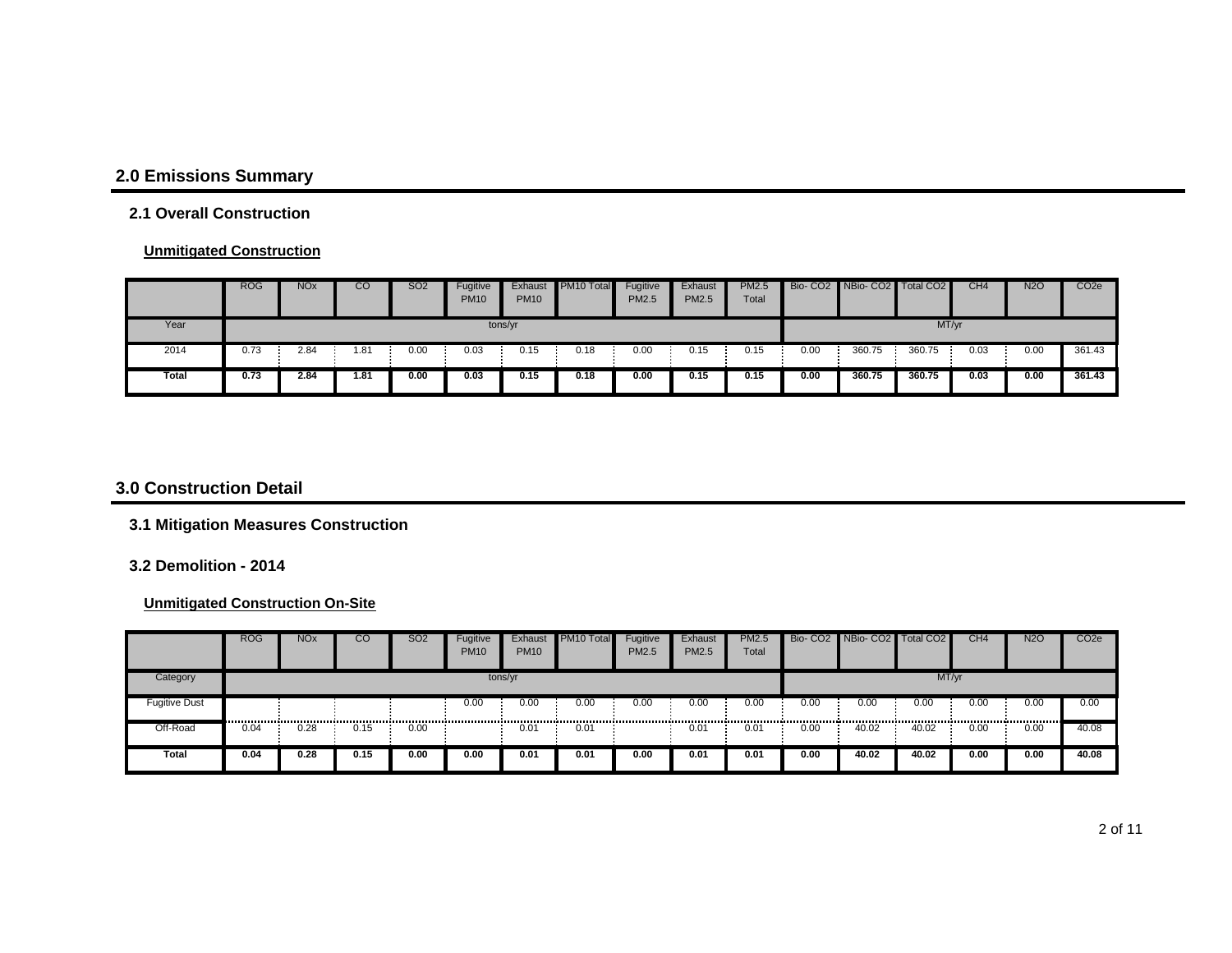|          | <b>ROG</b>                              | <b>NO<sub>x</sub></b> | CO   | SO <sub>2</sub> | Fugitive<br><b>PM10</b> | Exhaust<br><b>PM10</b> | PM <sub>10</sub> Total | Fugitive<br>PM2.5 | Exhaust<br><b>PM2.5</b> | <b>PM2.5</b><br>Total |      | Bio- CO2 NBio- CO2 Total CO2 |       | CH <sub>4</sub> | <b>N2O</b> | CO <sub>2</sub> e |
|----------|-----------------------------------------|-----------------------|------|-----------------|-------------------------|------------------------|------------------------|-------------------|-------------------------|-----------------------|------|------------------------------|-------|-----------------|------------|-------------------|
| Category |                                         |                       |      |                 |                         | tons/yr                |                        |                   |                         |                       |      |                              | MT/yr |                 |            |                   |
| Hauling  | 0.00<br>,,,,,,,,,,,,,,,,,,,,,,,,,,,,,,, | 0.01                  | 0.01 | 0.00            | 0.01                    | 0.00                   | 0.01                   | 0.00              | 0.00                    | 0.00                  | 0.00 | .49                          | . 49  | 0.00<br>,       | 0.00       | 1.49              |
| Vendor   | 0.00                                    | 0.00                  | 0.00 | 0.00            | 0.00                    | 0.00                   | 0.00                   | 0.00              | 0.00                    | 0.00                  | 0.00 | 0.00                         | 0.00  | 0.00            | 0.00       | 0.00              |
| Worker   | <br>0.00                                | 0.00                  | 0.01 | 0.00            | 0.00                    | 0.00                   | 0.00                   | <br>0.00          | 0.00                    | 0.00                  | 0.00 | .05                          | .05   | 0.00            | <br>0.00   | 1.05              |
| Total    | 0.00                                    | 0.01                  | 0.02 | 0.00            | 0.01                    | 0.00                   | 0.01                   | 0.00              | 0.00                    | 0.00                  | 0.00 | 2.54                         | 2.54  | 0.00            | 0.00       | 2.54              |

# **3.3 Grading - 2014**

|               | <b>ROG</b> | <b>NO<sub>x</sub></b> | CО   | <b>SO2</b> | Fugitive<br><b>PM10</b> | Exhaust<br><b>PM10</b> | PM10 Total | Fugitive<br><b>PM2.5</b> | Exhaust<br>PM2.5 | <b>PM2.5</b><br>Total |      | Bio- CO2 NBio- CO2 Total CO2 |       | CH <sub>4</sub> | <b>N2O</b> | CO <sub>2e</sub> |
|---------------|------------|-----------------------|------|------------|-------------------------|------------------------|------------|--------------------------|------------------|-----------------------|------|------------------------------|-------|-----------------|------------|------------------|
| Category      |            |                       |      |            |                         | tons/yr                |            |                          |                  |                       |      |                              | MT/yr |                 |            |                  |
| Fugitive Dust |            |                       |      |            | 0.00                    | 0.00                   | 0.00       | 0.00                     | 0.00             | 0.00                  | 0.00 | 0.00                         | 0.00  | 0.00            | 0.00       | 0.00             |
| Off-Road      | 0.07       | 0.54                  | 0.24 | 0.00       |                         | 0.02                   | 0.02       |                          | 0.02             | 0.02                  | 0.00 | 67.59                        | 67.59 | 0.01            | 0.00       | 67.70            |
| Total         | 0.07       | 0.54                  | 0.24 | 0.00       | 0.00                    | 0.02                   | 0.02       | 0.00                     | 0.02             | 0.02                  | 0.00 | 67.59                        | 67.59 | 0.01            | 0.00       | 67.70            |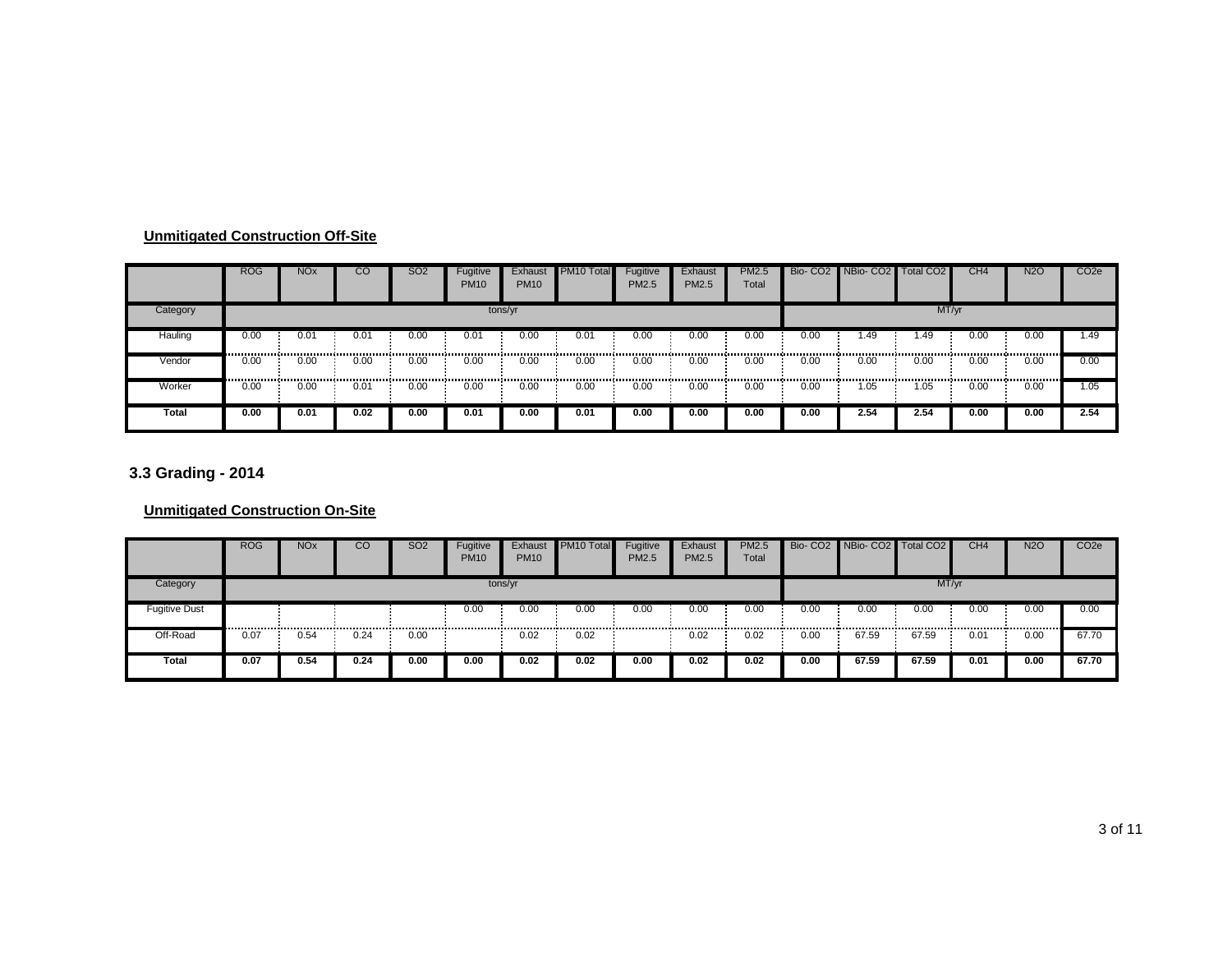|          | <b>ROG</b> | <b>NO<sub>x</sub></b> | CО   | <b>SO2</b> | Fugitive<br><b>PM10</b> | Exhaust<br><b>PM10</b> | PM <sub>10</sub> Total | Fugitive<br>PM2.5 | Exhaust<br>PM2.5 | <b>PM2.5</b><br>Total | Bio-CO <sub>2</sub> | NBio-CO2   Total CO2 |       | CH <sub>4</sub> | <b>N2O</b> | CO <sub>2e</sub> |
|----------|------------|-----------------------|------|------------|-------------------------|------------------------|------------------------|-------------------|------------------|-----------------------|---------------------|----------------------|-------|-----------------|------------|------------------|
| Category |            |                       |      |            |                         | tons/yr                |                        |                   |                  |                       |                     |                      | MT/yr |                 |            |                  |
| Hauling  | 0.00       | 0.00<br>              | 0.00 | 0.00<br>.  | 0.00                    | 0.00                   | 0.00                   | 0.00<br>          | 0.00             | 0.00                  | 0.00                | 0.00                 | 0.00  | 0.00            | 0.00       | 0.00             |
| Vendor   | 0.00<br>   | 0.00                  | 0.00 | 0.00       | 0.00<br>                | 0.00                   | 0.00                   | 0.00              | 0.00             | 0.00                  | 0.00                | 0.00                 | 0.00  | 0.00            | 0.00       | 0.00             |
| Worker   | 0.00       | 0.00                  | 0.01 | 0.00       | 0.00                    | 0.00                   | 0.00                   | 0.00              | 0.00             | 0.00                  | 0.00                | 1.58                 | 1.58  | 0.00            | 0.00       | 1.58             |
| Total    | 0.00       | 0.00                  | 0.01 | 0.00       | 0.00                    | 0.00                   | 0.00                   | 0.00              | 0.00             | 0.00                  | 0.00                | 1.58                 | 1.58  | 0.00            | 0.00       | 1.58             |

#### **3.4 Wet Utility Installation - 2014**

|          | <b>ROG</b> | <b>NO<sub>x</sub></b> | CО   | <b>SO2</b> | Fugitive<br><b>PM10</b> | Exhaust<br><b>PM10</b> | PM10 Total | Fugitive<br><b>PM2.5</b> | Exhaust<br><b>PM2.5</b> | <b>PM2.5</b><br>Total |      | Bio- CO2 NBio- CO2 Total CO2 |       | CH4  | <b>N2O</b> | CO <sub>2e</sub> |
|----------|------------|-----------------------|------|------------|-------------------------|------------------------|------------|--------------------------|-------------------------|-----------------------|------|------------------------------|-------|------|------------|------------------|
| Category |            |                       |      |            | tons/yr                 |                        |            |                          |                         |                       |      |                              | MT/yr |      |            |                  |
| Off-Road | 0.05       | 0.40                  | 0.24 | 0.00       |                         | 0.02                   | 0.02       |                          | 0.02                    | 0.02                  | 0.00 | 53.79                        | 53.79 | 0.00 | 0.00       | 53.89            |
| Total    | 0.05       | 0.40                  | 0.24 | 0.00       |                         | 0.02                   | 0.02       |                          | 0.02                    | 0.02                  | 0.00 | 53.79                        | 53.79 | 0.00 | 0.00       | 53.89            |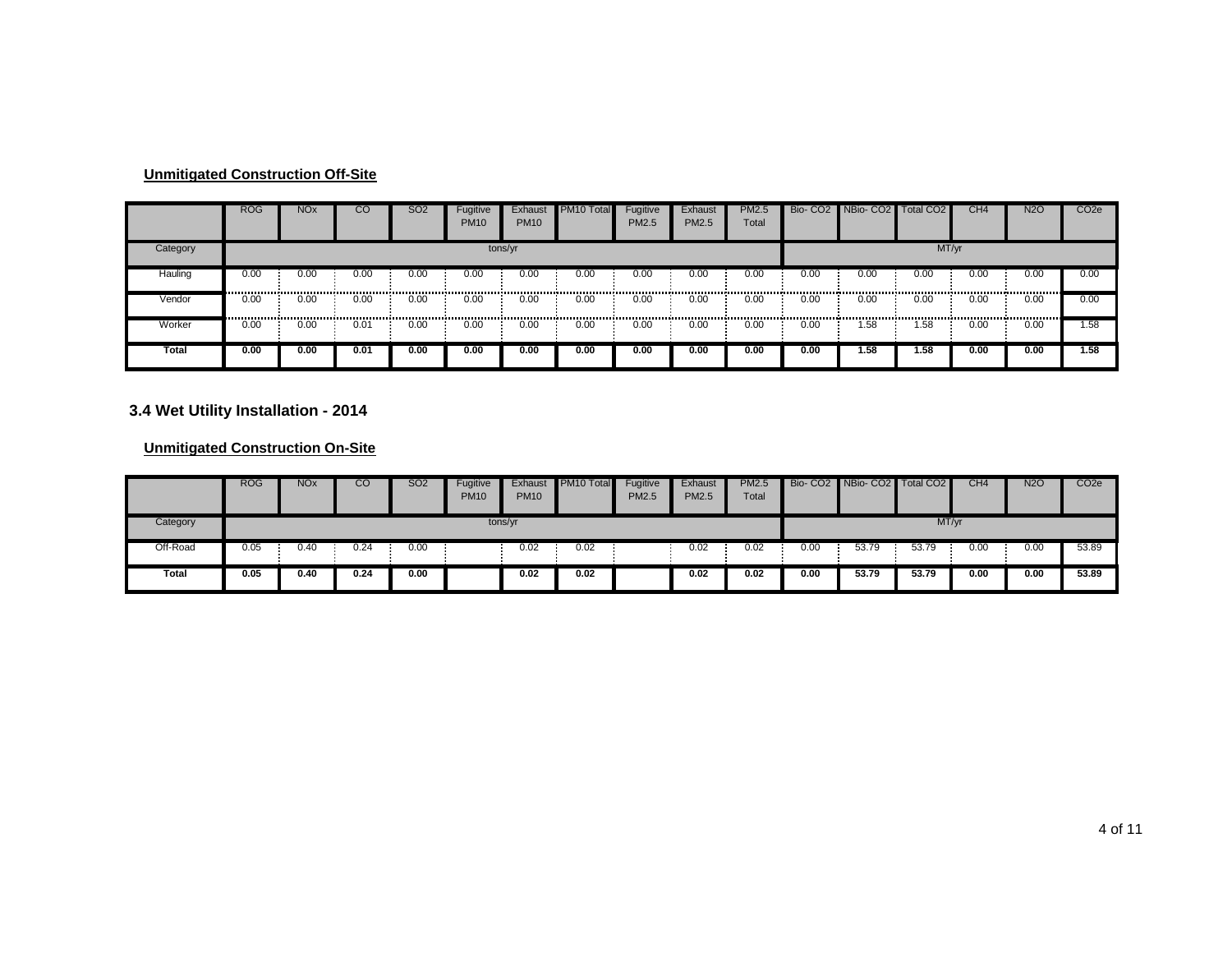|          | <b>ROG</b> | <b>NO<sub>x</sub></b>                     | CO   | SO <sub>2</sub> | Fugitive<br><b>PM10</b> | Exhaust<br><b>PM10</b> | PM <sub>10</sub> Total | Fugitive<br>PM2.5 | Exhaust<br>PM2.5 | <b>PM2.5</b><br>Total |      | Bio- CO2 NBio- CO2 Total CO2 |               | CH <sub>4</sub> | <b>N2O</b> | CO <sub>2e</sub> |
|----------|------------|-------------------------------------------|------|-----------------|-------------------------|------------------------|------------------------|-------------------|------------------|-----------------------|------|------------------------------|---------------|-----------------|------------|------------------|
| Category |            |                                           |      |                 |                         | tons/yr                |                        |                   |                  |                       |      |                              | MT/yr         |                 |            |                  |
| Hauling  | 0.00       | 0.00                                      | 0.00 | 0.00            | 0.00                    | 0.00                   | 0.00                   | 0.00              | 0.00             | 0.00                  | 0.00 | 0.00                         | 0.00          | 0.00            | 0.00       | 0.00             |
| Vendor   | 0.00<br>   | 0.01<br>,,,,,,,,,,,,,,,,,,,,,,,,,,,,,,,,, | 0.00 | 0.00<br>        | 0.00                    | 0.00                   | 0.00                   | 0.00              | 0.00             | 0.00                  | 0.00 | 1.03                         | 1.03          | 0.00            | 0.00       | 1.03             |
| Worker   | 0.00       | 0.00                                      | 0.02 | 0.00            | 0.01                    | 0.00                   | 0.01                   | 0.00              | 0.00             | 0.00                  | 0.00 | $2.1^{\circ}$                | $2.1^{\circ}$ | 0.00            | 0.00       | 2.11             |
| Total    | 0.00       | 0.01                                      | 0.02 | 0.00            | 0.01                    | 0.00                   | 0.01                   | 0.00              | 0.00             | 0.00                  | 0.00 | 3.14                         | 3.14          | 0.00            | 0.00       | 3.14             |

#### **3.5 Dry Utility Intstallation - 2014**

|          | <b>ROG</b> | <b>NO<sub>x</sub></b> | CО   | <b>SO2</b> | Fugitive<br><b>PM10</b> | Exhaust<br><b>PM10</b> | PM10 Total | Fugitive<br><b>PM2.5</b> | Exhaust<br><b>PM2.5</b> | <b>PM2.5</b><br>Total |      | Bio- CO2 NBio- CO2 Total CO2 |       | CH4  | <b>N2O</b> | CO <sub>2</sub> e |
|----------|------------|-----------------------|------|------------|-------------------------|------------------------|------------|--------------------------|-------------------------|-----------------------|------|------------------------------|-------|------|------------|-------------------|
| Category |            |                       |      |            |                         | tons/yr                |            |                          |                         |                       |      |                              | MT/yr |      |            |                   |
| Off-Road | 0.03       | ገ.23                  | 0.12 | 0.00       |                         | 0.01                   | 0.01       |                          | 0.01                    | 0.01                  | 0.00 | 28.66                        | 28.66 | 0.00 | 0.00       | 28.71             |
| Total    | 0.03       | 0.23                  | 0.12 | 0.00       |                         | 0.01                   | 0.01       |                          | 0.01                    | 0.01                  | 0.00 | 28.66                        | 28.66 | 0.00 | 0.00       | 28.71             |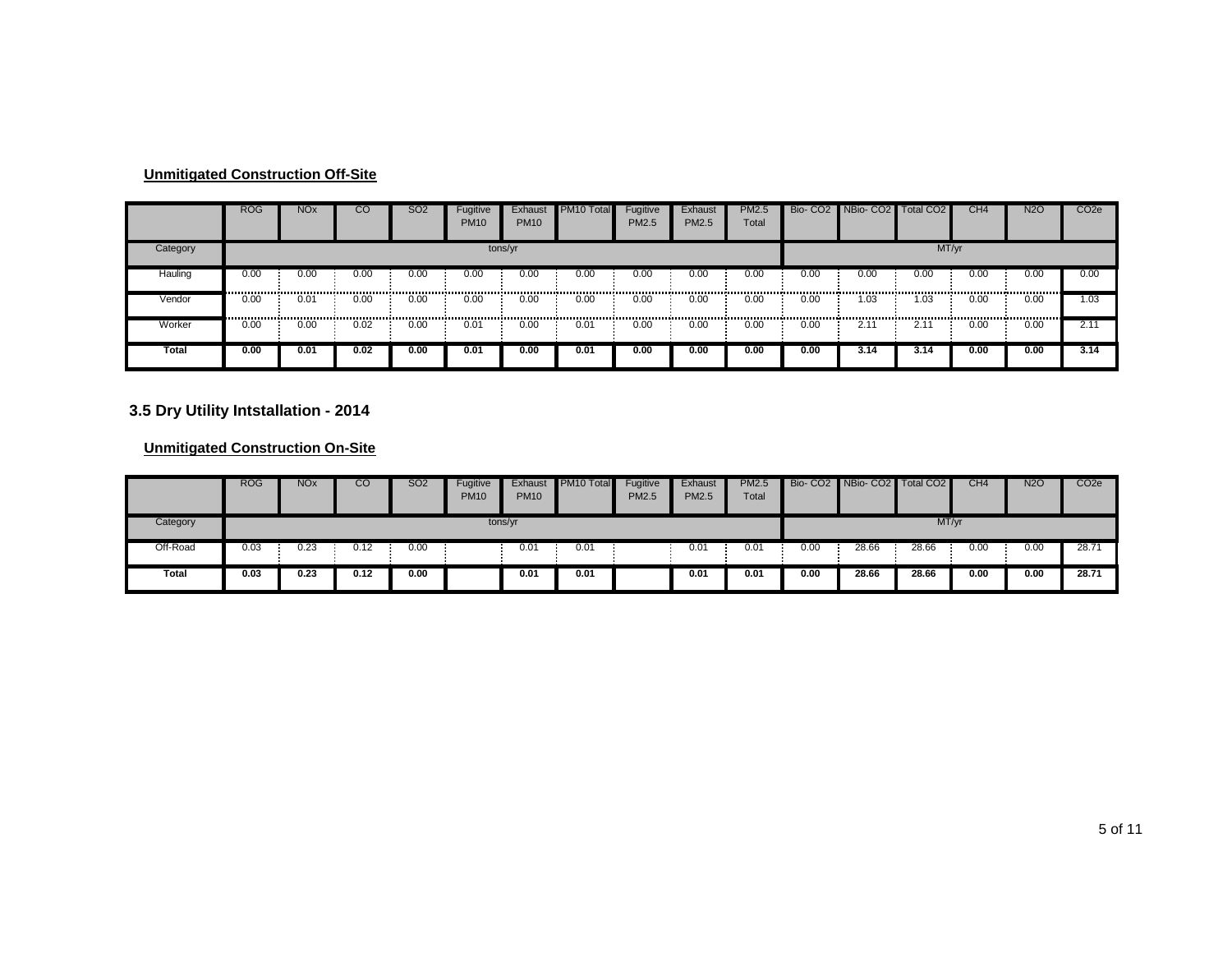|          | <b>ROG</b> | <b>NO<sub>x</sub></b> | CO   | <b>SO2</b> | Fugitive<br><b>PM10</b> | Exhaust<br><b>PM10</b> | PM <sub>10</sub> Total | Fugitive<br>PM2.5 | Exhaust<br>PM2.5 | <b>PM2.5</b><br>Total |      | Bio- CO2 NBio- CO2 Total CO2 |       | CH <sub>4</sub> | <b>N2O</b> | CO <sub>2e</sub> |
|----------|------------|-----------------------|------|------------|-------------------------|------------------------|------------------------|-------------------|------------------|-----------------------|------|------------------------------|-------|-----------------|------------|------------------|
| Category |            |                       |      |            |                         | tons/yr                |                        |                   |                  |                       |      |                              | MT/yr |                 |            |                  |
| Hauling  | 0.00       | 0.00                  | 0.00 | 0.00       | 0.00                    | 0.00                   | 0.00                   | 0.00              | 0.00             | 0.00                  | 0.00 | 0.00                         | 0.00  | 0.00            | 0.00       | 0.00             |
| Vendor   | 0.00<br>   | 0.00                  | 0.00 | 0.00<br>   | 0.00                    | 0.00                   | 0.00                   | 0.00              | 0.00             | 0.00                  | 0.00 | 0.34                         | 0.34  | 0.00            | 0.00       | 0.34             |
| Worker   | 0.00       | 0.00                  | 0.01 | 0.00       | 0.00                    | 0.00                   | 0.00                   | 0.00              | 0.00             | 0.00                  | 0.00 | 0.70                         | 0.70  | 0.00            | 0.00       | 0.70             |
| Total    | 0.00       | 0.00                  | 0.01 | 0.00       | 0.00                    | 0.00                   | 0.00                   | 0.00              | 0.00             | 0.00                  | 0.00 | .04                          | 1.04  | 0.00            | 0.00       | 1.04             |

# **3.6 Building Construction - 2014**

|          | <b>ROG</b> | <b>NO<sub>x</sub></b> | CO   | <b>SO2</b> | Fugitive<br><b>PM10</b> | Exhaust<br><b>PM10</b> | PM10 Total | Fugitive<br>PM2.5 | Exhaust<br>PM2.5 | <b>PM2.5</b><br>Total |      | Bio- CO2 NBio- CO2 Total CO2 |        | CH4  | <b>N2O</b> | CO <sub>2</sub> e |
|----------|------------|-----------------------|------|------------|-------------------------|------------------------|------------|-------------------|------------------|-----------------------|------|------------------------------|--------|------|------------|-------------------|
| Category |            |                       |      |            |                         | tons/yr                |            |                   |                  |                       |      |                              | MT/yr  |      |            |                   |
| Off-Road | 0.15       | $.0^{\cdot}$          | 0.76 | 0.00       |                         | 0.06                   | 0.06       |                   | 0.06             | 0.06                  | 0.00 | 117.13                       | 17.13  | 0.01 | 0.00       | 117.39            |
| Total    | 0.15       | 01.آ                  | 0.76 | 0.00       |                         | 0.06                   | 0.06       |                   | 0.06             | 0.06                  | 0.00 | 117.13                       | 117.13 | 0.01 | 0.00       | 117.39            |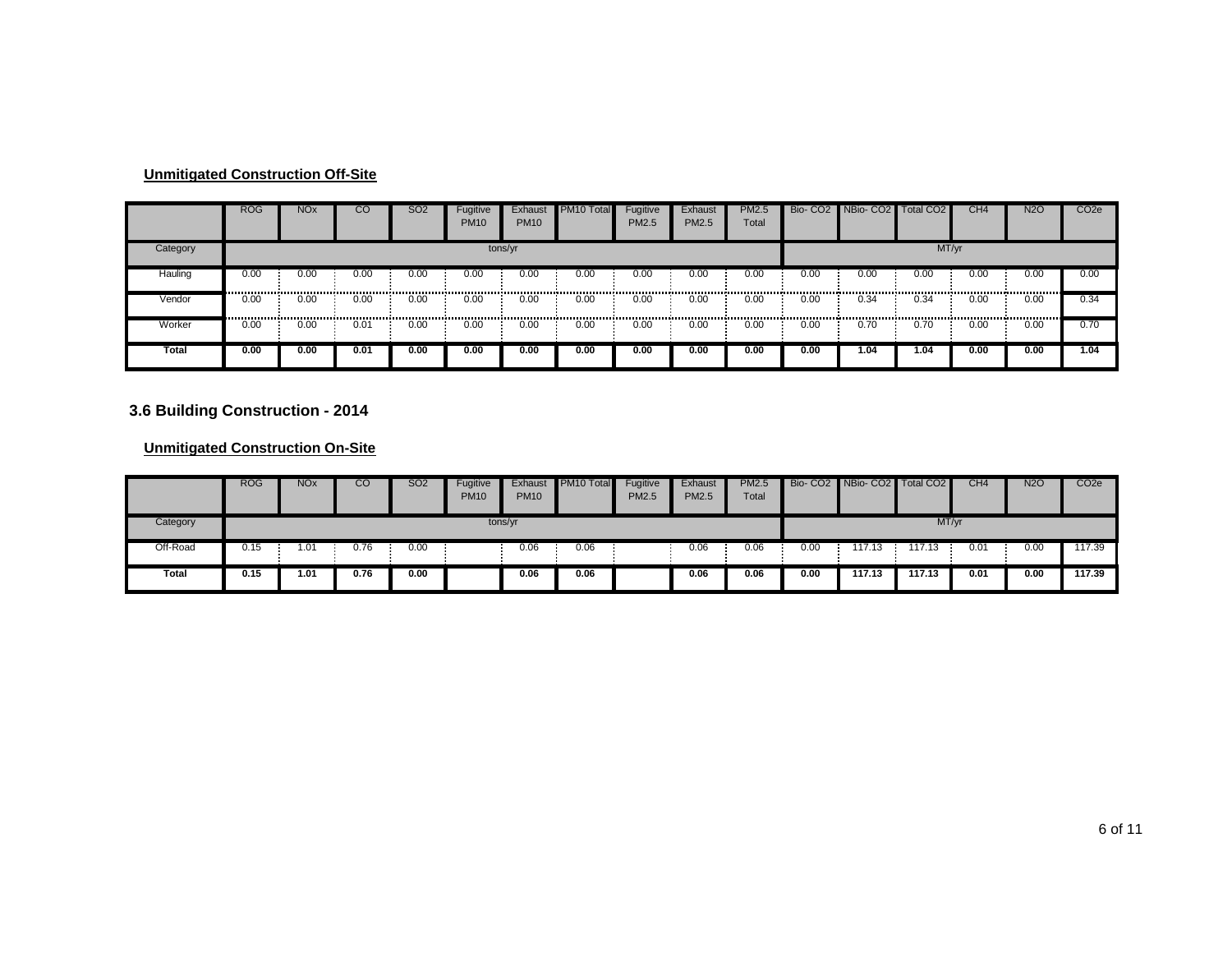|          | <b>ROG</b>             | <b>NO<sub>x</sub></b> | CO       | <b>SO2</b> | Fugitive<br><b>PM10</b> | Exhaust<br><b>PM10</b> | PM10 Total | Fugitive<br>PM2.5 | Exhaust<br><b>PM2.5</b> | <b>PM2.5</b><br>Total | Bio-CO <sub>2</sub> | NBio-CO <sub>2</sub> | <b>Total CO2</b> | CH <sub>4</sub> | <b>N2O</b> | CO <sub>2</sub> e |
|----------|------------------------|-----------------------|----------|------------|-------------------------|------------------------|------------|-------------------|-------------------------|-----------------------|---------------------|----------------------|------------------|-----------------|------------|-------------------|
| Category |                        |                       |          |            |                         | tons/yr                |            |                   |                         |                       |                     |                      | MT/yr            |                 |            |                   |
| Hauling  | 0.00                   | 0.00                  | 0.00     | 0.00       | 0.00                    | 0.00                   | 0.00       | 0.00              | 0.00                    | 0.00                  | 0.00                | 0.00                 | 0.00             | 0.00            | 0.00       | 0.00              |
| Vendor   | 0.00                   | 0.01                  | 0.01<br> | 0.00       | 0.00                    | 0.00                   | 0.00       | 0.00              | 0.00                    | 0.00                  | 0.00                | 1.95                 | 1.95             | 0.00            | 0.00       | 1.95              |
| Worker   | --------------<br>0.00 | 0.00                  | 0.03     | <br>0.00   | 0.00                    | 0.00                   | 0.01       | 0.00              | 0.00                    | 0.00                  | 0.00                | 4.01                 | 4.01             | ,<br>0.00       | 0.00       | 4.02              |
| Total    | 0.00                   | 0.01                  | 0.04     | 0.00       | 0.00                    | 0.00                   | 0.01       | 0.00              | 0.00                    | 0.00                  | 0.00                | 5.96                 | 5.96             | 0.00            | 0.00       | 5.97              |

#### **3.7 Rock Installation - 2014**

|              | <b>ROG</b> | <b>NO<sub>x</sub></b> | <b>CO</b> | SO <sub>2</sub> | Fugitive<br><b>PM10</b> | Exhaust<br><b>PM10</b> | PM10 Total | Fugitive<br>PM2.5 | Exhaust<br><b>PM2.5</b> | <b>PM2.5</b><br>Total |      | Bio- CO2 NBio- CO2 Total CO2 |       | CH <sub>4</sub> | <b>N2O</b> | CO <sub>2e</sub> |
|--------------|------------|-----------------------|-----------|-----------------|-------------------------|------------------------|------------|-------------------|-------------------------|-----------------------|------|------------------------------|-------|-----------------|------------|------------------|
| Category     |            |                       |           |                 |                         | tons/yr                |            |                   |                         |                       |      |                              | MT/yr |                 |            |                  |
| Off-Road     | 0.00       | $0.0^{\circ}$         | 0.01      | 0.00            |                         | 0.00                   | 0.00       |                   | 0.00                    | 0.00                  | 0.00 | 1.09                         | 1.09  | 0.00            | 0.00       | 1.09             |
| Paving       | 0.00       |                       |           |                 |                         | 0.00                   | 0.00       |                   | 0.00                    | 0.00                  | 0.00 | 0.00                         | 0.00  | 0.00            | 0.00       | 0.00             |
| <b>Total</b> | 0.00       | 0.01                  | 0.01      | 0.00            |                         | 0.00                   | 0.00       |                   | 0.00                    | 0.00                  | 0.00 | 1.09                         | 1.09  | 0.00            | 0.00       | 1.09             |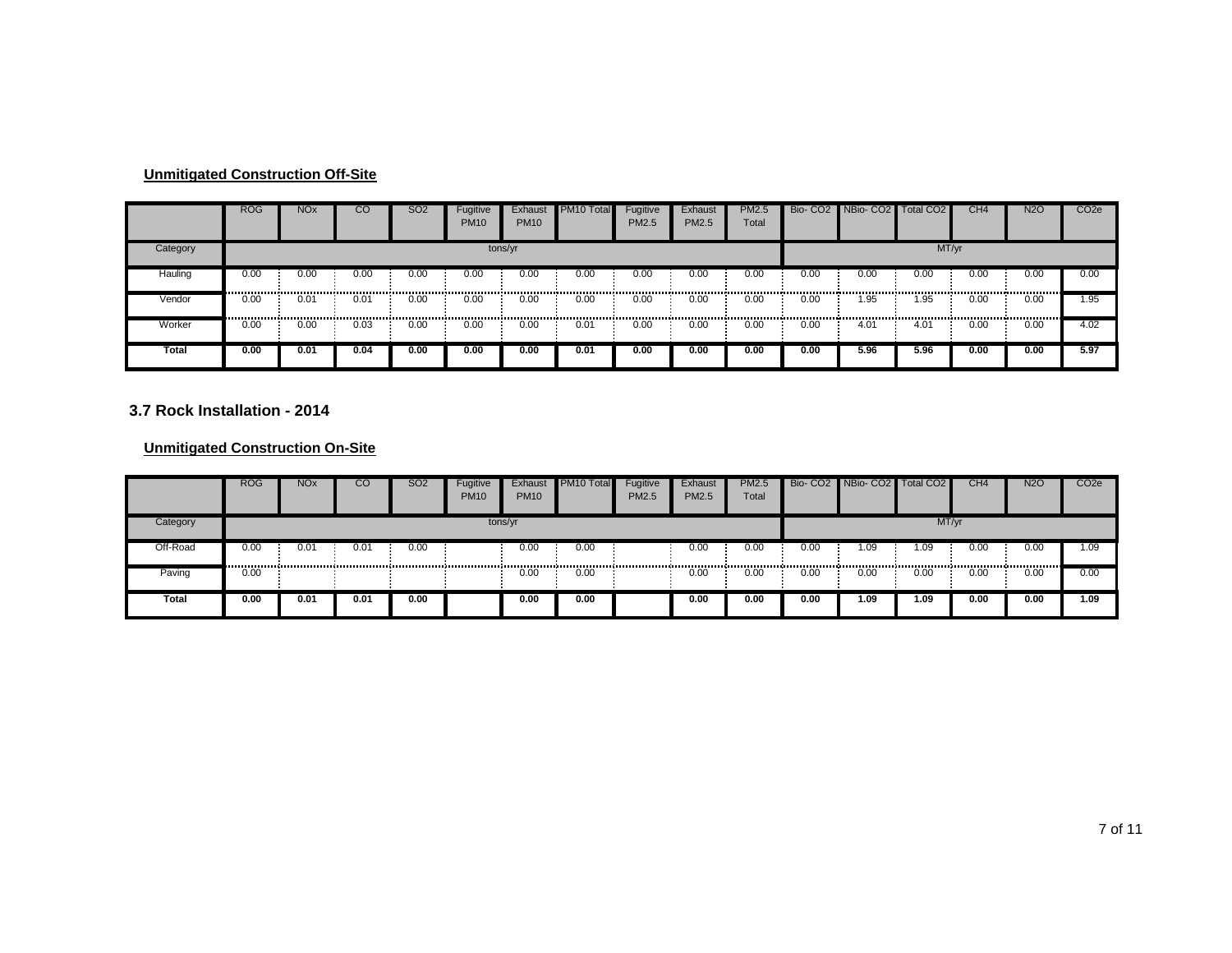|          | <b>ROG</b> | <b>NO<sub>x</sub></b> | CO   | <b>SO2</b> | Fugitive<br><b>PM10</b> | Exhaust<br><b>PM10</b> | PM <sub>10</sub> Total | Fugitive<br>PM2.5 | Exhaust<br>PM2.5 | <b>PM2.5</b><br>Total |      | Bio- CO2 NBio- CO2 Total CO2 |       | CH <sub>4</sub> | <b>N2O</b> | CO <sub>2e</sub> |
|----------|------------|-----------------------|------|------------|-------------------------|------------------------|------------------------|-------------------|------------------|-----------------------|------|------------------------------|-------|-----------------|------------|------------------|
| Category |            |                       |      |            |                         | tons/yr                |                        |                   |                  |                       |      |                              | MT/yr |                 |            |                  |
| Hauling  | 0.00       | 0.00                  | 0.00 | 0.00       | 0.00                    | 0.00                   | 0.00                   | 0.00              | 0.00             | 0.00                  | 0.00 | 0.37                         | 0.37  | 0.00            | 0.00       | 0.37             |
| Vendor   | 0.00<br>   | 0.00                  | 0.00 | 0.00<br>   | 0.00                    | 0.00                   | 0.00                   | 0.00              | 0.00             | 0.00                  | 0.00 | 0.00                         | 0.00  | 0.00            | 0.00       | 0.00             |
| Worker   | 0.00       | 0.00                  | 0.01 | 0.00       | 0.00                    | 0.00                   | 0.00                   | 0.00              | 0.00             | 0.00                  | 0.00 | 0.88                         | 0.88  | 0.00            | 0.00       | 0.88             |
| Total    | 0.00       | 0.00                  | 0.01 | 0.00       | 0.00                    | 0.00                   | 0.00                   | 0.00              | 0.00             | 0.00                  | 0.00 | . 25                         | .25.، | 0.00            | 0.00       | 1.25             |

#### **3.8 Paving & Street Installation - 2014**

|              | <b>ROG</b>        | <b>NO<sub>x</sub></b> | CO   | SO <sub>2</sub> | Fugitive<br><b>PM10</b> | Exhaust<br><b>PM10</b> | PM10 Total | Fugitive<br>PM2.5 | Exhaust<br><b>PM2.5</b> | <b>PM2.5</b><br>Total |      | Bio- CO2 NBio- CO2 Total CO2 |       | CH <sub>4</sub> | <b>N2O</b> | CO <sub>2e</sub> |
|--------------|-------------------|-----------------------|------|-----------------|-------------------------|------------------------|------------|-------------------|-------------------------|-----------------------|------|------------------------------|-------|-----------------|------------|------------------|
| Category     |                   |                       |      |                 |                         | tons/yr                |            |                   |                         |                       |      |                              | MT/yr |                 |            |                  |
| Off-Road     | $0.\overline{03}$ | ገ.28                  | 0.14 | 0.00            |                         | 0.01                   | 0.01       |                   | 0.01                    | 0.01                  | 0.00 | 30.01                        | 30.01 | 0.00            | 0.00       | 30.07            |
| Paving       | 0.00              |                       |      |                 |                         | 0.00                   | 0.00       |                   | 0.00                    | 0.00                  | 0.00 | 0.00                         | 0.00  | 0.00            | 0.00       | 0.00             |
| <b>Total</b> | 0.03              | 0.28                  | 0.14 | 0.00            |                         | 0.01                   | 0.01       |                   | 0.01                    | 0.01                  | 0.00 | 30.01                        | 30.01 | 0.00            | 0.00       | 30.07            |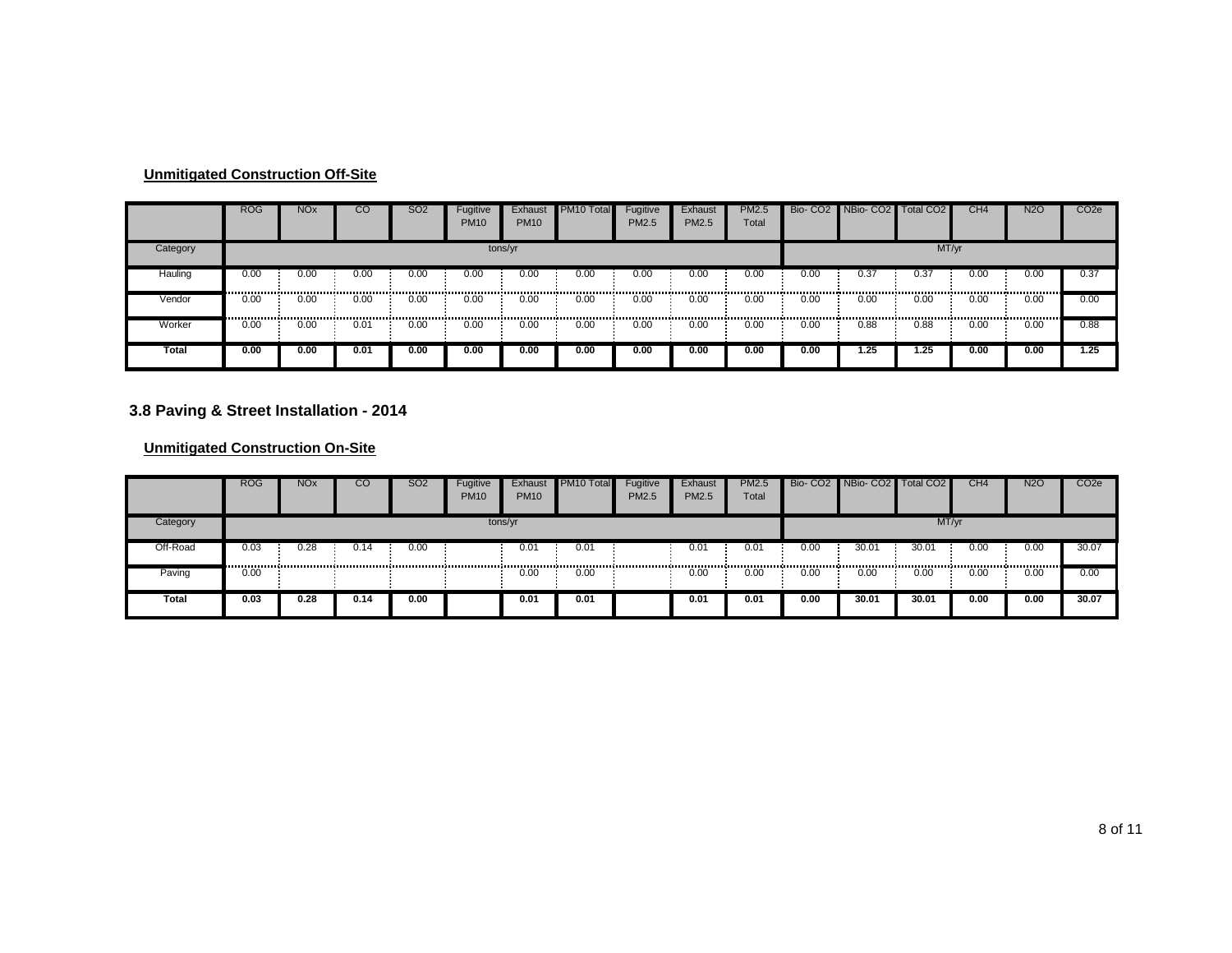|          | <b>ROG</b> | <b>NO<sub>x</sub></b> | CO   | <b>SO2</b> | Fugitive<br><b>PM10</b> | Exhaust<br><b>PM10</b> | PM <sub>10</sub> Total | Fugitive<br>PM2.5 | Exhaust<br>PM2.5 | <b>PM2.5</b><br>Total |      | Bio- CO2 NBio- CO2 Total CO2 |       | CH <sub>4</sub> | <b>N2O</b> | CO <sub>2e</sub> |
|----------|------------|-----------------------|------|------------|-------------------------|------------------------|------------------------|-------------------|------------------|-----------------------|------|------------------------------|-------|-----------------|------------|------------------|
| Category | tons/yr    |                       |      |            |                         |                        |                        |                   |                  |                       |      |                              | MT/yr |                 |            |                  |
| Hauling  | 0.00       | 0.00                  | 0.00 | 0.00       | 0.00                    | 0.00                   | 0.00                   | 0.00              | 0.00             | 0.00                  | 0.00 | 0.00                         | 0.00  | 0.00            | 0.00       | 0.00             |
| Vendor   | 0.00<br>   | 0.00                  | 0.00 | 0.00<br>   | 0.00                    | 0.00                   | 0.00                   | 0.00              | 0.00             | 0.00                  | 0.00 | 0.00                         | 0.00  | 0.00            | 0.00       | 0.00             |
| Worker   | 0.00       | 0.00                  | 0.01 | 0.00       | 0.00                    | 0.00                   | 0.00                   | 0.00              | 0.00             | 0.00                  | 0.00 | 0.91                         | 0.91  | 0.00            | 0.00       | 0.91             |
| Total    | 0.00       | 0.00                  | 0.01 | 0.00       | 0.00                    | 0.00                   | 0.00                   | 0.00              | 0.00             | 0.00                  | 0.00 | 0.91                         | 0.91  | 0.00            | 0.00       | 0.91             |

#### **3.9 Paving Finalization - 2014**

|          | <b>ROG</b> | <b>NO<sub>x</sub></b> | CO   | SO <sub>2</sub> | Fugitive<br><b>PM10</b> | Exhaust<br><b>PM10</b> | PM10 Total | Fugitive<br>PM2.5 | Exhaust<br>PM2.5 | <b>PM2.5</b><br>Total |      | Bio- CO2 NBio- CO2 Total CO2 |       | CH <sub>4</sub> | <b>N2O</b> | CO <sub>2e</sub> |
|----------|------------|-----------------------|------|-----------------|-------------------------|------------------------|------------|-------------------|------------------|-----------------------|------|------------------------------|-------|-----------------|------------|------------------|
| Category | tons/yr    |                       |      |                 |                         |                        |            |                   |                  |                       |      |                              | MT/yr |                 |            |                  |
| Off-Road | 0.01<br>   | 0.03                  | 0.02 | 0.00            |                         | 0.00                   | 0.00       |                   | 0.00             | 0.00                  | 0.00 | 2.69                         | 2.69  | 0.00            | 0.00       | 2.70             |
| Paving   | 0.00       |                       |      |                 |                         | 0.00                   | 0.00       |                   | 0.00             | 0.00                  | 0.00 | 0.00                         | 0.00  | 0.00            | 0.00       | 0.00             |
| Total    | 0.01       | 0.03                  | 0.02 | 0.00            |                         | 0.00                   | 0.00       |                   | 0.00             | 0.00                  | 0.00 | 2.69                         | 2.69  | 0.00            | 0.00       | 2.70             |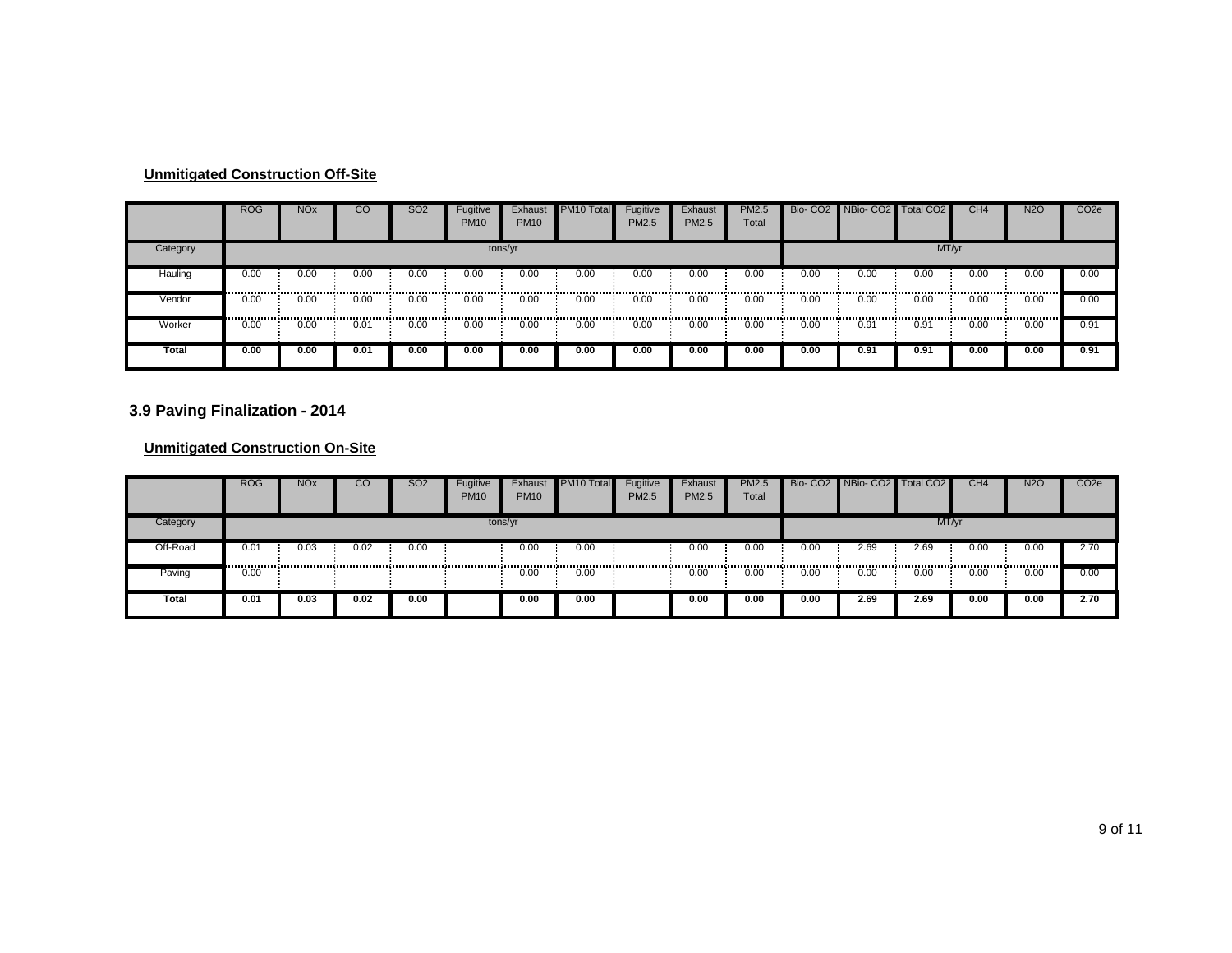|          | <b>ROG</b> | <b>NO<sub>x</sub></b> | CO                                        | <b>SO2</b> | Fugitive<br><b>PM10</b> | Exhaust<br><b>PM10</b> | PM <sub>10</sub> Total | Fugitive<br>PM2.5 | Exhaust<br>PM2.5 | <b>PM2.5</b><br>Total |      | Bio- CO2 NBio- CO2 Total CO2 |       | CH <sub>4</sub> | <b>N2O</b> | CO <sub>2e</sub> |
|----------|------------|-----------------------|-------------------------------------------|------------|-------------------------|------------------------|------------------------|-------------------|------------------|-----------------------|------|------------------------------|-------|-----------------|------------|------------------|
| Category | tons/yr    |                       |                                           |            |                         |                        |                        |                   |                  |                       |      |                              | MT/yr |                 |            |                  |
| Hauling  | 0.00       | 0.00                  | 0.00                                      | 0.00       | 0.00                    | 0.00                   | 0.00                   | 0.00              | 0.00             | 0.00                  | 0.00 | 0.37                         | 0.37  | 0.00            | 0.00       | 0.37             |
| Vendor   | 0.00<br>   | 0.00                  | 0.00<br>,,,,,,,,,,,,,,,,,,,,,,,,,,,,,,,,, | 0.00       | 0.00                    | 0.00                   | 0.00                   | 0.00              | 0.00             | 0.00                  | 0.00 | 0.00                         | 0.00  | 0.00            | 0.00       | 0.00             |
| Worker   | 0.00       | 0.00                  | 0.00                                      | <br>0.00   | 0.00                    | 0.00                   | 0.00                   | 0.00              | 0.00             | 0.00                  | 0.00 | 0.23                         | 0.23  | 0.00            | 0.00       | 0.23             |
| Total    | 0.00       | 0.00                  | 0.00                                      | 0.00       | 0.00                    | 0.00                   | 0.00                   | 0.00              | 0.00             | 0.00                  | 0.00 | 0.60                         | 0.60  | 0.00            | 0.00       | 0.60             |

#### **3.10 Painting - 2014**

|                 | <b>ROG</b> | <b>NO<sub>x</sub></b> | CO   | SO <sub>2</sub> | Fugitive<br><b>PM10</b> | Exhaust<br><b>PM10</b> | PM10 Total | Fugitive<br>PM2.5 | Exhaust<br><b>PM2.5</b> | <b>PM2.5</b><br>Total |      | Bio- CO2 NBio- CO2 Total CO2 |       | CH <sub>4</sub> | <b>N2O</b> | CO <sub>2e</sub> |
|-----------------|------------|-----------------------|------|-----------------|-------------------------|------------------------|------------|-------------------|-------------------------|-----------------------|------|------------------------------|-------|-----------------|------------|------------------|
| Category        |            | tons/yr               |      |                 |                         |                        |            |                   |                         |                       |      |                              | MT/yr |                 |            |                  |
| Archit. Coating | 0.33       |                       |      |                 |                         | 0.00                   | 0.00       |                   | 0.00                    | 0.00                  | 0.00 | 0.00                         | 0.00  | 0.00            | 0.00       | 0.00             |
| Off-Road        | 0.00       | 0.03                  | 0.02 | 0.00            |                         | 0.00                   | 0.00       |                   | 0.00                    | 0.00                  | 0.00 | 2.55                         | 2.55  | 0.00            | 0.00       | 2.56             |
| <b>Total</b>    | 0.33       | 0.03                  | 0.02 | 0.00            |                         | 0.00                   | 0.00       |                   | 0.00                    | 0.00                  | 0.00 | 2.55                         | 2.55  | 0.00            | 0.00       | 2.56             |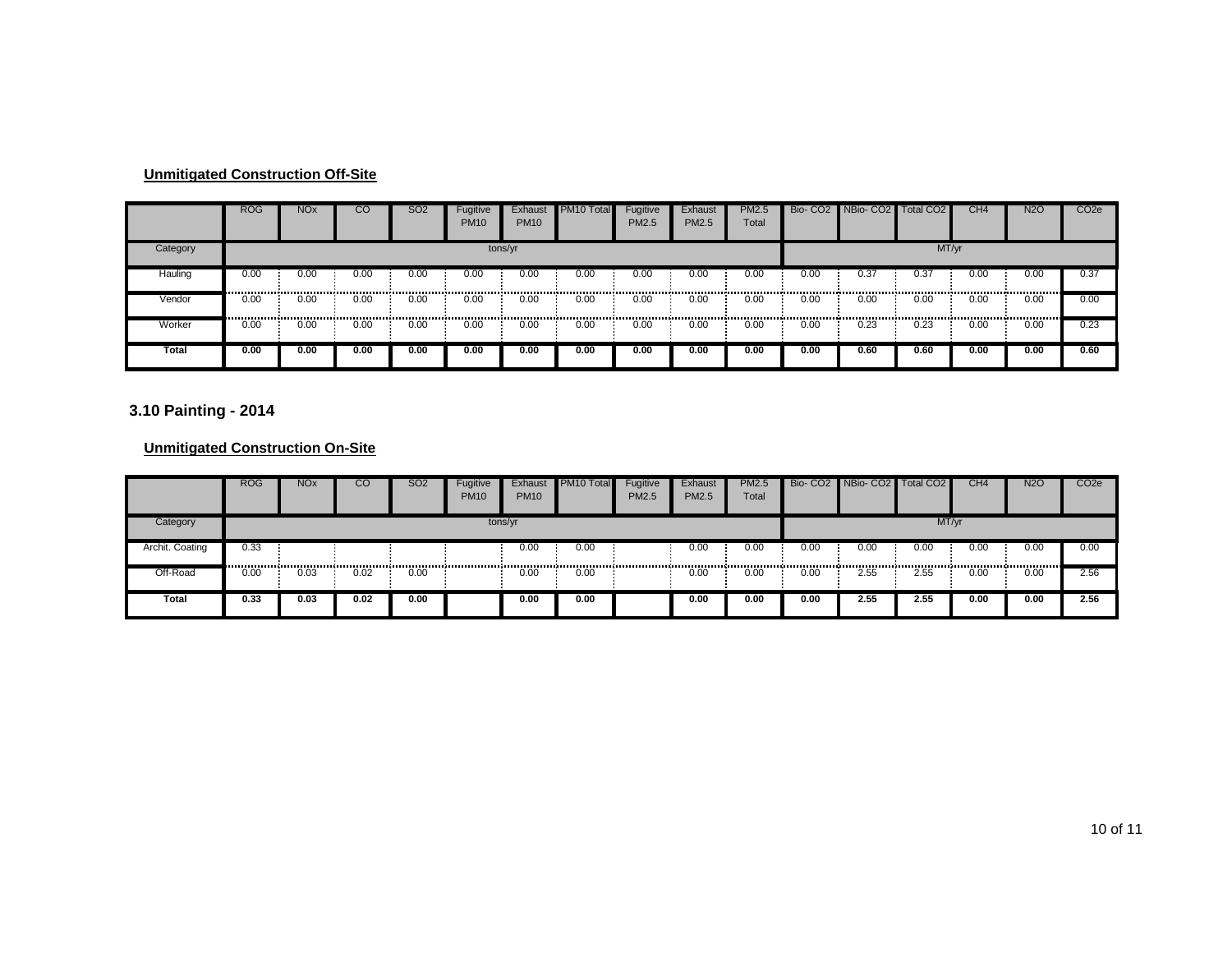| <b>Unmitigated Construction Off-Site</b> |  |
|------------------------------------------|--|
|                                          |  |

|              | <b>ROG</b> | <b>NO<sub>x</sub></b> | CO   | <b>SO2</b> | Fugitive<br><b>PM10</b> | Exhaust<br><b>PM10</b> | PM <sub>10</sub> Total | Fugitive<br>PM2.5 | Exhaust<br><b>PM2.5</b> | <b>PM2.5</b><br>Total | Bio-CO <sub>2</sub> | NBio-CO2 | Total CO <sub>2</sub> | CH4  | <b>N2O</b> | CO <sub>2e</sub> |
|--------------|------------|-----------------------|------|------------|-------------------------|------------------------|------------------------|-------------------|-------------------------|-----------------------|---------------------|----------|-----------------------|------|------------|------------------|
| Category     | tons/yr    |                       |      |            |                         |                        |                        |                   |                         |                       |                     |          | MT/yr                 |      |            |                  |
| Hauling      | 0.00       | 0.00                  | 0.00 | 0.00       | 0.00<br>------------    | 0.00                   | 0.00                   | 0.00<br>          | 0.00<br>.               | 0.00<br>              | 0.00                | 0.00     | 0.00                  | 0.00 | 0.00       | 0.00             |
| Vendor       | 0.00<br>   | 0.00                  | 0.00 | 0.00       | 0.00<br>                | 0.00                   | 0.00                   | 0.00              | 0.00                    | 0.00                  | 0.00                | 0.00     | 0.00                  | 0.00 | 0.00       | 0.00             |
| Worker       | 0.00       | 0.00                  | 0.00 | 0.00       | 0.00                    | 0.00                   | 0.00                   | 0.00              | 0.00                    | 0.00                  | 0.00                | 0.20     | 0.20                  | 0.00 | 0.00       | 0.20             |
| <b>Total</b> | 0.00       | 0.00                  | 0.00 | 0.00       | 0.00                    | 0.00                   | 0.00                   | 0.00              | 0.00                    | 0.00                  | 0.00                | 0.20     | 0.20                  | 0.00 | 0.00       | 0.20             |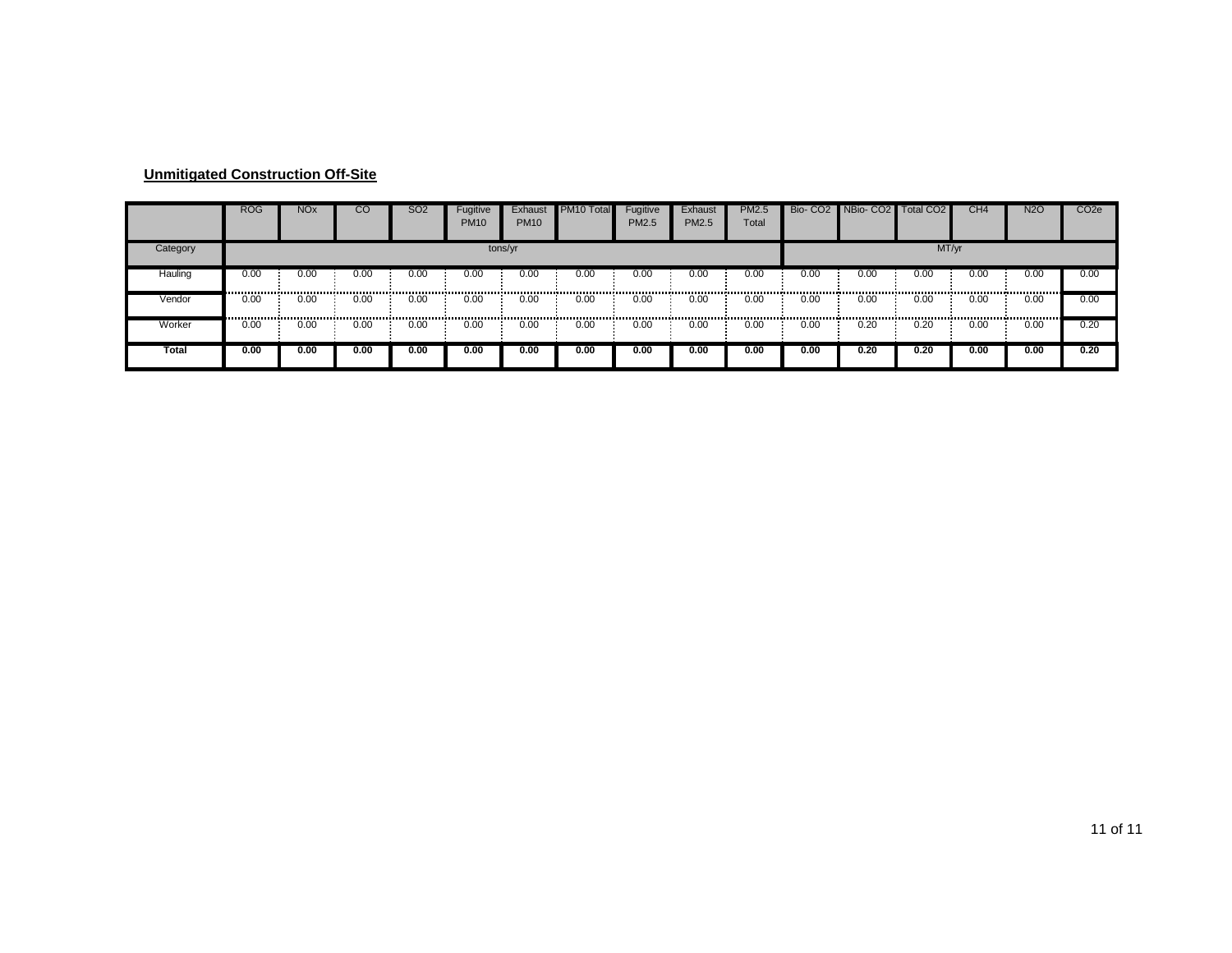# **East Dunne**

#### **Santa Clara County, Summer Operations**

# **1.0 Project Characteristics**

# **1.1 Land Usage**

| <b>Land Uses</b>      | Size  | Metric               | Lot Acreage | Floor Surface Area | Population |
|-----------------------|-------|----------------------|-------------|--------------------|------------|
| Single Family Housing | 19.00 | <b>Dwelling Unit</b> | ∪.⊧         | 34,200.00          | ວ          |
| Condo/Townhouse       | 4.00  | <b>Dwelling Unit</b> | 0.25        | 4,000.00           |            |

# **1.2 Other Project Characteristics**

| <b>Urbanization</b>               | Urban                          | Wind Speed (m/s)                  | 2.2   | <b>Precipitation Freg (Days)</b>        | 58    |
|-----------------------------------|--------------------------------|-----------------------------------|-------|-----------------------------------------|-------|
| <b>Climate Zone</b>               | 4                              |                                   |       | <b>Operational Year</b>                 | 2015  |
| <b>Utility Company</b>            | Pacific Gas & Electric Company |                                   |       |                                         |       |
| <b>CO2 Intensity</b><br>(lb/MWhr) | 641.35                         | <b>CH4 Intensity</b><br>(lb/MWhr) | 0.029 | N <sub>2</sub> O Intensity<br>(lb/MWhr) | 0.006 |

# **1.3 User Entered Comments & Non-Default Data**

Project Characteristics -

Land Use -

Vehicle Trips - Trip Generation per Traffic Study.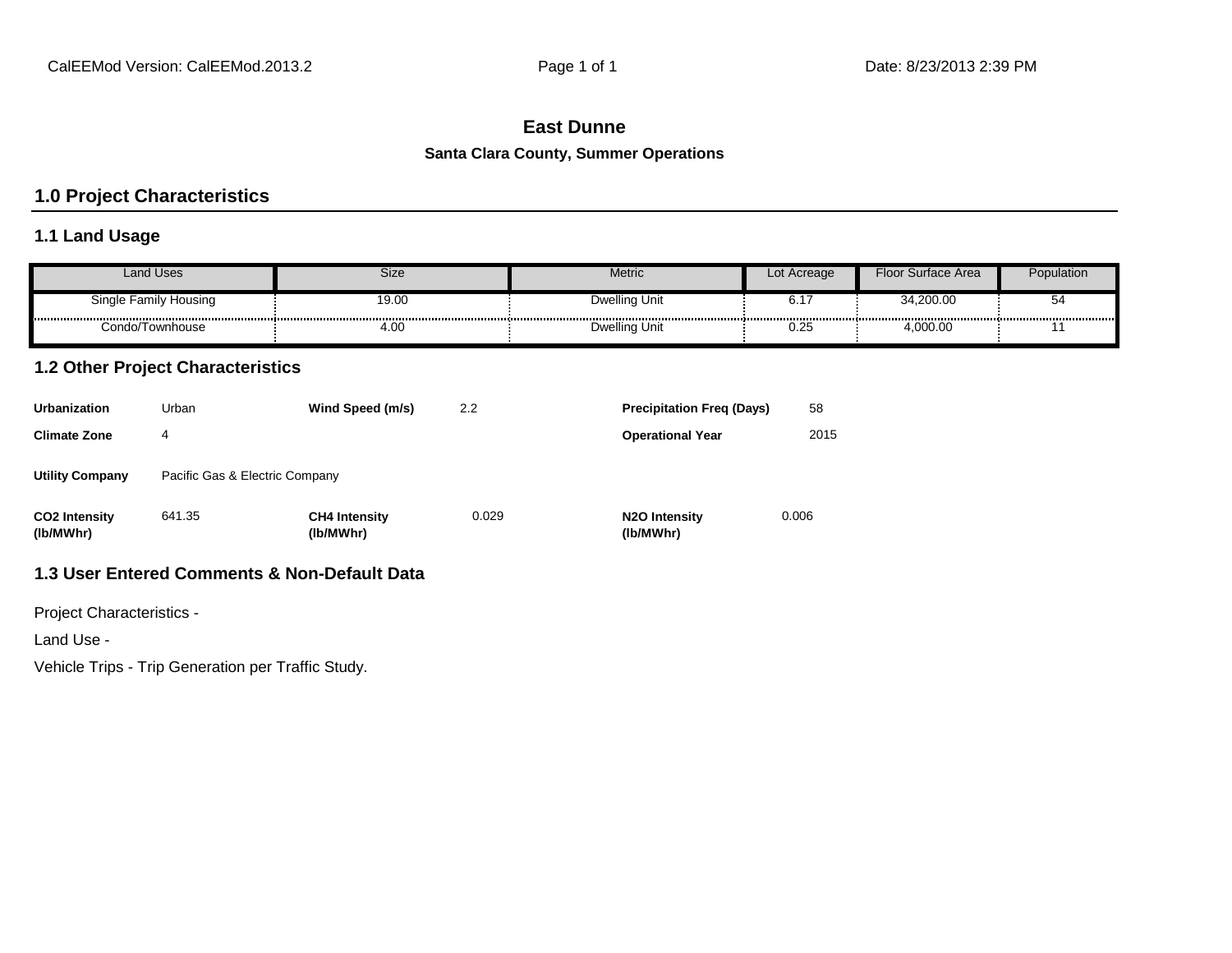# **2.1 Overall Operational**

**Unmitigated Operational**

|                               | <b>ROG</b> | <b>NO<sub>x</sub></b> | <sub>CO</sub> | SO <sub>2</sub> | Fugitive<br><b>PM10</b> | Exhaust<br><b>PM10</b> | <b>PM10</b><br>Total | Fugitive<br>PM2.5 | Exhaust<br>PM2.5 | PM2.5<br>Total |  |                              | Bio- CO2 NBio- CO2 Total CO2      | CH <sub>4</sub> | N <sub>2</sub> O | CO <sub>2</sub> e |
|-------------------------------|------------|-----------------------|---------------|-----------------|-------------------------|------------------------|----------------------|-------------------|------------------|----------------|--|------------------------------|-----------------------------------|-----------------|------------------|-------------------|
| Category                      |            | lb/day                |               |                 |                         |                        |                      |                   |                  |                |  |                              |                                   | lb/day          |                  |                   |
| Area                          | 36.4833    | 0.4922                | 44.9309       | 0.0147          |                         | 6.0362                 | 6.0362               |                   | 6.0360           | 6.0360         |  |                              | $626.0736$ 315.9461 942.0197      | 0.5114          | 0.0515           | 968.7241          |
| Energy                        | 0.0221     | 0.1889                | 0.0804        | 1.2100e-<br>003 |                         | 0.0153                 | 0.0153               |                   | 0.0153           | 0.0153         |  |                              | 241.1844 241.1844 4.6200e 4.4200e | 003             | 003              | : 242.6522        |
| ,,,,,,,,,,,,,,,,,,,<br>Mobile | 2.5236     | 2.0132                | 9.6421        | 0.0181          | 1.2765                  | 0.0281<br><b>STATE</b> | .3046                | 0.3403            | 0.0258           | 0.3661         |  |                              | $1,619.276$ 1,619.276 0.0711      |                 |                  | 1,620.768         |
| Total                         | 39.0290    | 2.6944                | 54.6534       | 0.0339          | 1.2765                  | 6.0796                 | 7.3561               | 0.3403            | 6.0771           | 6.4174         |  | 626.0736 2.176.407 2.802.480 |                                   | 0.5871          | 0.0559           | 2.832.145         |

# **3.0 Operational Detail - Mobile**

# **3.1 Mitigation Measures Mobile**

|             | <b>ROG</b>   | <b>NOx</b> | CO     | SO <sub>2</sub> | Fugitive<br><b>PM10</b> | Exhaust<br><b>PM10</b> | PM <sub>10</sub><br>Total | Fugitive<br>PM2.5 | Exhaust<br>PM2.5 | PM2.5<br>Total | Bio-CO2   NBio-CO2   Total CO2 |                       |        | CH <sub>4</sub> | <b>N2O</b> | CO <sub>2</sub> e |
|-------------|--------------|------------|--------|-----------------|-------------------------|------------------------|---------------------------|-------------------|------------------|----------------|--------------------------------|-----------------------|--------|-----------------|------------|-------------------|
| Category    |              | lb/day     |        |                 |                         |                        |                           |                   |                  |                |                                |                       | lb/day |                 |            |                   |
| Unmitigated | 2.5236<br>Η. | 2.0132     | 9.6421 | 0.0181          | .2765                   | 0.0281                 | .3046                     | 0.3403            | 0.0258           | 0.3661         |                                | $1,619.276$ 1,619.276 |        | 0.0711          |            | : 1,620.768       |

# **3.2 Trip Summary Information**

|                       |         | Trip Rate<br><b>Average Daily</b> |        | Unmitigated       | Mitigated         |
|-----------------------|---------|-----------------------------------|--------|-------------------|-------------------|
| Land Use              | Weekdav | Saturdav                          | Sundav | <b>Annual VMT</b> | <b>Annual VMT</b> |
| Condo/Townhouse       | 26.36   | 26.36                             | 26.36  | 58.845            | 58.845            |
| Single Family Housing | 244.53  | 244.53                            | 244.53 | 545.880           | 545.880           |
| Totai                 | 270.89  | 270.89                            | 270.89 | 604,726           | 604.726           |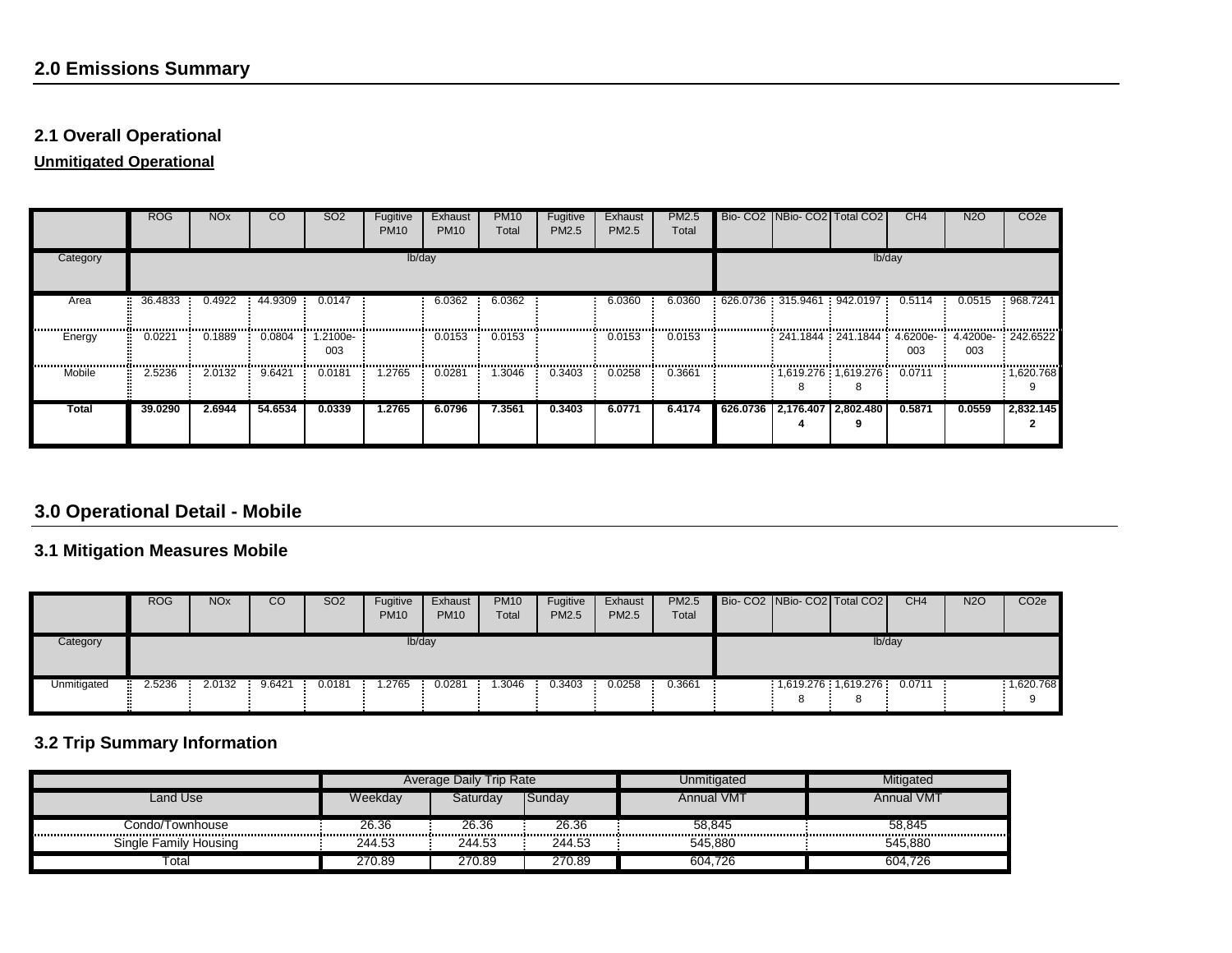# **3.3 Trip Type Information**

|                       |            | <b>Miles</b> |      |          | Trip $%$ |                                                         |         | Trip Purpose %  |         |
|-----------------------|------------|--------------|------|----------|----------|---------------------------------------------------------|---------|-----------------|---------|
| Land Use              | H-W or C-W |              |      | $\cdots$ |          | H-S or C-C H-O or C-NW H-W or C- H-S or C-C H-O or C-NW | Primary | <b>Diverted</b> | Pass-b\ |
| Condo/Townhouse       | 2.40       | 4.30         | 5.40 | 26.10    | 29.10    | 44.80                                                   | 86      |                 |         |
| Single Family Housing | 2.40       | 4.30         | 5.40 | 26.10    | 29.10    | 44.80                                                   | 86      |                 |         |

# **3.4 Fleet Mix**

| LDA      | -DT1     | LDT <sub>2</sub> | <b>MDV</b> | LHD1     | HD <sub>2</sub> | <b>MHD</b> | <b>HHL</b> | <b>OBUS</b> | UBUS     | <b>MCY</b> | <b>SBUS</b> | M <sub>H</sub> |
|----------|----------|------------------|------------|----------|-----------------|------------|------------|-------------|----------|------------|-------------|----------------|
| 0.552608 | .057937. | 185322           | 0.124470.  | 0.029726 | 0.004465.       | 0.012479   | 0.021685.  | 0.001768    | 0.001276 | 0.005971   | 0.000530    | 0.001762       |

# **4.0 Energy Detail**

Historical Energy Use: N

# **4.1 Mitigation Measures Energy**

|                                  | <b>ROG</b> | <b>NO<sub>x</sub></b> | CO     | SO <sub>2</sub> | Fugitive<br><b>PM10</b> | Exhaust<br><b>PM10</b> | <b>PM10</b><br>Total | Fugitive<br>PM2.5 | Exhaust<br>PM2.5 | <b>PM2.5</b><br>Total | Bio- CO2 NBio- CO2 Total CO2 |        | CH <sub>4</sub> | <b>N2O</b>                                            | CO <sub>2e</sub> |
|----------------------------------|------------|-----------------------|--------|-----------------|-------------------------|------------------------|----------------------|-------------------|------------------|-----------------------|------------------------------|--------|-----------------|-------------------------------------------------------|------------------|
| Category                         |            |                       |        |                 | lb/day                  |                        |                      |                   |                  |                       |                              | lb/day |                 |                                                       |                  |
| NaturalGas<br>Mitigated          | 0.0221<br> | 0.1889                | 0.0804 | -2100e-<br>003  |                         | 0.0153                 | 0.0153<br>           |                   | 0.0153<br>.      | 0.0153<br>.           |                              |        | 003<br>         | 241.1844 241.1844 4.6200e 4.4200e 242.6522<br>003<br> |                  |
| <b>NaturalGas</b><br>Unmitigated | 0.0221     | 0.1889                | 0.0804 | 1.2100e-<br>003 |                         | 0.0153                 | 0.0153               |                   | 0.0153           | 0.0153                |                              |        | 003             | 241.1844 241.1844 4.6200e 4.4200e 242.6522<br>003     |                  |

# **4.2 Energy by Land Use - NaturalGas**

|                          | <b>NaturalGa</b><br>s Use | <b>ROG</b>                    | <b>NO<sub>x</sub></b> | <sub>CO</sub>   | SO <sub>2</sub> | Fugitive<br><b>PM10</b> | Exhaust<br><b>PM10</b> | <b>PM10</b><br>Total | Fugitive<br>PM2.5 | Exhaust<br><b>PM2.5</b> | <b>PM2.5 Total Bio- CO2 NBio- CO2 Total CO2</b> |                   |         | CH <sub>4</sub>                                   | <b>N2O</b>                 | CO <sub>2e</sub> |
|--------------------------|---------------------------|-------------------------------|-----------------------|-----------------|-----------------|-------------------------|------------------------|----------------------|-------------------|-------------------------|-------------------------------------------------|-------------------|---------|---------------------------------------------------|----------------------------|------------------|
| <b>Land Use</b>          | kBTU/yr                   |                               |                       |                 |                 |                         | lb/day                 |                      |                   |                         |                                                 |                   |         | lb/day                                            |                            |                  |
| Condo/Townhouse:         | 213.42                    | $\frac{1}{2}$ 2.3000e-<br>003 | 0.0197                | 8.3700e-<br>003 | 1.3000e-<br>004 |                         | .5900e-<br>003         | 1.5900e-<br>003      |                   | 1.5900e-<br>003         | 1.5900e-<br>003                                 | 25.1083           | 25.1083 | 4.8000e-<br>004                                   | $4.6000e - 25.2611$<br>004 |                  |
| Single Family<br>Housing | 1836.65                   | 0.0198                        | 0.1693                | 0.0720          | 1.0800e-<br>003 |                         | 0.0137                 | 0.0137               |                   | 0.0137                  | 0.0137                                          |                   |         | 216.0762 216.0762 4.1400e 3.9600e 217.3912<br>003 | 003                        |                  |
| Total                    |                           | 0.0221                        | 0.1889                | 0.0804          | 1.2100e-<br>003 |                         | 0.0153                 | 0.0153               |                   | 0.0153                  | 0.0153                                          | 241.1844 241.1844 |         | 4.6200e-<br>003                                   | 4.4200e-<br>003            | 242.6522         |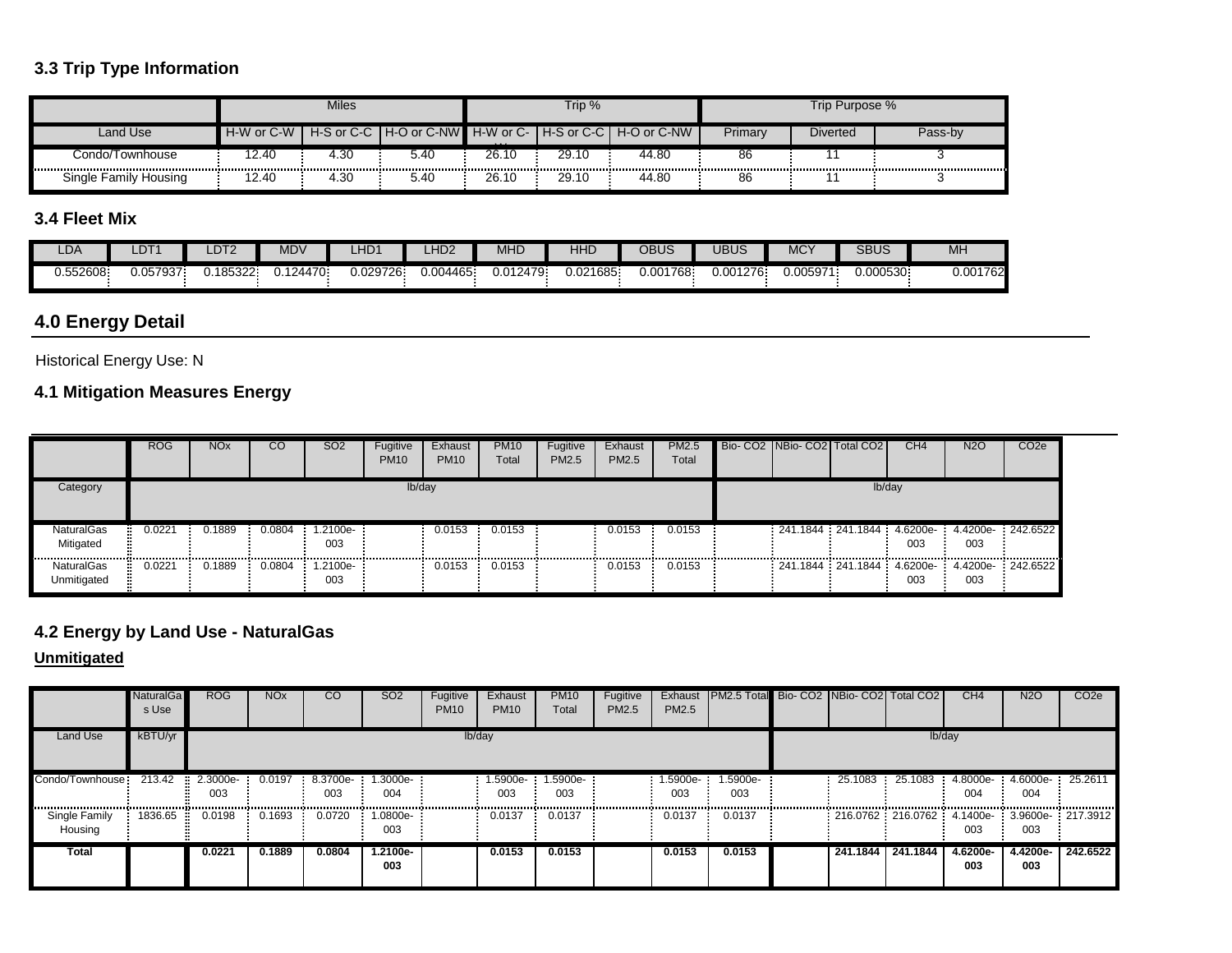# **5.0 Area Detail**

# **5.1 Mitigation Measures Area**

|             | <b>ROG</b> | <b>NO<sub>x</sub></b> | <sub>CO</sub>         | SO <sub>2</sub> | Fugitive<br><b>PM10</b> | Exhaust<br><b>PM10</b> | <b>PM10</b><br>Total | Fugitive<br>PM2.5 | Exhaust<br>PM2.5 | <b>PM2.5</b><br>Total | Bio-CO2 NBio-CO2 Total CO2                      |        | CH <sub>4</sub> | <b>N2O</b> | CO <sub>2e</sub> |
|-------------|------------|-----------------------|-----------------------|-----------------|-------------------------|------------------------|----------------------|-------------------|------------------|-----------------------|-------------------------------------------------|--------|-----------------|------------|------------------|
| Category    |            |                       |                       |                 | lb/day                  |                        |                      |                   |                  |                       |                                                 | Ib/day |                 |            |                  |
| Mitigated   | 36.4833    | 0.4922                | 44.9309               | 0.0147          |                         | 6.0362                 | 6.0362               |                   | 6.0360           | 6.0360                | $626.0736$ 315.9461 942.0197 0.5114             |        |                 | 0.0515     | 968.7241         |
| Unmitigated | 36.4833    |                       | 0.4922 44.9309 0.0147 |                 |                         | 6.0362                 | 6.0362               |                   | 6.0360           | 6.0360                | $\frac{1}{2}$ 626.0736 315.9461 942.0197 0.5114 |        |                 | 0.0515     | 968.7241         |

# **5.2 Area by SubCategory**

|                          | <b>ROG</b> | <b>NO<sub>x</sub></b> | $\overline{c}$ | SO <sub>2</sub> | Fugitive<br><b>PM10</b> | Exhaust<br><b>PM10</b> | <b>PM10</b><br>Total | Fugitive<br>PM2.5 | Exhaust<br>PM2.5 | <b>PM2.5</b><br>Total |          | Bio- CO2 NBio- CO2 Total CO2      |          | CH4               | <b>N2O</b> | CO <sub>2</sub> e |
|--------------------------|------------|-----------------------|----------------|-----------------|-------------------------|------------------------|----------------------|-------------------|------------------|-----------------------|----------|-----------------------------------|----------|-------------------|------------|-------------------|
| SubCategory              |            |                       |                |                 | lb/day                  |                        |                      |                   |                  |                       |          |                                   |          | Ib/day            |            |                   |
| Architectural<br>Coating | 0.1474     |                       |                |                 |                         | 0.0000                 | 0.0000               |                   | 0.0000           | 0.0000                |          |                                   | 0.0000   |                   |            | 0.0000            |
| Consumer<br>Products     | 0.8175     |                       |                |                 |                         | 0.0000                 | 0.0000               |                   | 0.0000           | 0.0000                |          |                                   | 0.0000   |                   |            | 0.0000            |
| <br>Hearth               | 35.4566    | 0.4694                | 42.9978        | 0.0146          |                         | 6.0258                 | 6.0258               |                   | 6.0256           | 6.0256                |          | 626.0736 312.5294 938.6030 0.5079 |          |                   | 0.0515     | 965.2328          |
| Landscaping              | 0.0618     | 0.0228                | 1.9331         | 1.0000e-<br>004 |                         | 0.0104                 | 0.0104               |                   | 0.0104           | 0.0104                |          | 3.4167                            | 3.4167   | $3.5500e-$<br>003 |            | 3.4913            |
| <b>Total</b>             | 36.4833    | 0.4922                | 44.9309        | 0.0147          |                         | 6.0362                 | 6.0362               |                   | 6.0360           | 6.0360                | 626.0736 | 315.9461                          | 942.0197 | 0.5114            | 0.0515     | 968.7241          |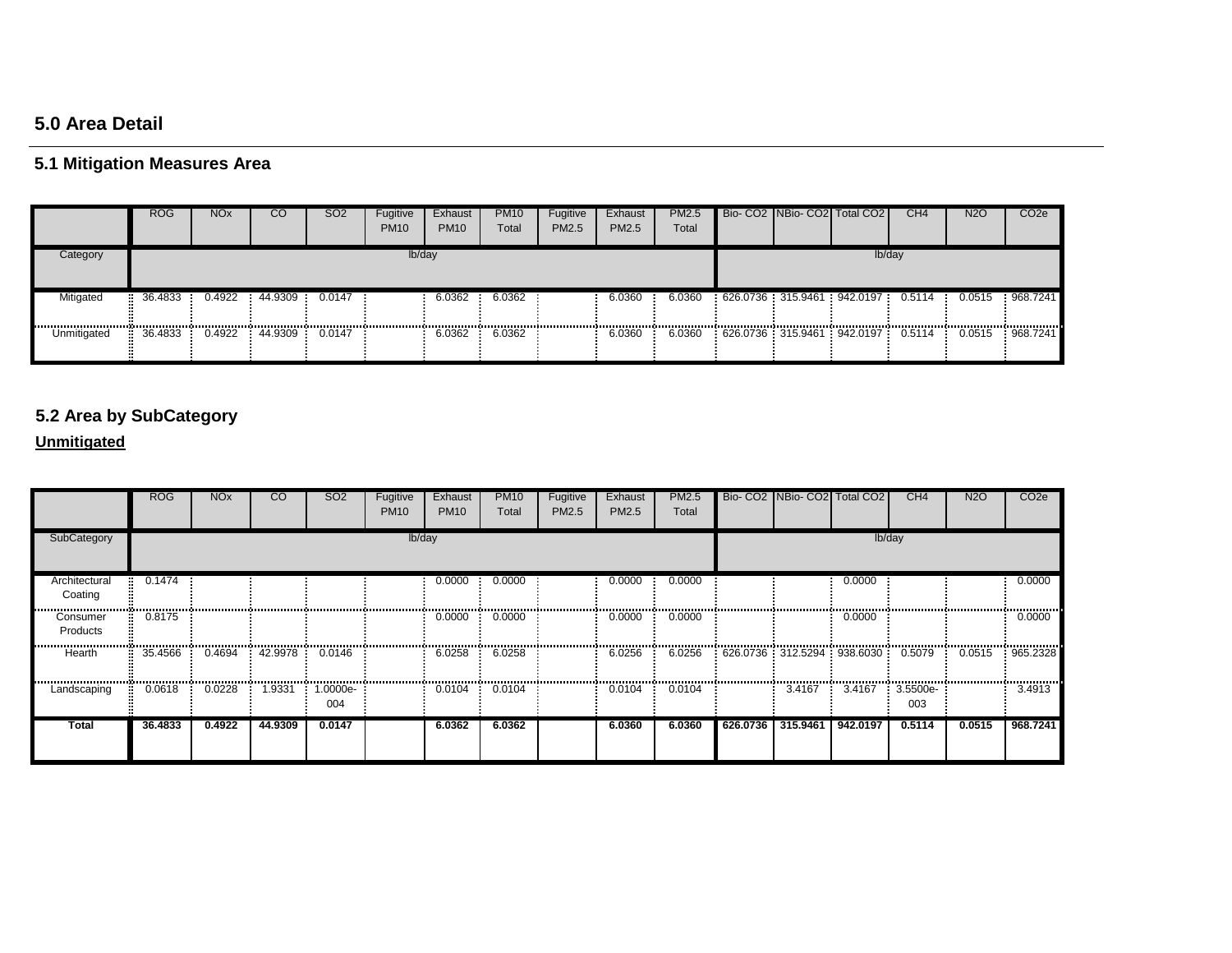# **East Dunne**

#### **Santa Clara County, Winter Operations**

# **1.0 Project Characteristics**

# **1.1 Land Usage**

| <b>Land Uses</b>      | Size  | Metric               | Lot Acreage | Floor Surface Area | Population |
|-----------------------|-------|----------------------|-------------|--------------------|------------|
| Single Family Housing | 19.00 | <b>Dwelling Unit</b> | ∪.⊧         | 34,200.00          | ວ          |
| Condo/Townhouse       | 4.00  | <b>Dwelling Unit</b> | 0.25        | 4,000.00           |            |

# **1.2 Other Project Characteristics**

| <b>Urbanization</b>               | Urban                          | Wind Speed (m/s)                  | 2.2   | <b>Precipitation Freg (Days)</b>        | 58    |
|-----------------------------------|--------------------------------|-----------------------------------|-------|-----------------------------------------|-------|
| <b>Climate Zone</b>               | 4                              |                                   |       | <b>Operational Year</b>                 | 2015  |
| <b>Utility Company</b>            | Pacific Gas & Electric Company |                                   |       |                                         |       |
| <b>CO2 Intensity</b><br>(lb/MWhr) | 641.35                         | <b>CH4 Intensity</b><br>(lb/MWhr) | 0.029 | N <sub>2</sub> O Intensity<br>(lb/MWhr) | 0.006 |

# **1.3 User Entered Comments & Non-Default Data**

Project Characteristics -

Land Use -

Vehicle Trips - Trip Generation per Traffic Study.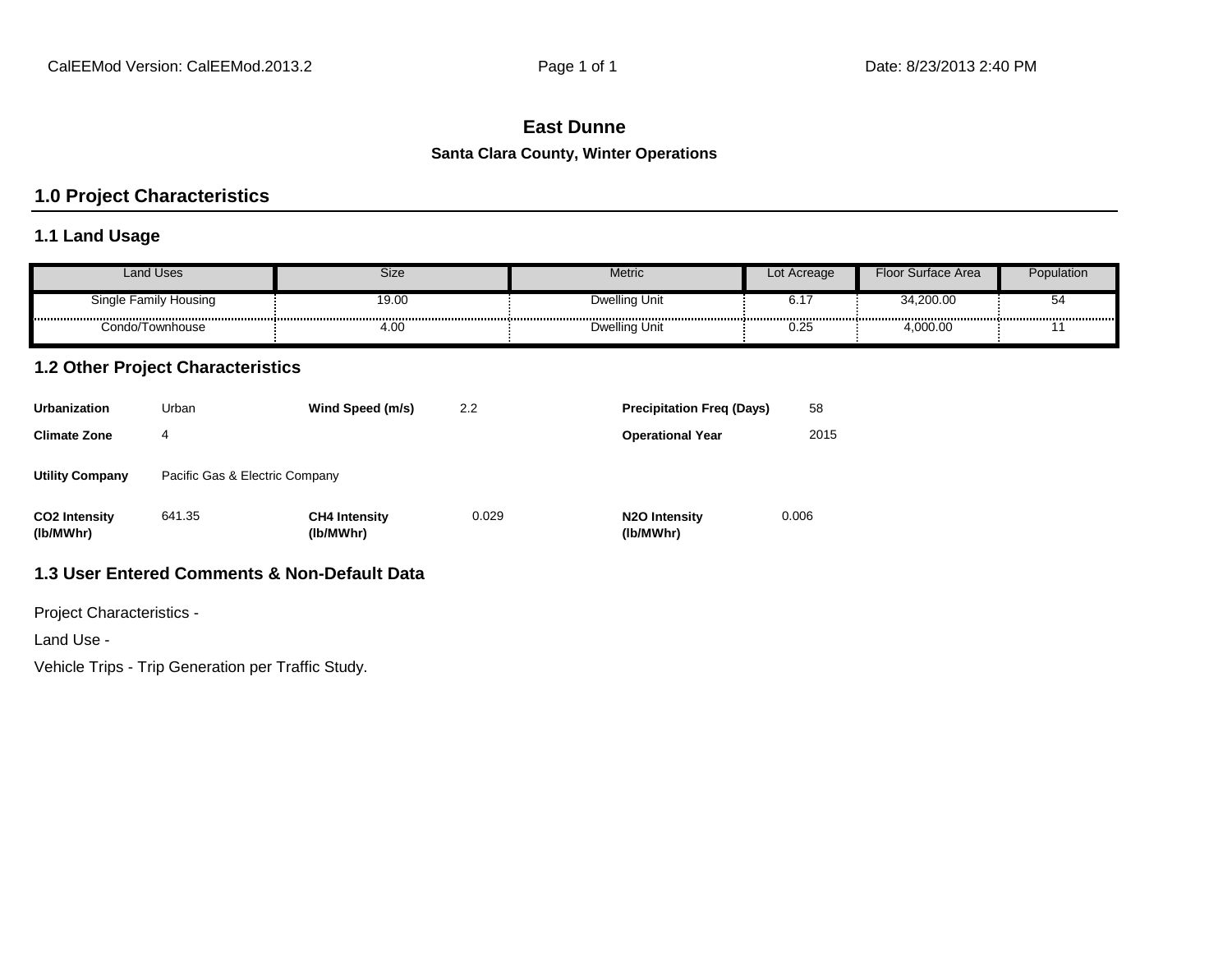# **2.1 Overall Operational**

**Unmitigated Operational**

|            | <b>ROG</b> | <b>NO<sub>x</sub></b> | <sub>CO</sub> | SO <sub>2</sub> | Fugitive<br><b>PM10</b> | Exhaust<br><b>PM10</b> | <b>PM10</b><br>Total | Fugitive<br>PM2.5 | Exhaust<br>PM2.5 | PM2.5<br>Total | Bio- CO2 NBio- CO2 Total CO2   |                                   | CH <sub>4</sub> | N <sub>2</sub> O | CO <sub>2e</sub> |
|------------|------------|-----------------------|---------------|-----------------|-------------------------|------------------------|----------------------|-------------------|------------------|----------------|--------------------------------|-----------------------------------|-----------------|------------------|------------------|
| Category   |            |                       |               |                 | lb/day                  |                        |                      |                   |                  |                |                                |                                   | lb/day          |                  |                  |
| Area       | 36.4833    | 0.4922                | 44.9309       | 0.0147          |                         | 6.0362                 | 6.0362               |                   | 6.0360           | 6.0360         | 626.0736 : 315.9461 : 942.0197 |                                   | 0.5114          | 0.0515           | 968.7241         |
| Energy     | 0.0221     | 0.1889                | 0.0804        | 1.2100e-<br>003 |                         | 0.0153                 | 0.0153               |                   | 0.0153           | 0.0153         |                                | 241.1844 241.1844 4.6200e 4.4200e | 003             | 003              | 242.6522         |
| <br>Mobile | 2.9726     | 2.2365                | 10.6249       | 0.0169          | 1.2765                  | 0.0283                 | 1.3048               | 0.3403            | 0.0260           | 0.3663         |                                | $1,514.664$ 1,514.664 0.0711      |                 |                  | : 1,516.157      |
| Total      | 39.4780    | 2.9176                | 55.6362       | 0.0328          | 1.2765                  | 6.0798                 | 7.3563               | 0.3403            | 6.0773           | 6.4176         |                                | 626.0736 2.071.794 2.697.868      | 0.5871          | 0.0559           | 2,727.533        |

# **3.0 Operational Detail - Mobile**

# **3.1 Mitigation Measures Mobile**

|             | <b>ROG</b>   | <b>NOx</b> | CO      | SO <sub>2</sub> | Fugitive<br><b>PM10</b> | Exhaust<br><b>PM10</b> | PM <sub>10</sub><br>Total | Fugitive<br>PM2.5 | Exhaust<br>PM2.5 | PM2.5<br>Total | Bio-CO2   NBio-CO2   Total CO2 |                         |        | CH <sub>4</sub> | <b>N2O</b> | CO <sub>2</sub> e |
|-------------|--------------|------------|---------|-----------------|-------------------------|------------------------|---------------------------|-------------------|------------------|----------------|--------------------------------|-------------------------|--------|-----------------|------------|-------------------|
| Category    |              |            |         |                 | lb/day                  |                        |                           |                   |                  |                |                                |                         | lb/day |                 |            |                   |
| Unmitigated | 2.9726<br>H. | 2.2365     | 10.6249 | 0.0169          | .2765                   | 0.0283                 | .3048                     | 0.3403            | 0.0260           | 0.3663         |                                | $1,514.664$ : 1,514.664 |        | 0.0711          |            | : 1,516.157       |

# **3.2 Trip Summary Information**

|                       |         | Trip Rate<br><b>Average Daily</b> |        | Unmitigated       | Mitigated         |
|-----------------------|---------|-----------------------------------|--------|-------------------|-------------------|
| Land Use              | Weekdav | Saturdav                          | Sundav | <b>Annual VMT</b> | <b>Annual VMT</b> |
| Condo/Townhouse       | 26.36   | 26.36                             | 26.36  | 58.845            | 58.845            |
| Single Family Housing | 244.53  | 244.53                            | 244.53 | 545.880           | 545.880           |
| Totai                 | 270.89  | 270.89                            | 270.89 | 604,726           | 604.726           |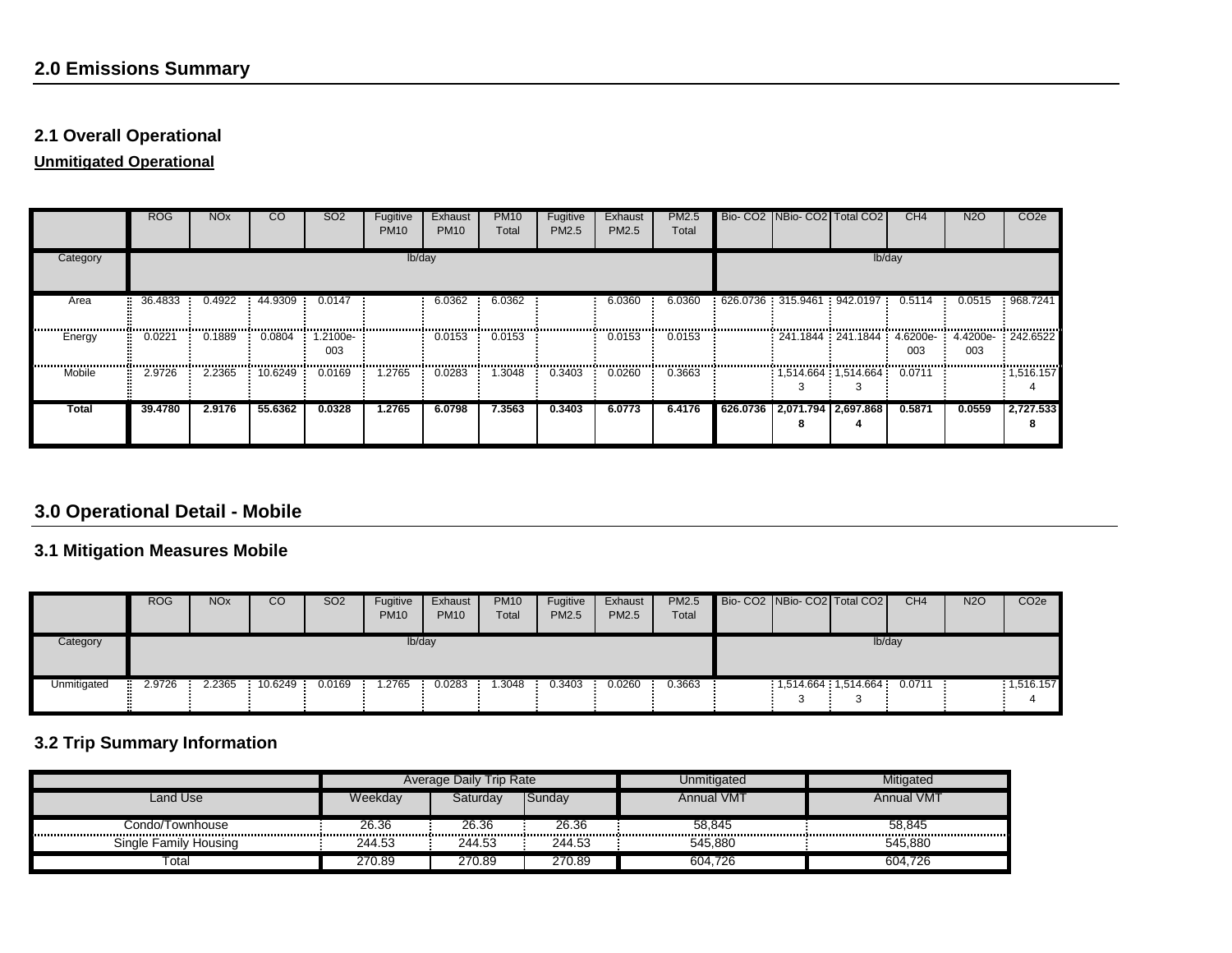# **3.3 Trip Type Information**

|                       |            | <b>Miles</b> |                                                         |          | Trip % |       |         | Trip Purpose %  |         |
|-----------------------|------------|--------------|---------------------------------------------------------|----------|--------|-------|---------|-----------------|---------|
| Land Use              | H-W or C-W |              | H-S or C-C H-O or C-NW H-W or C- H-S or C-C H-O or C-NW | $\cdots$ |        |       | Primary | <b>Diverted</b> | Pass-bv |
| Condo/Townhouse       | 2.40       | 4.30         | 5.40                                                    | 26.10    | 29.10  | 44.80 | 86      |                 |         |
| Single Family Housing | 2.40       | 4.30         | 5.40                                                    | 26.10    | 29.10  | 44.80 | 86      |                 |         |

# **3.4 Fleet Mix**

| LDA      | _DT      | LDT2      | MDV               | LHD <sup>1</sup> | _HD <sub>2</sub> | <b>MHD</b> | <b>HHL</b> | <b>OBUS</b> | UBUS      | $\sqrt{2}$<br>MC. | <b>SBUS</b> | M <sub>H</sub> |
|----------|----------|-----------|-------------------|------------------|------------------|------------|------------|-------------|-----------|-------------------|-------------|----------------|
| 0.552608 | J.057937 | 0.185322. | $\frac{1}{24470}$ | 0.029726.        | 0.004465         | 0.012479   | 0.021685   | 0.001768    | 0.001276. | 0.005971          | 0.000530    | 0.001762       |

# **4.0 Energy Detail**

Historical Energy Use: N

# **4.1 Mitigation Measures Energy**

|                                      | <b>ROG</b> | <b>NO<sub>x</sub></b> | <sub>CO</sub> | SO <sub>2</sub> | Fugitive<br><b>PM10</b> | Exhaust<br><b>PM10</b> | <b>PM10</b><br>Total | Fugitive<br>PM2.5 | Exhaust<br>PM2.5 | PM2.5<br>Total | Bio- CO2 NBio- CO2 Total CO2 |        | CH <sub>4</sub>                                   | N2O | CO <sub>2e</sub> |
|--------------------------------------|------------|-----------------------|---------------|-----------------|-------------------------|------------------------|----------------------|-------------------|------------------|----------------|------------------------------|--------|---------------------------------------------------|-----|------------------|
| Category                             |            |                       |               |                 | lb/day                  |                        |                      |                   |                  |                |                              | lb/day |                                                   |     |                  |
| NaturalGas<br>Mitigated              | 0.0221     | 0.1889                | 0.0804        | 1.2100e-<br>003 |                         | 0.0153                 | 0.0153               |                   | 0.0153           | 0.0153         |                              |        | 241.1844 241.1844 4.6200e 4.4200e 242.6522<br>003 | 003 |                  |
| <br><b>NaturalGas</b><br>Unmitigated | 0.0221     | 0.1889                | <br>0.0804    | .2100e-<br>003  |                         | 0.0153                 | .<br>0.0153          |                   | 0.0153           | <br>0.0153     |                              |        | 241.1844 241.1844 4.6200e 4.4200e 242.6522<br>003 | 003 |                  |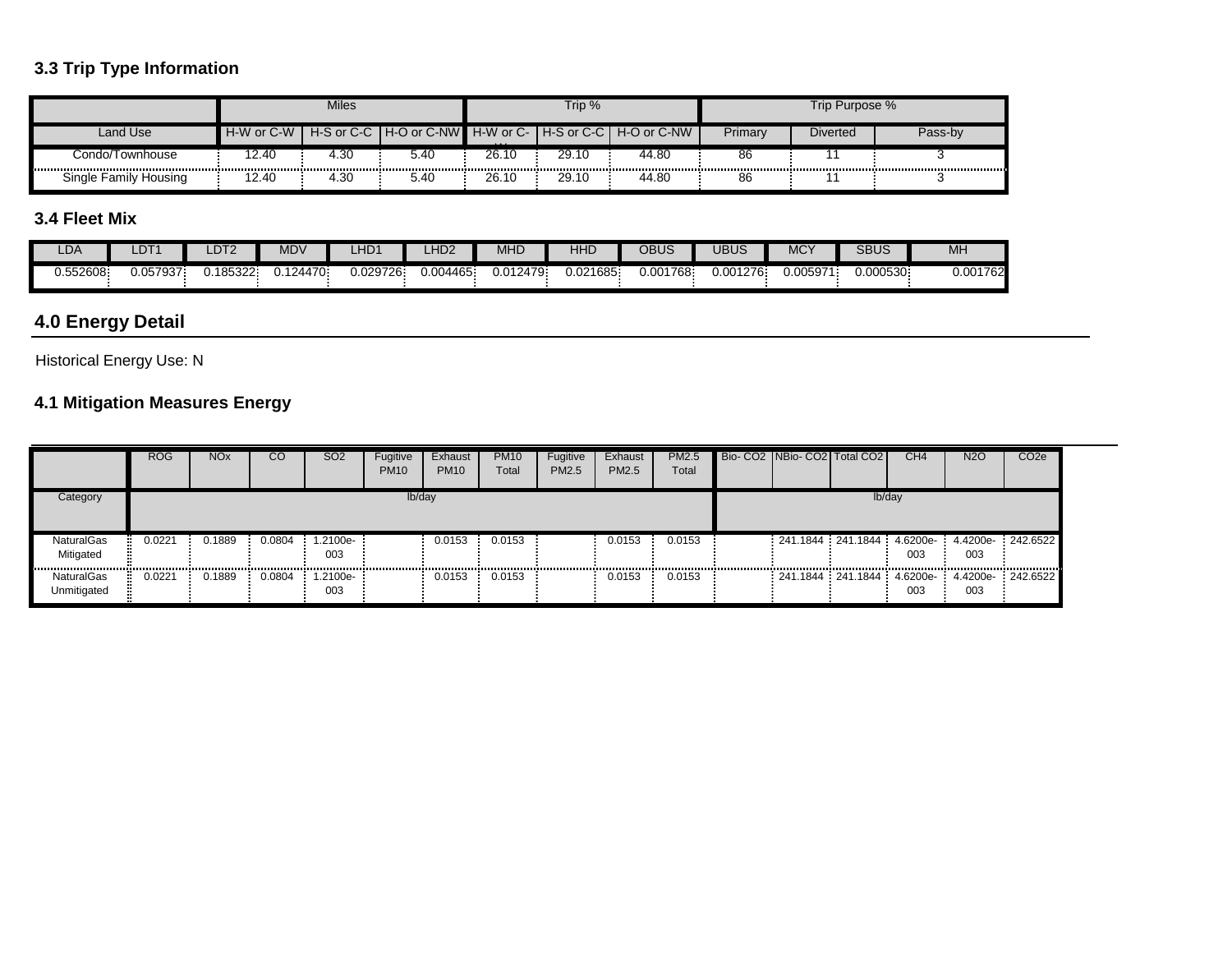# **4.2 Energy by Land Use - NaturalGas**

# **Unmitigated**

|                          | <b>NaturalGa</b><br>s Use | ROG               | <b>NO<sub>x</sub></b> | CO             | SO <sub>2</sub> | Fugitive<br><b>PM10</b> | Exhaust<br><b>PM10</b> | <b>PM10</b><br>Total | Fugitive<br><b>PM2.5</b> | Exhaust<br><b>PM2.5</b> | <b>PM2.5 Total Bio- CO2 INBio- CO2 Total CO2</b> |                     |         | CH <sub>4</sub>                                   | <b>N2O</b>             | CO <sub>2e</sub> |
|--------------------------|---------------------------|-------------------|-----------------------|----------------|-----------------|-------------------------|------------------------|----------------------|--------------------------|-------------------------|--------------------------------------------------|---------------------|---------|---------------------------------------------------|------------------------|------------------|
| Land Use                 | kBTU/yr                   |                   |                       |                |                 |                         | lb/day                 |                      |                          |                         |                                                  |                     |         | lb/day                                            |                        |                  |
| Condo/Townhouse:         | 213.42                    | $2.3000e-$<br>003 | 0.0197                | 8.3700e<br>003 | 1.3000e-<br>004 |                         | 1.5900e-<br>003        | 1.5900e-<br>003      |                          | 1.5900e-<br>003         | 1.5900e-<br>003                                  | 25.1083             | 25.1083 | 4.8000e-<br>004                                   | 4.6000e 25.2611<br>004 |                  |
| Single Family<br>Housing | 1836.65                   | 0.0198            | 0.1693                | 0.0720         | 1.0800e-<br>003 |                         | 0.0137                 | 0.0137               |                          | 0.0137                  | 0.0137                                           |                     |         | 216.0762 216.0762 4.1400e 3.9600e 217.3912<br>003 | 003                    |                  |
| Total                    |                           | 0.0221            | 0.1889                | 0.0804         | 1.2100e-<br>003 |                         | 0.0153                 | 0.0153               |                          | 0.0153                  | 0.0153                                           | 241.1844   241.1844 |         | 4.6200e-<br>003                                   | 4.4200e-<br>003        | 242.6522         |

# **5.0 Area Detail**

# **5.1 Mitigation Measures Area**

|             | <b>ROG</b>    | <b>NO<sub>x</sub></b> | CO             | SO <sub>2</sub> | Fugitive<br><b>PM10</b> | Exhaust<br><b>PM10</b> | <b>PM10</b><br>Total | Fugitive<br>PM2.5 | Exhaust<br>PM2.5 | PM2.5<br>Total | Bio-CO2 NBio-CO2 Total CO2               |  | CH <sub>4</sub> | <b>N2O</b> | CO <sub>2e</sub> |
|-------------|---------------|-----------------------|----------------|-----------------|-------------------------|------------------------|----------------------|-------------------|------------------|----------------|------------------------------------------|--|-----------------|------------|------------------|
| Category    |               |                       |                |                 | lb/day                  |                        |                      |                   |                  |                |                                          |  | lb/day          |            |                  |
| Mitigated   | 36.4833       |                       | 0.4922 44.9309 | 0.0147<br>      |                         | 6.0362<br>------------ | 6.0362               |                   | 6.0360           | 6.0360         | 626.0736 315.9461 942.0197 0.5114 0.0515 |  |                 |            | 968.7241         |
| Unmitigated | 36.4833<br>н. | 0.4922                | 44.9309        | 0.0147          |                         | 6.0362                 | <br>6.0362           | -------------     | 6.0360           | <br>6.0360     | 626.0736:315.9461:942.0197               |  | 0.5114          | 0.0515     | 968.7241         |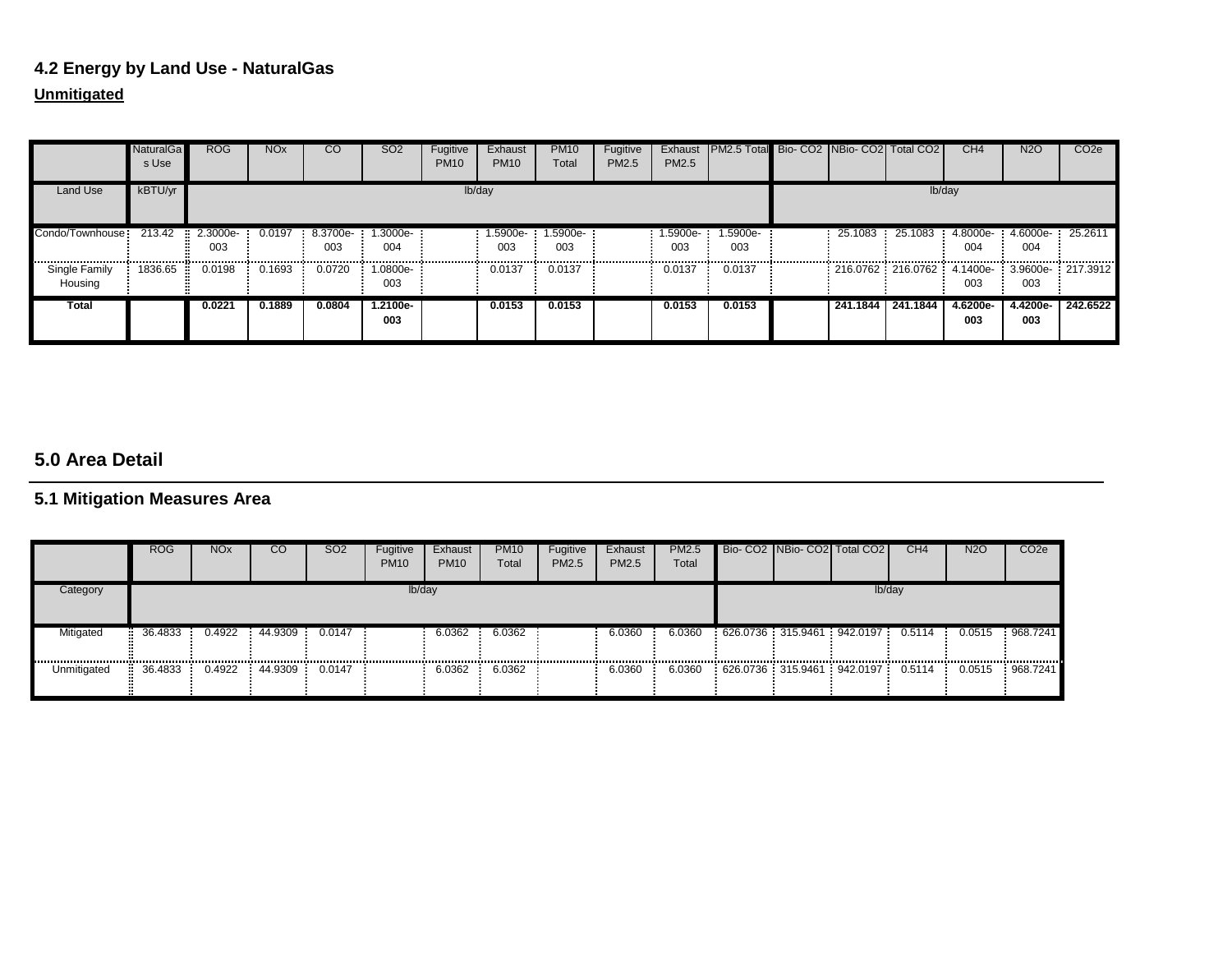# **5.2 Area by SubCategory**

|                          | <b>ROG</b> | <b>NO<sub>x</sub></b> | $\overline{c}$ | SO <sub>2</sub> | Fugitive<br><b>PM10</b> | Exhaust<br><b>PM10</b> | <b>PM10</b><br>Total | Fugitive<br>PM2.5 | Exhaust<br><b>PM2.5</b> | PM2.5<br>Total |                                           | Bio- CO2 NBio- CO2 Total CO2 |          | CH4             | N <sub>2</sub> O | CO <sub>2</sub> e |
|--------------------------|------------|-----------------------|----------------|-----------------|-------------------------|------------------------|----------------------|-------------------|-------------------------|----------------|-------------------------------------------|------------------------------|----------|-----------------|------------------|-------------------|
| SubCategory              |            |                       |                |                 | lb/day                  |                        |                      |                   |                         |                |                                           |                              |          | lb/day          |                  |                   |
| Architectural<br>Coating | 0.1474     |                       |                |                 |                         | 0.0000                 | 0.0000               |                   | 0.0000                  | 0.0000         |                                           |                              | 0.0000   |                 |                  | 0.0000            |
| Consumer<br>Products     | 0.8175     |                       |                |                 |                         | 0.0000                 | 0.0000               |                   | 0.0000                  | 0.0000         |                                           |                              | 0.0000   |                 |                  | 0.0000            |
| Hearth                   | 35.4566    | 0.4694                | 42.9978        | 0.0146          |                         | 6.0258                 | 6.0258               |                   | 6.0256                  | 6.0256         | $626.0736 : 312.5294 : 938.6030 : 0.5079$ |                              |          |                 | 0.0515           | 965.2328          |
| Landscaping              | 0.0618     | 0.0228                | 1.9331         | 1.0000e-<br>004 |                         | 0.0104                 | 0.0104               |                   | 0.0104                  | 0.0104         |                                           | 3.4167                       | 3.4167   | 3.5500e-<br>003 |                  | 3.4913            |
| <b>Total</b>             | 36.4833    | 0.4922                | 44.9309        | 0.0147          |                         | 6.0362                 | 6.0362               |                   | 6.0360                  | 6.0360         | 626.0736                                  | 315.9461                     | 942.0197 | 0.5114          | 0.0515           | 968.7241          |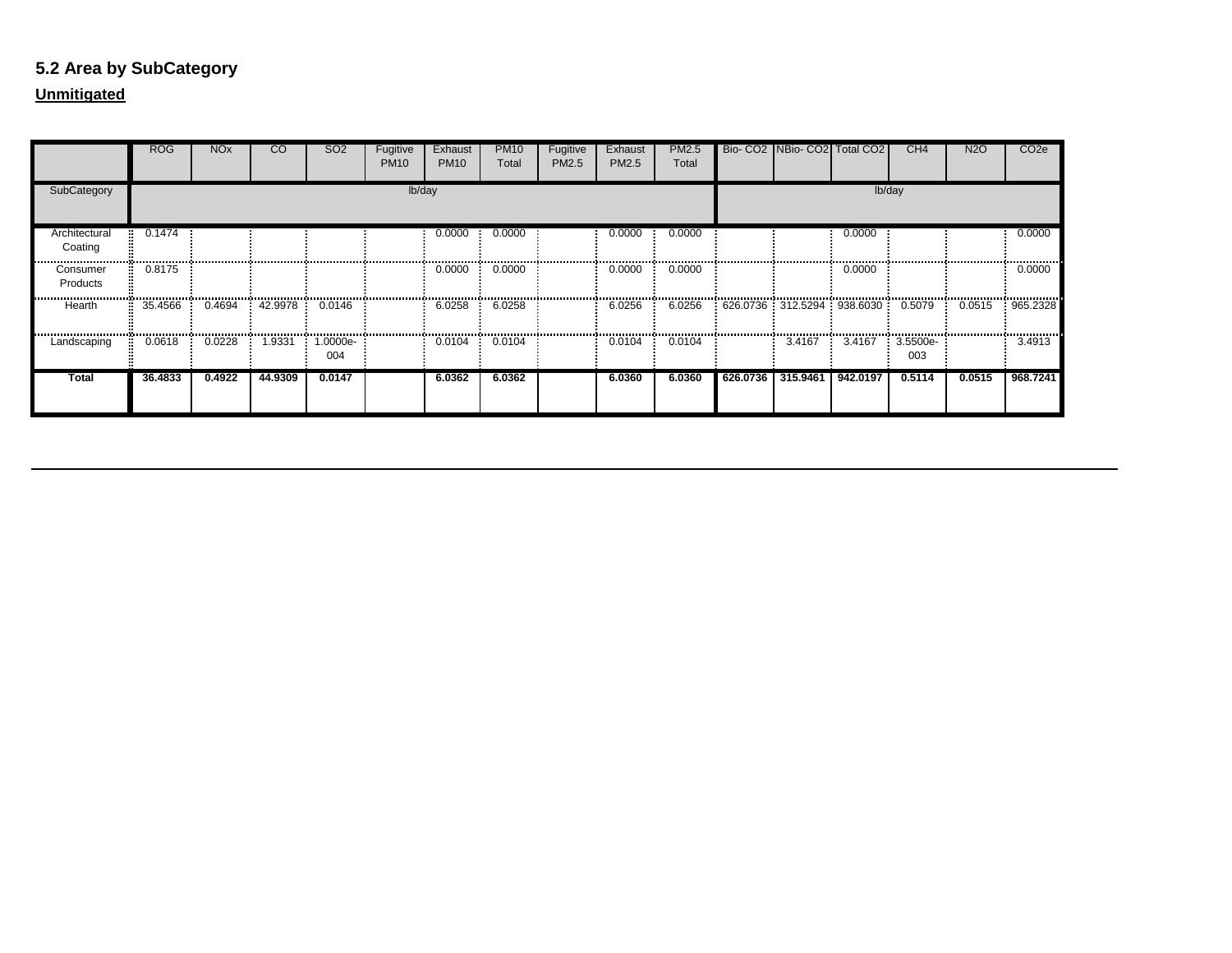# **East Dunne**

#### **Santa Clara County, Annual Operations**

# **1.0 Project Characteristics**

# **1.1 Land Usage**

| <b>Land Uses</b>      | Size  | Metric        | Lot Acreage | Floor<br>r Surface Area | Population |
|-----------------------|-------|---------------|-------------|-------------------------|------------|
| Single Family Housing | 19.00 | Dwelling Unit | ◡.          | 34.200.00               | $\cdot$    |
| Condo/Townhouse       | 4.00  | Dwelling Unit | 0.25        | 1,000.00                |            |

# **1.2 Other Project Characteristics**

| <b>Urbanization</b>               | Urban                          | Wind Speed (m/s)                  | 2.2   | <b>Precipitation Freg (Days)</b>        | 58    |
|-----------------------------------|--------------------------------|-----------------------------------|-------|-----------------------------------------|-------|
| <b>Climate Zone</b>               | 4                              |                                   |       | <b>Operational Year</b>                 | 2015  |
| <b>Utility Company</b>            | Pacific Gas & Electric Company |                                   |       |                                         |       |
| <b>CO2 Intensity</b><br>(lb/MWhr) | 641.35                         | <b>CH4 Intensity</b><br>(lb/MWhr) | 0.029 | N <sub>2</sub> O Intensity<br>(lb/MWhr) | 0.006 |

# **1.3 User Entered Comments & Non-Default Data**

Project Characteristics -

Land Use -

Vehicle Trips - Trip Generation per Traffic Study.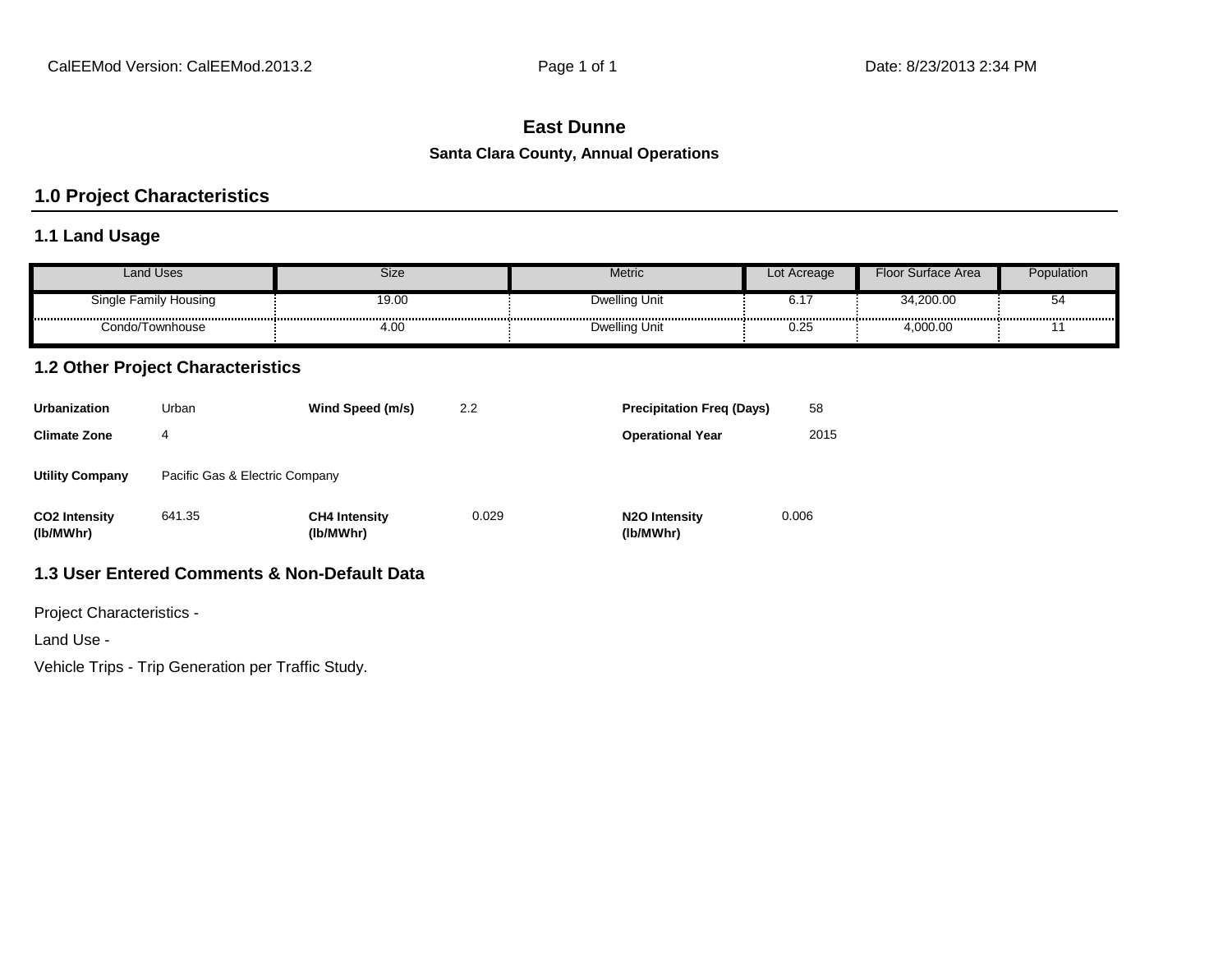# **2.0 Emissions Summary**

# **2.1 Overall Operational**

**Unmitigated Operational**

|          | <b>ROG</b>        | <b>NO<sub>x</sub></b> | CO.    | SO <sub>2</sub> | Fugitive<br><b>PM10</b> | Exhaust<br><b>PM10</b>   | <b>PM10</b><br>Total | Fugitive<br>PM2.5 | Exhaust<br>PM2.5 | PM2.5<br>Total  |        | Bio- CO2 NBio- CO2 Total CO2 |          | CH <sub>4</sub> | N <sub>2</sub> O | CO <sub>2e</sub>          |
|----------|-------------------|-----------------------|--------|-----------------|-------------------------|--------------------------|----------------------|-------------------|------------------|-----------------|--------|------------------------------|----------|-----------------|------------------|---------------------------|
| Category |                   |                       |        |                 | tons/yr                 |                          |                      |                   |                  |                 |        |                              |          | MT/yr           |                  |                           |
| Area     | 0.2965            | 4.2100e-<br>003       | 0.3505 | 1.9000e-<br>004 |                         | 0.0267                   | 0.0267               |                   | 0.0267           | 0.0267          | 2.7027 | 1.1213                       | 3.8240   | 6.1100e-<br>003 | $.4000e-$<br>004 | 3.9971                    |
| Energy   | $4.0300e-$<br>003 | 0.0345                | 0.0147 | 2.2000e-<br>004 |                         | 2.7900e- 2.7900e-<br>003 | 003                  |                   | 2.7900e-<br>003  | 2.7900e-<br>003 | 0.0000 | 84.0419                      | 84.0419  | 2.7600e-<br>003 | $.1400e-$<br>003 | 84.4547                   |
| Mobile   | 0.4714            | 0.3902                | 1.7838 | 3.1000e-<br>003 | 0.2244                  | 5.1300e-<br>003          | 0.2295               | 0.0600            | 4.7100e-<br>003  | 0.0647          | 0.0000 | $252.3555$ $252.3555$        |          | 0.0117          | 0.0000           | 252.6016                  |
| Waste    |                   |                       |        |                 |                         | 0.0000                   | 0.0000               |                   | 0.0000           | 0.0000          | 4.9773 | 0.0000                       | 4.9773   | 0.2942          | 0.0000           | 11.1545                   |
| Water    |                   |                       |        |                 |                         | 0.0000                   | 0.0000               |                   | 0.0000           | 0.0000          | 0.4754 | 3.3208                       | 3.7962   | 0.0490          | 1800e-<br>003    | ,,,,,,,,,,,,,,,<br>5.1919 |
| Total    | 0.7719            | 0.4289                | 2.1490 | 3.5100e-<br>003 | 0.2244                  | 0.0346                   | 0.2590               | 0.0600            | 0.0342           | 0.0941          | 8.1555 | 340.8395                     | 348.9950 | 0.3637          | 2.4600e-<br>003  | 357.3998                  |

# **3.0 Operational Detail - Mobile**

# **3.1 Mitigation Measures Mobile**

|             | <b>ROG</b> | <b>NO<sub>x</sub></b> | <b>CO</b> | SO <sub>2</sub>   | Fugitive<br><b>PM10</b> | Exhaust<br><b>PM10</b> | <b>PM10</b><br>Total | Fugitive<br><b>PM2.5</b> | Exhaust<br><b>PM2.5</b> | PM2.5<br>Total |        | Bio-CO2 NBio-CO2 Total CO2 |       | CH <sub>4</sub> | <b>N2O</b> | CO <sub>2</sub> e |
|-------------|------------|-----------------------|-----------|-------------------|-------------------------|------------------------|----------------------|--------------------------|-------------------------|----------------|--------|----------------------------|-------|-----------------|------------|-------------------|
| Category    |            |                       |           |                   | tons/yr                 |                        |                      |                          |                         |                |        |                            | MT/yr |                 |            |                   |
| Unmitigated | 0.4714     | 0.3902                | 1.7838    | $3.1000e-$<br>003 | 0.2244                  | 5.1300e<br>003         | 0.2295               | 0.0600                   | 4.7100e<br>003          | 0.0647         | 0.0000 | $252.3555$ $252.3555$      |       | 0.0117          | 0.0000     | : 252.6016        |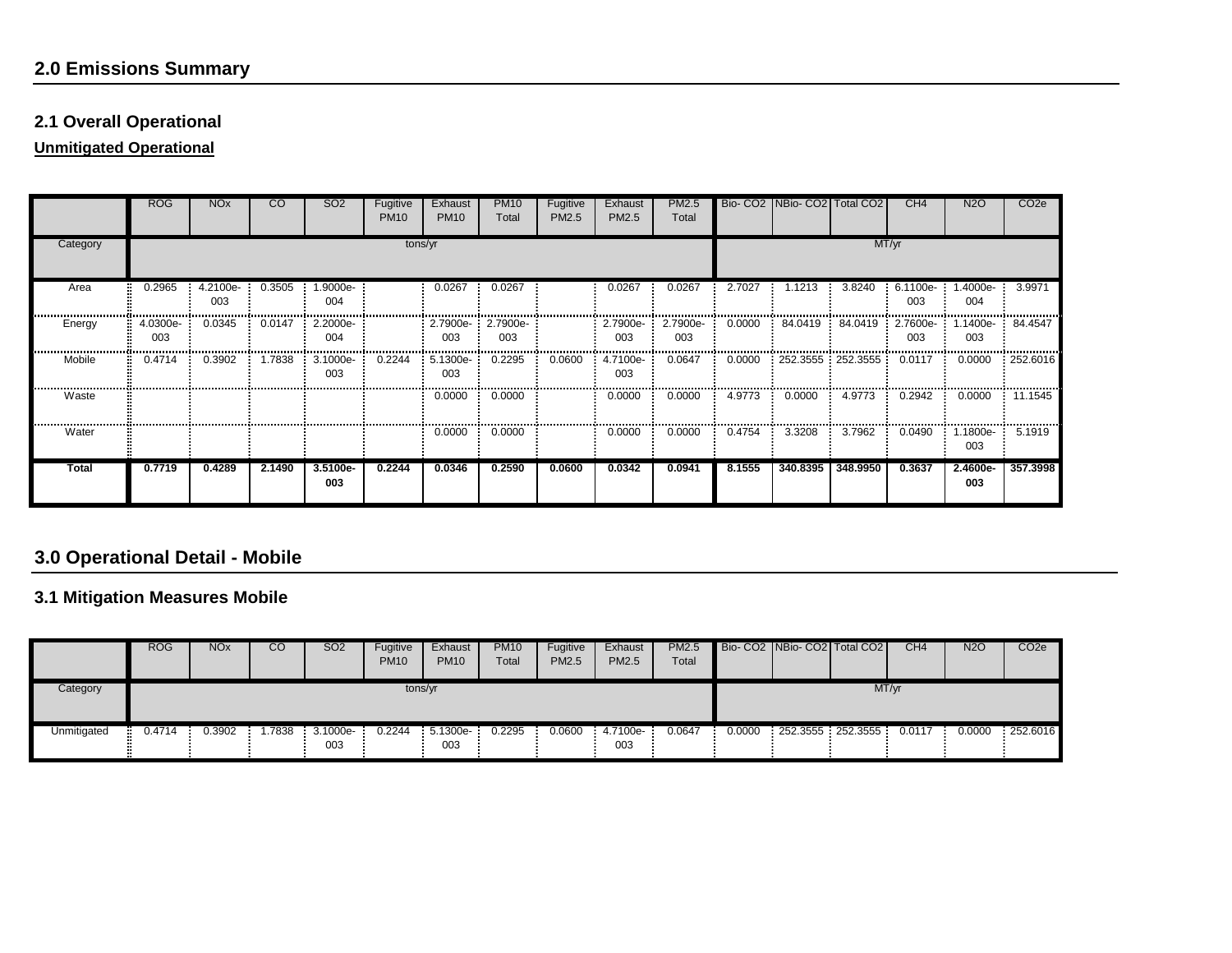# **3.2 Trip Summary Information**

|                       |         | Average Daily Trip Rate |        | Unmitigated       | Mitigated         |
|-----------------------|---------|-------------------------|--------|-------------------|-------------------|
| Land Use              | Weekdav | Saturdav                | Sunday | <b>Annual VMT</b> | <b>Annual VMT</b> |
| Condo/Townhouse       | 26.36   | 26.36                   | 26.36  | 58.845            | 58.845            |
| Single Family Housing | 244.53  | 244.53                  | 244.53 | 545.880           | 545.880           |
| Total                 | 270.89  | 270.89                  | 270.89 | 604.726           | 604.726           |

# **3.3 Trip Type Information**

|                       |                 | Miles      |             |                                               | Trip %         |             |         | Trip Purpose %  |         |
|-----------------------|-----------------|------------|-------------|-----------------------------------------------|----------------|-------------|---------|-----------------|---------|
| Land Use              | $-H-W$ or $C-W$ | H-S or C-C | H-O or C-NW | $\blacksquare$ H-W or C- $\prime$<br>$\cdots$ | I H-S or C-C I | H-O or C-NW | Primary | <b>Diverted</b> | Pass-by |
| Condo/Townhouse       | 12.40           | 4.30       | 5.40        | 26.10                                         | 29.10          | 44.80       | 86      |                 |         |
| Single Family Housing | 12.40           | 4.30       | 5.40        | 26.10                                         | 29.10          | 44.80       | 86      |                 |         |

# **3.4 Fleet Mix**

| LDA         | LDT′     | LDT2     | MDV     | LHD1     | .HD <sub>2</sub> | MHD       | HHD      | OBUS     | <b>JBUS</b> | <b>MCY</b> | <b>SBUS</b> | MH       |
|-------------|----------|----------|---------|----------|------------------|-----------|----------|----------|-------------|------------|-------------|----------|
| - 552608. ر | 0.057937 | .185322. | .124470 | 0.029726 | 0.004465         | 0.012479: | 0.021685 | 0.001768 | 0.001276    | J.005971   | 0.000530    | 0.001762 |

# **4.0 Energy Detail**

Historical Energy Use: N

# **4.1 Mitigation Measures Energy**

|                            | <b>ROG</b>      | <b>NO<sub>x</sub></b> | $\overline{c}$   | SO <sub>2</sub> | Fugitive<br><b>PM10</b> | Exhaust<br><b>PM10</b> | <b>PM10</b><br>Total     | Fugitive<br>PM2.5 | Exhaust<br>PM2.5 | PM2.5<br>Total          |        | Bio-CO2 NBio-CO2 Total CO2 |                   | CH <sub>4</sub>  | <b>N2O</b>                                     | CO <sub>2e</sub> |
|----------------------------|-----------------|-----------------------|------------------|-----------------|-------------------------|------------------------|--------------------------|-------------------|------------------|-------------------------|--------|----------------------------|-------------------|------------------|------------------------------------------------|------------------|
| Category                   |                 |                       |                  |                 | tons/yr                 |                        |                          |                   |                  |                         |        |                            |                   | MT/yr            |                                                |                  |
| Electricity Mitigated:     |                 |                       |                  |                 |                         | 0.0000                 | 0.0000                   |                   | 0.0000           | 0.0000                  | 0.0000 | 44.1111                    | 44.1111           | $.9900e-$<br>003 | 4.1000e- 44.2809<br>004                        |                  |
| Electricity<br>Unmitigated |                 |                       |                  |                 |                         | 0.0000                 | 0.0000                   |                   | 0.0000           | 0.0000                  | 0.0000 | 44.1111                    | 44.1111           | .9900e-<br>003   | 4.1000e-<br>004                                | 44.2809          |
| NaturalGas<br>Mitigated    | 4.0300e-<br>003 | 0.0345                | 0.0147           | 2.2000e-<br>004 |                         | 003                    | 2.7900e- 2.7900e-<br>003 |                   | 2.7900e-<br>003  | 2.7900e-<br>003         | 0.0000 | 39.9308                    | $39.9308$ 7.7000e | 004              | 7.3000e-<br>004                                | 40.1738          |
| NaturalGas<br>Unmitigated  | 4.0300e-<br>003 | 0.0345                | $0.0147$ 2.2000e | 004             |                         | 003                    | 2.7900e- 2.7900e-<br>003 |                   | 003              | 2.7900e-2.7900e-<br>003 | 0.0000 |                            |                   | 004              | 39.9308 39.9308 7.7000e 7.3000e 40.1738<br>004 |                  |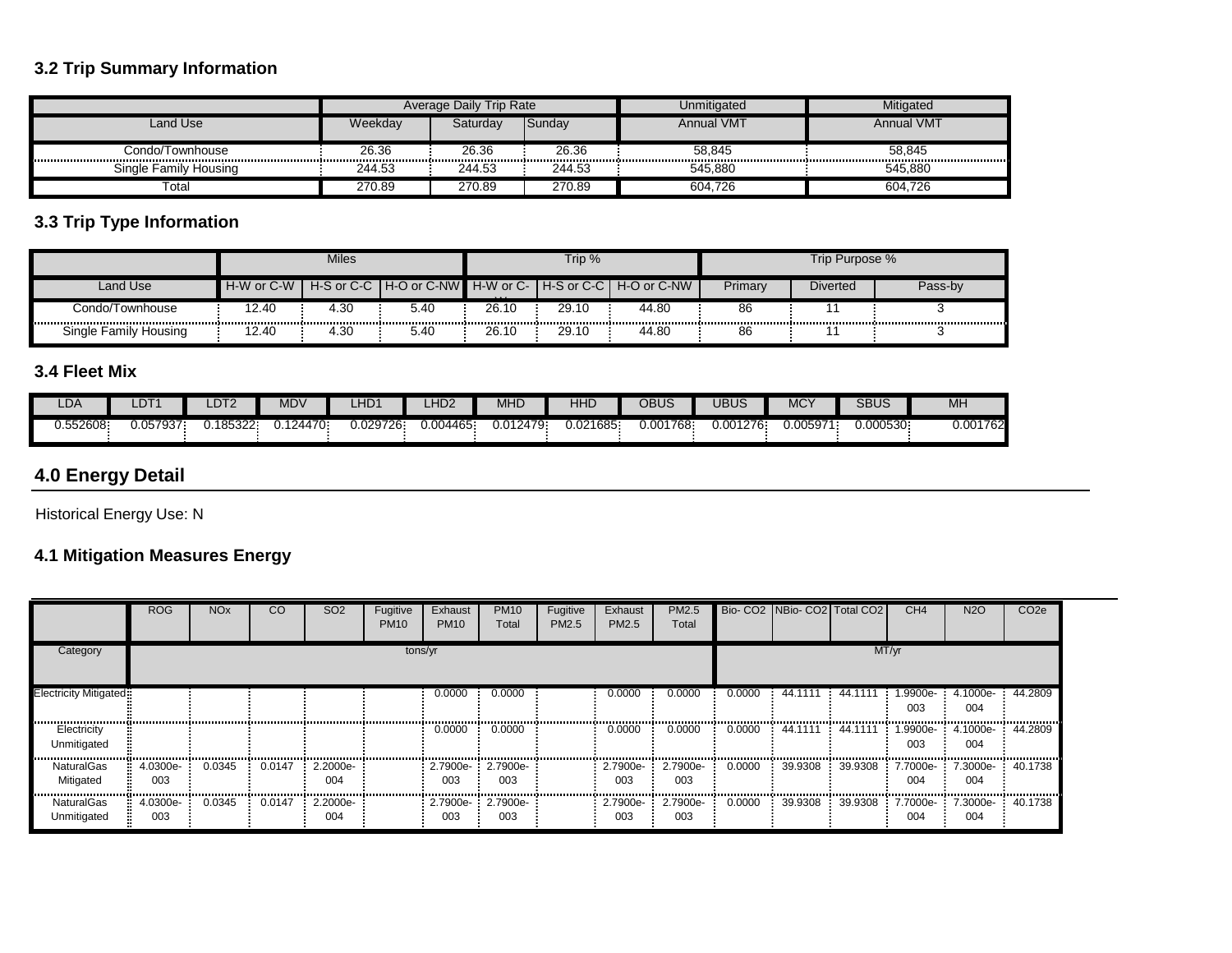# **4.2 Energy by Land Use - NaturalGas**

# **Unmitigated**

|                                     | <b>NaturalGa</b><br>s Use | ROG               | <b>NO<sub>x</sub></b> | <sub>CO</sub>   | SO <sub>2</sub> | Fugitive<br><b>PM10</b> | Exhaust<br><b>PM10</b>   | <b>PM10</b><br>Total | Fugitive<br>PM2.5 | Exhaust<br>PM2.5  | <b>IPM2.5 Total Bio- CO2 INBio- CO2 Total CO2 I</b> |        |         |         | CH <sub>4</sub>                        | <b>N2O</b>            | CO <sub>2e</sub> |
|-------------------------------------|---------------------------|-------------------|-----------------------|-----------------|-----------------|-------------------------|--------------------------|----------------------|-------------------|-------------------|-----------------------------------------------------|--------|---------|---------|----------------------------------------|-----------------------|------------------|
| Land Use                            | kBTU/yr                   |                   |                       |                 |                 | tons/yr                 |                          |                      |                   |                   |                                                     |        |         |         | MT/yr                                  |                       |                  |
| Condo/Townhouse: 77898.4 : 4.2000e- |                           | 004               | 3.5900e-<br>003       | 1.5300e-<br>003 | 2.0000e-<br>005 |                         | 2.9000e- 2.9000e-<br>004 | 004                  |                   | $2.9000e-$<br>004 | 2.9000e-<br>004                                     | 0.0000 | 4.1570  | 4.1570  | $8.0000e-$<br>005                      | $8.0000e-$<br>005<br> | 4.1823<br>.      |
| Single Family<br>Housing            | 670376                    | $3.6100e-$<br>003 | 0.0309                | 0.0131          | 2.0000e-<br>004 |                         | 2.5000e-<br>003          | $2.5000e-$<br>003    |                   | 2.5000e<br>003    | 2.5000e-<br>003                                     | 0.0000 | 35,7738 |         | 35.7738 6.9000e 6.6000e 35.9915<br>004 | 004                   |                  |
| Total                               |                           | 4.0300e-<br>003   | 0.0345                | 0.0147          | 2.2000e-<br>004 |                         | 2.7900e-<br>003          | 2.7900e-<br>003      |                   | 2.7900e-<br>003   | 2.7900e-<br>003                                     | 0.0000 | 39.9308 | 39,9308 | 7.7000e-<br>004                        | 7.4000e-<br>004       | 40.1738          |

**4.3 Energy by Land Use - Electricity**

|                          | Electricity<br>Use | <b>Total CO2</b> | CH <sub>4</sub> | <b>N2O</b>      | CO <sub>2e</sub> |
|--------------------------|--------------------|------------------|-----------------|-----------------|------------------|
| <b>Land Use</b>          | kWh/yr             |                  |                 | MT/yr           |                  |
| Condo/Townhouse          | 17244.8<br>×       | 5.0167           | 2.3000e-<br>004 | 5.0000e-<br>005 | 5.0360           |
| Single Family<br>Housing | 134386             | 39.0944          | 1.7700e-<br>003 | 3.7000e-<br>004 | 39.2449          |
| <b>Total</b>             |                    | 44.1111          | 2.0000e-<br>003 | 4.2000e-<br>004 | 44.2809          |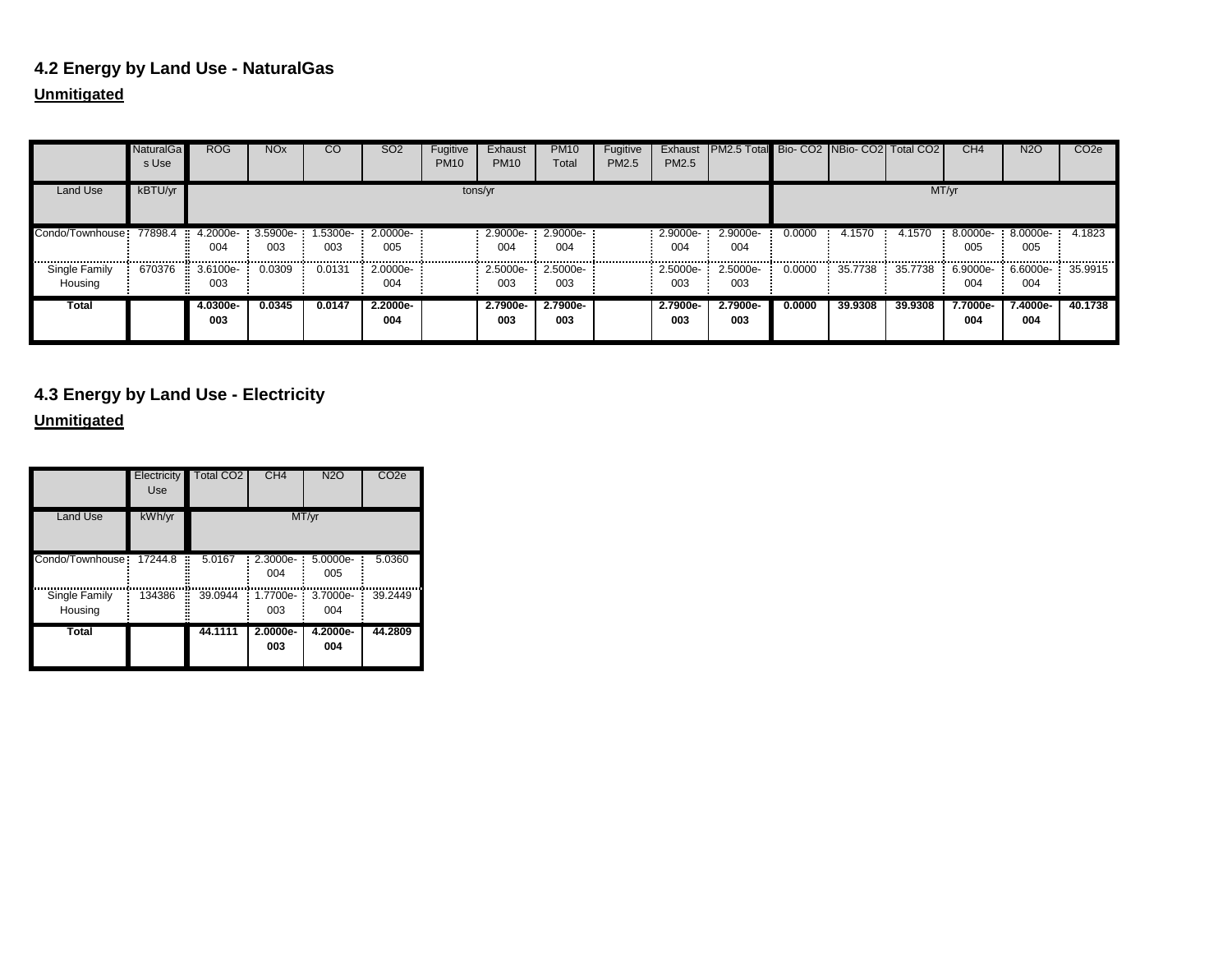# **5.0 Area Detail**

# **5.1 Mitigation Measures Area**

|             | <b>ROG</b> | <b>NOx</b>      | CO     | SO <sub>2</sub> | Fugitive<br><b>PM10</b> | Exhaust<br><b>PM10</b> | <b>PM10</b><br>Total | Fugitive<br>PM2.5 | Exhaust<br><b>PM2.5</b> | PM2.5<br>Total |        | Bio- CO2   NBio- CO2   Total CO2 |        | CH <sub>4</sub>   | <b>N2O</b>      | CO <sub>2e</sub> |
|-------------|------------|-----------------|--------|-----------------|-------------------------|------------------------|----------------------|-------------------|-------------------------|----------------|--------|----------------------------------|--------|-------------------|-----------------|------------------|
| Category    |            |                 |        |                 | tons/yr                 |                        |                      |                   |                         |                |        |                                  |        | MT/yr             |                 |                  |
| Mitigated   | 0.2965     | 4.2100e-<br>003 | 0.3505 | 1.9000e-<br>004 |                         | 0.0267                 | 0.0267               |                   | 0.0267                  | 0.0267         | 2.7027 | .1213                            | 3.8240 | $6.1100e-$<br>003 | 1.4000e-<br>004 | 3.9971           |
| Unmitigated | 0.2965     | 4.2100e<br>003  | 0.3505 | 1.9000e-<br>004 |                         | 0.0267                 | 0.0267               |                   | 0.0267                  | 0.0267         | 2.7027 | 1.1213                           | 3.8240 | 6.1100e-<br>003   | 1.4000e-<br>004 | 3.9971           |

# **5.2 Area by SubCategory**

|                          | ROG             | <b>NO<sub>x</sub></b> | <sub>CO</sub> | SO <sub>2</sub>  | Fugitive<br><b>PM10</b> | Exhaust<br><b>PM10</b> | <b>PM10</b><br>Total | Fugitive<br>PM2.5 | Exhaust<br>PM2.5 | PM2.5<br>Total  |        | Bio- CO2 NBio- CO2 Total CO2 |        | CH <sub>4</sub> | <b>N2O</b>      | CO <sub>2</sub> e |
|--------------------------|-----------------|-----------------------|---------------|------------------|-------------------------|------------------------|----------------------|-------------------|------------------|-----------------|--------|------------------------------|--------|-----------------|-----------------|-------------------|
| SubCategory              | tons/yr         |                       |               |                  |                         |                        |                      |                   |                  | MT/yr           |        |                              |        |                 |                 |                   |
| Architectural<br>Coating | 0.0269          |                       |               |                  |                         | 0.0000                 | 0.0000               |                   | 0.0000           | 0.0000          | 0.0000 | 0.0000                       | 0.0000 | 0.0000          | 0.0000          | 0.0000            |
| Consumer<br>Products     | 0.1492          |                       |               |                  |                         | 0.0000                 | 0.0000               |                   | 0.0000           | 0.0000          | 0.0000 | 0.0000                       | 0.0000 | 0.0000          | 0.0000          | 0.0000            |
| Hearth                   | 0.1148          | 2.1600e-<br>003       | 0.1765        | .9000e-<br>004   |                         | 0.0257                 | 0.0257               |                   | 0.0257           | 0.0257          | 2.7027 | 0.8424                       | 3.5451 | 5.8200e-<br>003 | .4000e-<br>004  | 3.7120            |
| Landscaping              | 5.5700e-<br>003 | 2.0500e-<br>003       | 0.1740        | $.0000e-$<br>005 |                         | 9.3000e-<br>004        | 9.3000e-<br>004      |                   | 9.3000e-<br>004  | 9.3000e-<br>004 | 0.0000 | 0.2790                       | 0.2790 | 2.9000e-<br>004 | 0.0000          | 0.2851            |
| Total                    | 0.2965          | 4.2100e-<br>003       | 0.3505        | 2.0000e-<br>004  |                         | 0.0267                 | 0.0267               |                   | 0.0267           | 0.0267          | 2.7027 | 1.1213                       | 3.8240 | 6.1100e-<br>003 | 1.4000e-<br>004 | 3.9971            |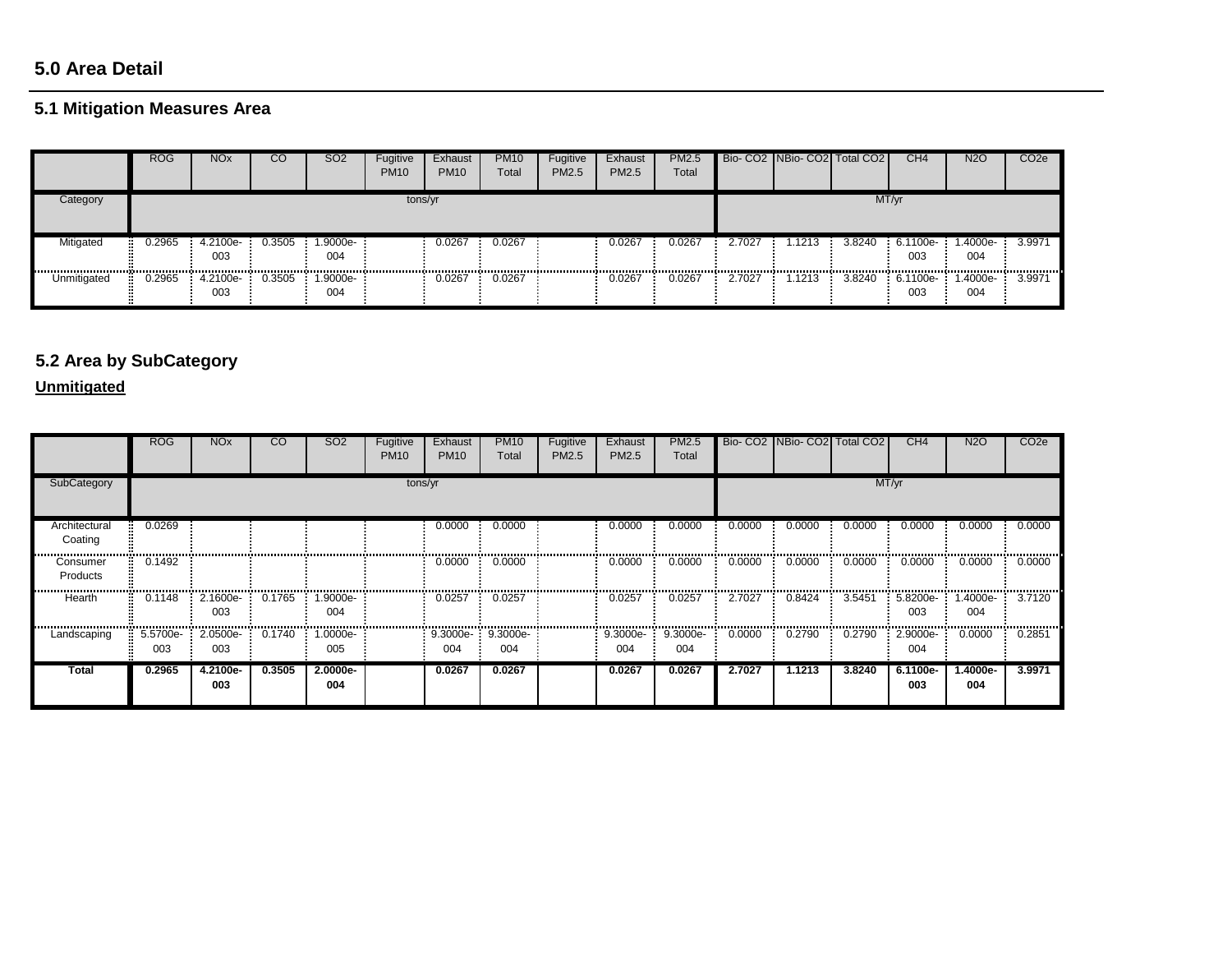# **6.1 Mitigation Measures Water**

|                  | Total CO2   | CH <sub>4</sub> | <b>N2O</b>      | CO <sub>2e</sub> |
|------------------|-------------|-----------------|-----------------|------------------|
| Category         |             | MT/yr           |                 |                  |
| Mitigated        | 3.7962<br>× | 0.0490          | 1.1800e-<br>003 | 5.1911           |
| Unmitigated<br>H | 3.7962      | 0.0490          | 1.1800e-<br>003 | 5.1919           |

# **6.2 Water by Land Use**

|                             | Indoor/Out<br>door Use | <b>Total CO2</b> | CH4             | <b>N2O</b>      | CO <sub>2</sub> e |
|-----------------------------|------------------------|------------------|-----------------|-----------------|-------------------|
| <b>Land Use</b>             | Mgal                   |                  |                 | MT/vr           |                   |
| Condo/Townhouse: 0.260616 / | 0.164301               | 0.6602           | 8.5200e-<br>003 | 2.1000e-<br>004 | 0.9029            |
| Single Family<br>Housing    | 1.23793/<br>0.780432   | 3.1360<br>×      | 0.0405          | 9.8000e-<br>004 | 4.2889            |
| <b>Total</b>                |                        | 3.7962           | 0.0490          | 1.1900e-<br>003 | 5.1919            |